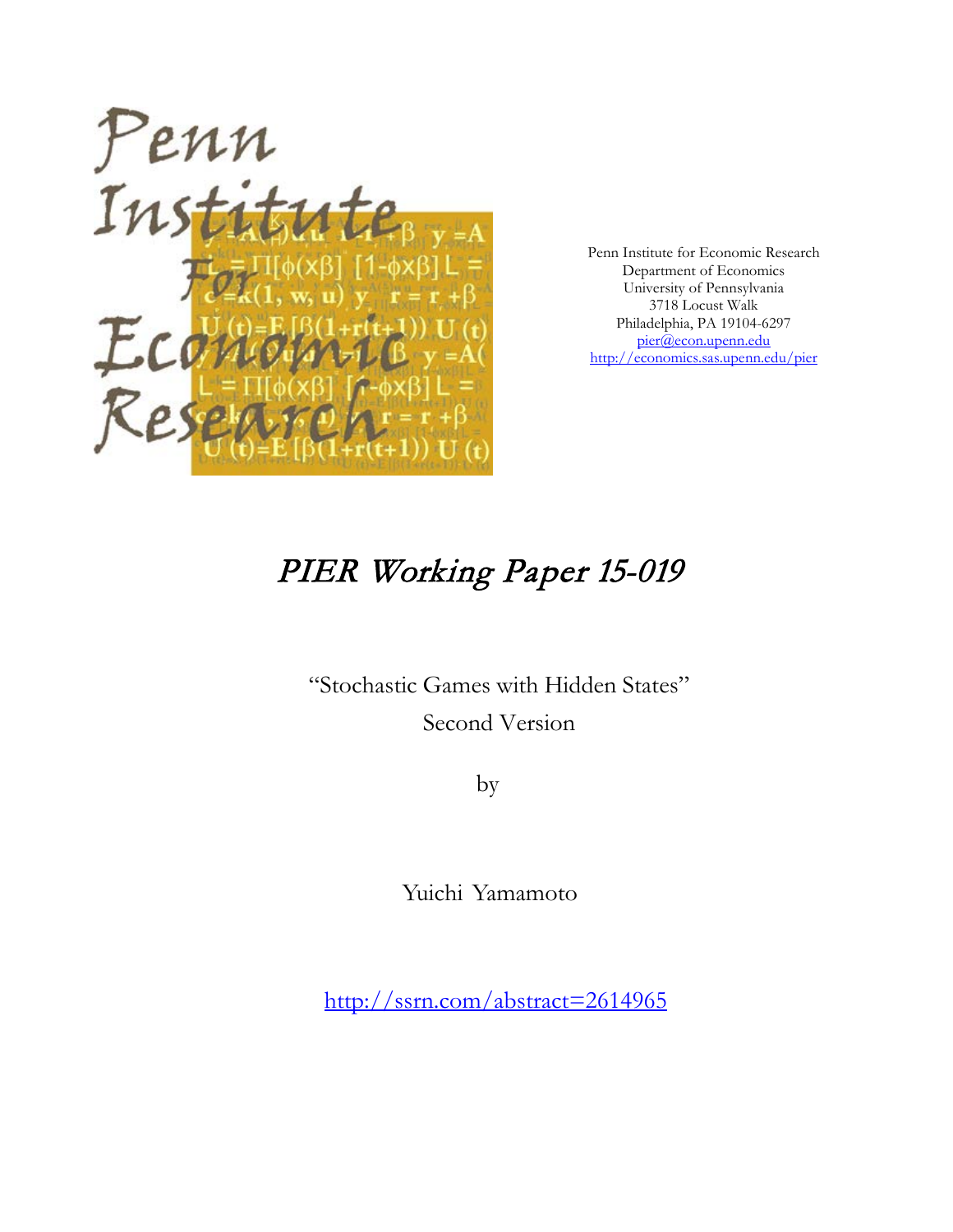# Stochastic Games with Hidden States*<sup>∗</sup>*

Yuichi Yamamoto†

First Draft: March 29, 2014 This Version: June 1, 2015

#### **Abstract**

This paper studies infinite-horizon stochastic games in which players observe payoffs and noisy public information about a hidden state each period. Public randomization is available. We find that, very generally, the feasible and individually rational payoff set is invariant to the initial prior about the state in the limit as the discount factor goes to one. We also provide a recursive characterization of the equilibrium payoff set and establish the folk theorem.

*Journal of Economic Literature* Classification Numbers: C72, C73.

Keywords: stochastic game, hidden state, connectedness, stochastic selfgeneration, folk theorem.

<sup>\*</sup>The author thanks Naoki Aizawa, Drew Fudenberg, Johannes Hörner, Atsushi Iwasaki, Michihiro Kandori, George Mailath, Takuo Sugaya, Takeaki Sunada, and Masatoshi Tsumagari for helpful conversations, and seminar participants at various places.

†Department of Economics, University of Pennsylvania. Email: yyam@sas.upenn.edu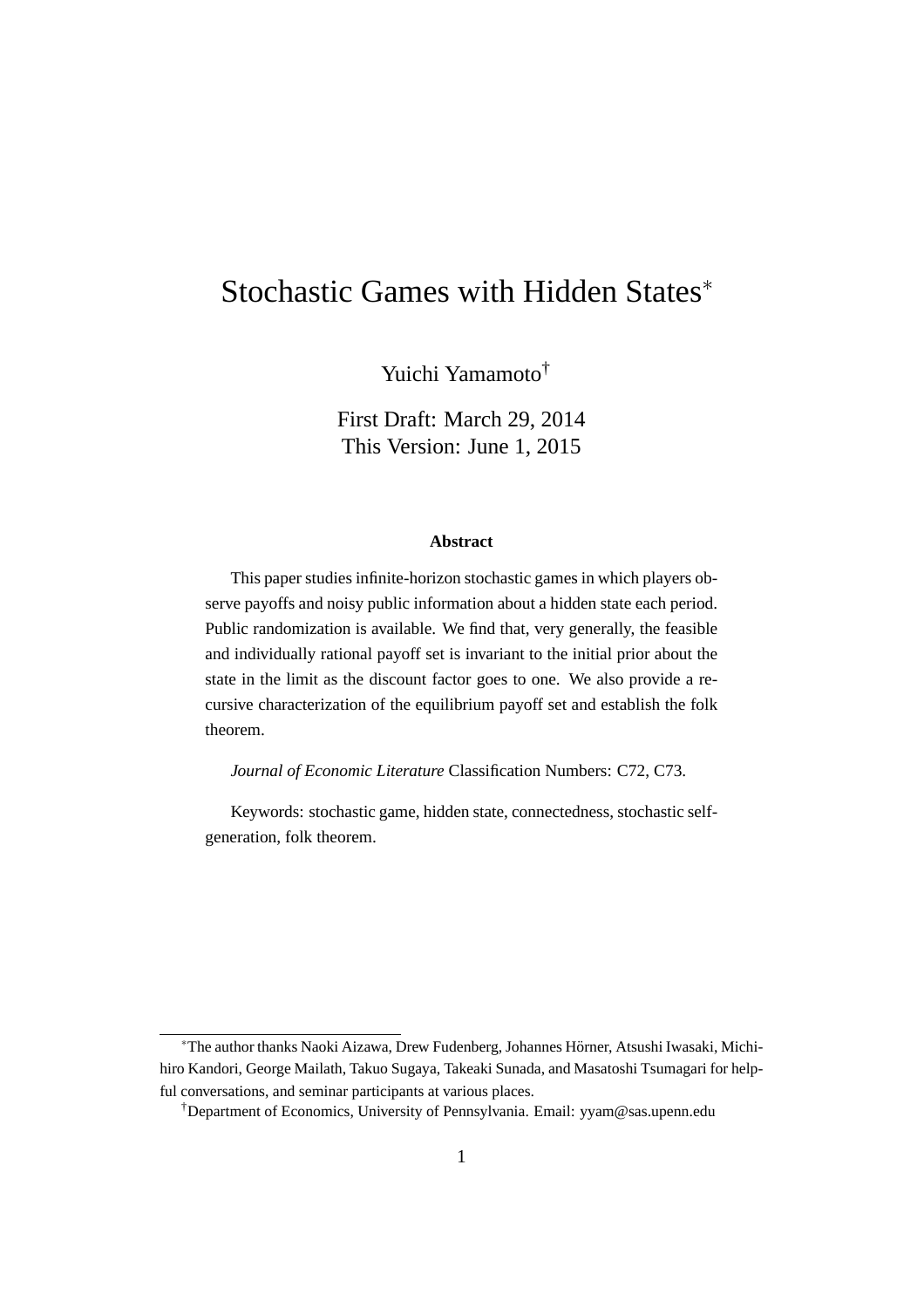## **1 Introduction**

When agents have a long-run relationship, underlying economic conditions may change over time. A leading example is a repeated Bertrand competition with stochastic demand shocks. Rotemberg and Saloner (1986) explore optimal collusive pricing when random demand shocks are i.i.d. each period. Haltiwanger and Harrington (1991), Kandori (1991), and Bagwell and Staiger (1997) further extend the analysis to the case in which demand fluctuations are cyclic or persistent. A common assumption of these papers is that demand shocks are publicly observable *before* firms make their decisions in each period. This means that in their model, firms can perfectly adjust their price contingent on the true demand today. However, in the real world, firms often face uncertainty about the market demand when they make decisions. Firms may be able to learn the current demand shock through their sales *after* they make decisions; but then in the next period, a new demand shock arrives, and hence they still face uncertainty about the true demand. In such a situation, firms need to estimate the true demand in order to figure out the optimal pricing each period, and they may want to "experiment" in order to obtain better information about the future economic condition. This paper develops a general framework which incorporates such uncertainty, and investigates how uncertainty influences long-run incentives.

Specifically, we consider a new class of stochastic games in which the state of the world is hidden information. At the beginning of each period *t*, a hidden state  $\omega^t$  (booms or slumps in the Bertrand model) is given, and players have some posterior belief  $\mu^t$  about the state. Players simultaneously choose actions, and then a public signal *y* and the next hidden state  $\omega^{t+1}$  are randomly drawn. After observing the signal *y*, players updates their posterior belief using Bayes' rule, and then go to the next period. The signal *y* can be informative about both the current and next states, which ensures that our formulation accommodates a wide range of economic applications.

Throughout the paper, we assume that actions are perfectly observable. In this case, there is no private information and thus players have the same posterior belief  $\mu^t$  about the current state  $\omega^t$  after every history. Then this posterior belief  $\mu^t$  can be regarded as a common state variable, and thus our model reduces to a stochastic game with *observable* states  $\mu^t$ . This is a great simplification, but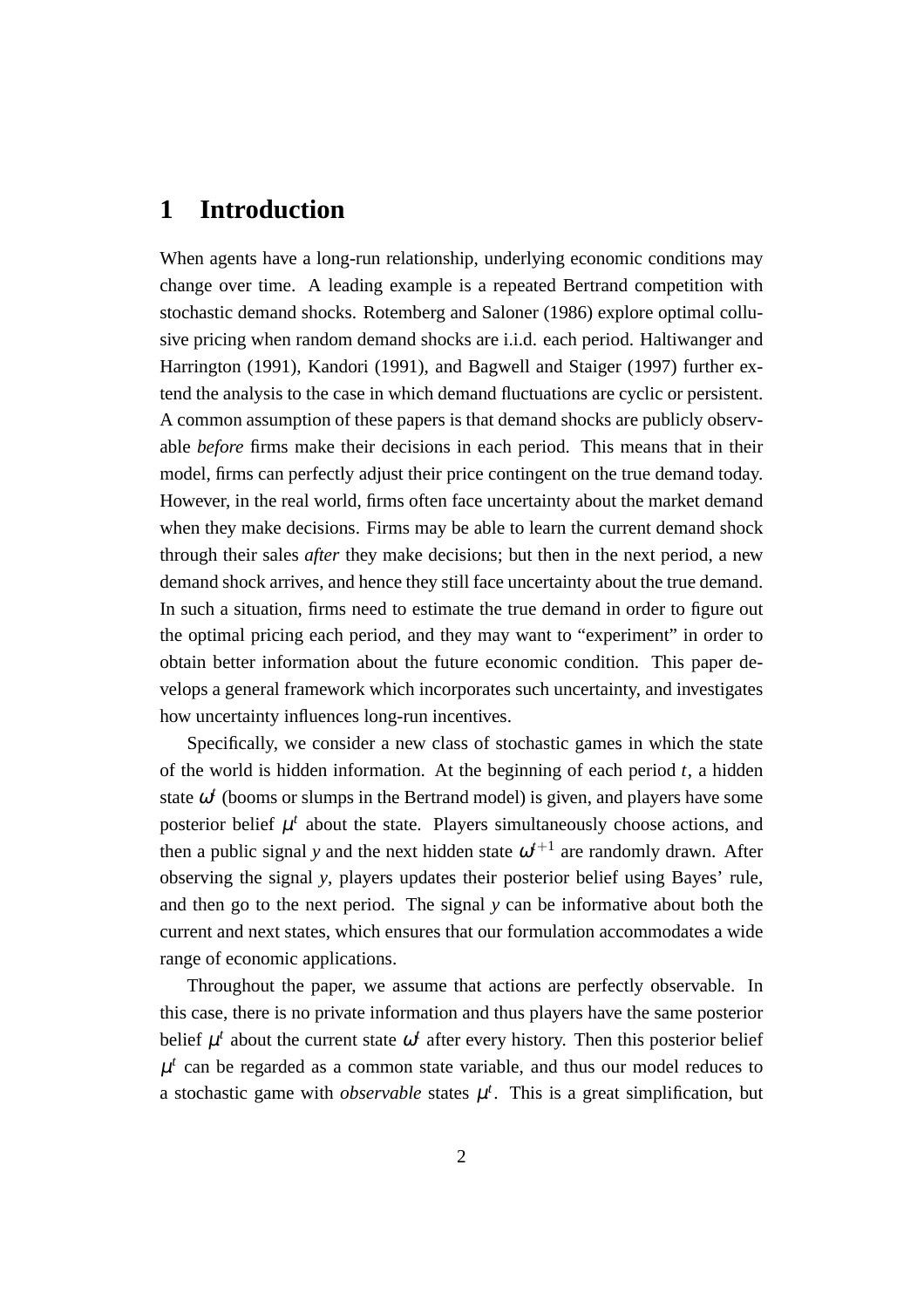still the model is not as tractable as one may expect; a problem is that there are infinitely many possible posterior beliefs, so we need to consider a stochastic game with *infinite* states. This is in a sharp contrast with past work which assumes a *finite* state space (Dutta (1995), Fudenberg and Yamamoto (2011b), and Hörner, Sugaya, Takahashi, and Vieille  $(2011)$ <sup>1</sup>

A main problem of having infinite states is that a Markov chain over infinite states can be "badly" behaved in the long run. When we consider a finite-state Markov chain, some states must be *positive recurrent* in the sense that the state will return to the current state in finite time with probability one. Intuitively, positive recurrence ensures that the Markov chain is "well-behaved" in the long run; in particular, under a mild condition, the Markov chain is *ergodic* so that the state in a distant future is not influenced by the initial state. Using this property, Dutta (1995) shows that the feasible payoff set for patient players, who care only a distant future, is invariant to the initial state. All the existing techniques on stochastic games rely on this invariance result. In contrast, when a Markov chain has infinite states, states may not be positive recurrent, and accordingly, it is wellknown that an infinite-state Markov chain is not ergodic in many cases.<sup>2</sup> Hence, *a priori*, there is no reason to expect the belief evolution to be ergodic.

Nonetheless, we find that the invariance result extends to our setup under a mild condition. Specifically, we show that if the game is *connected*, then the feasible payoff set is invariant to the initial belief in the limit as the discount factor goes to one. We also show that the limit minimax payoff is invariant to the initial belief under a stronger assumption, *strong connectedness*. Our proof is substantially different from that of the literature, since the techniques which refer to ergodic theorems are not applicable due to the infinite state space.

Our assumption, connectedness, is a condition about how the *support* of the belief evolves over time; it requires that players can jointly drive the support of the belief from any set  $\Omega^*$  to any other set  $\Omega^{**}$ , unless the set  $\Omega^{**}$  is "not essential" in

<sup>&</sup>lt;sup>1</sup>Hörner, Takahashi, and Vieille (2011) consider stochastic games with infinite states, but they assume that the limit equilibrium payoff set is identical for all initial states, that is, they assume a sort of ergodicity. There is also an extensive literature on the existence of Markov strategy equilibria for the infinite-state case. See recent work by Duggan (2012) and Levy (2013), and an excellent survey by Dutta and Sundaram (1998). In contrast to the literature, this paper considers a general class of equilibria which are not necessarily Markovian.

<sup>2</sup>There are some well-known sufficient conditions for ergodicity of infinite-state Markov chains, but these conditions are not satisfied in our model. See Appendix G for discussions.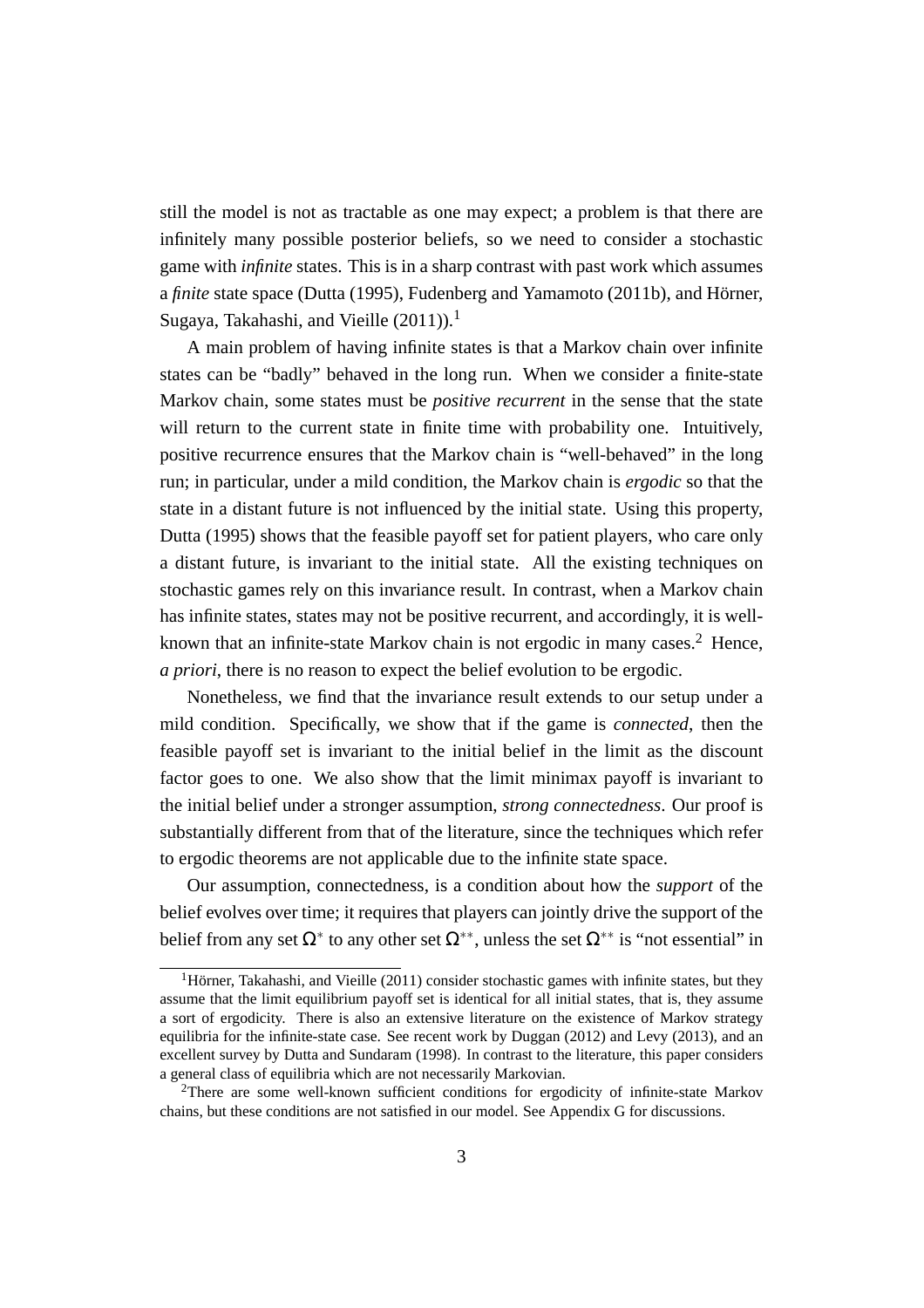the sense that the probability of the support being  $\Omega^{**}$  in a distant future is almost negligible. (Here, Ω*<sup>∗</sup>* and Ω*∗∗* denote subsets of the whole state space Ω.) Intuitively, this property ensures that the evolution of the support of the belief is wellbehaved in the long run. As discussed in Section 4.3, connectedness is regarded as a natural generalization of irreducibility commonly assumed in the literature to the hidden-state case. We also show that connectedness can be replaced with an even weaker condition, called *asymptotic connectedness*. Asymptotic connectedness is satisfied for generic games, as long as the underlying state evolution is irreducible.

As noted, connectedness is a condition on the evolution of the support of the belief, and thus it is much weaker than assuming the belief evolution itself to be well-behaved. Nonetheless, connectedness is enough to establish the result we want. To illustrate the idea, think about a one-player game. Since public randomization is available, the feasible payoff set is an interval and hence determined by the maximal and minimal payoffs. Let  $f(\mu)$  be the maximal payoff with the initial prior  $\mu$  in the limit as the discount factor goes to one, and let  $\mu^*$  be a belief which maximizes  $f(\mu)$ . Our key finding is roughly as follows:

(\*) If there is a belief  $\mu$  such that  $f(\mu)$  is equal to  $f(\mu^*)$ , then  $f(\tilde{\mu})$  is also equal to  $f(\mu^*)$  for *every* belief  $\tilde{\mu}$  with the same support as  $\mu$ .

That is, once we can find a belief  $\mu$  with support  $\Omega^*$  which satisfies the above property, it gives a uniform bound on  $f(\tilde{\mu})$  for *all* beliefs  $\tilde{\mu}$  with support  $\Omega^*$ . The result (*∗*) greatly simplifies our problem, because it implies that in order to prove that the maximal feasible payoff  $f(\mu)$  is invariant to *all* beliefs  $\mu$ , it suffices to find *one* belief  $\mu$  with the above property for each subset  $\Omega^*$ . And we can indeed find such  $\mu$  for each support  $\Omega^*$ , using the fact that connectedness ensures that players can jointly drive the support from any set to other sets, and the fact that *f* is a solution to a dynamic programming equation.

The second main result of the paper is the folk theorem, that is, we show that any feasible and individually rational payoffs are achieved by sequential equilibria as long as players are patient enough and the game is strongly connected. As an intermediate result, we provide a recursive characterization of the equilibrium payoff set, which generalizes self-generation of Abreu, Pearce, and Stacchetti (1990). Taking into account the fact that the state evolution is not necessarily ergodic, we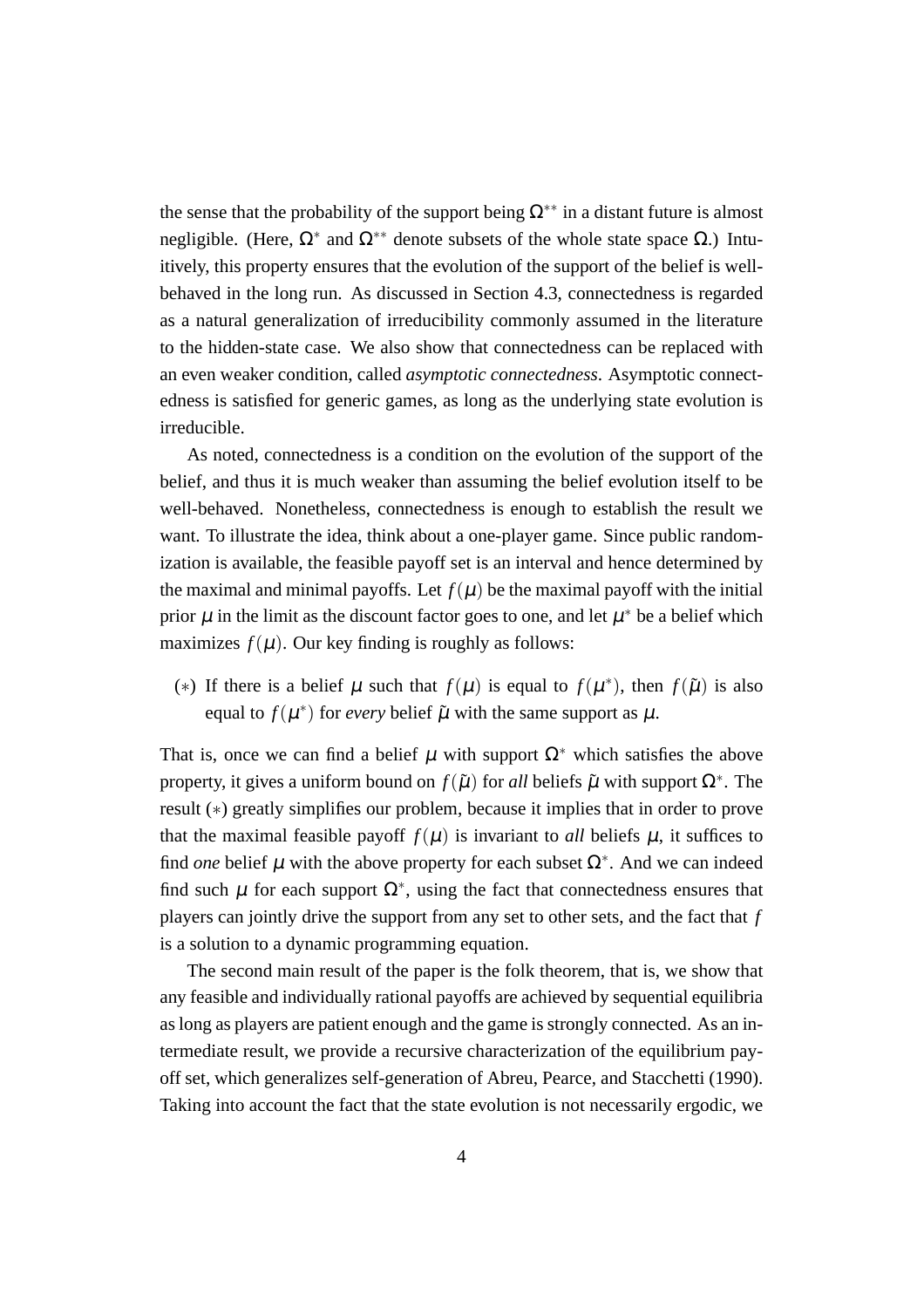decompose payoffs in a way different than Abreu, Pearce, and Stacchetti (1990), and by doing so, an equilibrium payoff can be regarded as the sum of a payoff approximating the Pareto-efficient frontier and of an expected continuation payoff. This structure is reminiscent of that of the standard repeated games, in which an equilibrium payoff is the sum of a stage-game payoff in period one, which is often on the Pareto-efficient frontier, and of a continuation payoff. Hence we can generalize the proof idea of Fudenberg, Levine, and Maskin (1994, hereafter FLM) to our setup, and can establish the folk theorem.

Stochastic games are proposed by Shapley (1953). Dutta (1995) characterizes the feasible and individually rational payoffs for patient players, and proves the folk theorem for the case of observable actions. Fudenberg and Yamamoto  $(2011b)$  and Hörner, Sugaya, Takahashi, and Vieille  $(2011)$  extend the folk theorem to games with public monitoring. All these papers assume that the state of the world is publicly observable at the beginning of each period.<sup>3</sup>

Athey and Bagwell (2008), Escobar and Toikka (2013), and Hörner, Takahashi, and Vieille (2015) consider repeated Bayesian games in which the state changes as time goes and players have private information about the current state each period. An important assumption in their model is that the state of the world is a collection of players' private information. They look at equilibria in which players report their private information truthfully, so the state is perfectly revealed before they choose actions.<sup>4</sup> In contrast, in this paper, players have only limited information about the true state and the state is not perfectly revealed.

Wiseman (2005), Fudenberg and Yamamoto (2010), Fudenberg and Yamamoto (2011a), and Wiseman (2012) study repeated games with unknown states. They all assume that the state of the world is fixed at the beginning of the game and does not change over time. Since the state influences the distribution of a public signal each period, players can (almost) perfectly learn the true state by aggregating all the past public signals. In contrast, in our model, the state changes as time goes and thus players never learn the true state perfectly.

<sup>&</sup>lt;sup>3</sup>Independently of this paper, Renault and Ziliotto (2014) also study stochastic games with hidden states, but they focus only on an example in which multiple states are absorbing.

 $4$ An exception is Sections 4 and 5 of Hörner, Takahashi, and Vieille (2015); they consider equilibria in which some players do not reveal information and the public belief is used as a state variable. But their analysis relies on the independent private value assumption.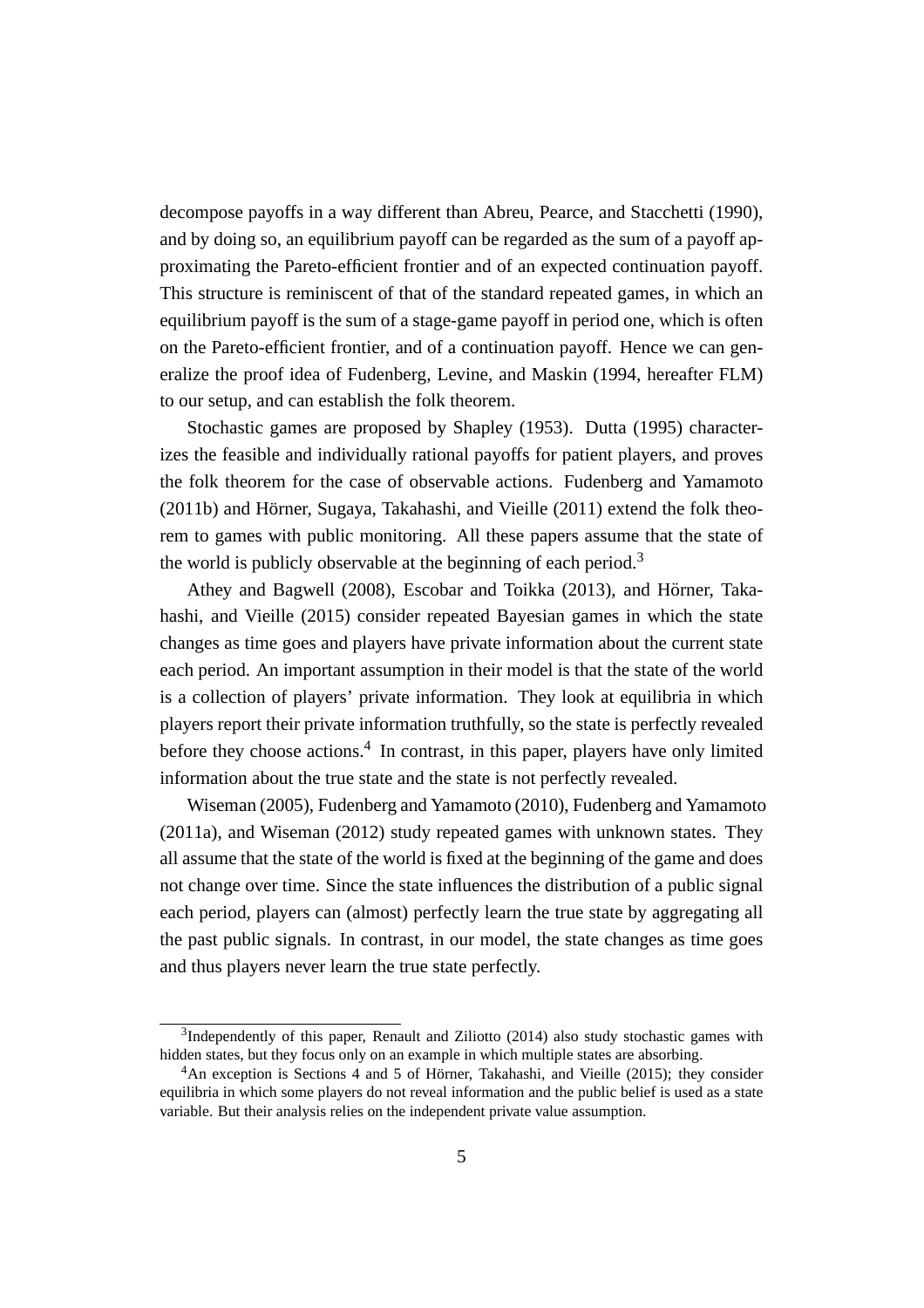# **2 Setup**

### **2.1 Stochastic Games with Hidden States**

Let  $I = \{1, \dots, N\}$  be the set of players. At the beginning of the game, Nature chooses the state of the world  $\omega^1$  from a finite set  $\Omega$ . The state may change as time passes, and the state in period  $t = 1, 2, \cdots$  is denoted by  $\omega^t \in \Omega$ . The state  $ω<sup>t</sup>$  is not observable to players, and let  $μ ∈ ΔΩ$  be the common prior about  $ω<sup>1</sup>$ .

In each period *t*, players move simultaneously, with player  $i \in I$  choosing an action  $a_i$  from a finite set  $A_i$ . Let  $A \equiv \times_{i \in I} A_i$  be the set of action profiles  $a =$ (*ai*)*i∈<sup>I</sup>* . Actions are perfectly observable, and in addition players observe a public signal *y* from a finite set *Y*. Then players go to the next period  $t + 1$ , with a (hidden) state  $\omega^{t+1}$ . The distribution of *y* and  $\omega^{t+1}$  depends on the current state  $ω<sup>t</sup>$  and the current action profile *a* ∈ *A*; let  $π<sup>ω</sup>(y, \tilde{ω}|a)$  denote the probability that players observe a signal *y* and the next state becomes  $\omega^{t+1} = \tilde{\omega}$ , given  $\omega^t = \omega$ and *a*. In this setup, a public signal *y* can be informative about the current state  $\omega$ *and* the next state  $\tilde{\omega}$ , because the distribution of *y* may depend on  $\omega$  and *y* may be correlated with  $\tilde{\omega}$ . Let  $\pi_Y^{\omega}(y|a)$  denote the marginal probability of *y*. Assume that public randomization *z*, which follows the uniform distribution on [0*,*1], is available at the end of each period.

Player *i*'s payoff in period *t* is a function of the current action profile *a* and the current public signal *y*, and is denoted by  $u_i(a, y)$ . Then her expected stagegame payoff conditional on the current state <sup>ω</sup> and the current action profile *a* is  $g_i^{\omega}(a) = \sum_{y \in Y} \pi_Y^{\omega}(y|a) u_i(a, y)$ . Here the hidden state  $\omega$  influences a player's expected payoff through the distribution of *y*. Let  $g^{\omega}(a) = (g_i^{\omega}(a))_{i \in I}$  be the vector of expected payoffs. Let  $\overline{g}_i = \max_{\omega, a} |2g_i^{\omega}(a)|$ , and let  $\overline{g} = \sum_{i \in I} \overline{g}_i$ . Also let  $\overline{\pi}$  be the minimum of  $\pi^{\omega}(y, \tilde{\omega}|a)$  over all  $(\omega, \tilde{\omega}, a, y)$  such that  $\pi^{\omega}(y, \tilde{\omega}|a) > 0$ .

Our formulation encompasses the following examples:

• *Stochastic games with observable states.* Let  $Y = \Omega \times \Omega$  and suppose that  $\pi^{\omega}(y, \tilde{\omega}|a) = 0$  for  $y = (y_1, y_2)$  such that  $y_1 \neq \omega$  or  $y_2 \neq \tilde{\omega}$ . That is, the first component of the signal *y* reveals the current state and the second component reveals the next state. Suppose also that  $u_i(a, y)$  is does not depend on the second component *y*2, so that stage-game payoffs are influenced by the current state only. Since the signal in the previous period perfectly reveals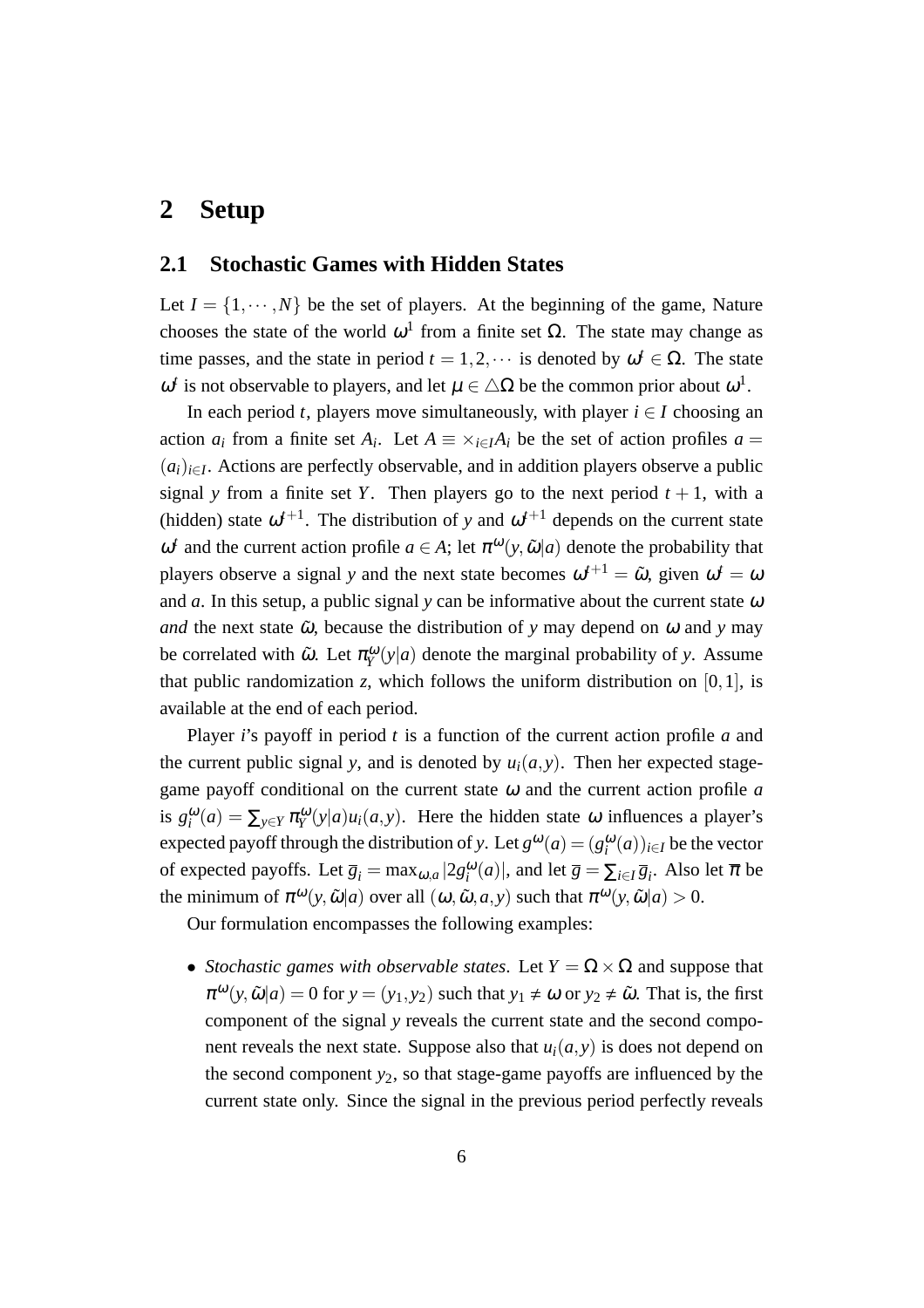the current state, in this model players know the state  $\omega^t$  *before* they choose an action profile  $a^t$ . This is exactly the standard stochastic games studied in the literature.

- *Delayed observation.* Let  $Y = \Omega$  and assume that  $\pi_Y^{\omega}(y|a) = 1$  for  $y = \omega$ . That is, assume that the current signal  $y<sup>t</sup>$  reveals the current state  $\omega<sup>t</sup>$ . This is the case in which players observe the state *after* they choose their actions  $a<sup>t</sup>$ . In what follows, this class of games is referred to as stochastic games with delayed observations.
- *• Observable and unobservable states*. Assume that <sup>ω</sup> consists of two components,  $\omega_O$  and  $\omega_U$ , and that the signal  $y<sup>t</sup>$  perfectly reveals the first component of the next state,  $\omega_0^{t+1}$  $O<sup>t+1</sup>$ . Then we can interpret  $\omega_O$  as an observable state and  $\omega_U$  as an unobservable state. One of the examples which fits this formulation is a duopoly market in which firms face uncertainty about the demand, and their cost function depends on their knowledge, know-how, or experience. The firms' experience can be described as an observable state variable as in Besanko, Doraszelski, Kryukov, and Satterthwaite (2010), and the uncertainty about the market demand as an unobservable state.

In the infinite-horizon stochastic game, players have a common discount factor  $\delta \in (0,1)$ . Let  $(\omega^{\tau}, a^{\tau}, y^{\tau}, z^{\tau})$  be the state, the action profile, the public signal, and the public randomization in period  $\tau$ . Then the history up to period  $t \geq 1$ is denoted by  $h^t = (a^{\tau}, y^{\tau}, z^{\tau})_{\tau=1}^t$ . Let  $H^t$  denote the set of all  $h^t$  for  $t \ge 1$ , and let  $H^0 = \{0\}$ . Let  $H = \bigcup_{t=0}^{\infty} H^t$  be the set of all possible histories. A strategy for player *i* is  $s_i = (s_i^t)_{t=1}^\infty$  such that  $s_i^t : H^{t-1} \to \triangle A_i$  is a measurable mapping for each *t*. To simplify the notation, given any strategy  $s_i$  and history  $h^t$ , let  $s_i(h^t)$  denote the action after period  $h^t$ , i.e.,  $s_i(h^t) = s_i^{t+1}$  $i_t^{t+1}(h^t)$ . Let  $S_i$  be the set of all strategies for player *i*, and let  $S = \times_{i \in I} S_i$ . Also let  $S_i^*$  be the set of all player *i*'s strategies which do not use public randomization, and let  $S^* = \times_{i \in I} S_i^*$ . Given a strategy  $s_i$ and history  $h^t$ , let  $s_i|_{h^t}$  be the continuation strategy induced by  $s_i$  after history  $h^t$ .

Let  $v_i^{\omega}(\delta, s)$  denote player *i*'s average payoff in the stochastic game when the initial prior puts probability one on  $\omega$ , the discount factor is  $\delta$ , and players play strategy profile *s*. That is, let  $v_i^{\omega}(\delta, s) = E[(1 - \delta)\sum_{t=1}^{\infty} \delta^{t-1}g_i^{\omega^t}]$  $\int_{i}^{\omega^{t}}(a^{t})|\omega,s]$ . Similarly, let  $v_i^{\mu}(\delta, s)$  denote player *i*'s average payoff when the initial prior is  $\mu$ . Note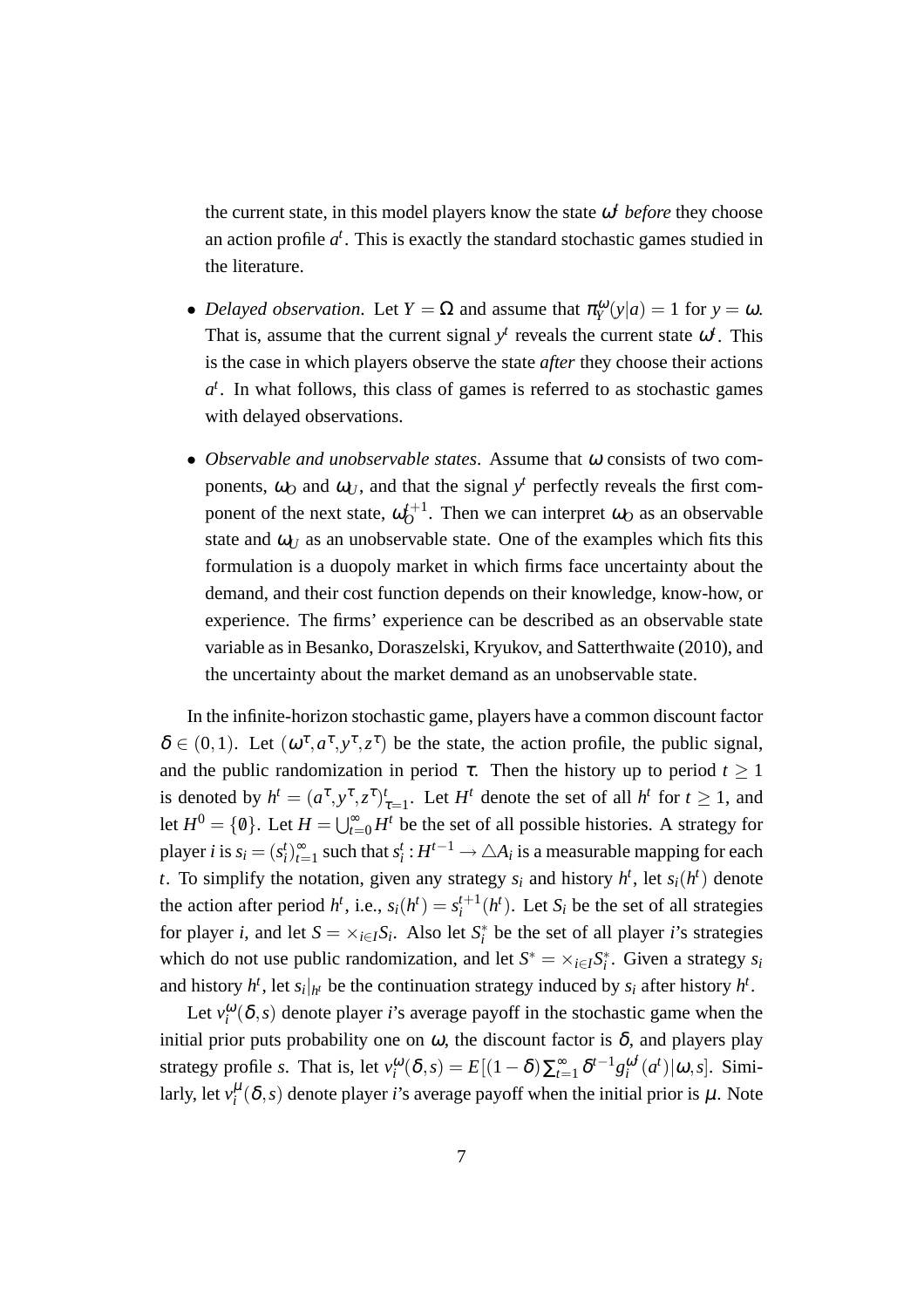that for each initial prior  $\mu$ , discount factor  $\delta$ , and  $s_{-i} \in S_{-i}^*$ , player *i*'s best reply  $s_i \in S_i^*$  exists; see Appendix F for the proof. Let  $v^{\omega}(\delta, s) = (v_i^{\omega}(\delta, s))_{i \in I}$  and  $v^{\mu}(\delta, s) = (v_i^{\mu}(\delta, s))_{i \in I}.$ 

#### **2.2 Alternative Interpretation: Belief as a State Variable**

In each period *t*, each player forms a belief  $\mu^t$  about the current hidden state  $\omega^t$ . Since players have the same initial prior  $\mu$  and the same information  $h^{t-1}$ , the posterior belief  $\mu^t$  is also the same across all players. Then we can regard this belief  $\mu^t$  as a common state variable; that is, our model can be interpreted as a stochastic game with *observable states*  $\mu^t$ .

With this interpretation, the model can be re-written as follows. In period one, the belief is simply the initial prior;  $\mu^1 = \mu$ . In period  $t \geq 2$ , players use Bayes' rule to update the belief; given  $\mu^{t-1}$ ,  $a^{t-1}$ , and  $y^{t-1}$ , let

$$
\mu^{t}(\tilde{\omega}) = \frac{\sum_{\omega \in \Omega} \mu^{t-1}(\omega) \pi^{\omega}(y^{t-1}, \tilde{\omega}|a^{t-1})}{\sum_{\omega \in \Omega} \mu^{t-1}(\omega) \pi^{\omega}(y^{t-1}|a^{t-1})}
$$

for each  $\tilde{\omega}$ . Given this (common) belief  $\mu^t$ , players chooses actions  $a^t$ , and then observe a signal *y* according to the distribution  $\pi_{Y}^{\mu}$ <sup>*tv*</sup>  $\sum_{\alpha}^{\mu} (y|a) = \sum_{\omega \in \Omega} \mu^{t}(\omega) \pi_Y^{\omega}(y|a).$ Public randomization *z ∼U*[0*,*1] is also observed. Player *i*'s expected stage-game payoff given  $\mu^t$  and  $a^t$  is  $g_i^{\mu^t}$  $\mu^{\mu}(a^t) = \sum_{\omega \in \Omega} \mu^t(\omega) g_i^{\omega}(a^t).$ 

Now we give the definition of sequential equilibria. Let  $\zeta : H \to \triangle \Omega$  be a belief system; i.e.,  $\zeta(h^t)$  is the posterior about  $\omega^{t+1}$  after history  $h^t$ . A belief system  $\zeta$  is *consistent with the initial prior*  $\mu$  if there is a completely mixed strategy profile *s* such that  $\zeta(h^t)$  is derived by Bayes' rule in all on-path histories of *s*. Since actions are observable, given the initial prior  $\mu$ , a consistent belief is unique at each information set which is reachable by some strategy. (So essentially there is a unique belief system ζ consistent with µ.) A strategy profile *s* is a *sequential equilibrium* in the stochastic game with the initial prior  $\mu$  if *s* is sequentially rational given the belief system  $\zeta$  consistent with  $\mu$ .

### **3 Example: Stochastic Bertrand Competition**

Consider two firms which produce a homogeneous (undifferentiated) product. In each period, each firm *i* chooses one of the three prices: A high price  $(a_i^H = 2)$ ,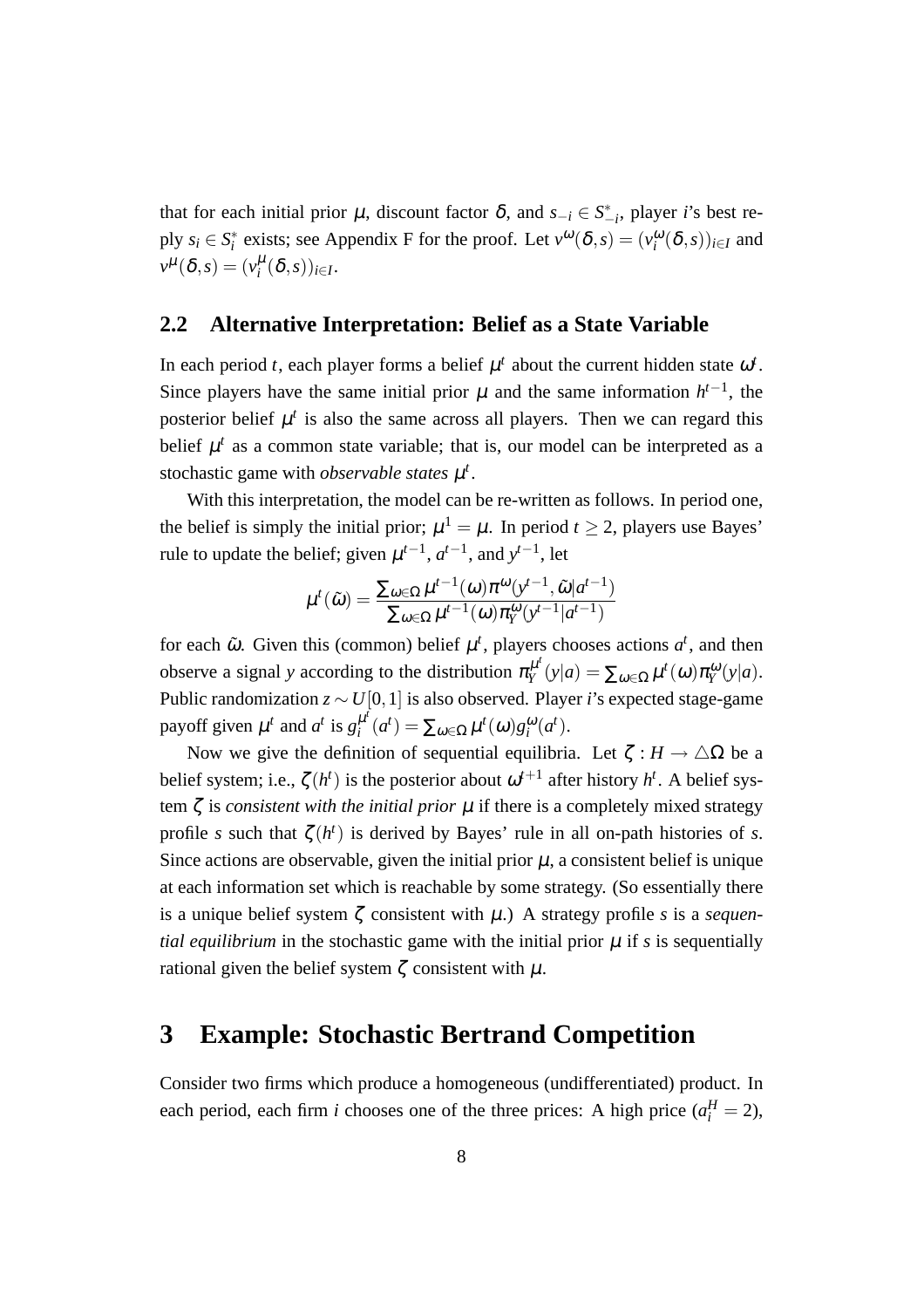a low price ( $a_i^L = 1$ ), or a Nash equilibrium price ( $a_i^* = 0$ ). Here  $a_i^* = 0$  is called "Nash equilibrium price," since we assume that the production cost is zero; this ensures that there is a unique Nash equilibrium in the static game and each firm charges  $a_i^* = 0$  in the equilibrium. To simplify the notation, let  $a^H = (a_1^H, a_2^H)$ ,  $a^L = (a_1^L, a_2^L)$ , and  $a^* = (a_1^*, a_2^*)$ .

There is a persistent demand shock and an i.i.d. demand shock. The persistent demand shock is captured by a hidden state  $\omega$ , which follows a Markov process. Specifically, in each period, the state is either a boom ( $\omega = \omega^H$ ) or a slump ( $\omega =$  $\omega^L$ ), and after each period, the state stays at the current state with probability 0.9. We assume that the current action (price) does not influence the state evolution. Let  $\mu \in (0,1)$  be the probability of  $\omega^H$  in period one.

Due to the i.i.d. demand shock, the aggregate demand of the product is stochastic, and its distribution depends on the current economic condition  $\omega$  and on the effective price min $\{a_1, a_2\}$ . For simplicity, assume that the aggregate demand *y* takes one of the two values,  $y^H = 10$  and  $y^L = 1$ . Assume that its distribution is

$$
(\pi_Y^{\omega}(y^H|a), \pi_Y^{\omega}(y^L|a)) = \begin{cases} (0.9, 0.1) & \text{if } \omega = \omega^H \text{ and } \min\{a_1, a_2\} = 1\\ (0.8, 0.2) & \text{if } \omega = \omega^L \text{ and } \min\{a_1, a_2\} = 1\\ (0.8, 0.2) & \text{if } \omega = \omega^H \text{ and } \min\{a_1, a_2\} = 2\\ (0.1, 0.9) & \text{if } \omega = \omega^L \text{ and } \min\{a_1, a_2\} = 2\\ (1, 0) & \text{if } \min\{a_1, a_2\} = 0 \end{cases}.
$$

Intuitively, the high price  $a^H$  is a "risky" option in the sense that the expected demand is high (the probability of  $y<sup>H</sup>$  is 0.8) if the current economy is in a boom but is extremely low (the probability of  $y<sup>H</sup>$  is only 0.1) if the current economy is in a slump. On the other hand, the low price  $a^L$  is a "safe" option in the sense that the expected demand is not very sensitive to the underlying economic condition. If the effective price is zero, the probability of  $y<sup>H</sup>$  is one regardless of the current state <sup>ω</sup>. We assume that the realized demand *y* is public information. Assume also that *y* and the next state  $\tilde{\omega}$  are independently drawn.

This is the Bertrand model, and a firm with a lower price takes the whole market share. Accordingly, firm *i*'s current profit is  $u_i(a, y) = a_i y$  if  $a_i < a_{-i}$ . and  $u_i(a, y) = 0$  if  $a_i > a_{-i}$ . If  $a_i = a_{-i}$ , the firms share the market equally and  $u_i(a, y) = \frac{a_i y}{2}$ . Given  $\omega$  and  $a$ , let  $g_i^{\omega}(a) = \sum_{y \in Y} \pi_Y^{\omega}(y|a) u_i(a, y)$  be the expected profit of firm *i*, and let  $g^{\omega}(a) = g_1^{\omega}(a) + g_2^{\omega}(a)$  be the total profit. An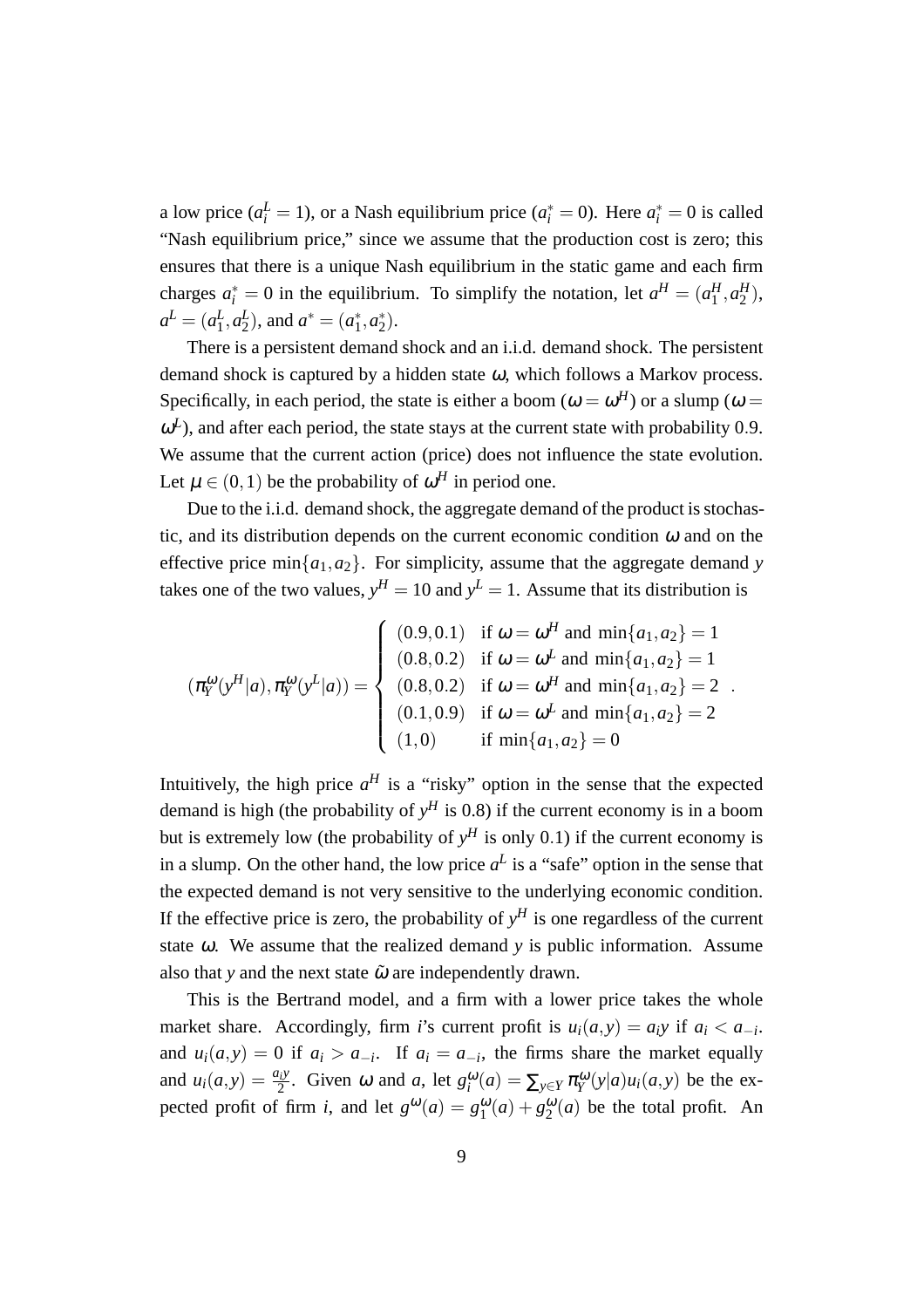easy calculation shows that  $g^{\omega^H}(a^H) = 16.4$ ,  $g^{\omega^H}(a^L) = 9.1$ ,  $g^{\omega^L}(a^H) = 3.8$ , and  $g^{\omega}(a^L) = 8.2$ . So the high price  $a^H$  yields higher total profits than the low price  $a^L$  if it is in a boom, while the low price  $a^L$  is better if it is in a slump. Also, letting  $g^{\mu}(a) = \mu g^{\omega^H}(a) + (1 - \mu)g^{\omega^L}(a)$  be the total profit given  $\mu$  and  $a$ , it is easy to see that  $g^{\mu}(a)$  is maximized by the high price  $a^H$  if  $\mu \ge \frac{44}{117} \approx 0.376$ , and by the low price  $a^L$  if  $\mu \le \frac{44}{117}$ . Let  $\mu^* = \frac{44}{117}$  represent this threshold.

Now, consider the infinite-horizon model where the discount factor is  $\delta \in$  $(0,1)$ . What is the optimal collusive pricing in this model, i.e., what strategy profile *s* maximizes the expectation of the discounted sum of the total profit,  $\sum_{t=1}^{\infty} \delta^{t-1} g^{\omega^t}(a^t)$ ? To answer this question, let  $f(\mu)$  be the maximized value given the initial prior  $\mu$ , that is,  $f(\mu) = \max_{s \in S} E[\sum_{\delta}^{\infty}$  $\int_{\delta=1}^{\infty} \delta^{t-1} g^{\omega^t}(a^t) | \mu, s].$  From the principle of optimality, the function *f* must solve

$$
f(\mu) = \max_{a \in A} \left[ (1 - \delta) g^{\mu}(a) + \delta \sum_{y \in Y} \pi_Y^{\mu}(y|a) f(\tilde{\mu}(\mu, a, y)) \right] \tag{1}
$$

where  $\tilde{\mu}(\mu, a, y)$  is the belief in period two given that the initial prior is  $\mu$  and players play *a* and observe *y* in period one. Intuitively, (1) says that the total profit  $f(\mu)$  consists of today's profit  $g^{\mu}(a)$  and the expectation of the future profits  $f(\tilde{\mu}(\mu, a, y))$ , and that the current action should maximize it.

For each discount factor  $\delta \in (0,1)$ , we can derive an approximate solution to (1) by value function iteration with a discretized belief space. Figure 1 shows the value function *f* for  $\delta = 0.7$ . As one can see, the value function *f* is upward sloping, which means that the total profit becomes larger when the initial prior becomes more optimistic.

Figure 2 shows the optimal policy. (In the vertical axis, 0 means the low price  $a^L$ , while 1 means the high price  $a^H$ ). It shows that the optimal policy is a simple cut-off rule; the optimal action is the low price  $a^L$  when the current belief  $\mu$  is less than  $\mu^{**}$ , and is the high price  $a^H$  otherwise, with the threshold value  $\mu^{**} \approx 0.305$ . This threshold value  $\mu^{**}$  is lower than that for the static game,  $\mu^* \approx 0.376$ . That is, when the current belief is  $\mu \in (\mu^{**}, \mu^*)$ , the firms choose the high price which does not maximize the current profit. Note that this is so *even though actions do not influence the state evolution*. Why is this the case?

A key is that choosing the high price provides better information about the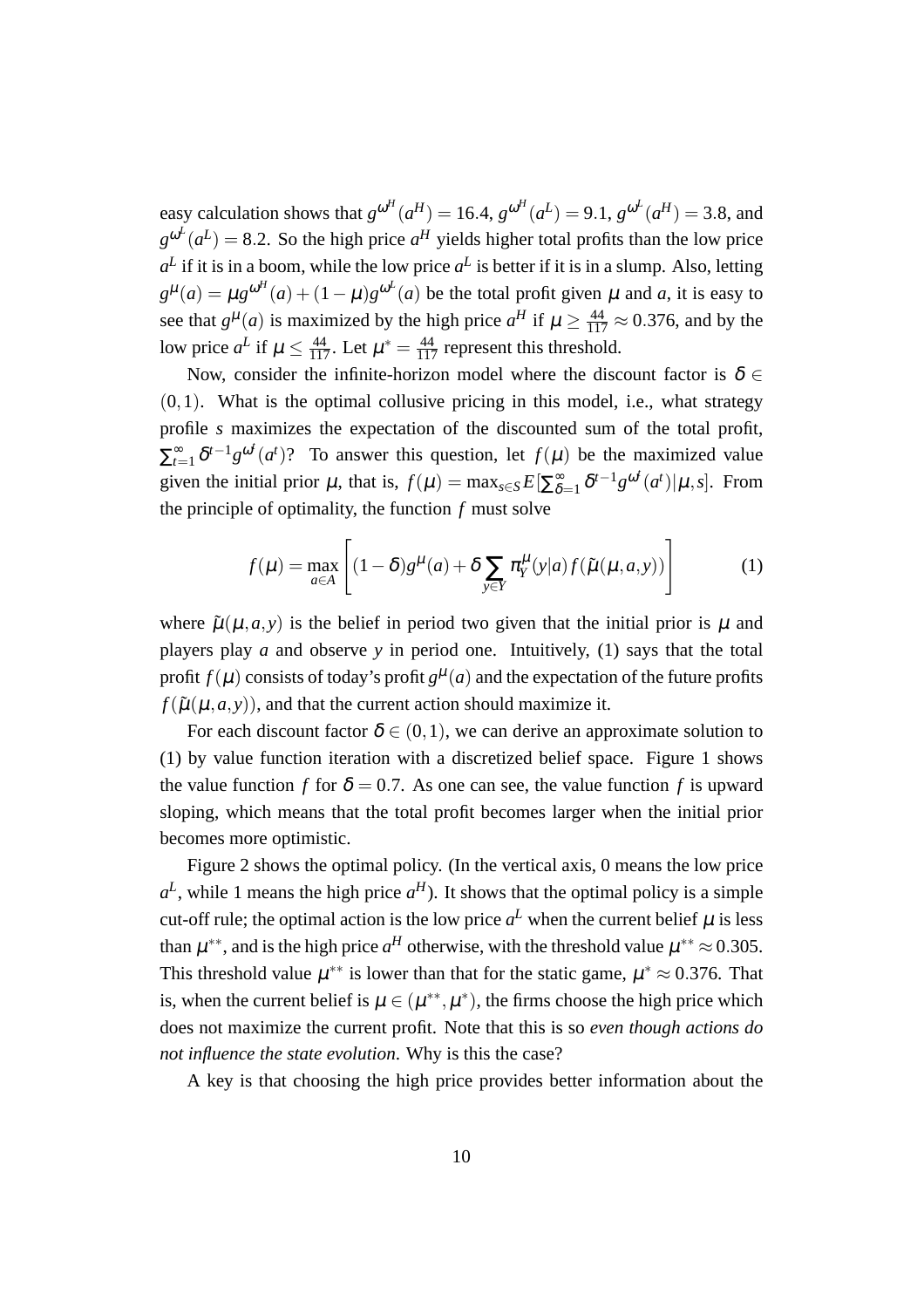

Figure 1: Value Function *x*-axis: belief µ. *y*-axis: payoffs.



Figure 2: Optimal Policy *x*-axis: belief µ. *y*-axis: actions.

hidden state  $\omega$  than the low price, in Blackwell's sense.<sup>5</sup> To see this, for each *a*, let  $\Pi(a)$  denote the two-by-two matrix with rows  $(\pi_Y^{\omega}(y^H|a), \pi_Y^{\omega}(y^L|a))$  for each <sup>ω</sup>. Then we have

$$
\Pi(a^L) = \Pi(a^H) \begin{pmatrix} \frac{13}{14} & \frac{1}{14} \\ \frac{11}{14} & \frac{3}{14} \end{pmatrix},
$$

that is,  $\Pi(a^L)$  is the product of  $\Pi(a^H)$  and a *stochastic matrix* in which each row is a probability distribution. This shows that  $\Pi(a^L)$  is a *garbling* of  $\Pi(a^H)$  (see Kandori (1992)), and in this sense, the public signal *y* given the low price  $a^L$  is less informative than that given the high price.

When the current belief is  $\mu \in (\mu^{**}, \mu^*)$ , the current profit is maximized by choosing the low price  $a^L$ . However, by choosing the high price  $a^H$  today, the firms can obtain better information and can make a better estimation about the hidden state tomorrow. This yields higher expected profits in the continuation game, and when  $\mu \in (\mu^{**}, \mu^*)$ , this effect dominates the decrease in the current profit. Hence the high price is chosen in the optimal policy.

In this example, the efficient payoff  $f(\mu)$  can be achieved by a trigger strategy. Consider the strategy profile in which the firms follow the optimal policy above, but switch to "forever  $a^*$ " once there is a deviation from the optimal policy. Let us check firm *i*'s incentive. In the punishment phase, firm *i* has no reason to deviate from  $a^*$ , since "playing  $a^*$  forever" is a Markov strategy equilibrium in this model.

<sup>5</sup>See Hao, Iwasaki, Yokoo, Joe, Kandori, and Obara (2012) for the case in which lower prices yield better information about the hidden state.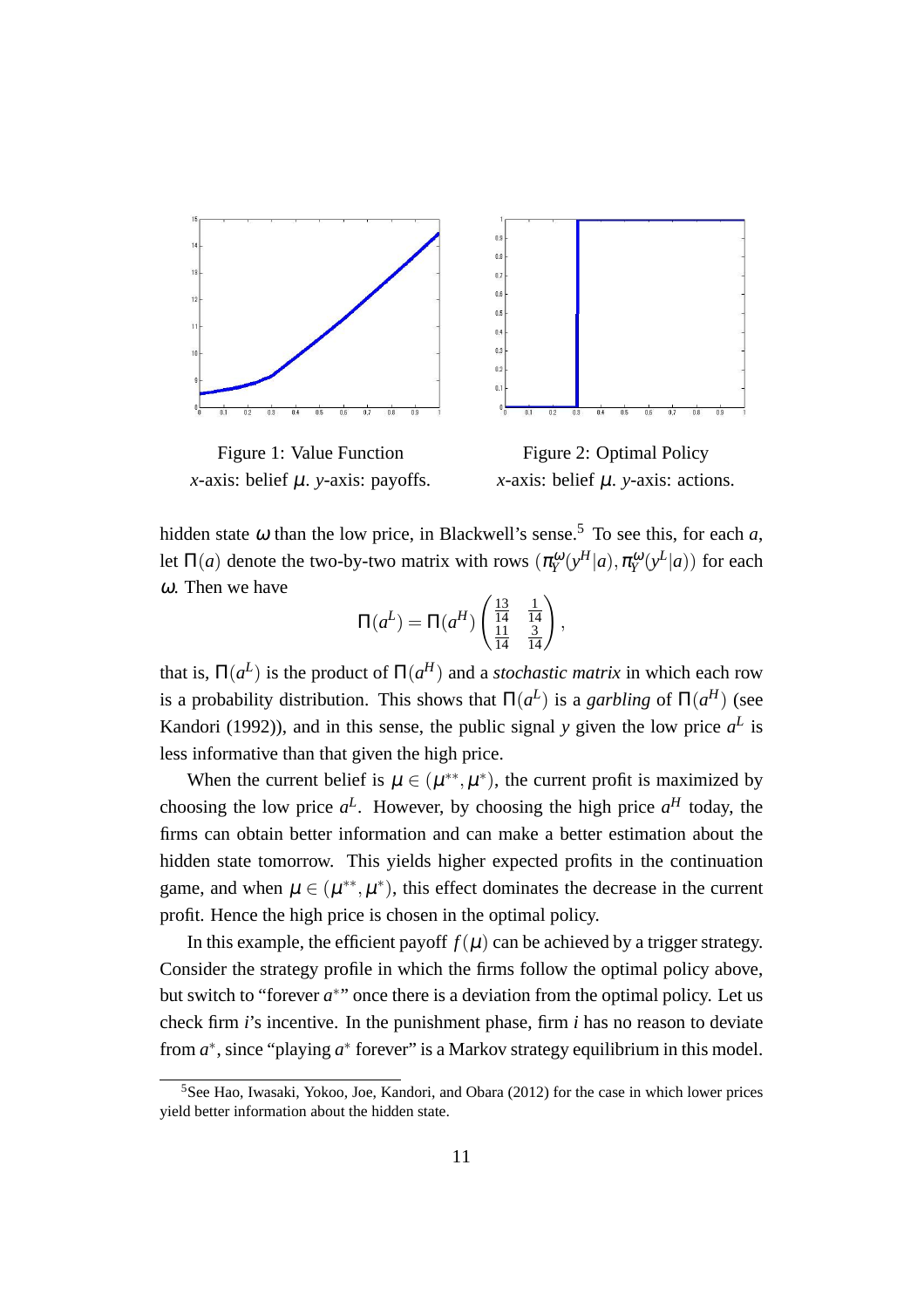(Indeed, when the opponent chooses  $a^*$  forever, even if firm  $i$  deviates, its payoff is zero.) In the collusive phase, if the optimal policy specifies the low price today, firm *i* has no reason to deviate because any deviation yields the payoff of zero. So consider the case in which the optimal policy specifies the high price today. If firm *i* deviates, its current payoff is at most  $g_i^{\omega^H}$  $\int_{i}^{\omega^H} (a_i^L, a_{-i}^H) = 9.1$ , and its continuation payoff is zero. So the overall payoff is at most  $(1 - \delta)9.1 + \delta \cdot 0 = 2.73$ . On the other hand, if firm *i* does not deviate, its payoff is at least  $\min_{\mu \in [\mu^*, 1]} \frac{f(\mu)}{2} \geq 4$ . Hence the above strategy profile is an equilibrium.

A couple of remarks are in order. First, the firms do "experiments" in this efficient equilibrium. As argued, when the current belief is  $\mu \in (\mu^{**}, \mu^*)$ , the firms choose the high price  $a^H$  in order to obtain better information, although it does not maximize the current expected payoff.

Second, the equilibrium construction here is misleadingly simple, since it relies on the existence of a Markov strategy equilibrium in which  $a^*$  is charged forever. In general, when the state space is infinite, the existence of Markov strategy equilibria is not guaranteed (see Duggan (2012) and Levy (2013)), and accordingly, it is not obvious how to punish a deviator in an equilibrium. Indeed, the proof of our folk theorem is non-constructive.

Third, the solution to (1) depends on the discount factor  $\delta$ . Figure 3 illustrates how the value function changes when the firms become more patient; it gives the value functions for  $\delta = 0.9$ ,  $\delta = 0.99$ , and  $\delta = 0.999$ . The optimal policies are still cut-off rules, and the cut-off value is  $\mu = 0.285$  for  $\delta = 0.9$ ,  $\mu = 0.276$  for  $\delta = 0.99$ , and  $\mu = 0.275$  for  $\delta = 0.999$ . Note that the cut-off value becomes lower (so the high price is chosen more frequently) when the discount factor increases. The reason is that when the firms become patient, they care future profits more seriously, and thus information about the hidden state tomorrow is more valuable.

As one can see from the figure, when the firms become patient, the value function becomes almost flat, that is, the firms' initial prior has almost no impact on the total profit. This property is not specific to this example; we will show in Lemma 5 that if the game is *connected*, then the feasible payoff set does not depend on the initial prior in the limit as the discount factor goes to one. This result plays an important role when we prove the folk theorem.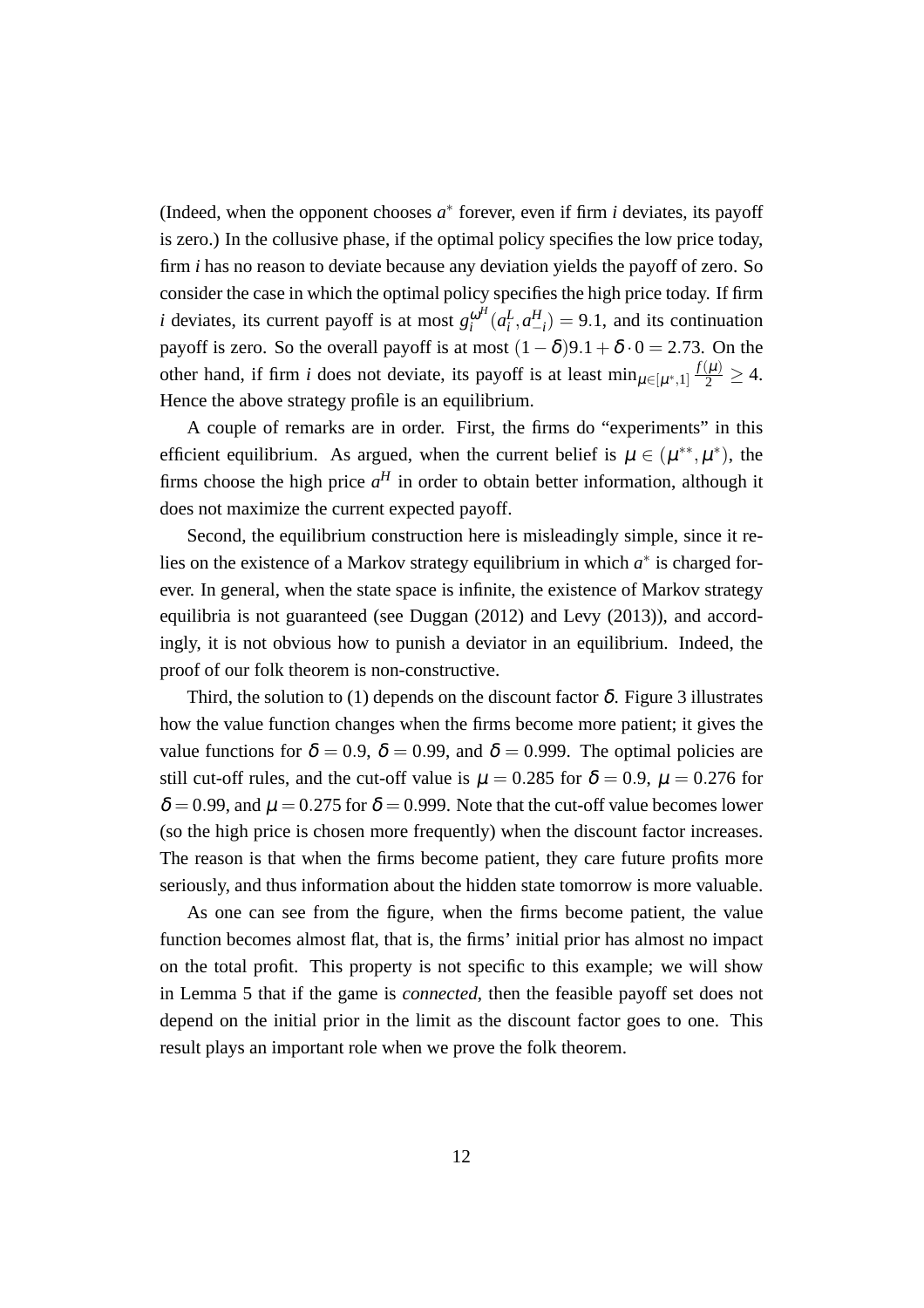

Figure 3: Value Functions for High  $\delta$ *x*-axis: belief  $\mu$ . *y*-axis: payoffs.

### **4 Connected Stochastic Games**

In general, stochastic games can be very different from infinitely repeated games. Indeed, the irreversibility created by absorbing states can support various sorts of backward induction arguments with no real analog in the infinitely repeated setting. To avoid such a problem, most of the existing papers assume irreducibility of the state evolution, which rules out absorbing states (Dutta (1995), Fudenberg and Yamamoto (2011b), and Hörner, Sugaya, Takahashi, and Vieille (2011)).

Since we consider a new environment in which the state  $\omega$  is hidden, we need to identify an appropriate condition which parallels the notion of irreducibility in the standard model. We find that one of such conditions is *connectedness*, which imposes a restriction on how the *support* of the posterior belief evolves over time.

### **4.1 Full Support Assumption**

Connectedness is satisfied in a wide range of examples, including the ones presented in Section 2.1. But its definition is a bit complex, and hence it would be desirable to have a simple sufficient condition for connectedness. One of such conditions is the full support assumption.

**Definition 1.** The state transition function has a *full support* if  $\pi^{\omega}(y, \tilde{\omega}|a) > 0$  for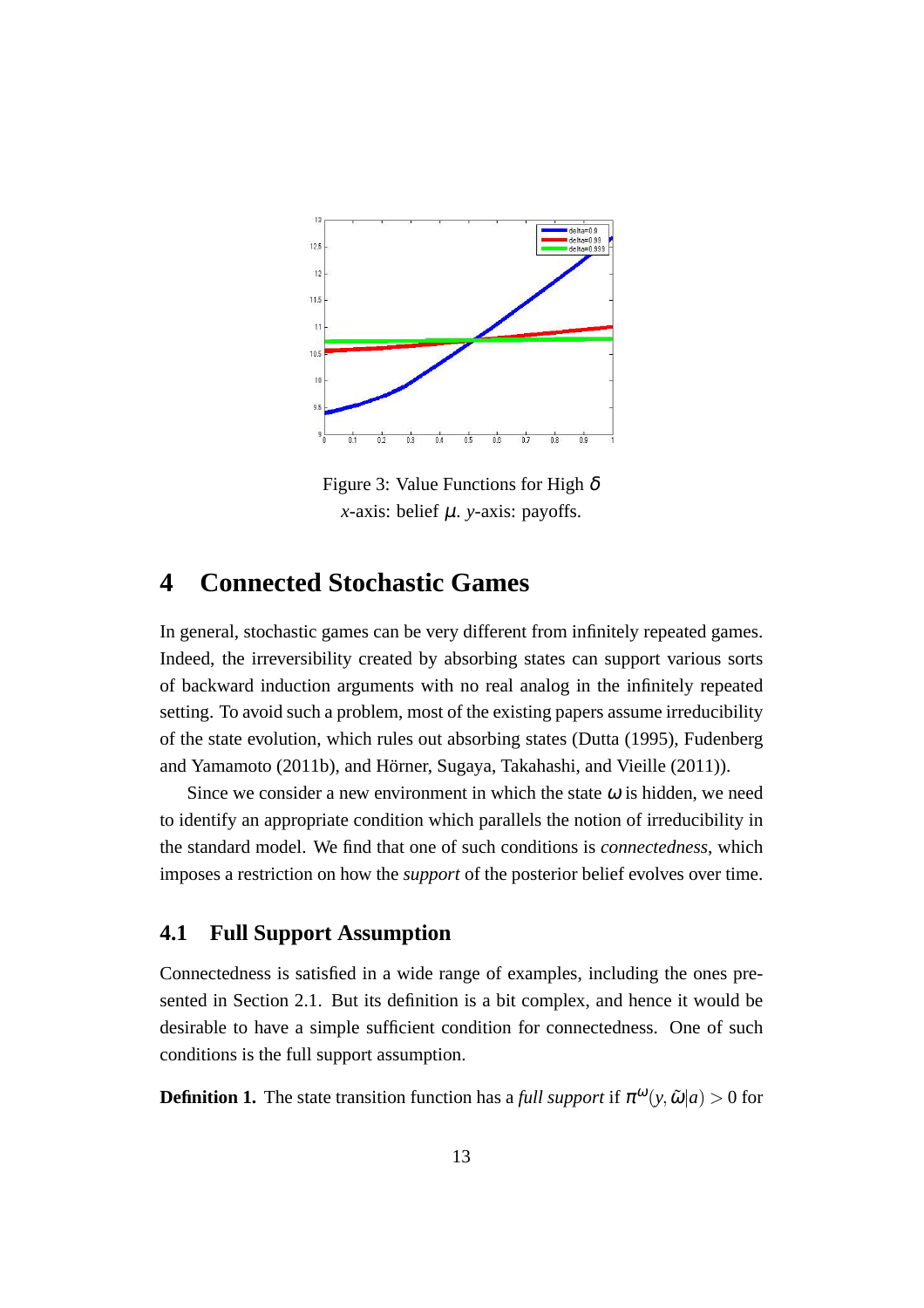all  $\omega$ ,  $\tilde{\omega}$ ,  $a$ , and  $y$  such that  $\pi_Y^{\omega}(y|a) > 0$ .

In words, the full support assumption holds if any state  $\tilde{\omega}$  can happen tomorrow given any current state <sup>ω</sup>, action profile *a*, and signal *y*. An important consequence of this assumption is that players' posterior belief is always in the interior of  $\triangle \Omega$ ; that is, after every history, the posterior belief  $\mu^t$  assigns positive probability to each state  $\omega$ . Note that we do not require a full support with respect to *y*, so some signal *y* may not occur for some state <sup>ω</sup> and some action profile *a*. As a result, the full support assumption can be satisfied for games with delayed observations, in which the signal *y* does not have a full support.

In general, the full support assumption is much stronger than connectedness, and it rules out many economic applications. For example, the full support assumption is never satisfied if observable and unobservable state coexist.

### **4.2 Connectedness**

In this subsection, we describe the idea of connectedness. In particular, we illustrate how it is related to irreducibility, which is commonly assumed in the literature on stochastic games with observable states.

The idea of irreducibility is introduced by Dutta (1995), and it is named by Fudenberg and Yamamoto (2011b). Irreducibility requires that each state  $\tilde{\omega}$  be reachable from any state  $\omega$  in finite time. Formally,  $\tilde{\omega}$  is *accessible from*  $\omega$  if there is a natural number *T* and an action sequence  $(a^1, \dots, a^T)$  such that

$$
Pr(\omega^{T+1} = \tilde{\omega}|\omega, a^1, \cdots, a^T) > 0,
$$
\n(2)

where  $Pr(\omega^{T+1} = \tilde{\omega} | \omega, a^1, \dots, a^T)$  denotes the probability that the state in period  $T + 1$  is  $\tilde{\omega}$  given that the initial state is  $\omega$  and players play the action sequence  $(a^1, \dots, a^T)$  for the first *T* periods.  $\tilde{\omega}$  is *globally accessible* if it is accessible from any state  $\omega \in \Omega$ . Irreducibility requires the following property:<sup>6</sup>

**Definition 2.** The state evolution is *irreducible* if each state  $\tilde{\omega}$  is globally accessible.

 $<sup>6</sup>$  Irreducibility of Fudenberg and Yamamoto (2011b) is stronger than the one presented here,</sup> but for our purpose (i.e., the invariance of the feasible payoff set), this weaker requirement is enough. In this paper, their condition is stated as *robust irreducibility*; see Section 5.3.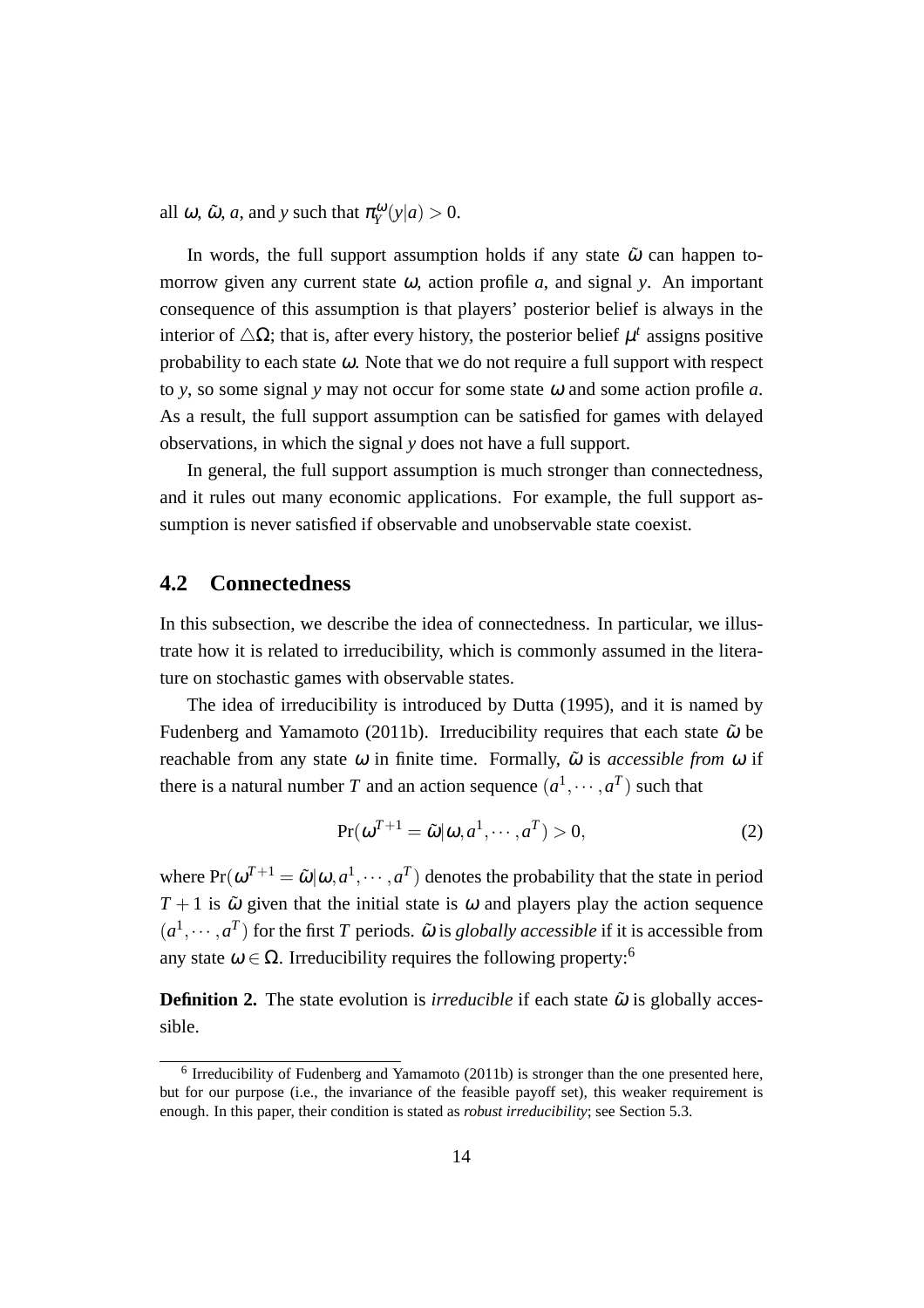That is, irreducibility says that there is a path from  $\omega$  to  $\tilde{\omega}$  for any pair of states. Very roughly speaking, this property ensures that the evolution of the state is well-behaved in the long-run.

A natural extension of irreducibility to our model is to require global accessibility of all posterior beliefs  $\mu^t$ , because  $\mu^t$  is an observable state in our model. A belief  $\tilde{\mu} \in \Delta \Omega$  is *globally accessible* if for any initial prior  $\mu$ , there is *T* and  $(a^1, \dots, a^T)$  such that

$$
\Pr(\mu^{T+1} = \tilde{\mu} | \mu, a^1, \cdots, a^T) > 0.
$$

Here,  $Pr(\mu^{T+1} = \tilde{\mu} | \mu, a^1, \dots, a^T)$  denotes the probability that the posterior belief in period  $T + 1$  is  $\mu^{T+1} = \tilde{\mu}$  given that the initial prior is  $\mu$  and players play the action sequence  $(a^1, \dots, a^T)$ . A naive generalization of irreducibility is to require each belief  $\tilde{\mu} \in \Delta \Omega$  to be globally accessible.

Unfortunately, such a condition is too demanding and never satisfied. The problem is that there are infinitely many possible beliefs  $\mu$  and thus there is no reason to expect recurrence; i.e., the posterior belief may not return to the current belief in finite time.<sup>7</sup> So we need to find a condition which is weaker than global accessibility of  $\mu$  but still parallels irreducibility of the standard model.

A key is to look at the evolution of the *support* of  $\mu^{t}$ , rather than the evolution of  $\mu^t$  itself. As will be explained in Section 5.2, all we need for our result is that the evolution of the *support* of the posterior belief is well-behaved in the long run. This suggests us to consider global accessibility of the support of the belief:

**Definition 3.** A non-empty subset  $\Omega^* \subseteq \Omega$  is *globally accessible* if there is  $\pi^* > 0$ such that for any initial prior  $\mu$ , there is a natural number  $T \leq 4^{\vert \Omega \vert}$ , an action sequence  $(a^1, \dots, a^T)$ , and a belief  $\tilde{\mu}$  whose support is included in  $\Omega^*$  such that

$$
\Pr(\mu^{T+1} = \tilde{\mu} | \mu, a^1, \cdots, a^T) \ge \pi^*.
$$

In words,  $\Omega^* \subset \Omega$  is globally accessible if given any initial prior  $\mu$ , the support of the posterior belief  $\mu^{T+1}$  can be a subset of  $\Omega^*$  with probability at least  $\pi^* > 0$ when players play some appropriate action sequence  $(a^1, \dots, a^T)$ . A couple of remarks are in order. First, the above condition differs from (2) in that the former

<sup>&</sup>lt;sup>7</sup>Formally, there always exists a belief  $\mu$  which is not globally accessible, because given an initial belief, only countably many beliefs are reachable.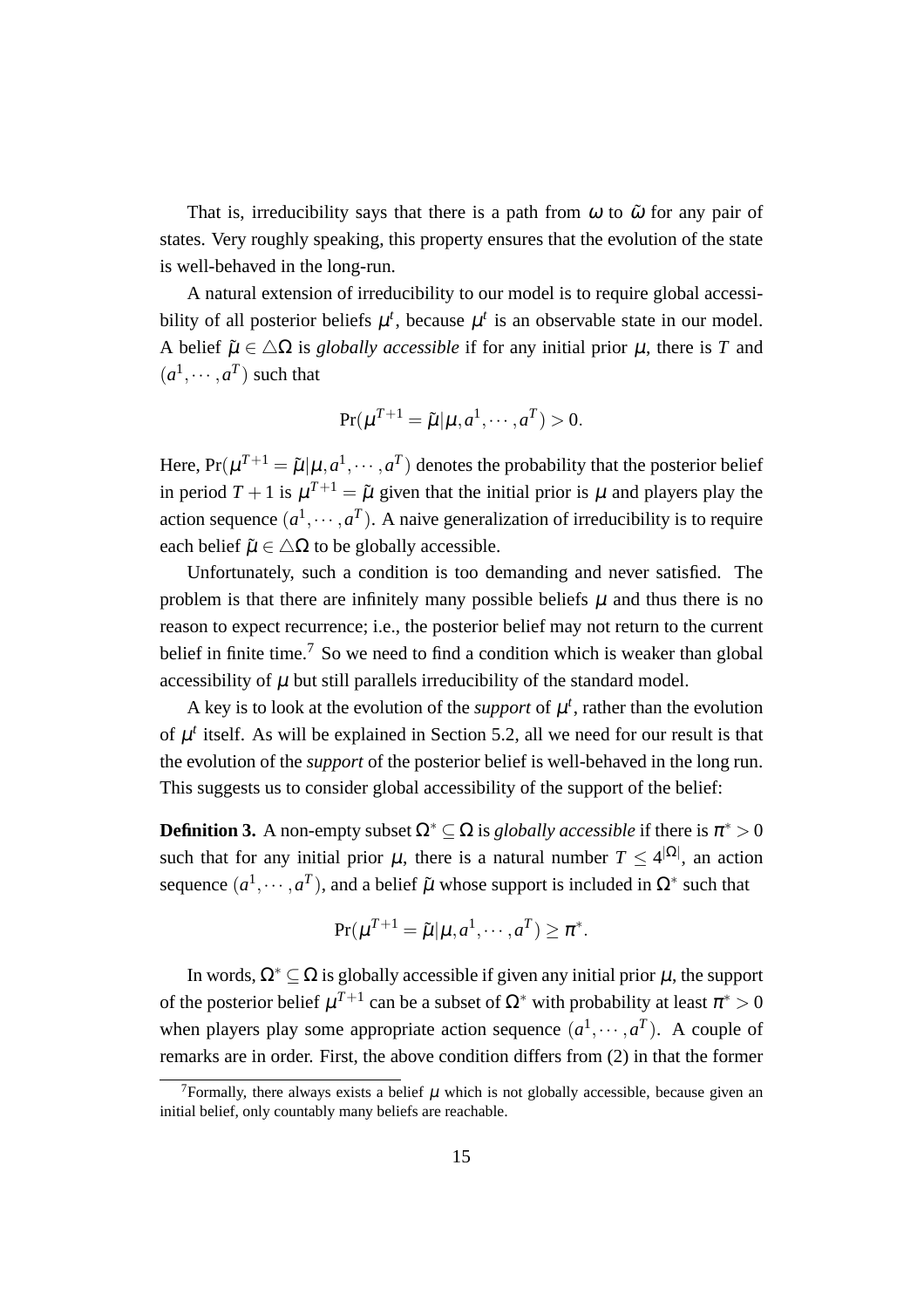requires that there be a lower bound  $\pi^* > 0$  on the probability of the posterior belief reaching  $\tilde{\mu}$ , while the latter does not. The reason why  $\pi^*$  does not show up in (2) is that when states are observable, possible initial states are finite and thus the existence of a lower bound  $\pi^* > 0$  is obvious. On the other hand, here we explicitly assume the existence of the bound  $\pi^*$ , since there are infinitely many initial priors  $\mu$ .<sup>8</sup>

Second, the restriction  $T \leq 4^{|\Omega|}$  in the definition above is without loss of generality. That is, if there is  $\tilde{T} > 4^{\vert \Omega \vert}$  which satisfies the condition stated above, then there is  $T \leq 4^{|\Omega|}$  which satisfies the same condition. See Appendix A for details.

To state the definition of connectedness, we need to introduce one more idea, *transience*. We first give its definition and then discuss why we need it. Let  $Pr(\mu^{T+1} = \tilde{\mu} | \mu, s)$  denote the probability that the posterior belief in period  $T + 1$ is  $\mu^{T+1} = \tilde{\mu}$  given that the initial prior is  $\mu$  and players play the strategy profile *s*. We would like to emphasize that the restriction  $T \leq 2^{|\Omega|}$  in the definition below is without loss of generality; see Appendix A for details.

**Definition 4.** A subset  $\Omega^* \subset \Omega$  is *transient* if it is not globally accessible and for any pure strategy profile  $s \in S^*$  and for any  $\mu$  whose support is  $\Omega^*$ , there is a natural number  $T \leq 2^{|\Omega|}$  and a belief  $\tilde{\mu}$  whose support is globally accessible such that  $Pr(\mu^{T+1} = \tilde{\mu} | \mu, s) > 0.$ 

In words, transience of  $\Omega^*$  implies that if the support of the current belief is Ω*∗* , then regardless of future actions, the support of the posterior belief cannot stay there forever and must reach some globally accessible set with positive probability.<sup>9</sup> As shown in Lemma 11 in Appendix A, this property implies that if the support of the current belief is transient, then the support cannot return to the current one forever with positive probability. Hence, if  $\Omega^*$  is transient, the time during which the support of the posterior belief stays at  $\Omega^*$  is almost negligible in the long run. In other words, the existence of transient sets  $\Omega^*$  does not influence the long-run behavior of the support of the posterior belief. Hence, if each

<sup>&</sup>lt;sup>8</sup>Replacing the action sequence  $(a^1, \dots, a^T)$  in the definition with a strategy profile *s* does not weaken the condition; that is, as long as there is a strategy profile which satisfies the condition stated in the definition, we can find an action sequence which satisfies the same condition.

<sup>&</sup>lt;sup>9</sup>The strategy profile *s* in Definition 4 cannot be replaced with an action sequence  $(a^1, \dots, a^T)$ . This is in sharp contrast with global accessibility, in which both  $(a^1, \dots, a^T)$  and *s* give the same condition.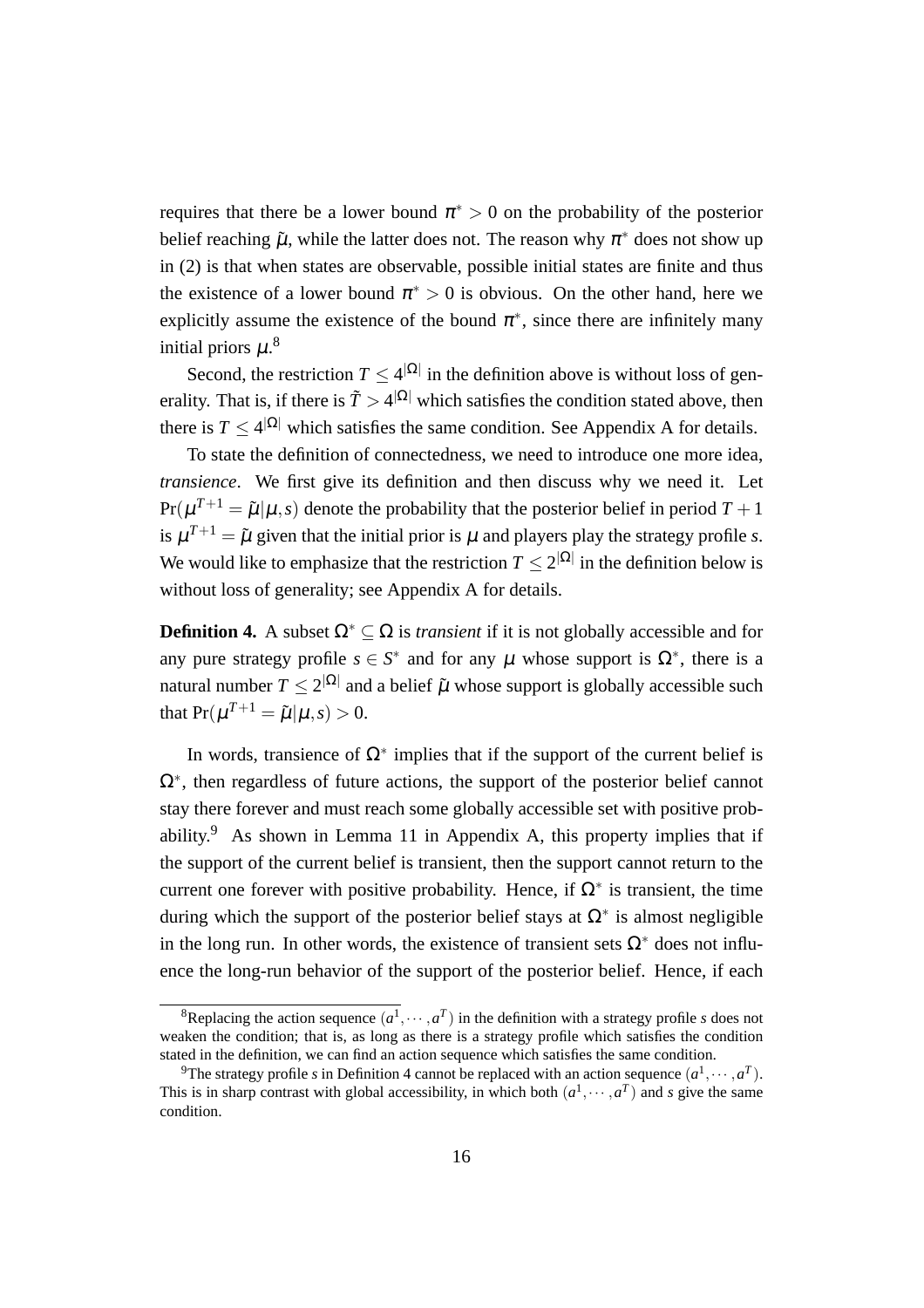subset  $\Omega^* \subseteq \Omega$  is either globally accessible or transient, we can expect that the evolution of the support should be well-behaved in the long-run, on the analogy of irreducibility for games with observable states. This condition is precisely our assumption, connectedness:

**Definition 5.** A stochastic game is *connected* if each subset  $\Omega^* \subseteq \Omega$  is globally accessible or transient.

The above definition is stated using the posterior belief  $\mu^t$ . In Appendix A, we will give an equivalent definition of connectedness based on primitives. It is stated as a condition on the distribution of the next state *and* the distribution of the public signal; this is a natural consequence from the fact that the evolution of the posterior belief is determined by the interaction of the evolution of the underlying state  $\omega$  and of players' public signal *y*. Using this definition, one can check if a given game is connected or not in finitely many steps.

Connectedness is weaker than requiring that all subsets  $\Omega^*$  be globally accessible, since some sets can be transient. This difference is important, because requiring global accessibility of all subsets Ω*<sup>∗</sup>* is too demanding in most applications. To see this, take a singleton set  $\Omega^* = {\omega}$ . For this set to be globally accessible, given any initial prior, the posterior belief  $\mu^t$  must puts probability one on this state  $\omega$  at some period *t*. However this can happen only if the signal  $\gamma$ reveals the next state, and such an assumption is violated in most applications.

### **4.3 When is the Game Connected?**

Now we will explain that connectedness is satisfied in a wide range of examples. First of all, as argued, connectedness is satisfied whenever the full support assumption holds. To see this, note that under the full support assumption, the support of the posterior belief is the whole space  $\Omega$  after every history. This implies that  $\Omega$  is globally accessible, and other subsets are transient. Hence the game is connected. We record this result as a lemma:

**Lemma 1.** *If the state transition function has a full support, then the game is connected.*

While the full support assumption is satisfied in many applications, it is still stronger than connectedness. One of the examples in which the game is connected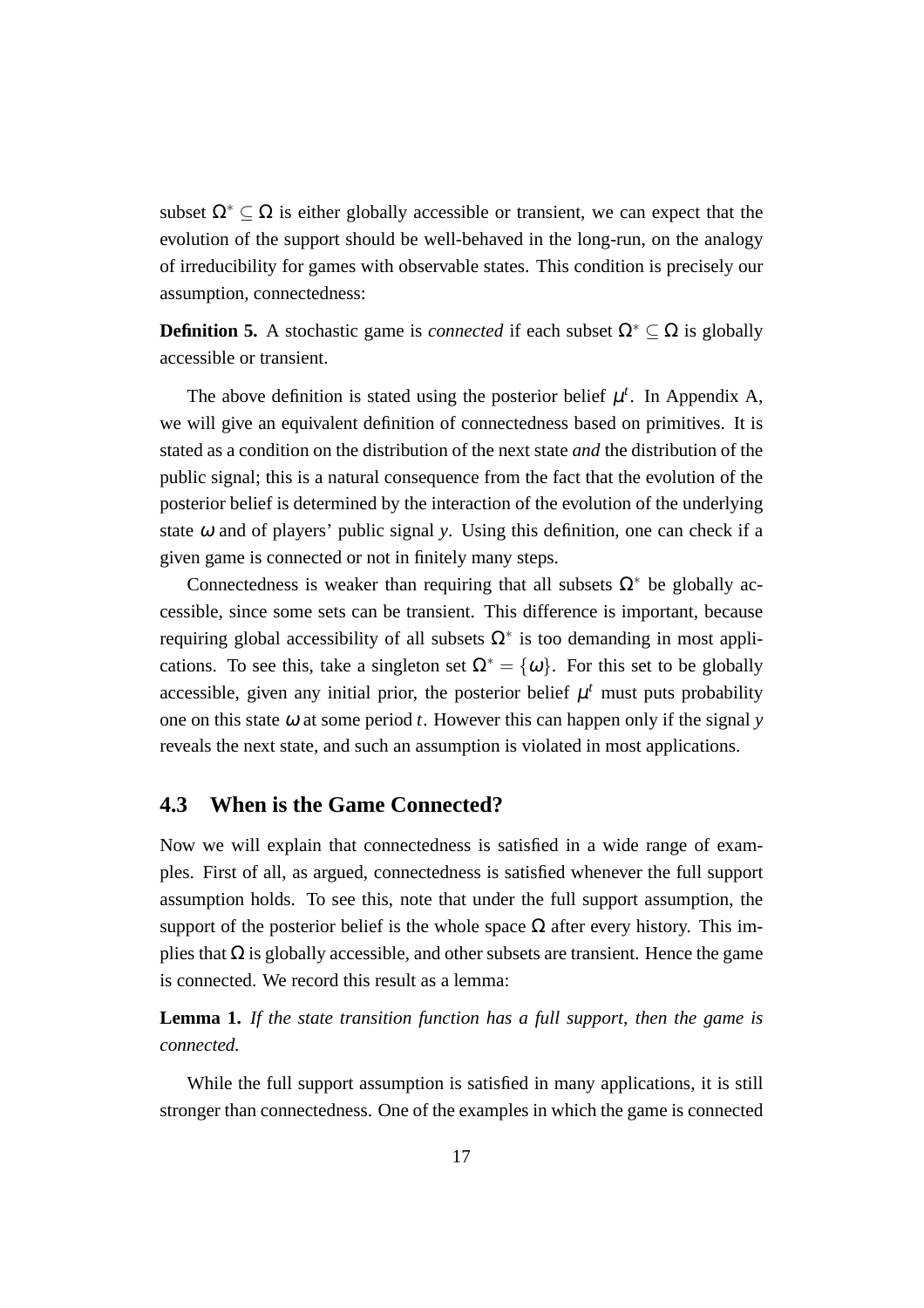but the full support assumption does not hold is stochastic games with observable states. So extending the full support assumption to connectedness is necessary if we want to establish a general theory which subsumes existing models as a special example. The following lemma shows that in stochastic games with observable states, connectedness reduces to a condition which is weaker than irreducibility.  $\omega$  is *transient* if for any pure strategy profile *s*, the state must reaches from  $\omega$  to some globally accessible state  $\tilde{\omega}$  within  $|\Omega|$  periods with positive probability.

**Lemma 2.** *In stochastic games with observable states, the game is connected if each state* <sup>ω</sup> *is globally accessible or transient.*

The proof of the lemma is straightforward; it is obvious that a singleton set  $\{\omega\}$  with globally accessible  $\omega$  is globally accessible, and other sets  $\Omega^*$  are transient.

Next, consider the case in which the state is observable with delay. In this model, the full support assumption is satisfied if any state can happen tomorrow with positive probability. On the other hand, if the state evolution is deterministic, the full support assumption is violated. The following lemma shows that connectedness is satisfied even with a deterministic state evolution, as long as it is irreducible. The proof is given in Appendix E.

**Lemma 3.** *In stochastic games with delayed observations, the game is connected if each state* <sup>ω</sup> *is globally accessible or transient.*

In some applications, observable and unobservable states coexist. The full support assumption is never satisfied in such an environment, due to the observable component of the state. The next lemma shows that connectedness can be satisfied even in such a case. Recall that  $\omega_O$  denotes an observable state and  $\omega_U$ denotes an unobservable state. Let  $\pi_{\Omega}^{\omega}(\tilde{\omega}|a)$  be the marginal distribution of the next state  $\tilde{\omega}$  given the current state  $\omega$  and the action profile *a*. Let  $\pi_{\Omega_U}^{\omega}(\tilde{\omega}_U|a, y)$ be the conditional probability of the unobservable state  $\tilde{\omega}_U$  given that the current state is  $\omega$ , the current action is  $a$ , and the signal  $y$  is observed. The state evolu- $\text{tion is fully stochastic if } \pi_{\Omega}^{\omega}(\tilde{\omega}|a) > 0 \text{ and } \pi_{\Omega_U}^{\omega}(\tilde{\omega}_U|a, y) > 0 \text{ for all } \omega, \tilde{\omega}, a \text{, and}$ *y*. Intuitively, this condition says that any observable state can happen tomorrow with positive probability, and that players cannot rule out the possibility of any unobservable state conditional on any signal *y*. Note that we *do not* assume that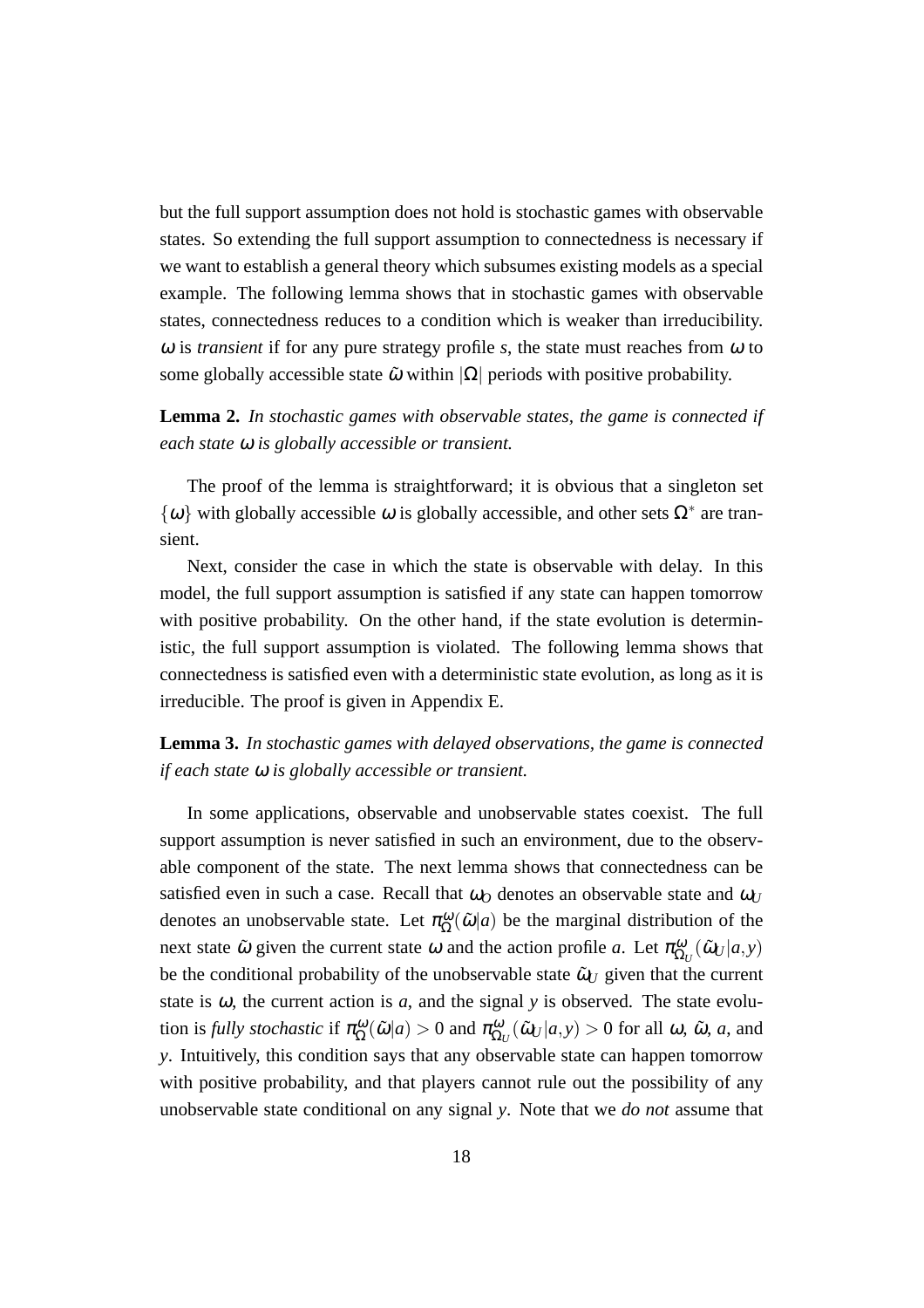the evolutions of  $\omega$ <sup>0</sup> and  $\omega$ <sup>*U*</sup> are independent, so the distribution of the next observable state may depend on the current unobservable state. Hence the evolution of the observable state  $\omega_0$  here can be quite different from the one for the standard stochastic game.

**Lemma 4.** *Suppose that observable and unobservable states coexist. The game is connected if the state evolution is fully stochastic.*

From Lemmas 2 and 3, we know that irreducibility of the underlying state is sufficient for connectedness, if states are observable (possibly with delay). Unfortunately, this result does not hold if states are not observable; irreducibility may not imply connectedness when states are hidden. See Example 2 in Appendix A, in which the state follows a deterministic cycle (and hence irreducible) but the game is not connected.

**Remark 1.** Although the game is not connected, we can still show that the folk theorem holds in Example 2 in Appendix A. A key is that connectedness is stronger than necessary, and it can be replaced with a weaker condition, called *asymptotic connectedness*. (See Appendix C for the definition.) The example satisfies asymptotic connectedness. More generally, as Lemma 14 in Appendix C shows, the game is asymptotically connected for generic signal structures as long as the state evolution is irreducible. This means that irreducibility of the underlying state "almost" implies connectedness.

# **5 Feasible and Individually Rational Payoffs**

### **5.1 Invariance of Scores**

Let  $V^{\omega}(\delta)$  be the set of feasible payoffs when the initial state is  $\omega$  and the discount factor is  $\delta$ , i.e., let  $V^{\omega}(\delta) = \text{co} \{v^{\omega}(\delta, s) | s \in S^* \}$ . Likewise, let  $V^{\mu}(\delta)$  be the set of feasible payoffs when the initial prior is  $\mu$ . Note that the feasible payoff set depends on  $\delta$ , as the state  $\omega$  changes over time.

Let  $\Lambda$  be the set of directions  $\lambda \in \mathbf{R}^N$  with  $|\lambda| = 1$ . For each direction  $\lambda$ , we compute the "score" using the following formula:

$$
\max_{v\in V^{\mu}(\delta)}\lambda\cdot v.
$$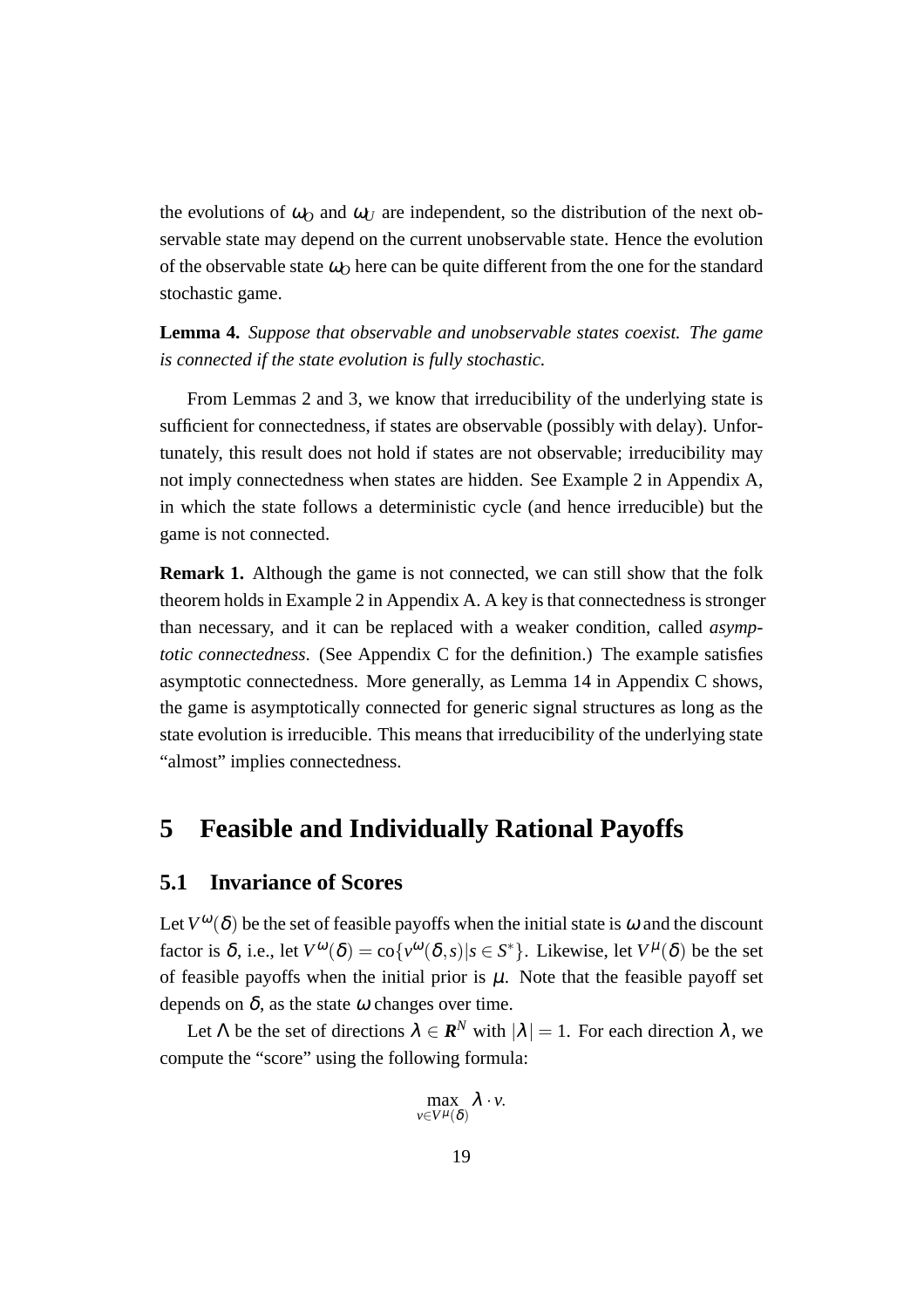Note that this maximization problem indeed has a solution; see Appendix F for the proof. Roughly speaking, the score characterizes the boundary of the feasible payoff set  $V^{\mu}(\delta)$  toward direction  $\lambda$ . For example, when  $\lambda$  is the coordinate vector with  $\lambda_i = 1$  and  $\lambda_j = 0$  for all  $j \neq i$ , we have  $\max_{v \in V^{\mu}(\delta)} \lambda \cdot v = \max_{v \in V^{\mu}(\delta)} v_i$ , so the score represents the highest possible payoff for player *i* in the feasible payoff set. Given a direction  $\lambda$ , let  $f(\mu)$  be the score given the initial prior  $\mu$ . The function *f* can be derived by solving the following Bellman equation:

$$
f(\mu) = \max_{a \in A} \left[ (1 - \delta) \lambda \cdot g^{\mu}(a) + \delta \sum_{y \in Y} \pi_Y^{\mu}(y|a) f(\tilde{\mu}(\mu, a, y)) \right]
$$
(3)

where  $\tilde{\mu}(\mu, a, y)$  is the belief in period two given that the initial prior is  $\mu$  and players play *a* and observe *y* in period one. Note that (3) is a generalization of (1), which characterizes the best possible profit in the stochastic Bertrand model; indeed, when  $\lambda = \left( \frac{1}{\sqrt{2}} \right)$  $\overline{2}$ ,  $\frac{1}{\sqrt{2}}$  $\overline{z}$ ), (3) reduces to (1).

In Section 3, we have found that the total profit in the Bertrand model is insensitive to the initial prior when the discount factor is close to one. The following lemma generalizes this observation; it shows that if the game is connected and if  $\delta$  is sufficiently large, the scores do not depend on the initial prior. This result implies that the feasible payoff sets  $V^{\mu}(\delta)$  are similar across all initial priors  $\mu$ when  $\delta$  is close to one. The proof is given in Appendix E.  $^{10}$ 

**Lemma 5.** *Suppose that the game is connected. Then for each*  $\varepsilon > 0$ *, there is* 

 $10$ We thank Johannes Hörner for pointing out that Lemma 5 strengthens the results in the literature of partially observable Markov decision process (POMDP). Whether the value function is constant or not in the limit as  $\delta \rightarrow 1$  is an important question in the POMDP literature, since the constant value function ensures the existence of a solution to the dynamic programming equation with time-average payoffs. It turns out that connectedness is weaker than sufficient conditions found in the literature, including renewability of Ross (1968), reachability-detectability of Platzman (1980), and Assumption 4 of Hsu, Chuang, and Arapostathis (2006). (There is a minor error in Hsu, Chuang, and Arapostathis (2006); see Appendix H for more details.) So for anyone interested in a POMDP problem with time-average payoffs, connectedness is a condition which subsumes these existing conditions and is applicable to a broader class of games. Indeed, Examples 1 and 4 in this paper do not satisfy any assumptions above, but they are connected. (Also, Examples 2 and 3 do not satisfy the above assumptions, but they are asymptotically connected and hence Lemma 15 applies.) The only conditions which do not imply connectedness are Assumptions 2 and 5 of Hsu, Chuang, and Arapostathis (2006), but they are stated using the optimal policy and hence not tractable. For example, to check their assumptions in our setup, and we need to compute the optimal policy for each direction  $\lambda$ .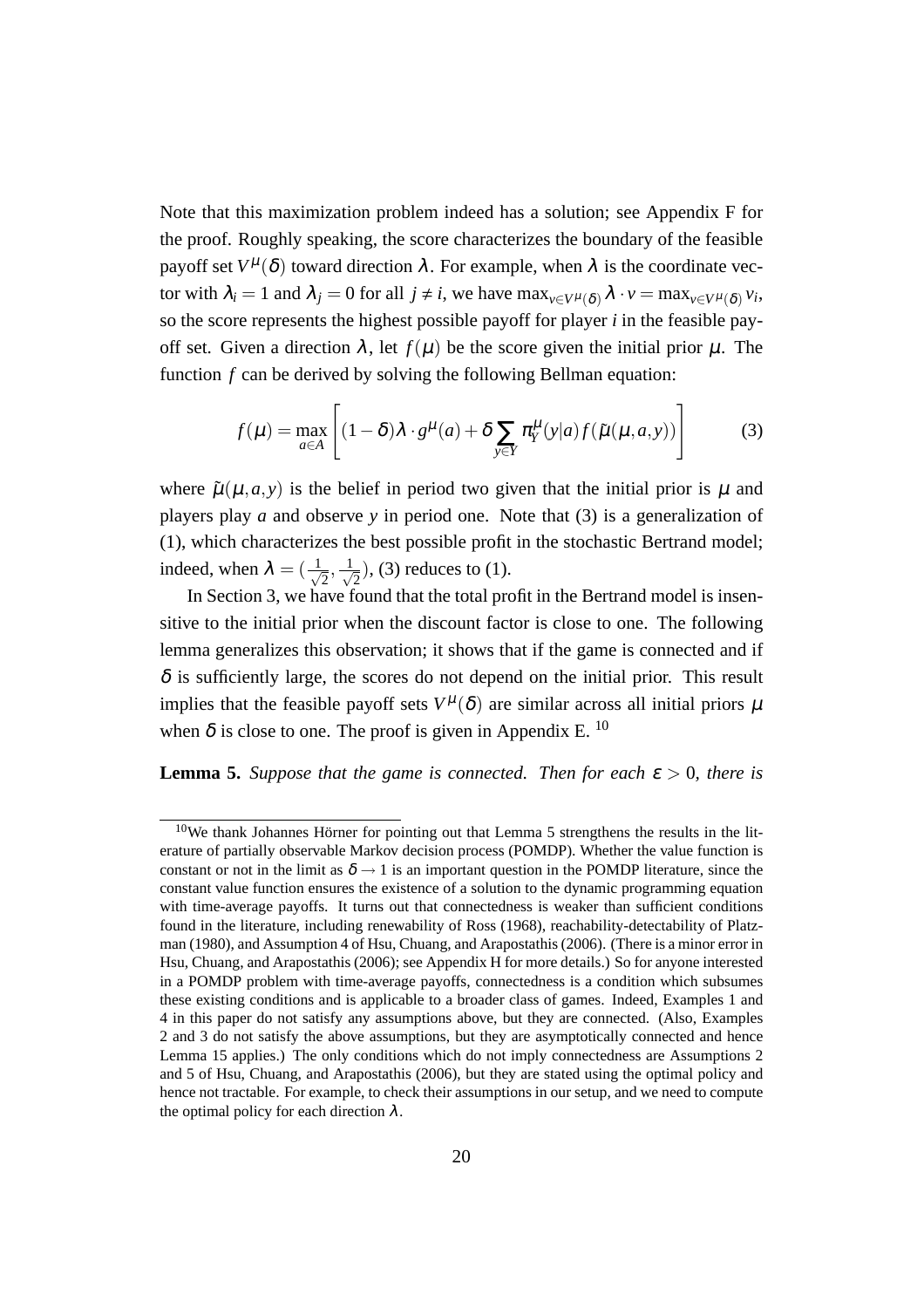$\overline{\delta} \in (0,1)$  *such that for any*  $\lambda \in \Lambda$ ,  $\delta \in (\overline{\delta},1)$ *,*  $\mu$ *, and*  $\tilde{\mu}$ *,* 

$$
\left|\max_{\nu\in V^{\mu}(\delta)}\lambda\cdot\nu-\max_{\tilde{\nu}\in V^{\tilde{\mu}}(\delta)}\lambda\cdot\tilde{\nu}\right|<\epsilon.
$$

Although it is not stated in the lemma, in the proof we show that the score converges at the rate of 1*−*δ. That is, we can replace <sup>ε</sup> in Lemma 5 with *O*(1*−*δ).

This lemma extends the invariance result of Dutta (1995) to the hidden-state case. The proof technique is different, because his proof essentially relies on ergodic theorems, which are not applicable to our model due to infinite states. In Appendix G, we explain why his technique does not apply to our model in more details. In the next subsection, we provide a sketch of the proof of Lemma 5 under the full support assumption, and discuss how to generalize it to connected stochastic games.

Now we define the "limit feasible payoff set." Lemma 9 in Appendix A shows that the score  $\max_{v \in V^\mu(\delta)} \lambda \cdot v$  has a limit as  $\delta \to 1$ , so let  $V^\mu$  be the set of all  $v \in$  $R^N$  such that  $\lambda \cdot v \le \lim_{\delta \to 1} \max_{v \in V^\mu(\delta)} \lambda \cdot v$  for all  $\lambda$  . Lemma 5 above guarantees that this set  $V^{\mu}$  is independent of  $\mu$ , so we denote it by *V*. This set *V* is the limit feasible payoff set, in the sense that  $V^{\mu}(\delta)$  approximates *V* for all  $\mu$  as long as  $\delta$ is close to one; see Lemma 10 in Appendix A for details.

### **5.2 Proof Sketch**

To illustrate the idea of our proof, consider the coordinate direction  $\lambda$  with  $\lambda_i = 1$ so that the score is simply player *i*'s highest possible payoff within the feasible payoff set. For simplicity, assume that  $\pi$  has a full support, that is,  $\pi^{\omega}(y, \tilde{\omega}|a) > 0$ . Assume further that there are only two states; so the initial prior  $\mu$  is represented by a real number between  $[0,1]$ . Let  $s^{\mu}$  be the strategy profile which attains the score when the initial prior is  $\mu$ , i.e., let  $s^{\mu}$  be such that  $v_i^{\mu}(\delta, s^{\mu}) = \max_{v \in V^{\mu}(\delta)} v_i$ .

As shown in Lemma 21 in Appendix E, the score  $v_i^{\mu}(\delta, s^{\mu})$  is convex with respect to  $\mu$ . (The proof relies on the fact that player *i*'s payoff  $v_i^{\mu}(\delta, s)$  is linear in a belief  $\mu$  for a given *s*.) This implies that the score must be maximized by  $\mu = 0$  or  $\mu = 1$ . Without loss of generality, assume that  $\mu = 0$  is the maximizer, and let  $\omega$  be the corresponding state. The curve in Figure 4 represents the score  $v_i^{\mu}(\delta, s^{\mu})$  for each  $\mu$ ; note that this is indeed a convex function and the value is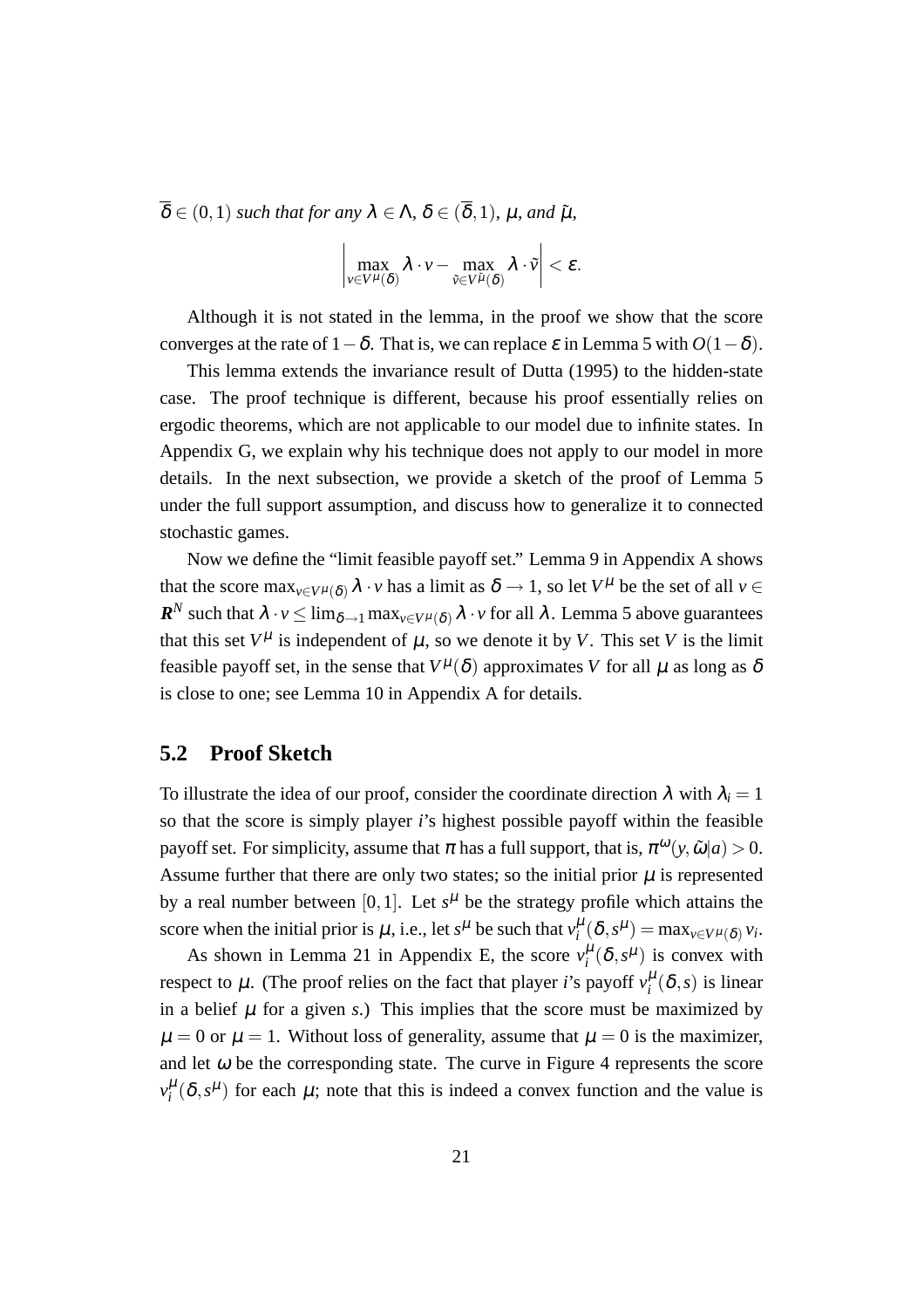

maximized at  $\mu = 0$ . In what follows, the maximized value  $v_i^{\omega}(\delta, s^{\omega})$  is called maximal score. (Here the superscript  $\omega$  means  $\mu = 0$ .)

The rest of the proof consists of two steps. In the first step, we show that there is a belief  $\mu \in [\overline{\pi}, 1 - \overline{\pi}]$  such that the score  $v_i^{\mu}(\delta, s^{\mu})$  with the belief  $\mu$  is close to the maximal score. This result follows from the fact that the score function is a solution to a dynamic programming equation.

The second step of the proof is more essential; it shows that if such a belief  $\mu$  exists, then the score  $v_i^{\tilde{\mu}}$  $\int_{i}^{\tilde{\mu}} (\delta, s^{\tilde{\mu}})$  for *every* belief  $\tilde{\mu}$  is close to the maximal score. This means that we do not need to compute the score for each belief separately; although the set of beliefs is continuous, if we can find *one* belief  $\mu \in [\overline{\pi}, 1 - \overline{\pi}]$  which approximates the maximal score, we can bound the scores for *all* beliefs uniformly. The proof crucially relies on the convexity of the score function  $v_i^{\mu}(\delta, s^{\mu})$ , which comes from the fact that the state variable  $\mu$  is a belief.

#### **5.2.1 Step 1: Existence of** µ **Approximating the Maximal Score**

Recall that the score function is maximized at the belief  $\mu = 0$ , and  $s^{\omega}$  is the strategy profile which achieves this maximal score. Let  $a^*$  be the action profile in period one played by  $s^{\omega}$ . Let  $\mu(y)$  be the posterior belief at the beginning of period two when the initial prior is  $\mu = 0$  and the outcome in period one is  $(a^*, y)$ . Since the score  $v_i^{\omega}(\delta, s^{\omega})$  is the sum of the payoff  $g_i^{\omega}(a^*)$  in period one and the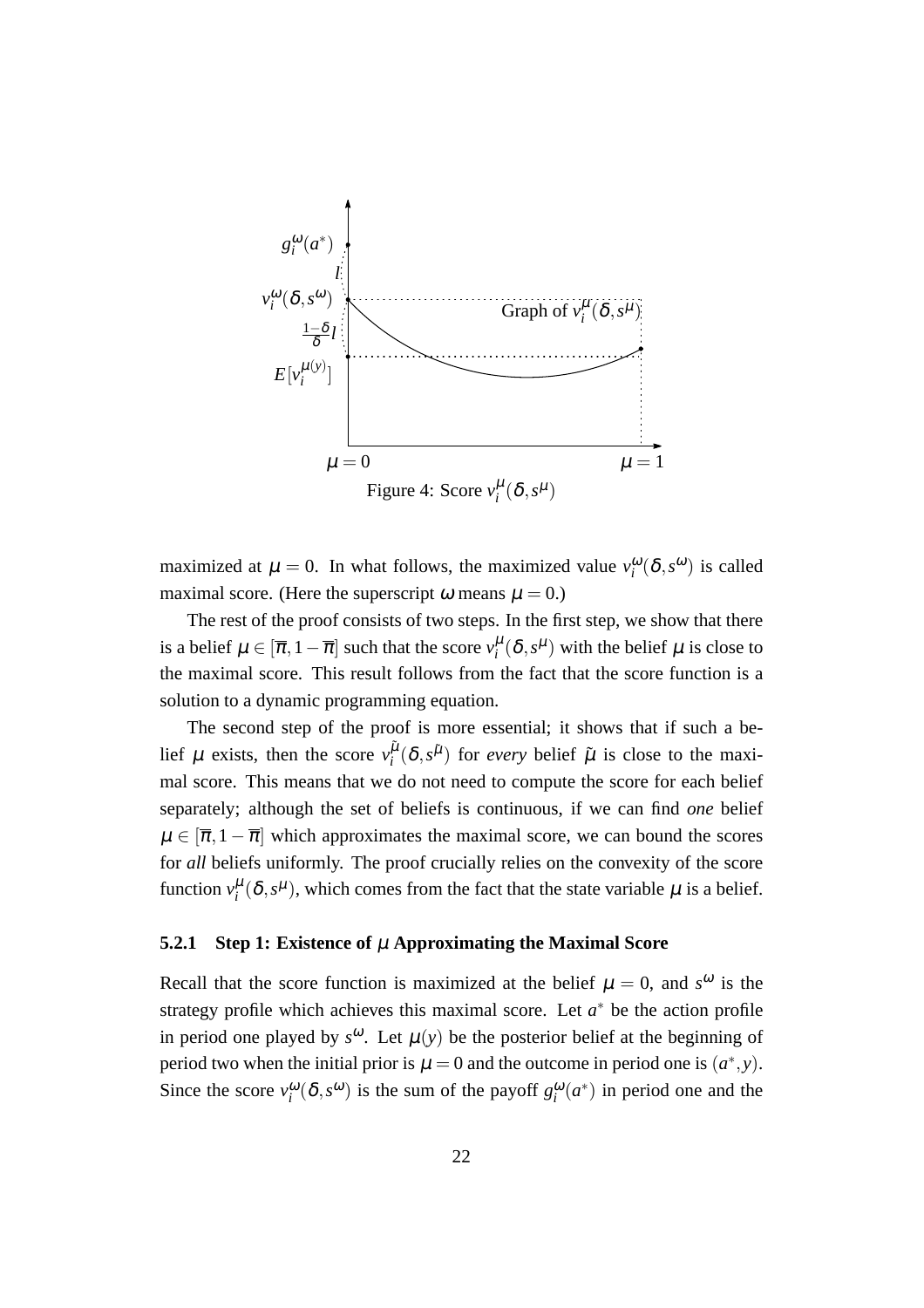expectation of the continuation payoff  $v_i^{\mu(y)}$  $_{i}^{\mu(y)}$  $(\delta, s^{\mu(y)})$ , we have

$$
v_i^{\omega}(\delta, s^{\omega}) = (1 - \delta)g_i^{\omega}(a^*) + \delta E[v_i^{\mu(y)}(\delta, s^{\mu(y)})]
$$

where *E* is the expectation with respect to *y* given that the initial state is  $\omega$  and  $a^*$ is chosen in period one. Equivalently,

$$
v_i^{\omega}(\delta, s^{\omega}) - E[v_i^{\mu(y)}(\delta, s^{\mu(y)})] = \frac{1-\delta}{\delta}(g_i^{\omega}(a^*) - v_i^{\omega}(\delta, s^{\omega})).
$$

For simplicity, assume that  $\omega$  and  $s^{\omega}$  does not depend on  $\delta$ . (Lemma 22 in Appendix E shows that the result easily extends to the case in which they depend on  $\delta$ .) Then the above equality implies that

$$
v_i^{\omega}(\delta, s^{\omega}) - E[v_i^{\mu(y)}(\delta, s^{\mu(y)})] = O\left(\frac{1-\delta}{\delta}\right).
$$
 (4)

That is, the expected continuation payoff  $E[v_i^{\mu(y)}]$  $\binom{\mu(y)}{i} (\delta, s^{\mu(y)})$  is "close" to the maximal score  $v_i^{\omega}(\delta, s^{\omega})$ .

Now, we claim that the same result holds even if we take out the expectation operator; i.e., for each realization of *y*, the continuation payoff  $v_i^{\mu(y)}$  $_{i}^{\mu(y)}(\delta, s^{\mu(y)})$  is close to the maximal score so that

$$
v_i^{\omega}(\delta, s^{\omega}) - v_i^{\mu(y)}(\delta, s^{\mu(y)}) = O\left(\frac{1-\delta}{\delta}\right).
$$
 (5)

To see this, note that

$$
v_i^{\omega}(\delta, s^{\omega}) - E[v_i^{\mu(y)}(\delta, s^{\mu(y)})] = \sum_{y \in Y} \pi_i^{\omega}(y|a^*) \{v_i^{\omega}(\delta, s^{\omega}) - v_i^{\mu(y)}(\delta, s^{\mu(y)})\}.
$$

Since  $v_i^{\omega}(\delta, s^{\omega})$  is the maximum score, the term in the curly brackets is nonnegative for all *y*. Thus, if there is *y* such that the term in the curly brackets is not of order  $\frac{1-\delta}{\delta}$ , then the right-hand side is not of order  $\frac{1-\delta}{\delta}$ . However this contradicts (4), and hence (5) holds for all *y*.

Pick an arbitrary *y*. Then the resulting posterior belief  $\mu(y)$  satisfies the desired properties. Indeed, (5) ensures that the score for the belief  $\mu(y)$  approximates the maximal score. Also, the full support of  $\pi$  implies  $\mu(y) \in [\overline{\pi}, 1 - \overline{\pi}]$ .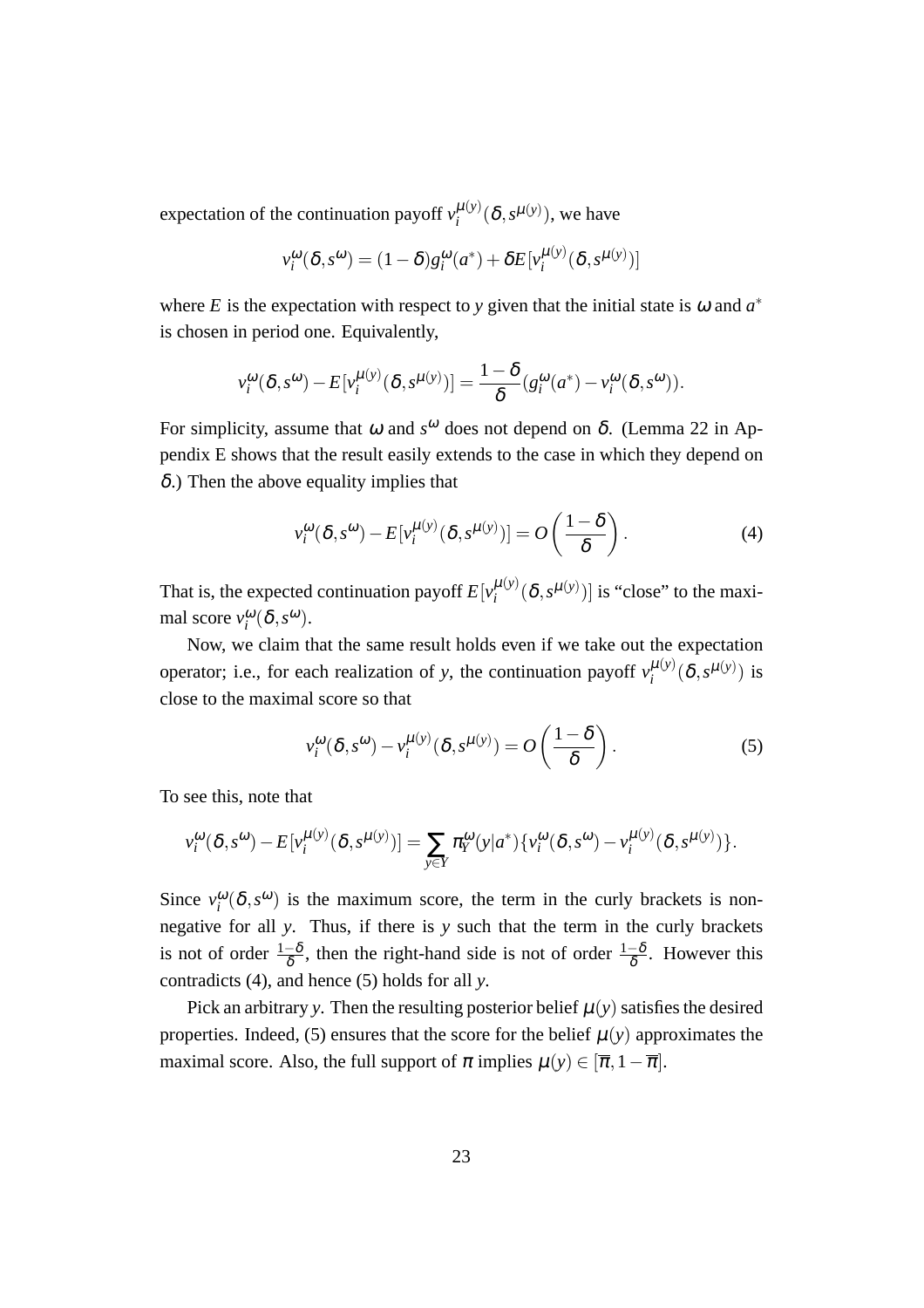#### **5.2.2 Step 2: Uniform Bound**

Take  $\mu(y)$  as in the first step so that  $\mu(y) \in [\overline{\pi}, 1 - \overline{\pi}]$  and the score approximates the maximal score if  $\mu(y)$  is the initial prior. Consider the strategy profile  $s^{\mu(y)}$ , which achieves the score with the initial prior  $\mu(y)$ . The dashed line in Figure 5 represents player *i*'s payoff with this strategy profile  $s^{\mu(y)}$  for each belief  $\mu$ . Note that it must be a line, because given a strategy profile *s*, the payoff for any interior belief  $\mu \in (0,1)$  is a convex combination of those for the boundary beliefs  $\mu = 0$ and  $\mu = 1$ . The dashed line must be below the curve, since the curve gives the best possible payoff for each  $\mu$ . Also, the dashed line must intersect with the curve at  $\mu = \mu(y)$ , since the strategy profile  $s^{\mu(y)}$  achieves the score at  $\mu = \mu(y)$ . Taken together, the dashed line must be tangential to the curve at  $\mu = \mu(y)$ , as described in the figure.



Suppose that the dashed line is downward-sloping, and let *D* be as in the figure. In words, *D* is the difference between the *y*-intercept of the dashed line and  $v_i^{\mu(y)}$  $\mu^{(y)}(\delta, s^{\mu(y)})$ . Since we have (5), the value *D* is also of order  $\frac{1-\delta}{\delta}$ , as one can see from the figure. Then the slope of the dashed line, which is equal to  $\frac{D}{\mu(y)}$ , is also of order  $\frac{1-\delta}{\delta}$ . This implies that the dashed line is "almost flat" and thus the strategy profile  $s^{\mu(y)}$  yields similar payoffs regardless of the initial prior  $\mu$ . In particular, since  $v_i^{\mu(y)}$  $\mu^{(y)}(\delta, s^{\mu(y)})$  is close to  $v_i^{\omega}(\delta, s^{\omega})$ , the dashed line is close to the horizontal line corresponding to the maximal score  $v_i^{\omega}(\delta, s^{\omega})$  regardless of the initial prior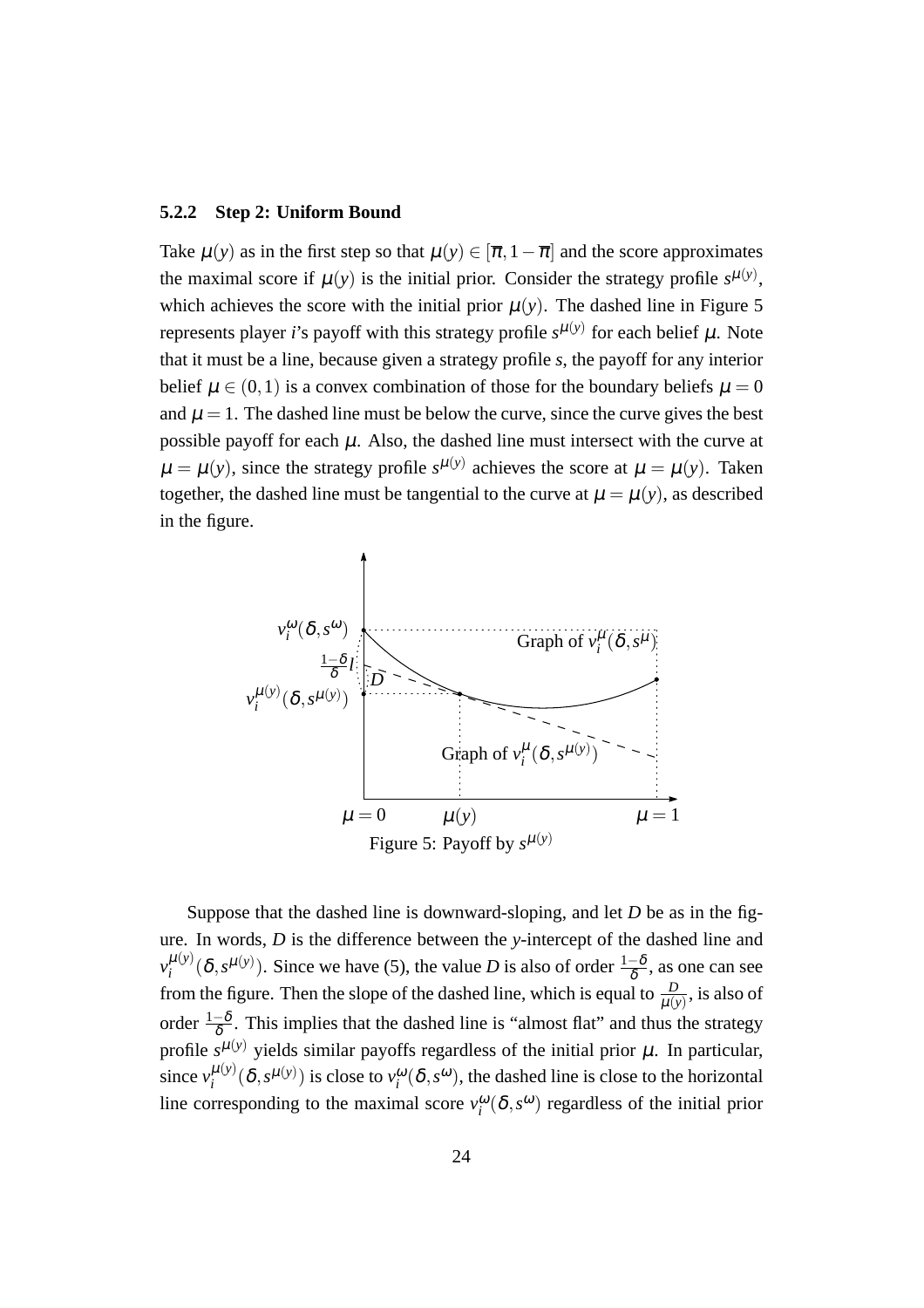$\mu$ . Then the curve, which is between these two lines, is also close to the horizontal line corresponding to the maximal score  $v_i^{\omega}(\delta, s^{\omega})$  for all  $\mu$ . This implies that the score  $v_i^{\mu}(\delta, s^{\mu})$  approximates the maximal score for all  $\mu$ , which proves Lemma 5.

We can also show that the same result holds even if the dashed line is upwardsloping. To prove it, we use the payoffs at  $\mu = 1$  rather than at  $\mu = 0$  to bound the slope of the dashed line.

#### **5.2.3 Discussion**

In the above proof, in order to bound the slope of the dashed line, we use the full support assumption, which guarantees that  $\mu(y) \in [\overline{\pi}, 1 - \overline{\pi}]$ ; i.e., the support of µ(*y*) must be the whole state space Ω. Indeed, if µ(*y*) does not have a full support and is the boundary point  $\mu(y) = 0$ , the slope of the dashed line  $\frac{D}{\mu(y)}$  is not necessarily of order  $\frac{1-\delta}{\delta}$ , even if *D* is of order  $\frac{1-\delta}{\delta}$ .

In general, when we consider connected stochastic games, the full support assumption may not be satisfied, and hence the support of the posterior may not reach the whole state space Ω. However, we can extend the idea presented in the second step to obtain the following result: If the score for some initial prior  $\mu$  is close to the the maximal score,<sup>11</sup> then for *every* belief which has the same support as  $\mu$ , the corresponding score is also close to the maximal score. That is, if we can bound the score for some belief  $\mu$  with support  $\Omega^*$ , then it gives a uniform bound on the scores for *all* beliefs with support Ω*<sup>∗</sup>* .

This suggests that we may classify the set of all beliefs into groups with the same supports, and use the following "infection" argument:

- As a first step, we try to find a belief  $\mu^*$  such that the score for  $\mu^*$  is close to the maximal score. Let  $\Omega^*$  be the support of  $\mu^*$ . Then the above result bounds the score for *every* belief with the support  $\Omega^*$ ; that is, the scores for all beliefs with the support  $\Omega^*$  are close to the maximal score.
- As a second step, we try to find a belief  $\mu^{**}$  such that the score for  $\mu^{**}$ is close to the score for some belief  $\tilde{\mu}^*$  with support  $\Omega^*$ . Let  $\Omega^{**}$  be the

<sup>&</sup>lt;sup>11</sup>More precisely, we need that this belief  $\mu$  is not too close to the boundary of  $\triangle \Omega^*$ , where  $\Omega^*$ is the support of  $\mu$ . This parallels the fact that  $\mu(y)$  in the above proof satisfies  $\mu(y) \in [\overline{\pi}, 1 - \overline{\pi}]$ and hence does not approximate the boundary point  $\mu = 0$  or  $\mu = 1$ .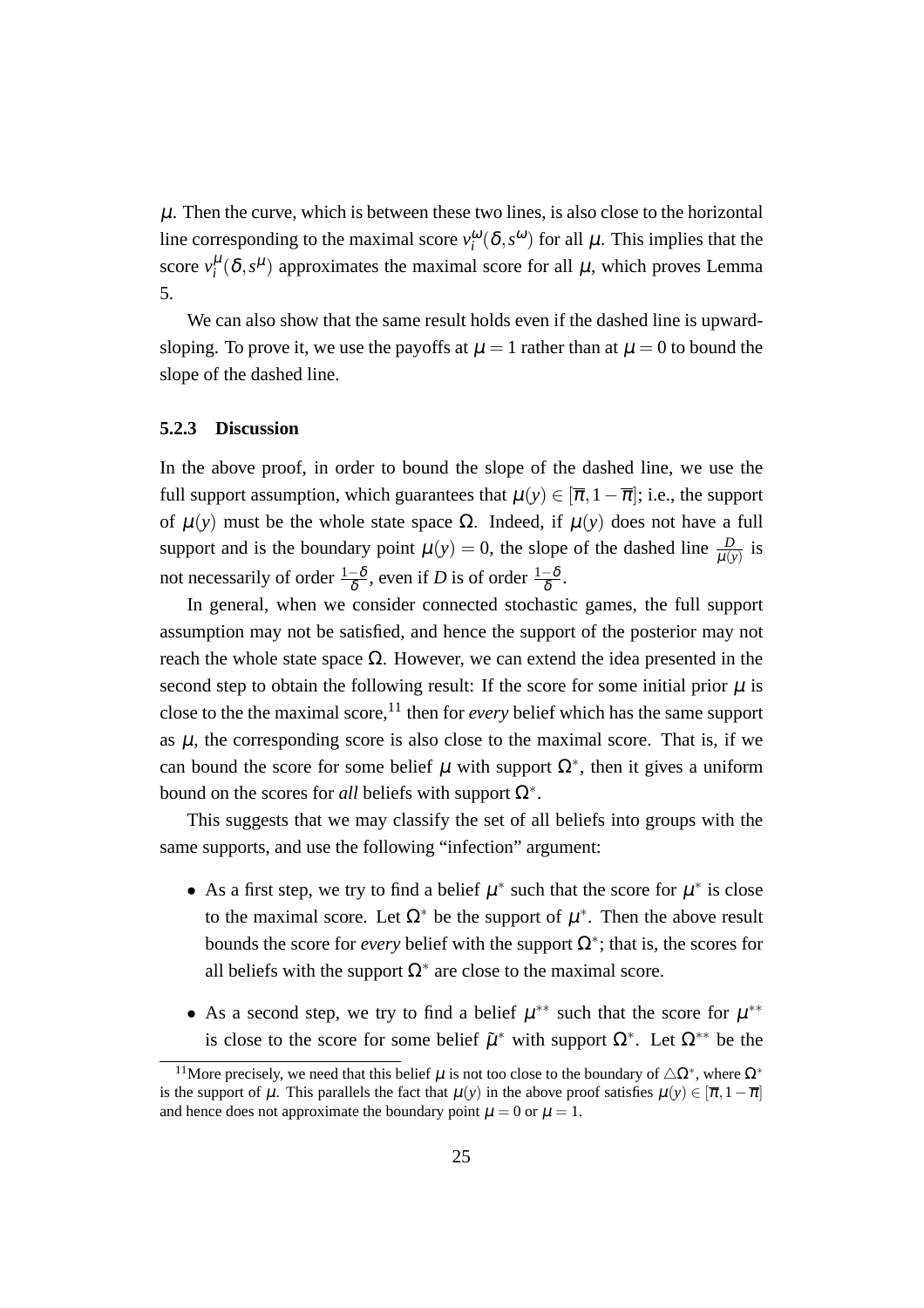support of  $\mu^{**}$ . From the first step, we already know that the latter score is close to the maximal score, and so is the former. This implies that the scores for all beliefs with the support  $\Omega^{**}$  are also close to the maximal score.

In this way, we may try to bound the scores in order, group by group. Since there are only finitely many subsets  $\Omega^*$ , this process ends in finite steps, and it bounds the scores for all beliefs. The proof shows that this idea indeed works in connected stochastic games, because connectedness ensures that players can drive the support from any sets to others, which helps to find  $\mu^*$  or  $\mu^{**}$  stated above.

### **5.3 Minimax Payoffs**

The *minimax payoff* to player *i* in the stochastic game given the initial prior  $\mu$  and discount factor  $\delta$  is defined to be

$$
\underline{v}_i^{\mu}(\delta) = \min_{s_{-i} \in S_{-i}^*} \max_{s_i \in S_i^*} v_i^{\mu}(\delta, s).
$$

Note that the minimizer *s−<sup>i</sup>* indeed exists (see Appendix F for the proof), and it is possibly a mixed strategy.

When the state is observable, Dutta (1995) shows that the minimax payoff has a limit as  $\delta \rightarrow 1$  and its limit is invariant to the initial state  $\omega$ , by assuming a condition which we call *robust irreducibility*. <sup>12</sup> Robust irreducibility strengthens irreducibility in that it assures that any state  $\tilde{\omega}$  can be reachable from any state <sup>ω</sup> *regardless of player i's play*. More formally, <sup>ω</sup>˜ is *robustly accessible from* ω if for each *i*, there is a (possibly mixed) action sequence  $(α_{-i}^1, ···, α_{-i}^{|Ω|})$  $\binom{|S^2|}{-i}$  such that for any player *i*'s strategy  $s_i$ , there is a natural number  $T \leq |\Omega|$  such that  $Pr(\omega^{T+1} = \tilde{\omega} | \omega, s_i, \alpha_{-i}^1, \cdots, \alpha_{-i}^T) > 0$ .  $\tilde{\omega}$  is *robustly globally accessible* if it is robustly globally accessible from  $\omega$  for all  $\omega$ .

**Definition 6.** The state evolution is *robustly irreducible* if each state  $\tilde{\omega}$  is robustly globally accessible.

When the state is observable, robust irreducibility ensures that the limit minimax payoff is invariant to the initial state. This paper extends this result to the

 $12$ As noted in footnote 6, this condition is called irreducibility in Fudenberg and Yamamoto (2011b).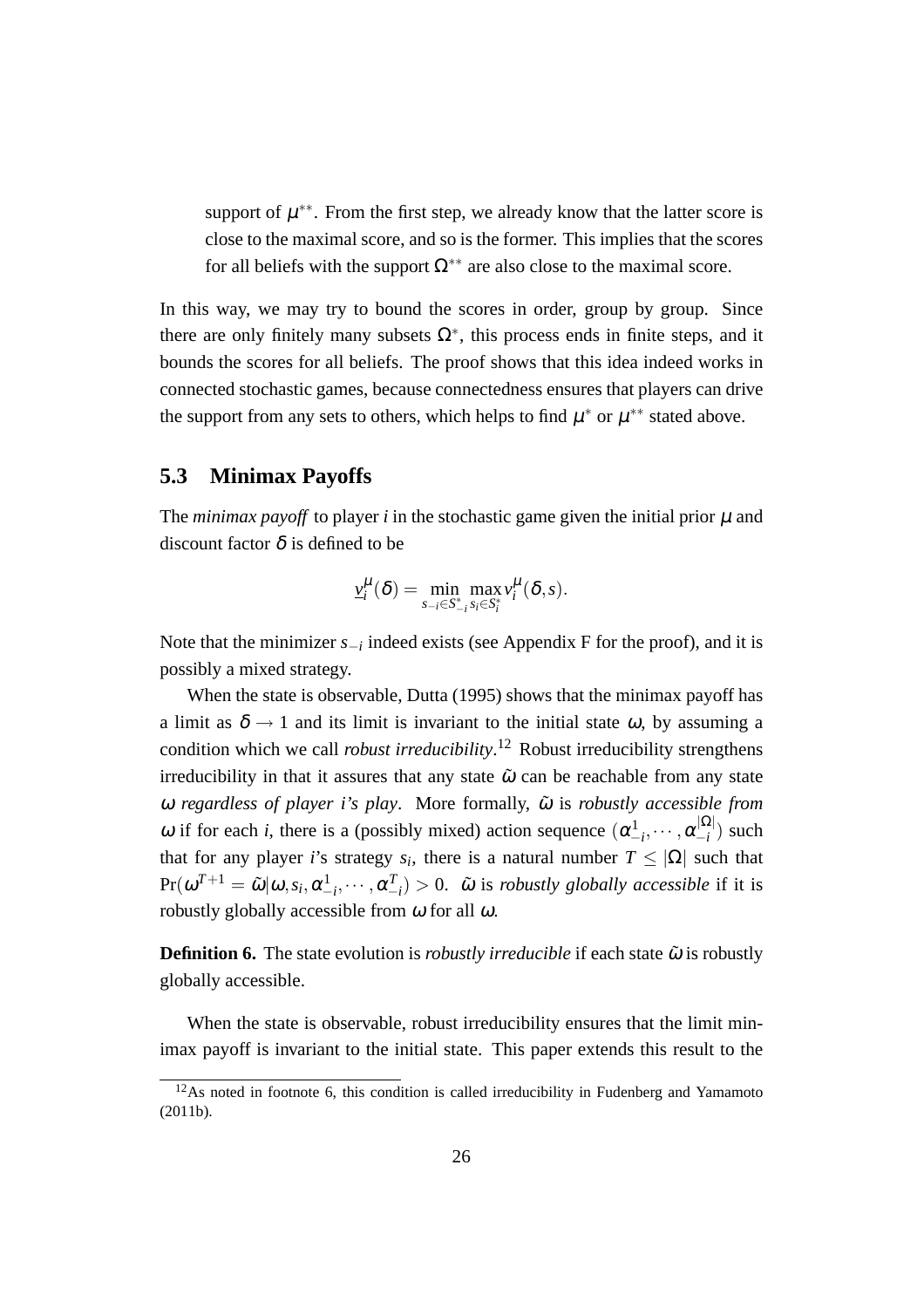hidden-state model. The assumption we make is *strong connectedness*, which strengthens connectedness and parallels the idea of robust irreducibility. Roughly, strong connectedness requires that players can drive the support of the belief from any sets to other sets regardless of player *i*'s play. The formal definition is stated in Appendix B, but we would like to emphasize that it is satisfied in a wide range of applications. For example, the game is strongly connected if the state evolution has a full support. Also Lemmas 2 through 4 hold even for strong connectedness, if the assumption is replaced with a stronger condition which ensures robustness to player *i*'s deviation. For example, in stochastic games with observable states, the game is strongly connected if the state evolution is robustly irreducible.

As shown in Appendix B, if the game is strongly connected, the limit minimax payoff exists and is invariant to the initial prior  $\mu$ . The proof of the invariance of the minimax payoff is quite different from that of the feasible payoff set. A new complication here is that the minimax payoff  $v_i^{\mu}(\delta)$  is not necessarily convex (or concave) with respect to  $\mu$ , since player *i* maximizes the value while the opponents minimize it. In the proof, we take advantage of the fact that for each fixed strategy *s*<sub>−*i*</sub></sub> of the opponents, player *i*'s best possible payoff  $\max_{s_i \in S_i} v_i^{\mu}(s_i, s_{-i})$  is convex with respect to the initial prior  $\mu$ . This implies that if the opponents play a minimax strategy  $s_-^{\tilde{\mu}}$  $\frac{\mu}{\mu}$  for some *fixed*  $\tilde{\mu}$ , then player *i*'s best possible payoff is convex with respect to the initial prior  $\mu$ . Since the set of beliefs  $\tilde{\mu}$  is continuous, there is a continuum of minimax strategies  $\{s^{\mu}$  $\binom{\mu}{i}$   $\tilde{\mu} \in \triangle \Omega$ , and thus there is a continuum of convex functions, each of which is induced by some minimax strategy  $s_-^{\tilde{\mu}}$  $\frac{\mu}{\mu}$ . In the proof, we bound this series of convex curves uniformly.

Let  $v_i^{\mu} = \lim_{\delta \to 1} v_i^{\mu}(\delta)$  denote the limit minimax payoff with the initial prior  $\mu$ . Since this limit is invariant to  $\mu$  for strongly connected stochastic games, we denote it by  $v_i$ . Let  $V^*$  denote the limit set of feasible and individually rational payoffs; that is,  $V^*$  is the set of all feasible payoffs  $v \in V$  such that  $v_i \ge v_i$  for all *i*.

# **6 Stochastic Self-Generation**

The invariance results in the previous sections implies that after every history *h t* , the feasible and individually rational payoff set in the continuation game is similar to the one for the original game. This suggests that dynamic programming can be helpful to characterize the equilibrium payoff set, as in the standard repeated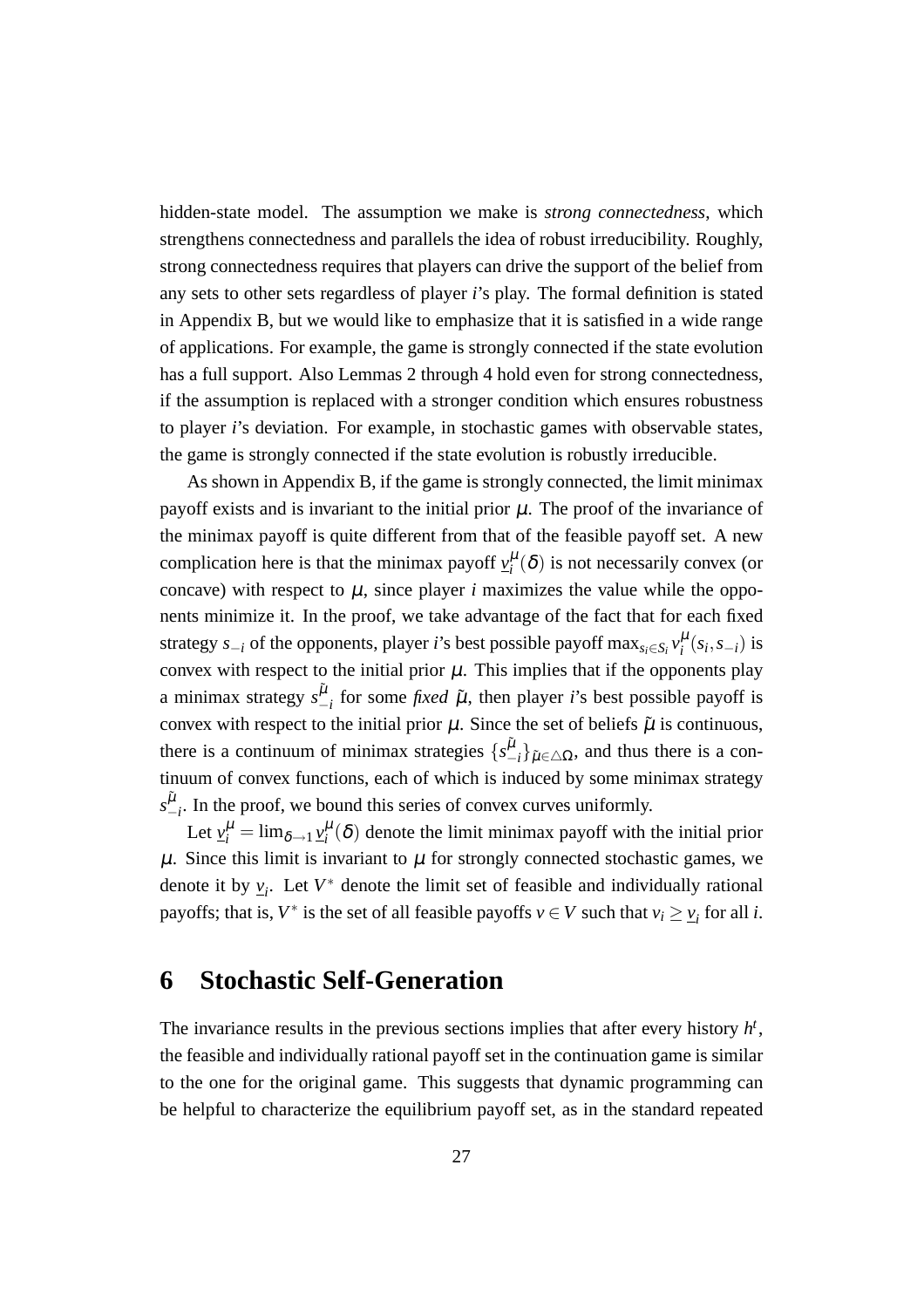games. In this section, we show that this approach indeed works. Specifically, we introduce the notion of *stochastic self-generation*, which generalizes the idea of self-generation of Abreu, Pearce, and Stacchetti (1990).

In standard repeated games where the payoff functions are common knowledge, Abreu, Pearce, and Stacchetti (1990) show that for each discount factor  $\delta$ , the equilibrium payoff set is equal to the maximal self-generating payoff set. Their key idea is to decompose an equilibrium payoff into the stage-game payoff in period one and the continuation payoff from period two on. To be more concrete, let *s* be a pure-strategy subgame-perfect equilibrium of some repeated game, and *a <sup>∗</sup>* be the action profile chosen by *s* in period one. Assume that actions are observable. Then the equilibrium payoff *v* of *s* must satisfy

$$
v = (1 - \delta)g(a^*) + \delta w(a^*).
$$
 (6)

Here,  $g(a^*)$  is the stage-game payoff vector given the action profile  $a^*$ , and  $w(a^*)$ is the continuation payoff vector from period two given that  $a^*$  is chosen in period one. Since *s* is a subgame-perfect equilibrium, the continuation play is also subgame-perfect, which implies that  $w(a^*)$  is chosen from the equilibrium payoff set  $E(\delta)$ . Also, when *s* is an equilibrium which approximates the Pareto-efficient frontier, typically the action  $a^*$  in period one yields a Pareto-efficient payoff. So (6) implies that the equilibrium payoff *v* is *decomposable into a Pareto-efficient payoff and some continuation payoff chosen from the equilibrium payoff set*, as shown in Figure 6. FLM use this structure to establish a folk theorem.

Obviously, a similar payoff decomposition is possible in our model. Let  $\mu$  be the initial prior and  $s \in S^*$  be a sequential equilibrium which does not use public randomization. Then the equilibrium payoff  $\nu$  must satisfy

$$
v = (1 - \delta)g^{\mu}(a^*) + \delta \sum_{y \in Y} \pi_Y^{\mu}(y|a^*)w(a^*, y)
$$
 (7)

where  $w(a^*, y)$  is the continuation payoff vector from period two on when the outcome in period one is  $(a^*, y)$ . However, decomposing the payoff like (7) is not very useful. A problem is that the stage-game payoff  $g^{\mu}(a^*)$  is not necessarily on the Pareto-efficient frontier of the feasible payoff set *V*; this comes from the fact that the feasible payoff set in stochastic games is defined to be the set of long-run payoffs, rather than stage-game payoffs.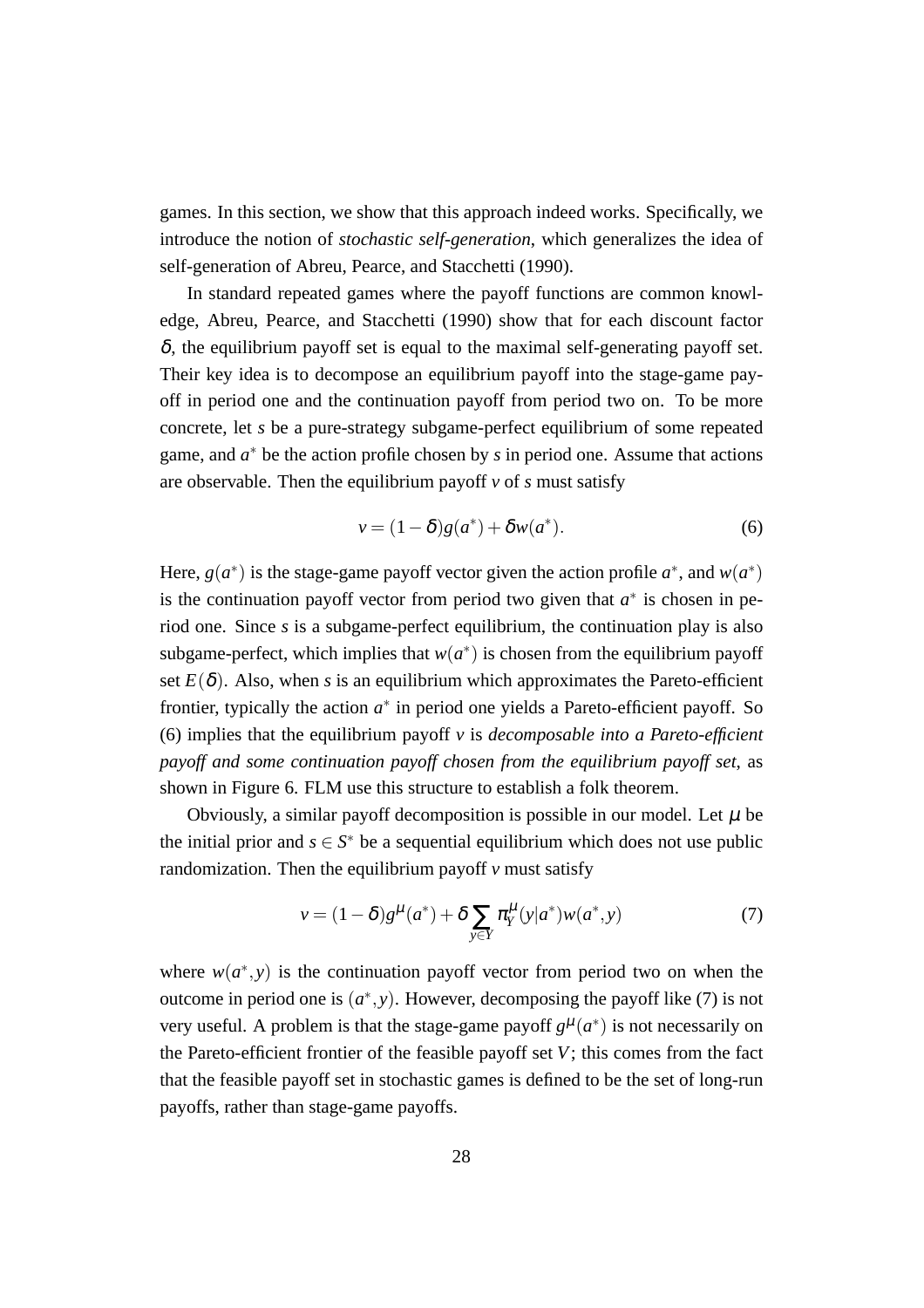

Figure 6: Payoff Decomposition

To fix this problem, we consider the following "random block" structure. The infinite horizon is divided into *blocks*, whose lengths are determined by public randomization  $z \in [0,1]$ . Specifically, at the end of each period *t*, players determine whether to continue the current block or not in the following way: Given some parameter  $p \in (0,1)$ , if  $z^t \leq p$ , the current block continues so that period  $t+1$  is the next period of the current block. If  $z^t > p$ , then the current block terminates and the next period  $t + 1$  is regarded as the first period of the next block. In sum, the current block terminates with probability 1*− p* each period.

With this random block structure, equilibrium payoffs can be decomposed in the following way. Fix some initial prior  $\mu$  and sequential equilibrium  $s \in S$  arbitrarily, and let *v* be the equilibrium payoff. For simplicity, assume that *s* does not use public randomization; so in the following discussions, public randomization is used only for determining the length of random blocks. Since the equilibrium payoff is the sum of the payoffs during the first random block and the continuation payoff from the second random block, we have

$$
v = (1 - \delta) \sum_{t=1}^{\infty} (p\delta)^{t-1} E[g^{\omega^t}(a^t) | \mu, s] + (1 - p) \sum_{t=1}^{\infty} p^{t-1} \delta^t E[w(h^t) | \mu, s]
$$
(8)

where  $w(h^t)$  be the continuation payoff vector after history  $h^t$ . Note that the first term on the right-hand side is the expected payoff during the first random block; the stage game payoff  $g^{\omega t}(a^t)$  in period *t* is discounted by  $(p\delta)^{t-1}$ , since the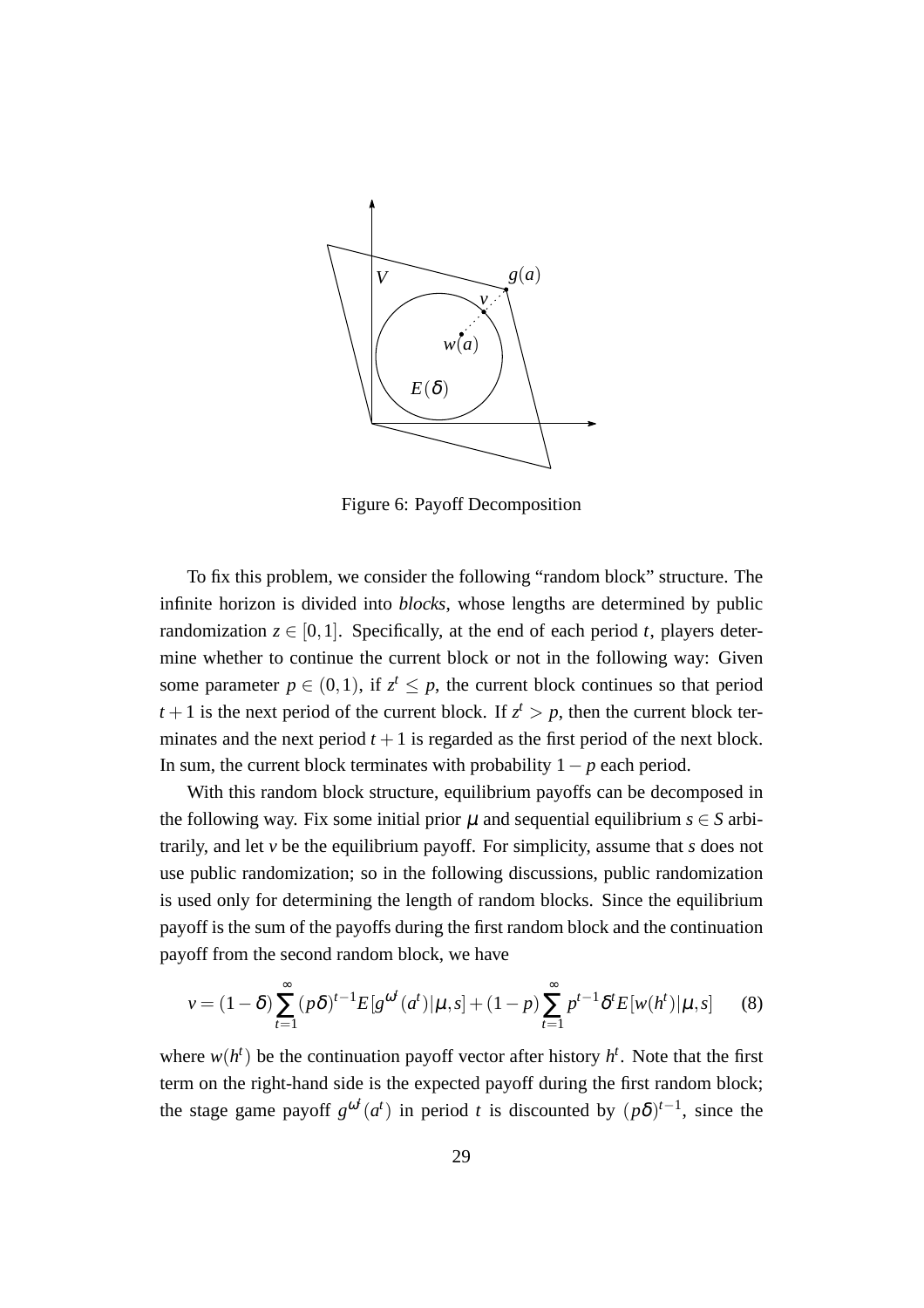probability of period *t* being reached before the termination of the first block is *p*<sup>*t*−1</sup>. The second term on the right-hand side is the expected continuation payoff from the second random block; the term  $(1-p)p^{t-1}$  represents the probability that the first block is terminated at the end of period *t*. Arranging the first term of the right-hand side, we obtain

$$
v = \frac{1-\delta}{1-p\delta}v^{\mu}(p\delta, s) + (1-p)\sum_{t=1}^{\infty}p^{t-1}\delta^t E[w(h^t)|\mu, s].
$$

This shows that the equilibrium payoff vector  $\nu$  is decomposable into the following two terms; the first term on the right-hand side is *the payoff vector in the stochastic game with discount factor*  $p\delta$  *(not*  $\delta$ *), and the second is the continua*tion payoff from the second random block. Intuitively, this comes from the fact that the "effective discount factor" in the random block is  $p\delta$ , due to the termination probability 1*− p*.

Now, pick *p* sufficiently large and then take  $\delta$  close to one. Then  $p\delta$  is close to one, and thus the payoff vector  $v^{\mu}(p\delta, s)$  can approximate the efficient frontier of the limit feasible payoff set *V* (with an appropriate choice of *s*). This implies that  $\nu$  is a weighted average of some payoff approximating the efficient frontier and expected continuation payoffs, just as in Figure 6. Also, for a fixed *p*, the coefficient  $\frac{1-\delta}{1-p\delta}$  on the term  $v^{\mu}(p\delta, s)$  converges to zero when  $\delta$  goes to one; hence a small variation in continuation payoffs is enough to provide appropriate incentives during the first random block. These properties are reminiscent of the payoff decomposition (6) for the standard repeated game, and we use them to establish the folk theorem.

Now we present a version of the self-generation theorem which decomposes payoffs in the above way. Consider an auxiliary dynamic game such that the game terminates at some period *t*, which is randomly determined by public randomization; that is, after every period *t*, the game terminates with probability 1*− p* (and proceeds to the next period with probability *p*), where  $p \in (0,1)$  is a fixed parameter. Assume also that if the game terminates at the end of period *t*, each player *i* receives some "bonus payment"  $\frac{w_i(h^i)}{1-\delta}$  $\frac{v_i(h^t)}{1-\delta}$  depending on the past history *h*<sup>*t*</sup>. Intuitively, this bonus payment  $w_i(h^t)$  corresponds to player *i*'s continuation payoff from the next block in the original stochastic game. Here the payment  $w_i$  depends on  $h<sup>t</sup>$ , which reflects the fact that players' continuation payoffs from the next block depend on the history during the current block. Given  $\mu$ ,  $\delta$ ,  $p \in (0,1)$ ,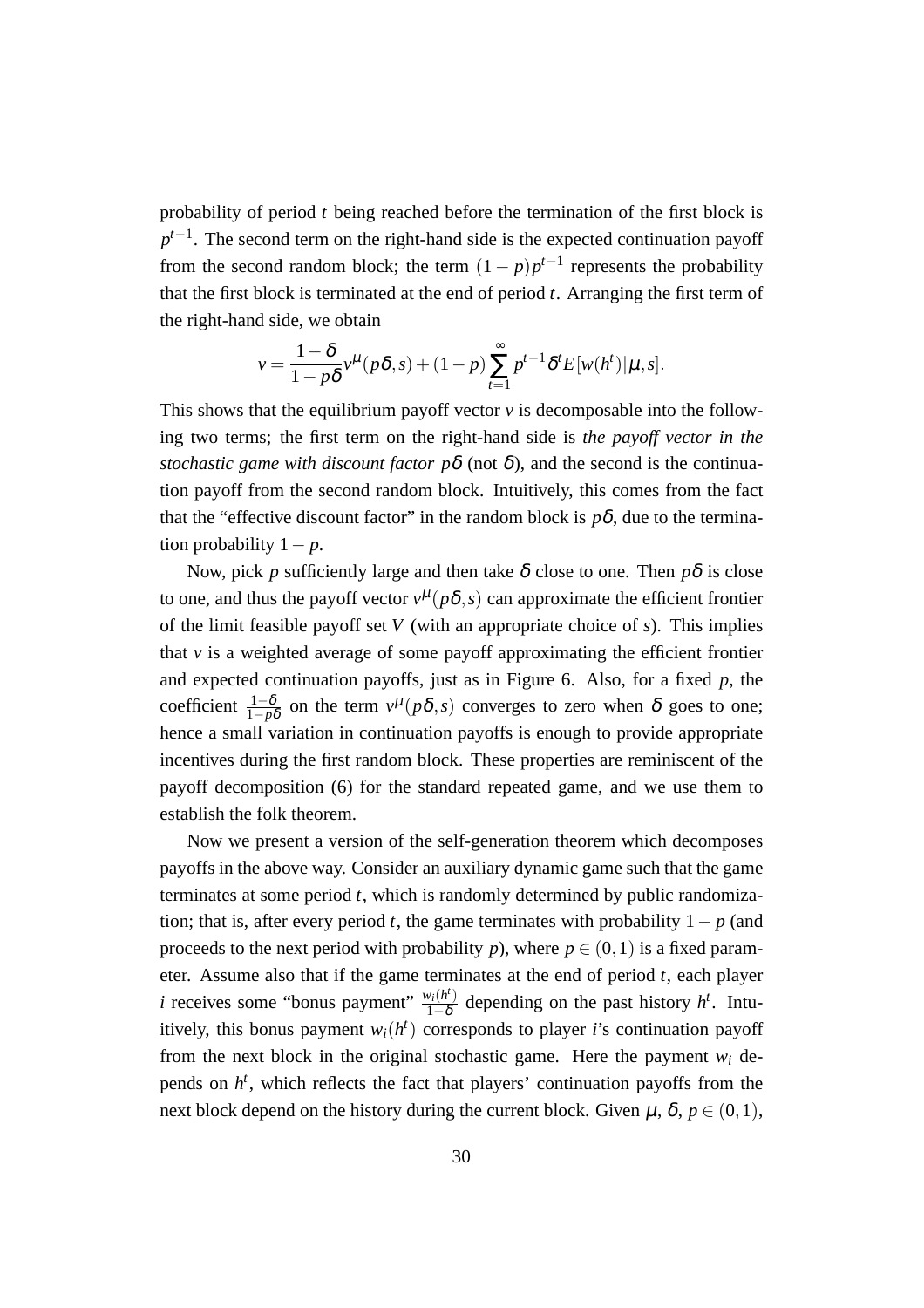and  $w : H \to \mathbf{R}^N$ , let  $\Gamma(\mu, \delta, p, w)$  denote this *stochastic termination game*. For each strategy profile *s*, player *i*'s expected average payoff in this stochastic termination game is precisely the right-hand side of (8). When we consider the stochastic termination game, we assume that the function *w* does not depend on the past public randomization, in order to avoid a measurability problem.

**Definition 7.** A pair (*s,v*) of a strategy profile and a payoff vector is *stochastically enforceable with respect to*  $(\delta, \mu, p)$  if there is a function  $w : H \to \mathbf{R}^N$  such that the following properties are satisfied:

- (i) When players play the strategy profile *s* in the stochastic termination game  $\Gamma(\mu,\delta,p,w)$ , the resulting payoff vector is exactly *v*.
- (ii) *s* is a sequential equilibrium in the stochastic termination game  $\Gamma(\mu, \delta, p, w)$ .

Intuitively, *s* in the above definition should be interpreted as a strategy profile for the first block, and *v* as players' equilibrium payoff in the original stochastic game. Stochastic enforceability guarantees that there are some continuation payoffs  $w(h^t)$  from the second block so that players' incentive constraints for the first block are satisfied and the equilibrium payoff *v* is indeed achieved.

Now we introduce the concept of stochastic self-generation, which is a counterpart to self-generation of Abreu, Pearce, and Stacchetti (1990).

**Definition 8.** A subset *W* of  $\mathbb{R}^N$  is *stochastically self-generating with respect to*  $(\delta, p)$  if for each  $v \in W$  and  $\mu$ , there are  $s \in S$  and  $w : H \to W$  such that  $(s, v)$  is stochastically enforceable with respect to  $(\delta, \mu, p)$  using *w*.

In words, for *W* to be stochastically self-generating, each payoff  $v \in W$  must be stochastically enforceable given any initial prior  $\mu$ , using some strategy profile *s* and function *w* which chooses continuation payoffs from the set *W*. Here we may use different strategy profile *s* and continuation payoff *w* for different priors  $\mu$ , since the posterior belief is a common state variable in our model.

The following result is an extension of the self-generation theorem of Abreu, Pearce, and Stacchetti (1990). The proof is similar to theirs and hence omitted.

**Proposition 1.** *Fix* δ*. If W is bounded and stochastically self-generating with respect to*  $(\delta, p)$  *for some p, then for each payoff vector*  $v \in W$  *and initial prior* µ*, there is a sequential equilibrium with the payoff v.*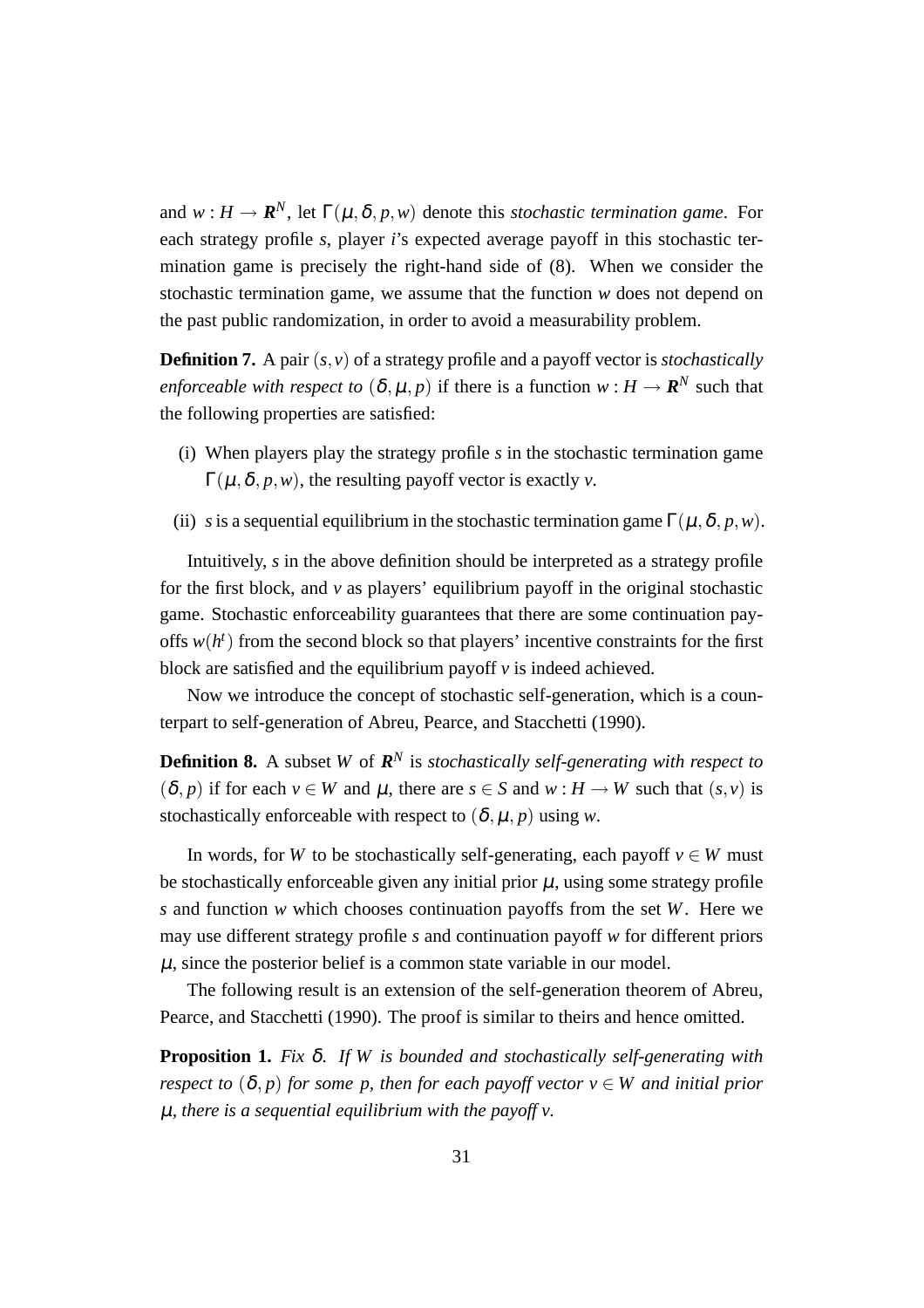For stochastic games with observable (and finite) states, Hörner, Sugaya, Takahashi, and Vieille (2011) use the idea of "*T*-period generation," which decomposes a player's overall payoff into her average payoff in the *T*-period stochastic game and her continuation payoff, where  $T$  is a fixed number. It is unclear if their idea works in our setup, because the belief evolution in our model may not be ergodic and thus an average payoff in the *T*-period stochastic game may not approximate the boundary of the set  $V^*$ . Fudenberg and Yamamoto (2011b) propose the concept of "return generation," which considers a stochastic game such that the game terminates when the state returns to the initial state. Unfortunately we cannot follow their approach, as the belief may not return to the initial belief forever.

Independently of this paper, Hörner, Takahashi, and Vieille (2015) also propose the same self-generation concept, which they call "random switching." However, their model and motivation are quite different from ours. They study repeated adverse-selection games in which players report their private information every period. In their model, a player's incentive to disclose her information depends on the impact of her report on her flow payoffs until the effect of the initial state vanishes. Measuring this impact is difficult in general, but it becomes tractable when the equilibrium strategy has the random switching property. That being said, they use stochastic self-generation in order to measure payoffs by misreporting. In contrast, in this paper, stochastic self-generation is used to decompose equilibrium payoffs in an appropriate way. Another difference between the two papers is the order of limits. They take the limits of  $p$  and  $\delta$  simultaneously, while we fix  $p$ first and then take  $\delta$  large enough.

**Remark 2.** Note that Proposition 1 does not rely on the fact that the state is a belief. Hence it applies to general stochastic games with infinite states, in which the state is not necessarily a belief.

## **7 Folk Theorem**

Now we will establish the folk theorem for strongly connected stochastic games:

**Proposition 2.** *Suppose that the game is strongly connected. Then for any interior point v of*  $V^*$ *, there is*  $\overline{\delta} \in (0,1)$  *such that for any*  $\delta \in (\overline{\delta},1)$  *and for any initial prior* µ*, there is a sequential equilibrium which yields the payoff of v.*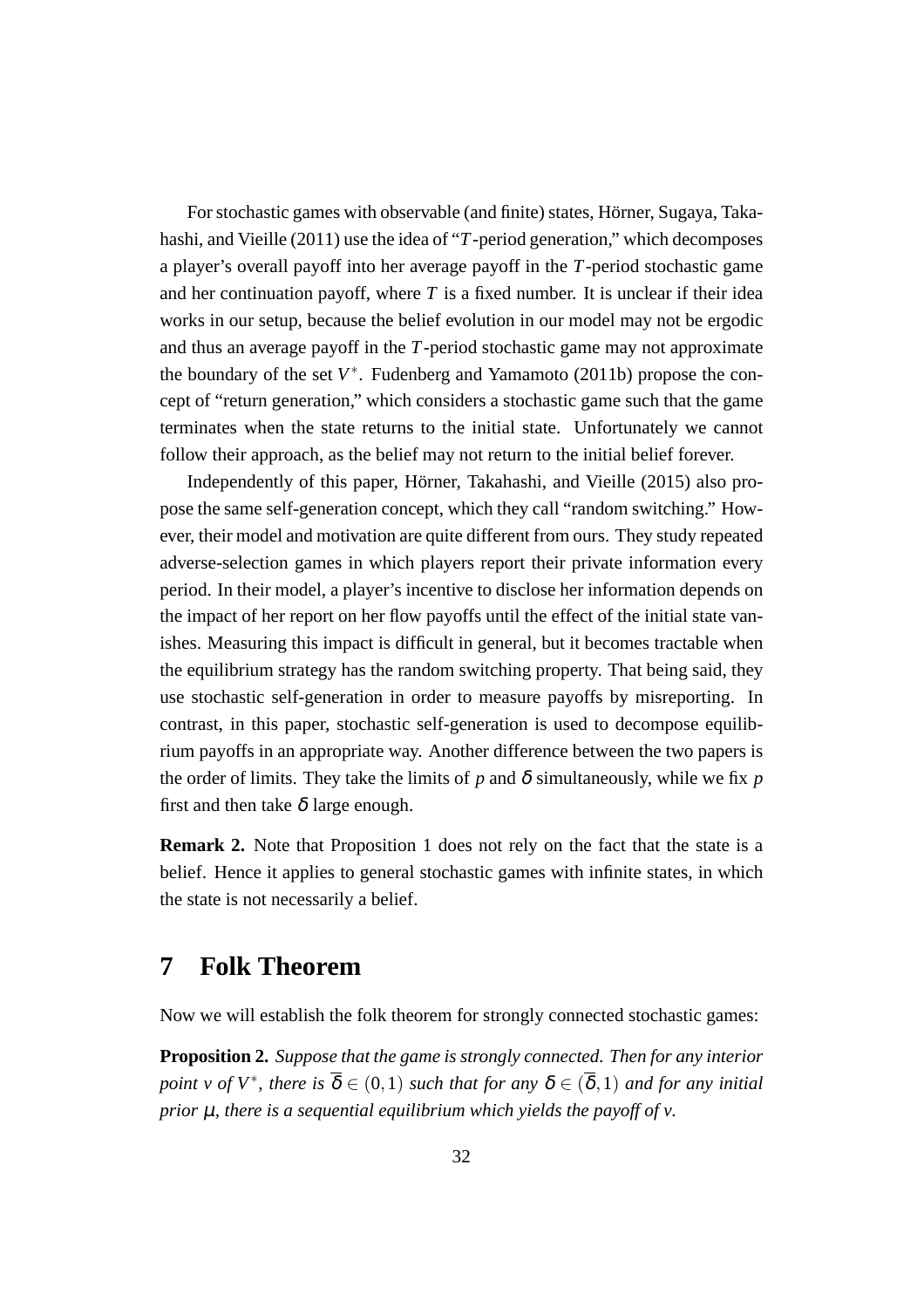This proposition shows that the folk theorem holds under the full dimensional condition, dim $V^* = N$ . (If dim $V^* < N$ , there is no interior point of  $V^*$ .)

The proof builds on the techniques developed by FLM and Fudenberg and Yamamoto (2011b). From Proposition 1, it is sufficient to show that any "smooth" subset *W* of the interior of  $V^*$  is stochastically self-generating for  $\delta$  close to one, that is, it is enough to show that each target payoff  $v \in W$  is stochastically enforceable using continuation payoffs *w* chosen from the set *W*. Construction of the continuation payoff function  $w$  is more complex than those in FLM and Fudenberg and Yamamoto (2011b), since we need to consider the random block structure; but it is still doable. The formal proof can be found in Appendix D.

## **8 Conclusion**

This paper considers a new class of stochastic games in which the state is hidden information. We find that if the game is strongly connected, then the feasible and individually rational payoff set is invariant to the initial belief in the limit as the discount factor goes to one. Then we develop the idea of stochastic selfgeneration, which generalizes self-generation of Abreu, Pearce, and Stacchetti (1990), and prove the folk theorem.

Throughout this paper, we assume that actions are perfectly observable. In an ongoing project, we try to extend the analysis to the case in which actions are not observable. When actions are not observable, each player has private information about her actions, and thus different players may have different beliefs. This implies that a player's belief is not public information and cannot be regarded as a common state variable; hence the model does not reduce to stochastic games with observable states. Accordingly, the analysis of the imperfect-monitoring case is quite different from that for the perfect-monitoring case.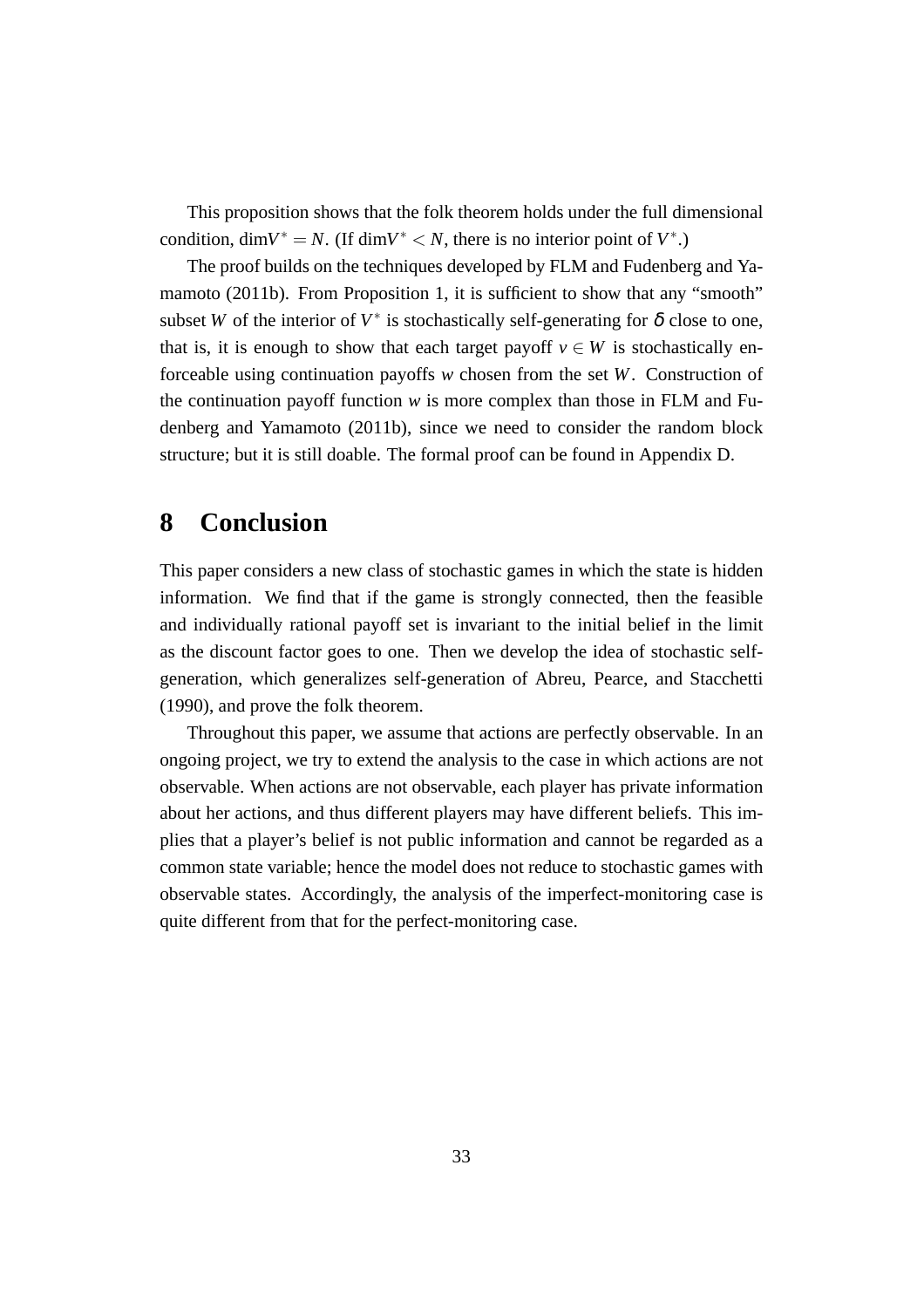### **Appendix A: More on Connectedness**

### **A.1 Connectedness in Terms of Primitives**

Here we provide the definition of global accessibility, transience, and connectedness in terms of primitives. We begin with global accessibility.

**Definition 9.** A subset  $Ω^∗ ⊆ Ω$  is *globally accessible* if for each state  $ω ∈ Ω$ . there is a natural number  $T \leq 4^{|\Omega|}$ , an action sequence  $(a^1, \dots, a^T)$ , and a signal sequence  $(y^1, \dots, y^T)$  such that the following properties are satisfied:<sup>13</sup>

- (i) If the initial state is  $\omega$  and players play  $(a^1, \dots, a^T)$ , then the sequence  $(y<sup>1</sup>, \dots, y<sup>T</sup>)$  realizes with positive probability. That is, there is a state sequence  $(\omega^1, \dots, \omega^{T+1})$  such that  $\omega^1 = \omega$  and  $\pi^{\omega^t}(y^t, \omega^{t+1} | a^t) > 0$  for all  $t \leq T$ .
- (ii) If players play  $(a^1, \dots, a^T)$  and observe  $(y^1, \dots, y^T)$ , then the state in period *T* + 1 must be in the set  $\Omega^*$ , regardless of the initial state  $\hat{\omega}$  (possibly  $\hat{\omega} \neq \omega$ ). That is, for each  $\hat{\omega} \in \Omega$  and  $\tilde{\omega} \notin \Omega^*$ , there is no sequence  $(\omega^1, \dots, \omega^{T+1})$ such that  $\omega^1 = \hat{\omega}, \, \omega^{T+1} = \tilde{\omega}, \text{ and } \pi^{\omega^t}(y^t, \omega^{t+1} | a^t) > 0 \text{ for all } t \leq T.$

As the following lemma shows, the definition of globally accessibility here is equivalent to the one presented in Section 4.2. The proof can be found in Appendix E.

#### **Lemma 6.** *Definitions 3 and 9 are equivalent.*

Let  $\mathcal O$  be the set of all globally accessible  $\Omega^* \subseteq \Omega$ . The set  $\mathcal O$  is non-empty, as the whole state space  $\Omega^* = \Omega$  is always globally accessible. Indeed, when

<sup>&</sup>lt;sup>13</sup> As claimed in Section 4.2, restricting attention to  $T \leq 4^{|\Omega|}$  is without loss of generality. To see this, pick a subset  $\Omega^* \subseteq \Omega$  and  $\omega$  arbitrarily. Assume that there is a natural number  $T > 4^{|\Omega|}$ so that we can choose  $(a^1, \dots, a^T)$  and  $(y^1, \dots, y^T)$  which satisfy (i) and (ii) in Definition 9. For each  $t \leq T$  and  $\tilde{\omega} \in \Omega$ , let  $\Omega^t(\tilde{\omega})$  be the support of the posterior belief given the initial state  $\tilde{\omega}$ , the action sequence  $(a^1, \dots, a^t)$ , and the signal sequence  $(y^1, \dots, y^t)$ . Since  $T > 4^{|\Omega|}$ , there are t and  $\tilde{t}$  > *t* such that  $\Omega^t(\tilde{\omega}) = \Omega^{\tilde{t}}(\tilde{\omega})$  for all  $\tilde{\omega}$ . Now, consider the action sequence with length  $T - (\tilde{t} - t)$ , which is constructed by deleting  $(a^{t+1}, \dots, a^t)$  from the original sequence  $(a^1, \dots, a^T)$ . Similarly, construct the signal sequence with length  $T - (\tilde{t} - t)$ . Then these new sequences satisfy (i) and (ii) in Definition 9 in Appendix A. We can repeat this procedure to show the existence of sequences with length  $T \leq 4^{|\Omega|}$  which satisfy (i) and (ii).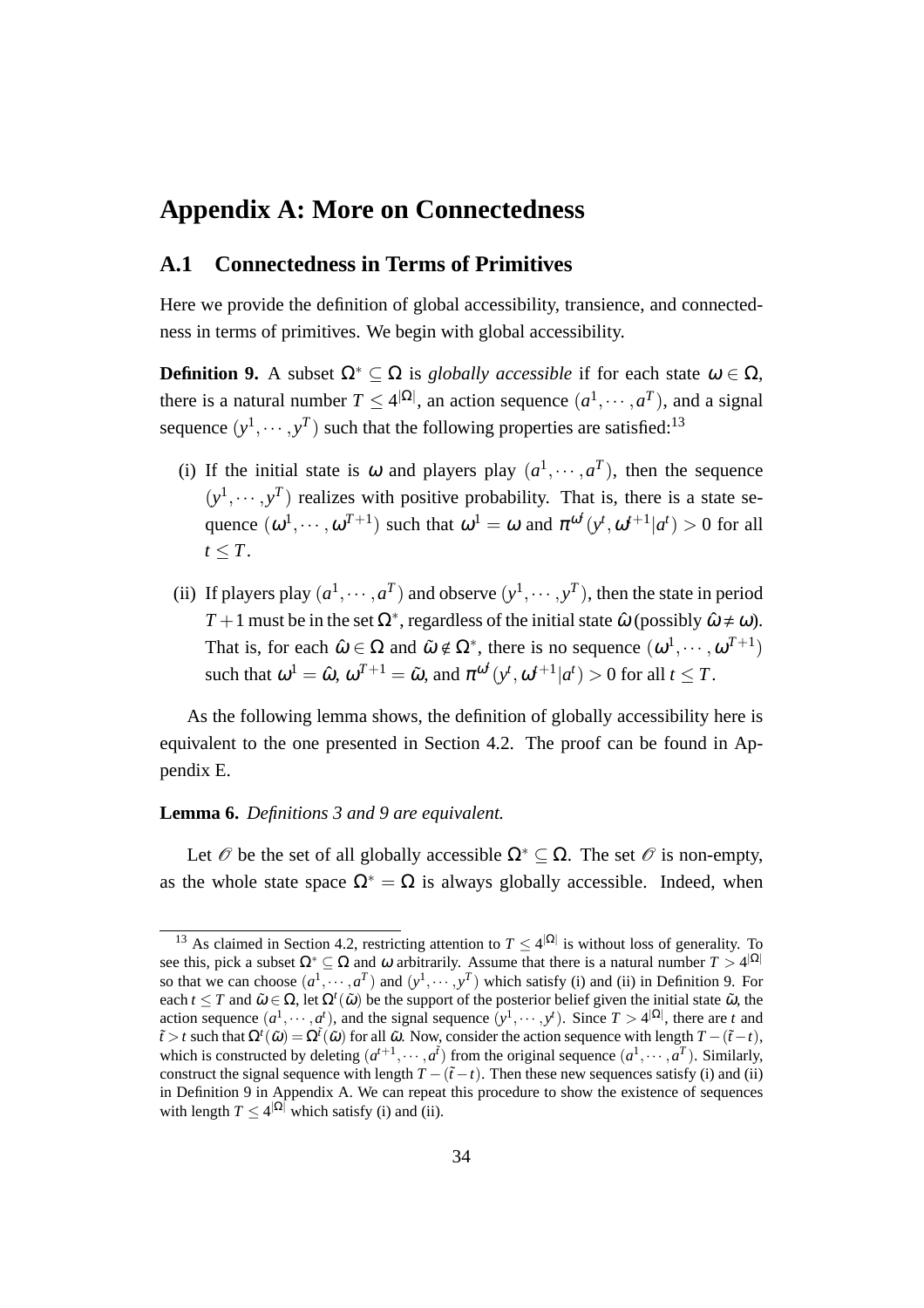$\Omega^* = \Omega$ , clause (ii) is vacuous and clause (i) is trivially satisfied by an appropriate choice of  $(y^1, \dots, y^T)$ .

When the full support assumption holds, only the whole state space  $\Omega$  is globally accessible, i.e.,  $\mathcal{O} = {\Omega}$ . On the other hand, when the full support assumption is not satisfied,  $\mathcal O$  may contain a proper subset  $\Omega^* \subset \Omega$ . Note that if some proper subset  $\Omega^*$  is in the set  $\mathcal O$ , then by the definition of global accessibility, any superset  $\Omega^{**} \supseteq \Omega^*$  is in the set  $\mathscr O$ . That is, any superset of  $\Omega^*$  is globally accessible.

The following is the definition of transience in terms of primitives. With an abuse of notation, for each pure strategy profile  $s \in S^*$  which does not use public randomization, let  $s(y^1, \dots, y^{t-1})$  denote the pure action profile induced by *s* in period *t* when the past signal sequence is  $(y<sup>1</sup>, \dots, y<sup>t-1</sup>)$ .

**Definition 10.** A singleton set  $\{\omega\} \notin \mathcal{O}$  is *transient* if for any pure strategy profile *s*  $\in$  *S*<sup>\*</sup>, there is a globally accessible set  $\Omega$ <sup>\*</sup>  $\in$  *O*, a natural number *T*  $\leq$  2<sup> $|\Omega|$ </sup>, and a signal sequence  $(y^1, \dots, y^T)$  such that for each  $\tilde{\omega} \in \Omega^*$ , there is a state sequence  $(\omega^1, \dots, \omega^{T+1})$  such that  $\omega^1 = \omega$ ,  $\omega^{T+1} = \tilde{\omega}$ , and  $\pi^{\omega^t}(y^t, \omega^{t+1}|s(y^1, \dots, y^{t-1}))$ 0 for all  $t \leq T$ .<sup>14</sup>

In words,  $\{\omega\}$  is transient if the support of the belief cannot stay there forever given any strategy profile; that is, the support of the belief must reach some globally accessible set  $\Omega^*$  at some point in the future.<sup>15</sup> It is obvious that the definition of transience above is equivalent to Definition 4 in Section 4.2, except that here we consider only singleton sets  $\{\omega\}$ .

Now we are ready to give the definition of connectedness:

**Definition 11.** A stochastic game is *connected* if each singleton set  $\{\omega\}$  is globally accessible or transient.

<sup>&</sup>lt;sup>14</sup>Restricting attention to  $T \leq 2^{|\Omega|}$  is without loss of generality. To see this, suppose that there is a strategy profile *s* and an initial prior  $\mu$  whose support is  $\Omega^*$  such that the probability that the support of the posterior belief reaches some globally accessible set within period 2*|*Ω*<sup>|</sup>* is zero. Then we can construct a strategy profile  $\tilde{s}$  such that if the initial prior is  $\mu$  and players play  $\tilde{s}$ , the support of the posterior belief never reaches a globally accessible set. The proof is standard and hence omitted.

<sup>&</sup>lt;sup>15</sup>While we consider an arbitrary strategy profile  $s \in S^*$  in the definition of transience, in order to check whether a set  $\{\omega\}$  is transient or not, what matters is the belief evolution in the first  $2^{|\Omega|}$ periods only, and thus we can restrict attention to 2*|*Ω*<sup>|</sup>* -period pure strategy profiles, Hence the verification of transience of each set  $\{\omega\}$  can be done in finite steps.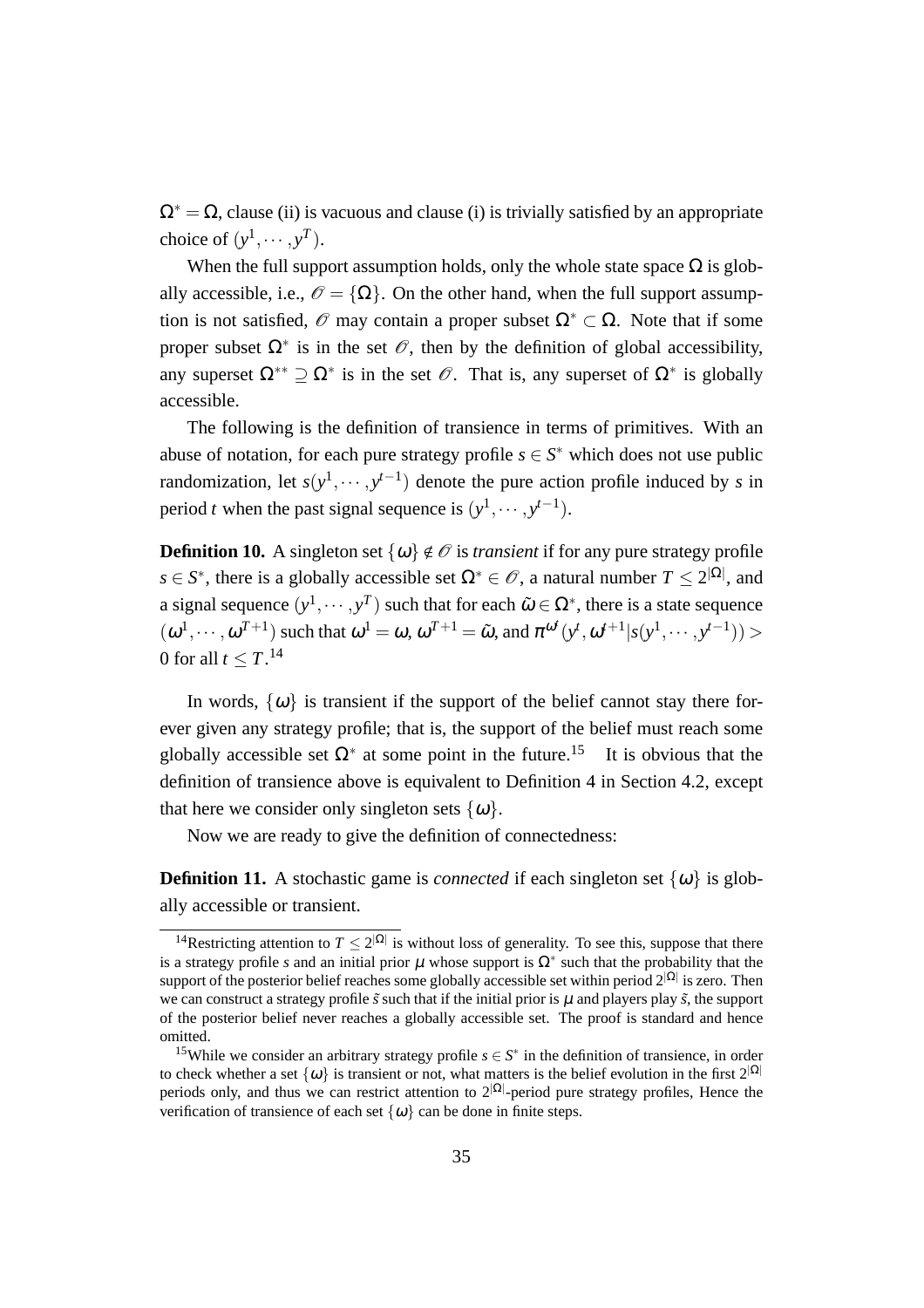In this definition, we consider only singleton sets  $\{\omega\}$ . However, as the following lemma shows, if each singleton set  $\{\omega\}$  is globally accessible or transient, then any subset  $\Omega^* \subset \Omega$  is globally accessible or transient. Hence the above definition is equivalent to the one in Section 4.2.

**Lemma 7.** *If each singleton set*  $\{\omega\}$  *is globally accessible or transient, then any subset*  $\Omega^* \subseteq \Omega$  *is globally accessible or transient.* 

### **A.2 Limit Feasible Payoff Set**

As shown in Lemma 5, connectedness implies the invariance of the feasible payoff set when  $\delta$  is close to one. The following lemma shows that for each direction  $\lambda$ and sufficiently large  $\delta$ , there is a strategy profile *s* which yields a payoff vector approximating the score regardless of the initial prior  $\mu$ . The proof is found in Appendix E.

**Lemma 8.** *Suppose that the game is connected. Then for each*  $\varepsilon > 0$ *, there is*  $\overline{\delta} \in (0,1)$  *such that for any*  $\lambda \in \Lambda$  *and*  $\delta \in (\overline{\delta},1)$ *, there is a pure strategy profile*  $s \in S^*$  *such that for all*  $\mu$ *,* 

$$
\left|\lambda\cdot\nu^{\mu}(\delta,s)-\max_{\tilde{\nu}\in V^{\mu}(\delta)}\lambda\cdot\tilde{\nu}\right|<\varepsilon.
$$

This lemma is used in the proof of the next lemma, which shows that for each initial prior  $\mu$  and direction  $\lambda$ , the score converges to a limiting value as  $\delta$  goes to one. This ensures that the set  $V^{\mu}$  in Section 4.2 is well-defined. The proof can be found in Appendix  $E^{16}$ 

**Lemma 9.** *If the game is connected, then*  $\lim_{\delta \to 1} \max_{y \in V^{\mu}(\delta)} \lambda \cdot v$  *exists for each* λ *and* µ*.*

The next lemma shows that the convergence of the score function  $\lambda \cdot v^{\mu}(\delta, s^{\mu})$ is uniform in  $\lambda$ . This implies that the set  $V^{\mu}$  in Section 4.2 is indeed the limit feasible payoff set in the sense that the feasible payoff set  $V^{\mu}(\delta)$  approximates  $V^{\mu}$  when  $\delta$  is close to one. The proof can be found in Appendix E.

 $16$ This lemma is a corollary of Theorem 2 of Rosenberg, Solan, and Vieille (2002), but for completeness, we provide a (simple and new) proof. We thank Johannes Hörner for pointing this out.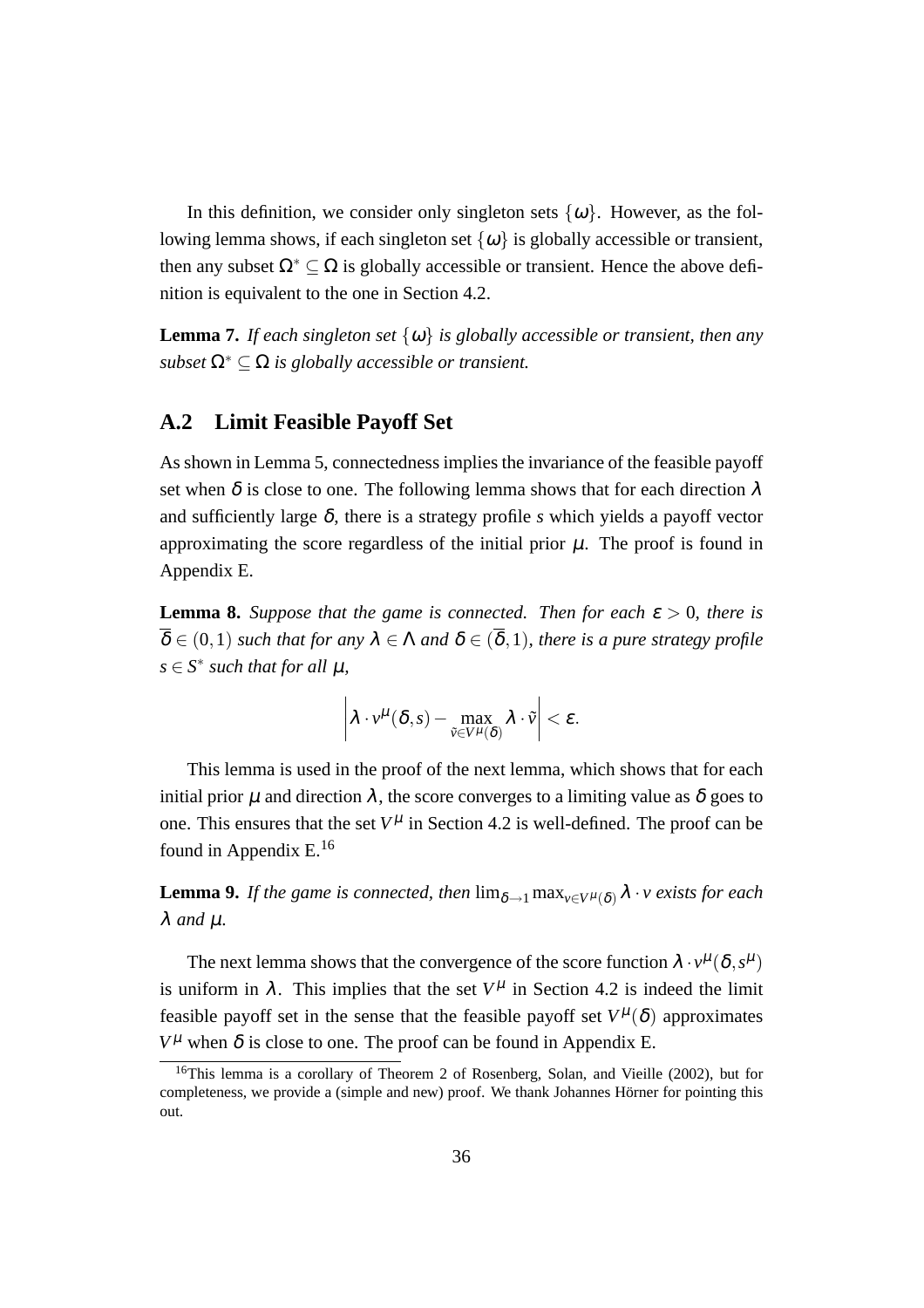**Lemma 10.** *For each*  $\varepsilon$ *, there is*  $\overline{\delta} \in (0,1)$  *such that for each*  $\lambda \in \Lambda$ ,  $\delta \in (\overline{\delta},1)$ *,*  $and \mu$ ,

$$
\left|\max_{\nu\in V^{\mu}(\delta)}\lambda\cdot\nu-\lim_{\delta\rightarrow 1}\max_{\nu\in V^{\mu}(\delta)}\lambda\cdot\nu\right|<\varepsilon.
$$

## **A.3 Examples**

As Lemmas 2 and 3 suggest, irreducibility of the underlying state is not necessary for connectedness. Here we present one of such examples; that is, in the example below, the game is connected although the underlying state is not irreducible.

**Example 1.** Suppose that there are three states,  $\omega_1$ ,  $\omega_2$ , and  $\omega_3$ . If the current state is  $\omega_1$ , the state stays at  $\omega_1$  with probability  $\frac{1}{2}$  and moves to  $\omega_2$  with probability  $\frac{1}{2}$ . If the current state is  $\omega_2$ , the state moves to  $\omega_3$  for sure. If the current state is  $\omega_3$ , the state moves to  $\omega_2$  for sure. Note that this state transition is not irreducible, as there is no path from  $\omega_2$  to  $\omega_1$ . Assume that the signal space is  $Y = \{y_0, y_1, y_2, y_3\}$ , and that the signal *y* is correlated with the next hidden state. Specifically, if the next state is  $\omega_k$ , players observe  $y_0$  or  $y_k$  with probability  $\frac{1}{2}$ - $\frac{1}{2}$  $\frac{1}{2}$ , for each  $k = 1, 2, 3$ . Intuitively,  $y_k$  reveals the next state  $\omega_k$  for each  $k = 1, 2, 3$ , while  $y_0$  does not reveal the state. In this example, it is easy to check that  $\{\omega_2\}$  and  $\{\omega_3\}$  are globally accessible, while  $\{\omega_1\}$  is transient. Hence the game is connected.

From Lemmas 2 and 3, we know that irreducibility of the underlying state is sufficient for connectedness, if states are observable (possibly with delay). Unfortunately, this result does not hold if states are not observable; that is, irreducibility may not imply connectedness when states are hidden. We can show this through the following example, in which the state follows a deterministic cycle.

**Example 2.** Suppose that there are only two states,  $\Omega = {\omega_1, \omega_2}$ , and that the state evolution is a deterministic cycle; i.e., the state goes to  $\omega_2$  for sure if the current state is  $\omega_1$ , and vice versa. Assume that  $|A_i| = 1$  for each *i*, and that the public signal *y* does not reveal the state  $\omega$ , that is,  $\pi_Y^{\omega}(y|a) > 0$  for all  $\omega$ , *a*, and *y*. In this game, if the initial prior is fully mixed so that  $\mu(\omega_1) > 0$  and  $\mu(\omega_2) > 0$ , then the posterior belief is also mixed. Hence only the whole state space  $\Omega^* = \Omega$ is globally accessible. On the other hand, if the initial prior puts probability one on some state  $\omega$ , then the posterior belief puts probability one on  $\omega$  in all odd periods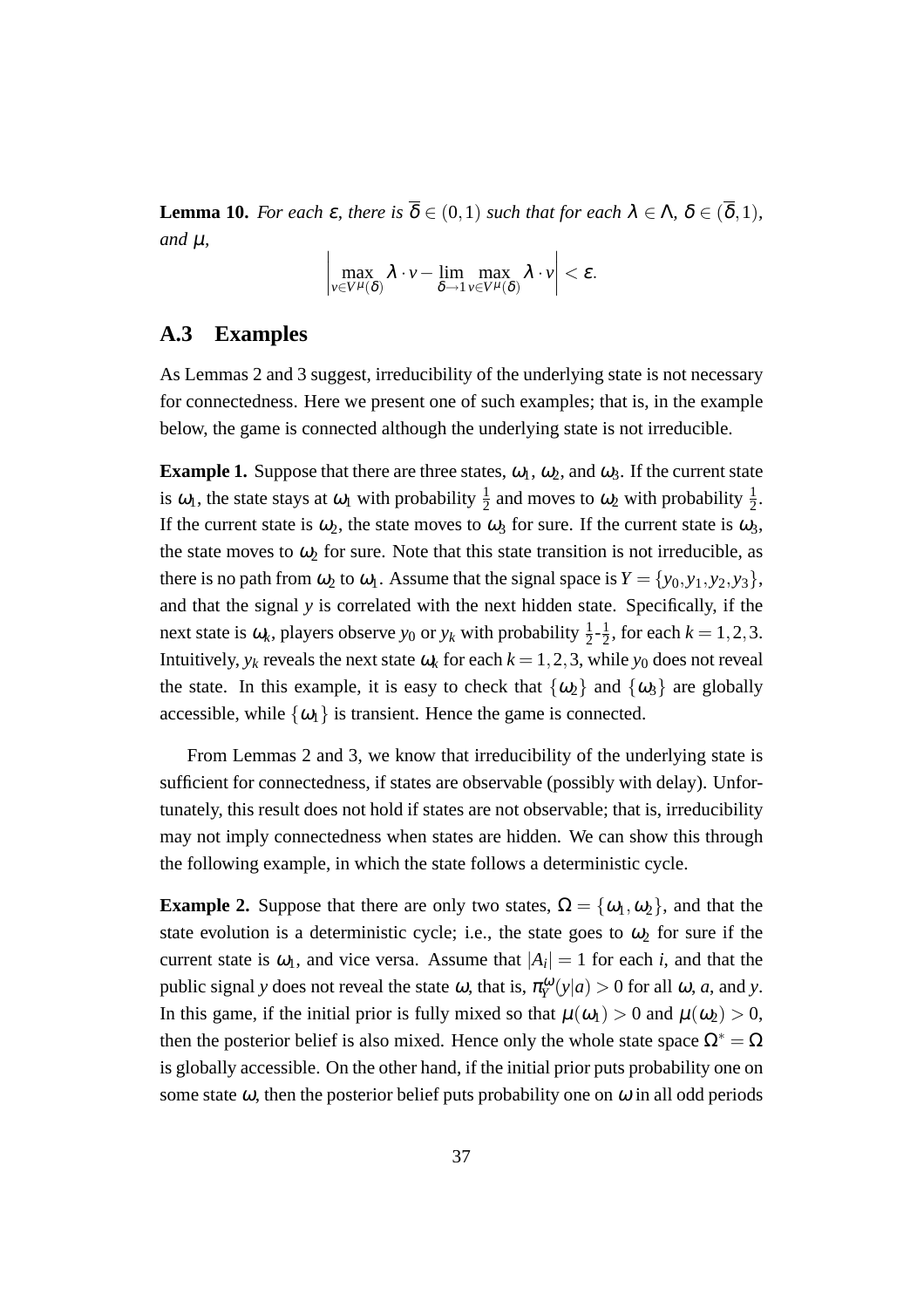and on  $\tilde{\omega} \neq \omega$  in all even periods. Hence the support of the posterior belief cannot reach the globally accessible set  $\Omega^* = \Omega$ , and thus each  $\{\omega\}$  is not transient.

Now we present another example in which the game is not connected although the state evolution is irreducible. What is different from Example 2 is that the state evolution is not deterministic. (As will be explained in Appendix C, asymptotically connectedness is satisfied in both these examples.)

**Example 3.** Consider a machine with two states,  $\omega_1$  and  $\omega_2$ .  $\omega_1$  is a "normal" state and  $\omega_2$  is a "bad" state. Suppose that there is only one player and that she has two actions, "operate" and "replace." If the machine is operated and the current state is normal, the next state will be normal with probability  $p_1$  and will be bad with probability  $1 - p_1$ , where  $p_1 \in (0, 1)$ . If the machine is operated and the current state is bad, the next state will be bad for sure. If the machine is replaced, regardless of the current state, the next state will be normal with probability  $p_2$  and will be bad with probability  $1-p_2$ , where  $p_2 \in (0,1]$ . There are three signals,  $y_1$ , *y*<sub>2</sub>, and *y*<sub>3</sub>. When the machine is operated, both the "success" *y*<sub>1</sub> and the "failure" *y*<sup>2</sup> can happen with positive probability; we assume that its distribution depends on the current hidden state and is not correlated with the distribution of the next state. When the machine is replaced, the "null signal"  $y_3$  is observed regardless of the hidden state. Connectedness is not satisfied in this example, since  $\{\omega_2\}$  is neither globally accessible nor transient. Indeed, when the support of the current belief is  $\Omega$ , it is impossible to reach the belief  $\mu$  with  $\mu(\omega_2) = 1$ , which shows that  $\{\omega_2\}$  is not globally accessible. Also  $\{\omega_2\}$  is not transient, because if the current belief puts probability one on  $\omega_2$  and "operate" is chosen forever, the support of the posterior belief is always  $\{\omega_2\}$ .

In some applications, there are action profiles which reveal the next state. If there is such an action profile, then the game is connected, as illustrated in the next example.

**Example 4.** Consider the machine replacement problem discussed above, but now assume that there are three actions; "operate," "replace," and "inspect." If the machine is inspected, the state does not change and a signal reveals the current state (hence the next state). Then it is easy to verify that each  $\{\omega\}$  is globally accessible and thus the game is connected.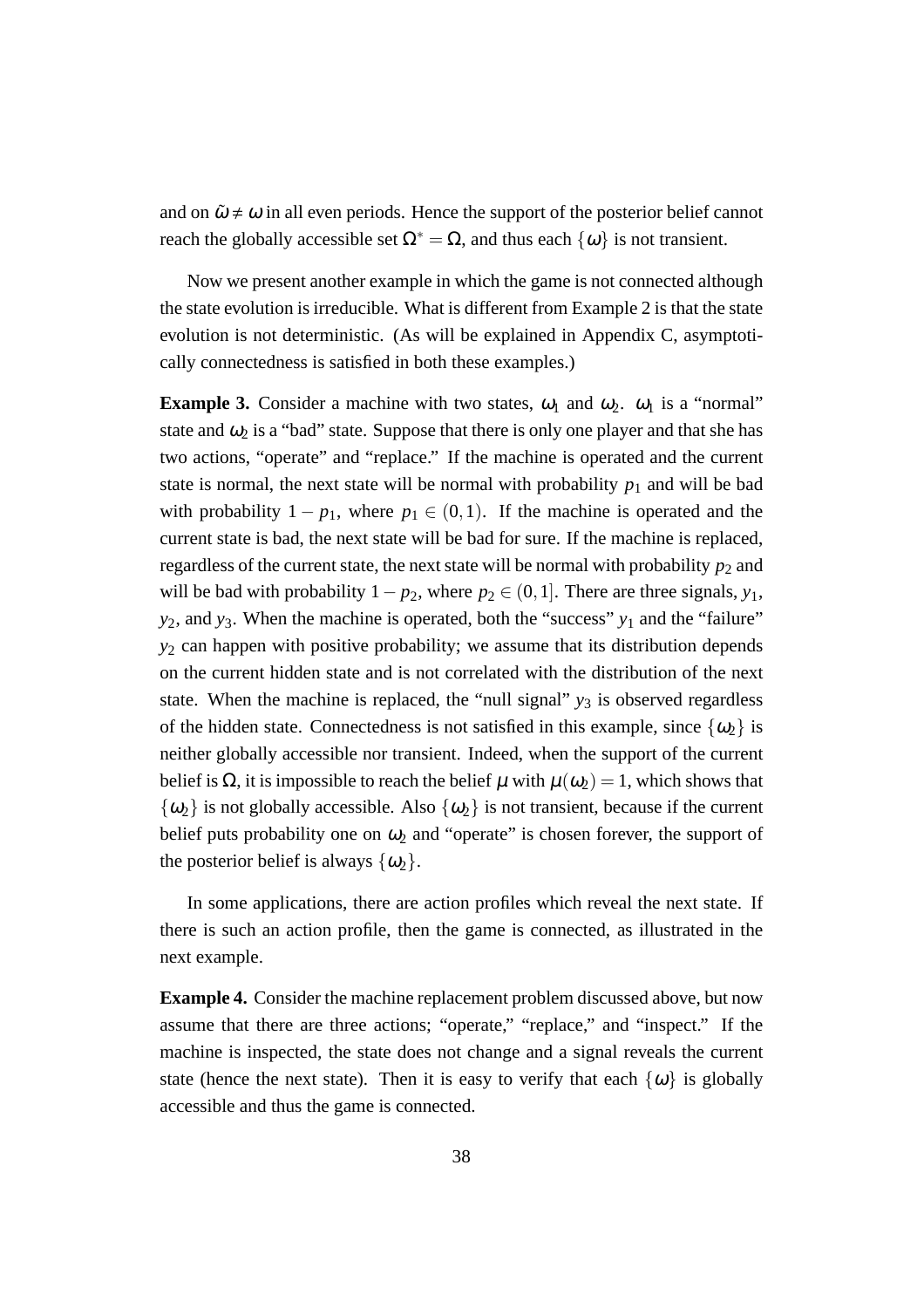## **A.4 Consequence of Transience**

Lastly, we would like to present a lemma, which can be helpful to understand the interpretation of transience. As claimed in Section 4.2, if the support of the current belief is transient, then the support cannot return to the current one forever with positive probability. This in turn implies that the probability of the support of the belief being transient in period *T* is almost negligible when *T* is large enough. The following lemma verifies this claim formally. The proof is given in Appendix E. Let  $X(\Omega^*|\mu, s)$  be the random variable X which represents the first time in which the support of the posterior belief is  $\Omega^*$  given that the initial prior is u and players play *s*. That is, let

$$
X(\Omega^*|\mu, s) = \inf\{T \ge 2 \text{ with } \text{supp}\mu^T = \Omega^*|\mu, s\}.
$$

Let  $Pr(X(\Omega^* | \mu, s) < \infty)$  denote the probability that the random variable is finite; i.e., it represents the probability that the support reaches  $\Omega^*$  in finite time.

**Lemma 11.** For any transient set  $\Omega^*$ , any initial prior  $\mu$  whose support is  $\Omega^*$ , *and any strategy profile s, the probability that the support returns to* Ω*<sup>∗</sup> in finite time is strictly less than one. That is,*

$$
\Pr(X(\Omega^*|\mu, s) < \infty) < 1.
$$

# **Appendix B: Strong Connectedness**

Here we present the definition of strong connectedness, which ensures the invariance of the minimax payoffs. To do so, we first need to introduce the idea of robust global accessibility and strong transience. We begin with robust global accessibility:

**Definition 12.** A non-empty subset  $\Omega^* \subset \Omega$  is *robustly globally accessible* if there is  $\pi^* > 0$  such that for any initial prior  $\mu$  and for any *i*, there is an action sequence  $(a_{-i}^1, \cdots, a_{-i}^{4|\Omega|})$ *−i* ) such that for any player *i*'s strategy *s<sup>i</sup>* , there is a natural number  $T \leq 4^{|\Omega|}$  and a belief  $\tilde{\mu}$  whose support is  $\Omega^*$  such that

$$
\Pr(\mu^{T+1} = \tilde{\mu} | \mu, a^1, \cdots, a^T) \ge \pi^*.
$$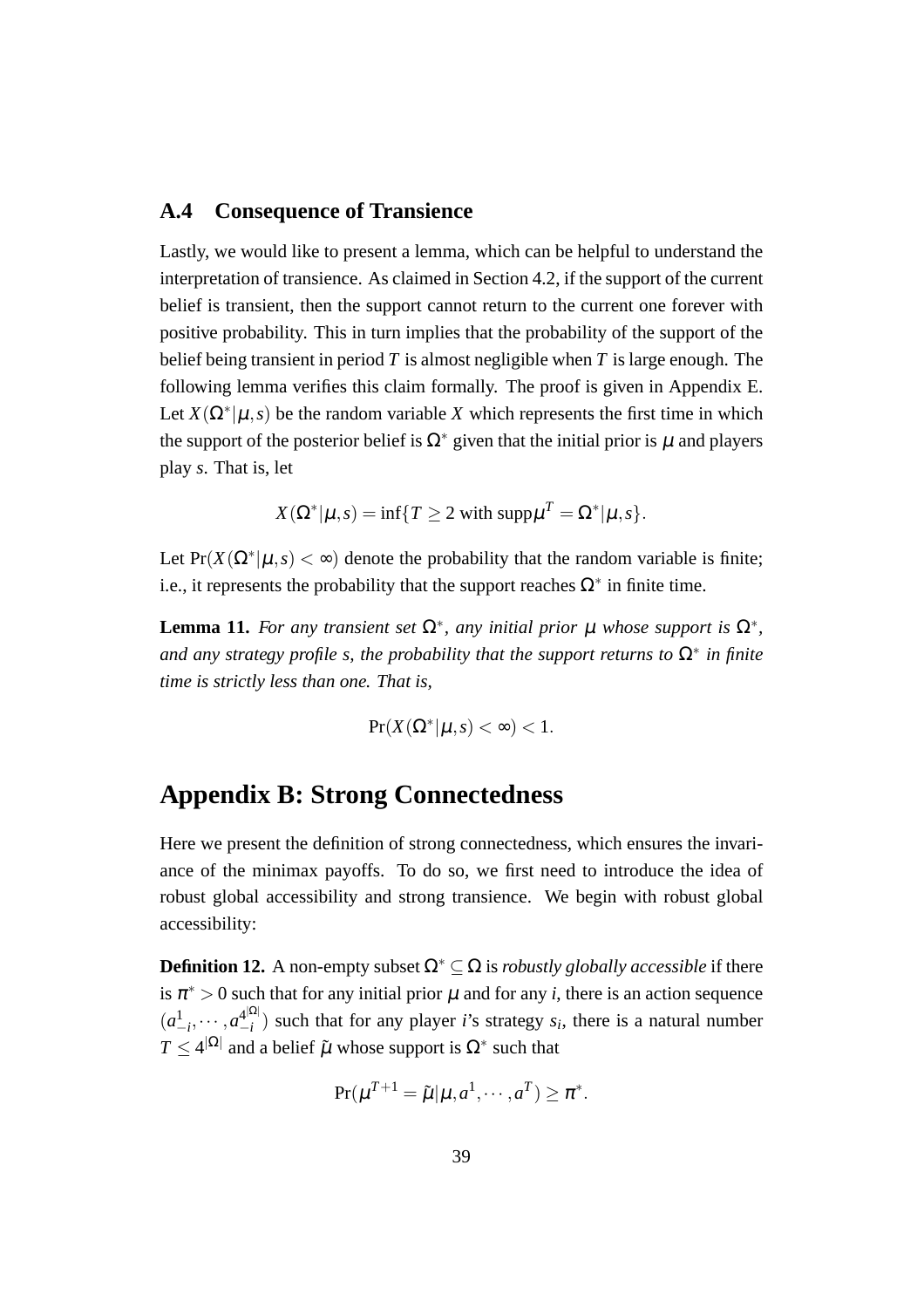Robust global accessibility of  $\Omega^*$  differs from global accessibility in two respects. First, robust global accessibility requires that the support of the belief should reach Ω*<sup>∗</sup>* regardless of player *i*'s play. Second, the support of the resulting belief  $\tilde{\mu}$  must be precisely equal to  $\Omega^*$ ; global accessibility requires only that the support of the posterior belief  $\tilde{\mu}$  be a subset of  $\Omega^*$ .

Next, we define strong transience.

**Definition 13.** A subset  $\Omega^* \subseteq \Omega$  is *strongly transient* if it is not robustly globally accessible and there is  $\pi^* > 0$  such that for any pure strategy profile  $s \in S^*$  and for any  $\mu$  whose support is  $\Omega^*$ , there is a natural number  $T \leq 2^{|\Omega|}$  and a belief  $\tilde{\mu}$ whose support is robustly globally accessible such that

$$
\Pr(\mu^{T+1} = \tilde{\mu} | \mu, s) \geq \pi^*.
$$

Again, strong transience differs from transience in two respects. First, the support of the posterior belief  $\tilde{\mu}$  must be robustly globally accessible. Second, we now require that the probability that the support of the belief reaches a robust globally accessible set is at least  $\pi^*$  regardless of the initial prior with support  $\Omega^*$ .

Now we are ready to state the definition of strong connectedness.

**Definition 14.** The game is *strongly connected* if the following conditions hold:

- (i) Each non-empty subset  $\Omega^* \subseteq \Omega$  is robustly globally accessible or strongly transient.
- (ii) For each  $\omega$ , for each  $\mu$  whose support is  $\Omega$ , and for each pure strategy profile  $s \in S^*$ , there is a natural number  $T \leq 4^{|\Omega|}$  and a history  $h^T$  such that the probability of  $h^T$  given  $(\omega, s)$  is positive, and the support of the posterior belief induced by  $\omega$  and  $h^T$  is identical with that induced by  $\mu$  and  $h^T$ .

Clause (i) is a natural extension of connectedness. Clause (ii) is new, which says that the supports of the two posterior beliefs induced by different posteriors  $\omega$  and  $\mu$  must merge at some point, regardless of the play. Note that clause (ii) is trivially satisfied in many examples; for example, if the state evolution has a full support, then the support of the posterior belief is  $\Omega$  regardless of the initial belief, and hence clause (ii) holds.

The following lemma, which parallels Lemmas 5 and 8, is a consequence of strong connectedness. The proof is given in Appendix E.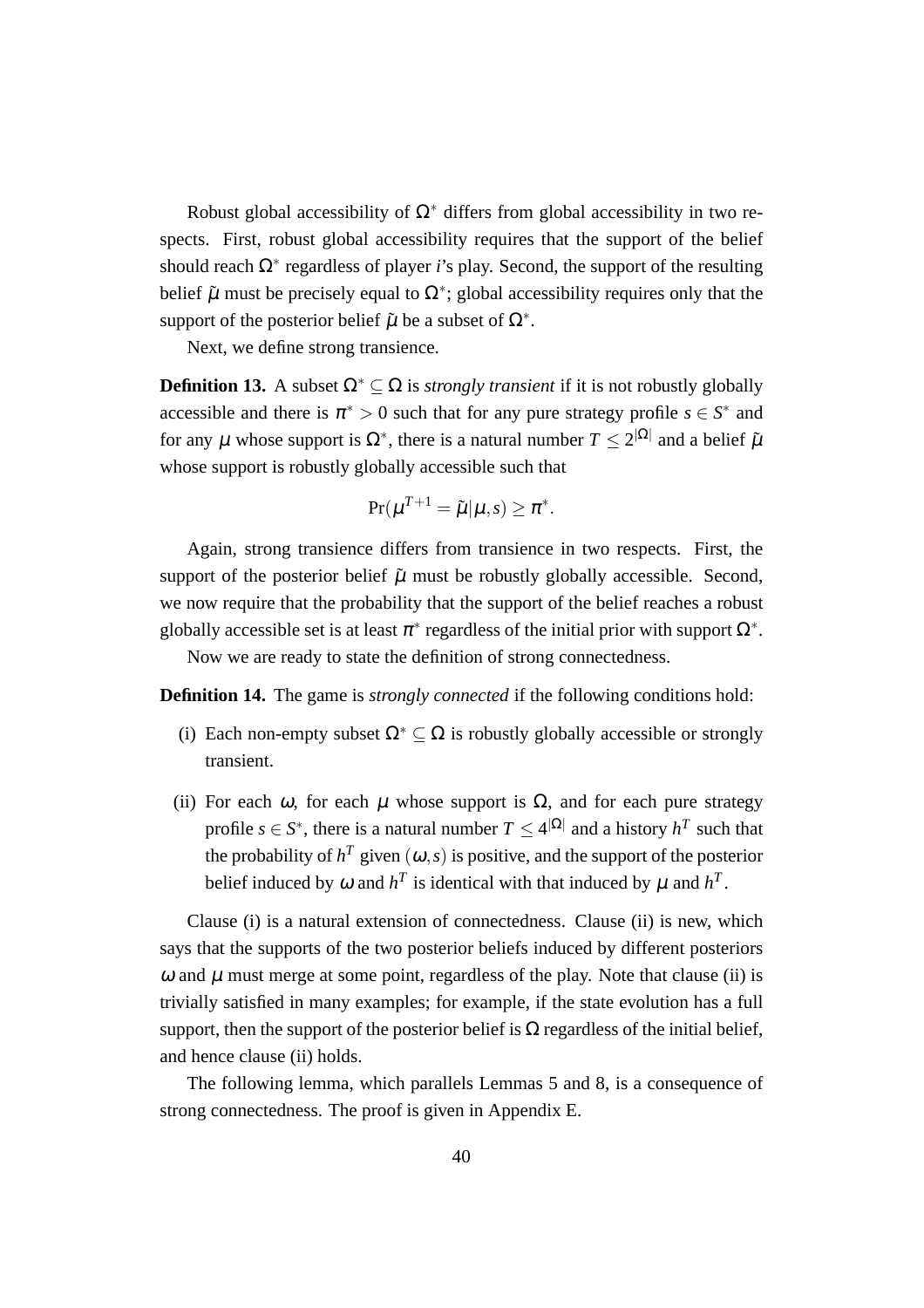**Lemma 12.** *Suppose that the game is strongly connected. Then for each*  $\epsilon > 0$ *, there is*  $\overline{\delta} \in (0,1)$  *such that the following properties hold:* 

*(i)* For any  $\delta \in (\overline{\delta}, 1)$ , u, and  $\tilde{\mu}$ 

$$
\left|\underline{v}_i^{\mu}(\delta)-\underline{v}_i^{\tilde{\mu}}(\delta)\right|<\varepsilon.
$$

*(ii)* For any  $\delta \in (\overline{\delta}, 1)$ , there is a strategy profile  $s \in S^*$  such that for all  $\mu$ ,

$$
\left|\nu_i^\mu(\delta,s)-\underline{\nu}_i^\mu(\delta)\right|<\varepsilon
$$

*and*

$$
\left|\max_{\tilde{s}_i\in S_i}\nu_i^{\mu}(\delta,\tilde{s}_i,s_{-i})-\underline{\nu}_i^{\mu}(\delta)\right|<\varepsilon.
$$

Clause (i) asserts that when  $\delta$  is sufficiently large, the minimax payoffs are similar across all priors  $\mu$ . Clause (ii) ensures that when  $\delta$  is sufficiently large, there is a strategy profile  $s$  such that regardless of the initial prior  $\mu$ , the generated payoff approximates the minimax payoff and player *i*'s play *s<sup>i</sup>* is approximately optimal. The existence of such a strategy profile is useful in the proof of Lemma 13.

The next lemma shows that the limit minimax payoff exists. See Appendix E for the proof.

**Lemma 13.** *Suppose that the game is strongly connected. Then*  $\lim_{\delta \to 1} v_i^{\mu}(\delta)$ *exists.*

# **Appendix C: Relaxing Connectedness**

Here we show that connectedness is stronger than necessary for the invariance of the feasible payoff set; we show that *asymptotic connectedness*, which is weaker than connectedness, is sufficient.

To illustrate the idea of asymptotic connectedness, consider Example 2 in Section 4.2, where the state  $\omega$  is unobservable and follows a deterministic cycle. Suppose that the signal distribution is different at different states and does not depend on the action profile, that is,  $\pi_Y^{\omega_1}(\cdot|a) = \pi_1$  and  $\pi_Y^{\omega_2}(\cdot|a) = \pi_2$  for all *a*, where  $\pi_1 \neq \pi_2$ . Suppose that the initial state is  $\omega_1$ . Then the true state must be  $\omega_1$  in all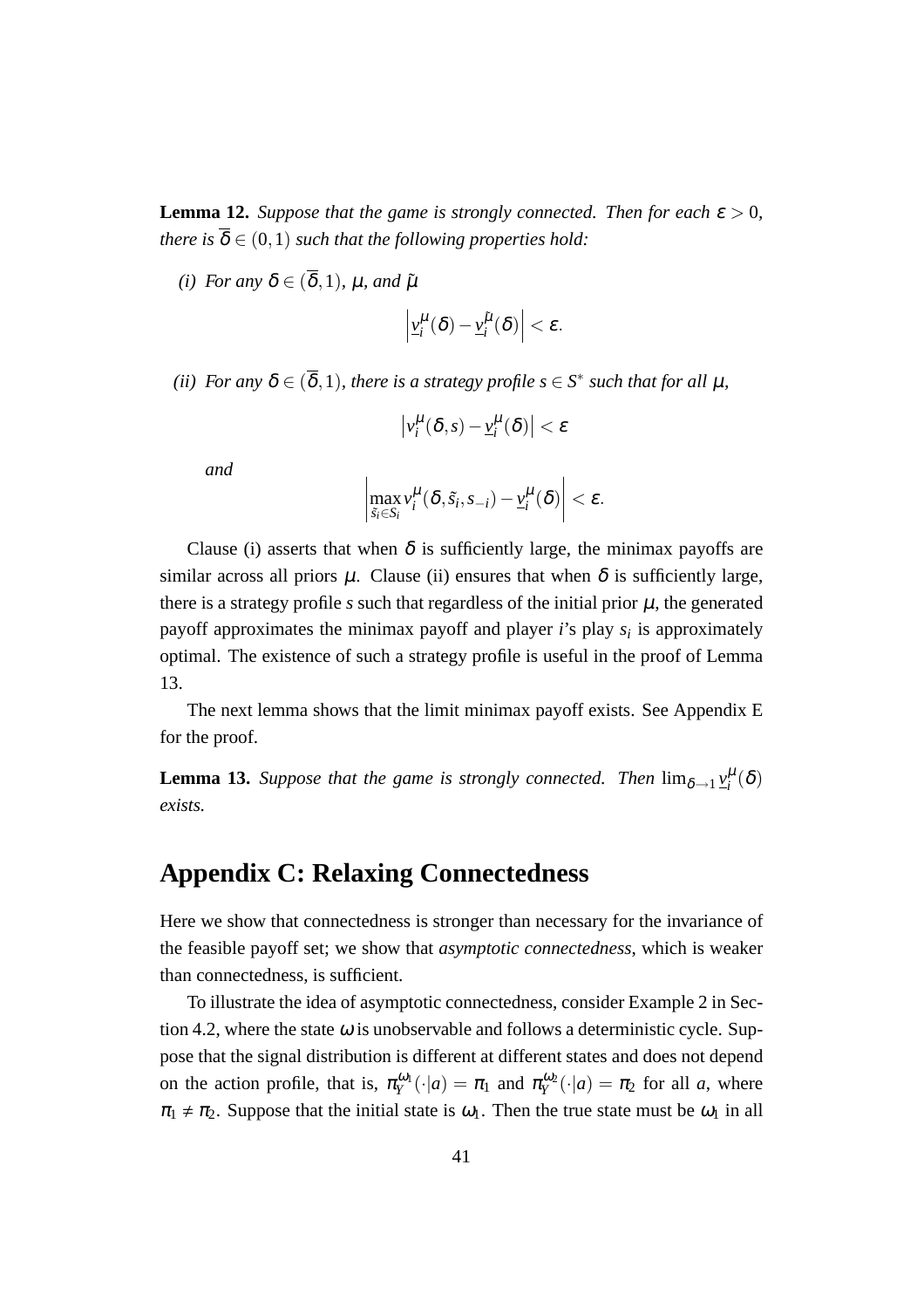odd periods, and be  $\omega_2$  in all even periods. Hence if we consider the empirical distribution of the public signals in odd periods, it should approximate  $\pi_1$  with probability close to one, by the law of large numbers. Similarly, if the initial state is  $\omega_2$ , the empirical distribution of the public signals in odd periods should approximate  $\pi_2$ . This implies that players can eventually learn the current state by aggregating the past public signals, regardless of the initial prior  $\mu$ . Hence for  $\delta$ close to one, the feasible payoff set should be similar across all  $\mu$ , i.e., Lemma 5 should remain valid in this example, even though the game is not connected.

The point in this example is that, while the singleton set  $\{\omega_1\}$  is not globally accessible, it is *asymptotically accessible* in the sense that at some point in the future, the posterior belief puts a probability arbitrarily close to one on  $\omega_1$ , regardless of the initial prior. As will be explained, this property is enough to establish the invariance of the feasible payoff set. Formally, asymptotic accessibility is defined as follows:

**Definition 15.** A non-empty subset  $\Omega^* \subseteq \Omega$  is *asymptotically accessible* if for any  $\epsilon > 0$ , there is a natural number *T* and  $\pi^* > 0$  such that for any initial prior  $\mu$ , there is a natural number  $T^* \leq T$  and an action sequence  $(a^1, \dots, a^{T^*})$  such that  $Pr(\mu^{T^*} = \tilde{\mu} | \mu, a^1, \dots, a^{T^*}) \ge \pi^*$  for some  $\tilde{\mu}$  with  $\sum_{\omega \in \Omega^*} \tilde{\mu}(\omega) \ge 1 - \varepsilon$ .

Asymptotic accessibility of  $\Omega^*$  requires that given any initial prior  $\mu$ , there is an action sequence  $(a^1, \dots, a^{T^*})$  so that the posterior belief can approximate a belief whose support is  $\Omega^*$ . Here the length  $T^*$  of the action sequence may depend on the initial prior, but it must be uniformly bounded by some natural number *T*.

As argued above, each singleton set  $\{\omega\}$  is asymptotically accessible in Example 2. In this example, the state changes over time, and thus if the initial prior puts probability close to zero on  $\omega$ , then the posterior belief in the second period will put probability close to one on  $\omega$ . This ensures that there is a uniform bound *T* on the length *T*<sup>∗</sup> of the action sequence.

Similarly, the set  $\{\omega_2\}$  in Example 3 is asymptotically accessible, although it is not globally accessible. To see this, suppose that the machine is operated every period. Then  $\omega_2$  is the unique absorbing state, and hence there is some T such that the posterior belief after period  $T$  attaches a very high probability on  $\omega_2$  regardless of the initial prior (at least after some signal realizations). This is precisely asymptotic accessibility of  $\{\omega_2\}$ .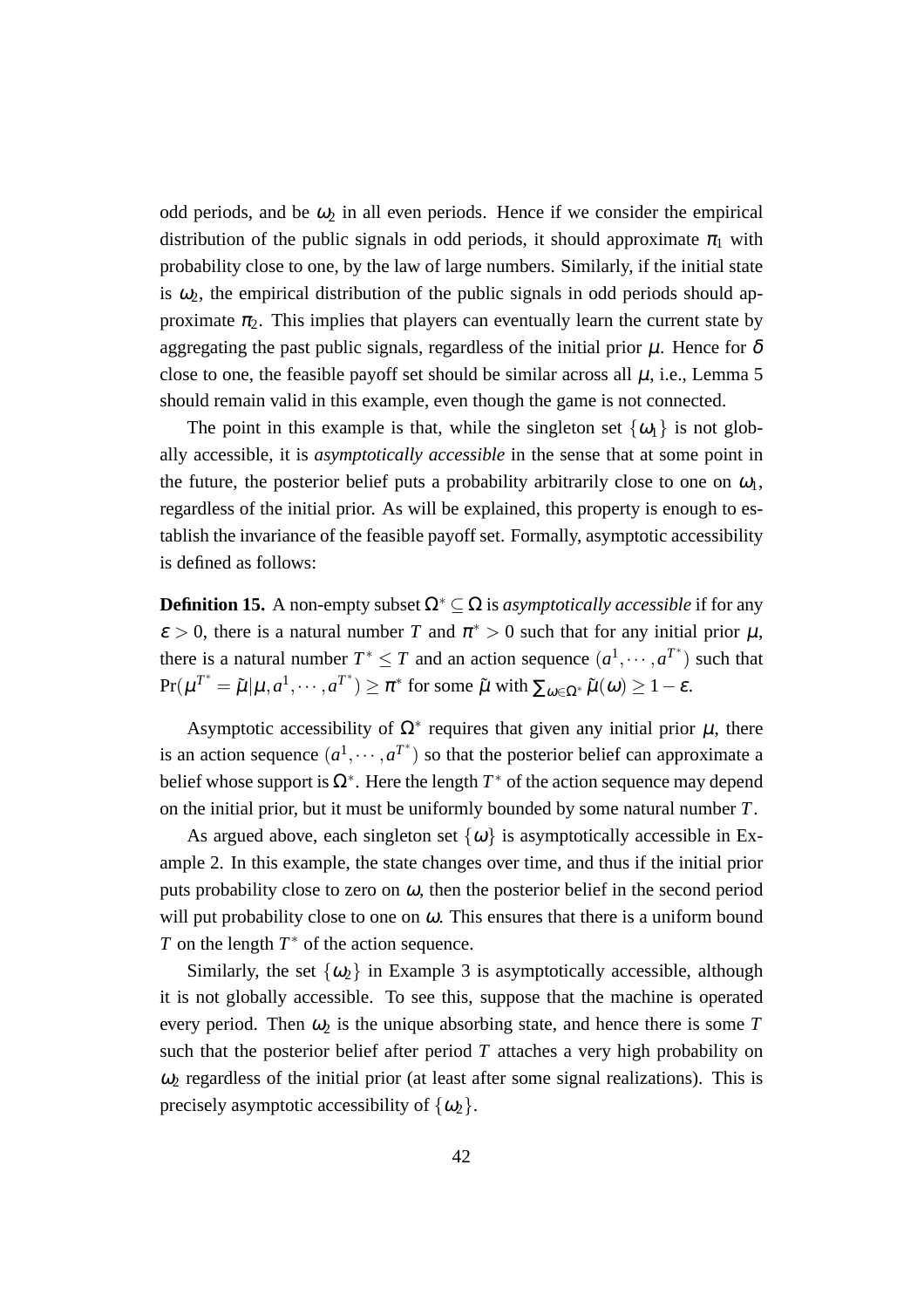The definition of asymptotic accessibility is stated in terms of the posterior belief, not primitives. However, as explained above, in some applications, checking whether each set  $\Omega^*$  is asymptotically accessible is a relatively simple task. Also, as will be explained in Lemma 14 below, there is a simple sufficient condition for asymptotic connectedness.

Note that  $\Omega^*$  is asymptotically accessible whenever it is globally accessible, and hence the whole state space  $\Omega^* = \Omega$  is always asymptotically accessible. Let  $\tilde{\mathcal{O}}$  be the set of all asymptotically accessible sets. Next, we give the definition of asymptotic transience.

**Definition 16.** A singleton set  $\{\omega\} \notin \tilde{\mathcal{O}}$  is *asymptotically transient* if there is  $\tilde{\pi}^*$ such that for any  $\varepsilon > 0$ , there is a natural number T such that for each pure strategy profile  $s \in S^*$ , there is an asymptotically accessible set  $\Omega^* \in \tilde{\mathcal{O}}$ , a natural number  $T^* \leq T$ , and a belief  $\tilde{\mu}$  such that  $Pr(\mu^{T^*} = \tilde{\mu} | \omega, s) > 0$ ,  $\sum_{\tilde{\omega} \in \Omega^*} \tilde{\mu}(\tilde{\omega}) \geq 1 - \varepsilon$ , and  $\tilde{\mu}(\tilde{\omega}) \geq \tilde{\pi}^*$  for all  $\tilde{\omega} \in \Omega^*$ .

In words, asymptotic transience of  $\{\omega\}$  requires that if the support of the current belief is  $\{\omega\}$ , then regardless of the future play, with positive probability, the posterior belief  $\mu^{T^*} = \tilde{\mu}$  approximates a belief whose support  $\Omega^*$  is globally accessible. Asymptotic transience is weaker than transience in two respects. First, a global accessible set Ω*<sup>∗</sup>* in the definition of transience is replaced with an asymptotic transient set  $\Omega^*$ . Second, the support of the posterior  $\tilde{\mu}$  is not necessarily identical with  $\Omega^*$ ; it is enough if  $\tilde{\mu}$  assigns probability at least  $1 - \varepsilon$  on  $\Omega^*$ .<sup>17</sup>

Now we are ready to state the definition of asymptotic connectedness.

**Definition 17.** A stochastic game is *asymptotically connected* if each singleton set  $\{\omega\}$  is asymptotically accessible or asymptotically transient.

The definition of asymptotic connectedness is very similar to connectedness; the only difference is that global accessibility in the definition of connectedness is replaced with asymptotic accessibility. Asymptotic connectedness is weaker than

 $17$ Asymptotic transience is different from asymptotic transience in that the last requirement.  $\tilde{\mu}(\tilde{\omega}) \geq \tilde{\pi}^*$ , ensures that the posterior belief  $\tilde{\mu}$  is not close to the boundary of  $\triangle \Omega^*$ . So the posterior belief  $\tilde{\mu}$  must be really an interior point of  $\Delta \Omega^*$ . Note that this requirement is automatically satisfied in  $\tilde{\mu}$  in the definition of transience, by setting  $\tilde{\pi}^* = \overline{\pi}^{2^{|\Omega|}}$ .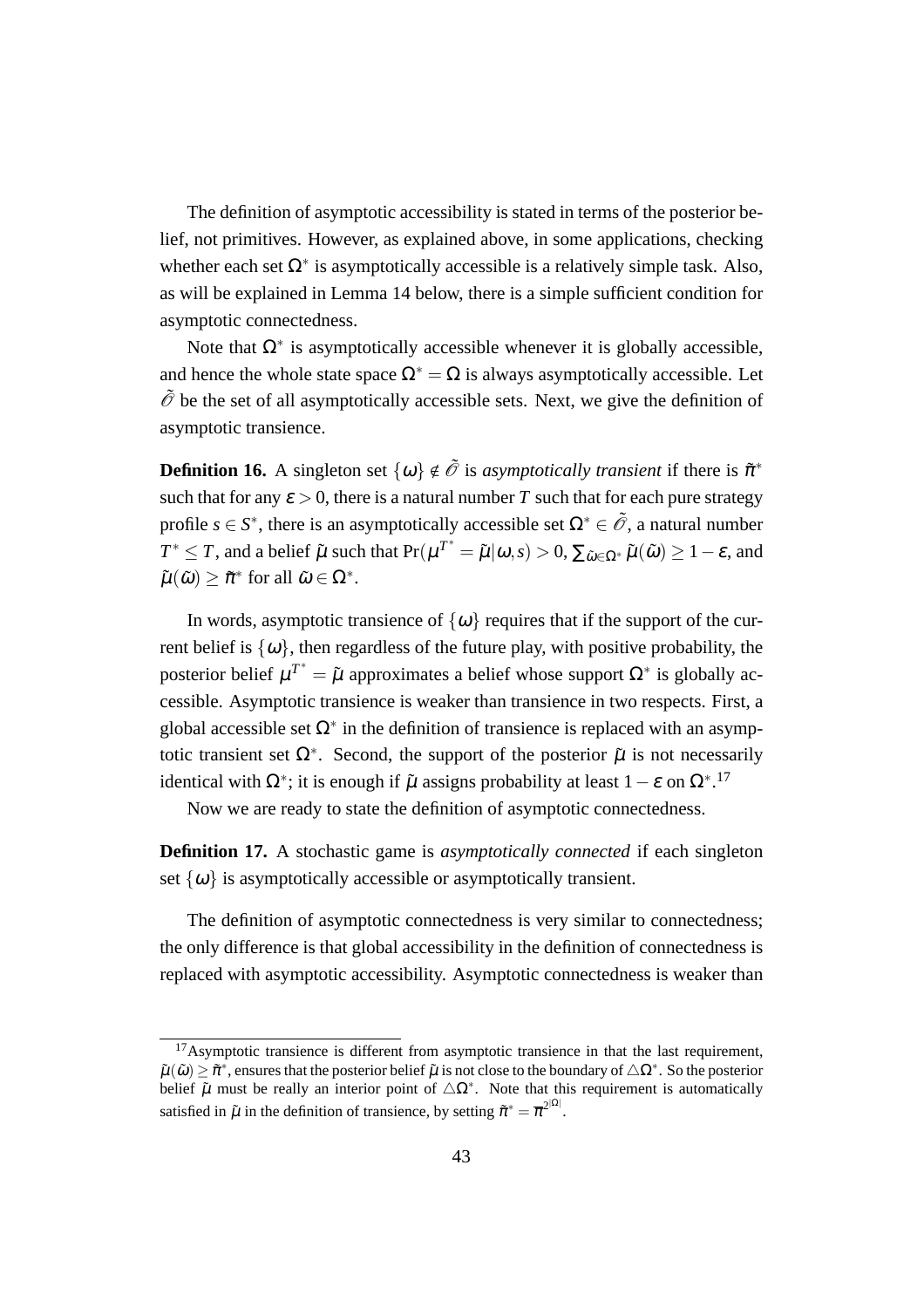connectedness, and indeed, the game is asymptotically connected but not connected in Examples 2 and 3. Also, asymptotic connectedness is satisfied in an important class of games, as the following lemma shows. Let  $\pi_Y^{\omega}(a) = (\pi_Y^{\omega}(y|a))_{y \in Y}$ be the marginal distribution of *y* given <sup>ω</sup> and *a*.

**Lemma 14.** *The game is asymptotically connected if the following properties hold:*

- *• The state evolution is irreducible.*
- *Signals do not reveal the current state, that is, for each a and y, if*  $\pi_Y^{\omega}(y|a)$  > 0 *for some* ω, then  $\pi _{\rm{v}}^{\tilde{\omega}}$  $\frac{d\tilde{\omega}}{Y}(y|a) > 0$  *for all*  $\tilde{\omega}$ *.*
- *Signals do not reveal the next state, that is, for each*  $\omega$ *,*  $\tilde{\omega}$ *,*  $\hat{\omega}$ *,*  $a$ *,*  $\tilde{y}$ *<i>, and*  $\hat{y}$ *, if*  $\pi^{\omega}(\tilde{y}, \tilde{\omega}|a) > 0$  and  $\pi^{\omega}(\hat{y}, \hat{\omega}|a) > 0$ , then  $\pi^{\omega}(\tilde{y}, \hat{\omega}|a) > 0$ .
- *For each a, the signal distributions*  $\{\pi_Y^{\omega}(a), \omega \in \Omega\}$  *are linearly independent.*

The lemma shows that if the state evolution is irreducible and  $|Y| > |\Omega|$ , then for "generic" signal structures, asymptotic connectedness is satisfied. The proof of the lemma can be found in Appendix E.

As shown in Lemma 5, connectedness ensures invariance of the feasible payoff set, which plays an important role in our equilibrium analysis. The following lemma shows that the invariance result remains valid as long as the game is asymptotically connected.<sup>18</sup> The proof can be found in Appendix E.

**Lemma 15.** *Suppose that the game is asymptotically connected. Then for each*  $\mathcal{E} > 0$ , there is  $\overline{\delta} \in (0,1)$  such that the following properties hold:

*(i)* For any  $\lambda \in \Lambda$ ,  $\delta \in (\overline{\delta}, 1)$ ,  $\mu$ , and  $\tilde{\mu}$ ,

$$
\left|\max_{\nu\in V^{\mu}(\delta)}\lambda\cdot\nu-\max_{\tilde{\nu}\in V^{\tilde{\mu}}(\delta)}\lambda\cdot\tilde{\nu}\right|<\varepsilon.
$$

<sup>&</sup>lt;sup>18</sup>However, unlike Lemma 5, we do not know the rate of convergence, and in particular, we do not know if we can replace  $\varepsilon$  in the lemma with  $O(1-\delta)$ .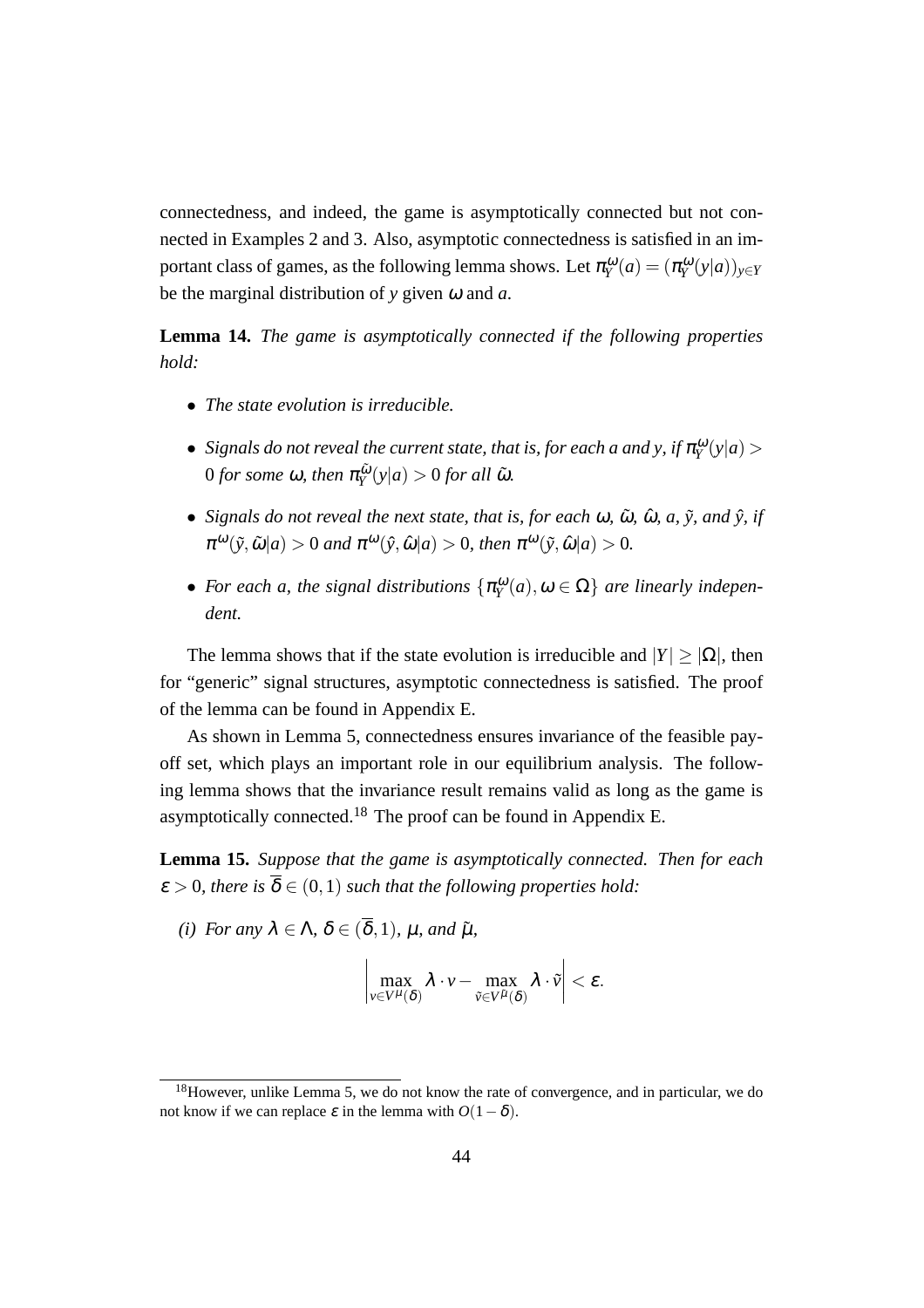*(ii)* For any  $\lambda \in \Lambda$  and  $\delta \in (\overline{\delta}, 1)$ , there is a pure strategy profile  $s \in S^*$  such *that for all* µ*,*

$$
\left|\lambda\cdot v^{\mu}(\delta,s)-\max_{v\in V^{\mu}(\delta)}\lambda\cdot v\right|<\varepsilon.
$$

With this lemma, it is easy to see that Proposition 2 is valid for asymptotically connected stochastic games. That is, the folk theorem holds as long as the game is asymptotically connected.

In the same spirit, we can show that strong connectedness is stronger than necessary for the invariance of the limit minimax payoff. Indeed, the following condition, *asymptotic strong connectedness*, is weaker than strong connectedness but sufficient for the invariance result. The proof is omitted, as it is a combination of those of Lemmas 12 and 15.

**Definition 18.** A non-empty subset  $\Omega^* \subset \Omega$  is *asymptotically robustly accessible* if there is  $\tilde{\pi}^* > 0$  such that for any  $\varepsilon > 0$ , there is a natural number *T* and  $\pi^* > 0$  such that for any initial prior  $\mu$  and for any *i*, there is an action sequence  $(a_{-i}^1, \dots, a_{-i}^T)$  such that for any player *i*'s strategy  $s_i$ , there is a natural number  $T^* \leq T$  and a belief  $\tilde{\mu}$  such that  $Pr(\mu^{T+1} = \tilde{\mu} | \mu, a^1, \dots, a^T) \geq \pi^*$ ,  $\sum_{\omega \in \Omega^*} \tilde{\mu}(\omega) \ge 1 - \varepsilon$ , and  $\tilde{\mu}(\omega) \ge \tilde{\pi}^*$  for all  $\omega \in \Omega^*$ .

**Definition 19.** A subset  $\Omega^* \subset \Omega$  is *asymptotically strongly transient* if it is not asymptotically robustly accessible and for any  $\varepsilon > 0$ , there is a natural number *T* and  $\pi^* > 0$  such that for any pure strategy profile  $s \in S^*$  and for any  $\mu$  whose support is  $\Omega^*$ , there is an asymptotically accessible set  $\Omega^* \in \tilde{\mathcal{O}}$ , a natural number  $T^* \leq T$ , and a belief  $\tilde{\mu}$  such that  $\Pr(\mu^{T+1} = \tilde{\mu}| \mu, s) \geq \pi^*$  and  $\sum_{\tilde{\omega} \in \Omega^*} \tilde{\mu}(\tilde{\omega}) \geq 1 - \varepsilon$ ,

**Definition 20.** The game is *asymptotically strongly connected* if the following conditions hold:

- (i) Each non-empty subset  $\Omega^* \subset \Omega$  is asymptotically robustly accessible or asymptotically strongly transient.
- (ii) There is  $\tilde{\pi}^* > 0$  such that for any  $\varepsilon > 0$ , there is a natural number *T* such that for each  $\omega$ , for each  $\mu$  whose support is  $\Omega$ , and for each pure strategy profile  $s \in S^*$ , there is a natural number  $T^* \leq T$  and a history  $h^{T^*}$  such that the probability of  $h^T$  given  $(\omega, s)$  is positive, and such that the posterior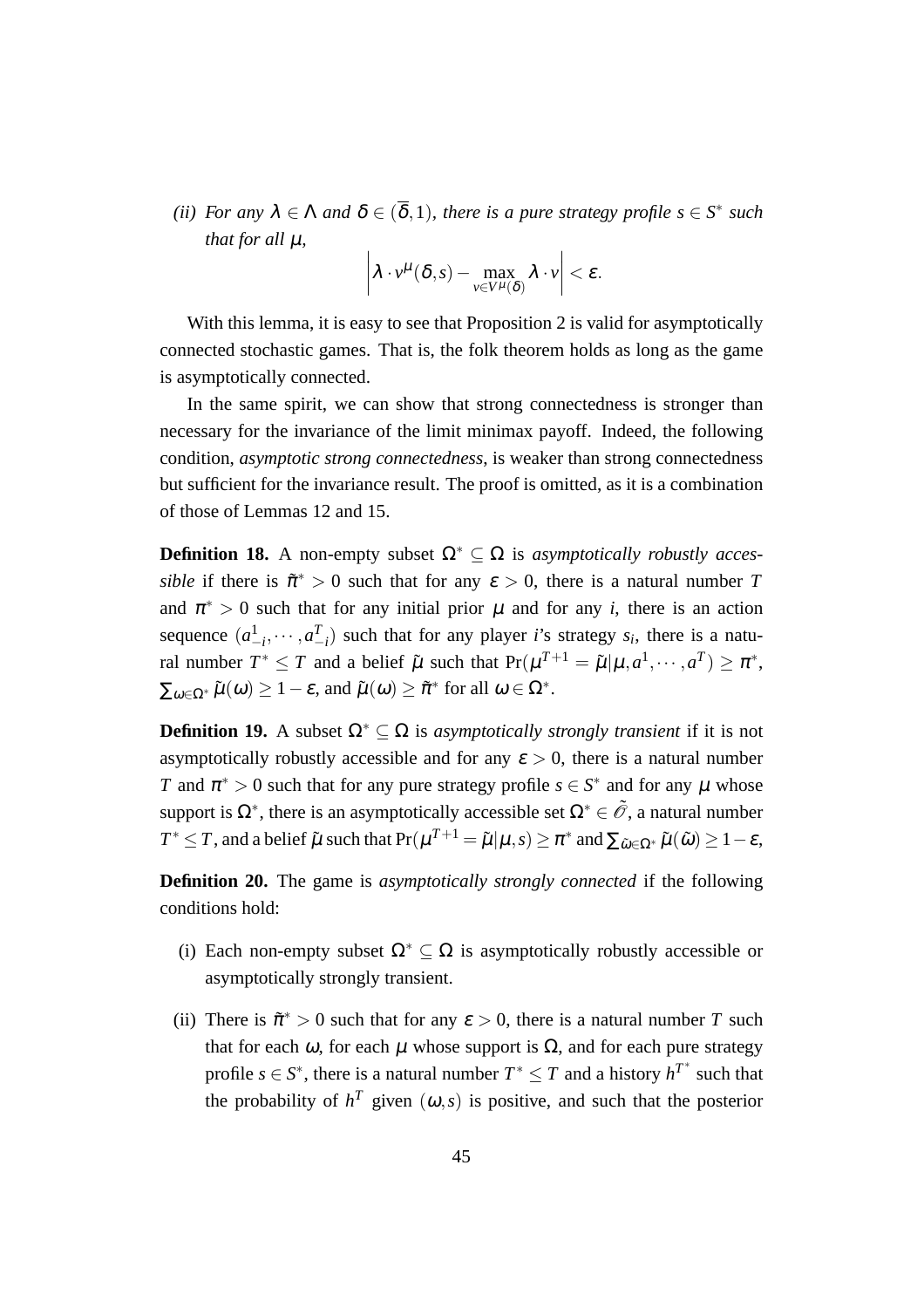belief  $\tilde{\mu}$  induced by  $\omega$  and  $h^T$  satisfies  $\sum_{\tilde{\omega}\in\Omega^*}\tilde{\mu}(\tilde{\omega}) \geq 1-\varepsilon$  and  $\tilde{\mu}(\tilde{\omega}) \geq \tilde{\pi}^*$ for each  $\tilde{\omega} \in \Omega^*$ , where  $\Omega^*$  is the support of the posterior induced by  $\mu$  and  $h^T$ .

# **Appendix D: Proof of Proposition 2**

Here we prove the folk theorem for strongly connected stochastic games.

**Definition 21.** A subset *W* of  $\mathbb{R}^N$  is *smooth* if it is closed and convex; it has a nonempty interior; and there is a unique unit normal for each point on the boundary of *W*. 19

Pick an arbitrary smooth subset *W* of the interior of *V ∗* . From Proposition 1, it is sufficient to show that each target payoff  $v \in W$  is stochastically enforceable using continuation payoffs *w* chosen from the set *W*. As argued by FLM, a key step is to show enforceability of boundary points  $v$  of  $W$ . Indeed, if we can show that all boundary points  $v$  of  $W$  are enforceable, then it is relatively easy to check that all interior points of *W* are also enforceable.

So pick an arbitrary boundary point  $v \in W$ . We want to prove that *v* is enforceable using continuation payoffs  $w(h^t)$  in W for all sufficiently large  $\delta$ . A sufficient condition for this is that there are some real numbers  $\varepsilon > 0$  and  $K > 0$  such that *v* is enforceable using continuation payoffs in the set *G* in Figure 7 for all  $\delta$ . Formally, letting  $\lambda$  be a unit normal to *W* at *v*, the set *G* in the figure refers to the set of all payoff vectors  $\tilde{v}$  such that  $\lambda \cdot v \geq \lambda \cdot \tilde{v} + (1 - \delta)\varepsilon$  and such that  $\tilde{v}$  is within  $(1 - \delta)K$  of *v*. Note that the set *G* depends on the discount factor  $\delta$ , but if *W* is smooth, this set *G* is always in the interior of the set *W* for any  $\delta$  close to one. (See Fudenberg and Levine (1994) for a formal proof.) Thus if continuation payoffs  $w(h^t)$  are chosen from the set *G* for each  $\delta$ , they are in the set *W*, as desired.

The concept of *uniform decomposability* of Fudenberg and Yamamoto (2011b) formalizes the above idea, and here we extend it to our setup. Given any  $v$ ,  $\lambda$ ,  $\varepsilon > 0$ ,  $K > 0$ , and  $\delta \in (0,1)$ , let  $G_{\nu,\lambda,\varepsilon,K,\delta}$  be the set of all  $\tilde{\nu}$  such that  $\lambda \cdot \nu \geq$  $\lambda \cdot \tilde{v} + (1 - \delta)\varepsilon$  and such that  $\tilde{v}$  is within  $(1 - \delta)K$  of *v*. When *v* is a boundary

<sup>&</sup>lt;sup>19</sup>A sufficient condition for each point on the boundary of *W* to have a unique unit normal is that the boundary is a  $C^2$ -submanifold of  $\mathbf{R}^N$ .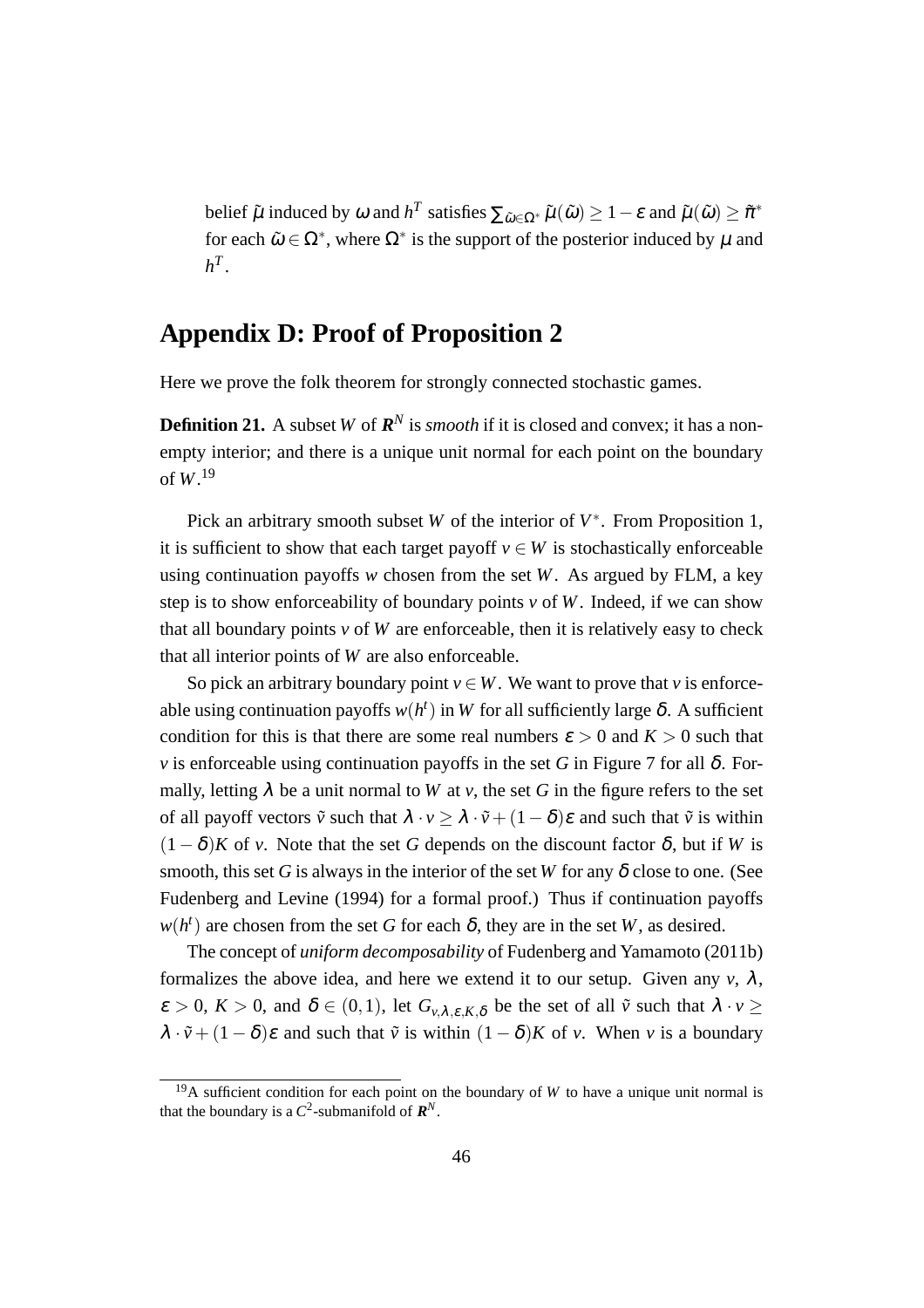

Figure 7: Continuation payoffs are chosen from *G*.

point of *W* and  $\lambda$  is the corresponding unit normal, this set  $G_{\nu,\lambda,\varepsilon,K,\delta}$  is exactly the set *G* in Figure 7.

**Definition 22.** A subset *W* of  $\mathbb{R}^N$  is *uniformly decomposable with respect to p* if there are  $\varepsilon > 0$ ,  $K > 0$ , and  $\overline{\delta} \in (0,1)$  such that for each  $v \in W$ ,  $\delta \in (\overline{\delta},1)$ ,  $\lambda \in \Lambda$ , and  $\mu$ , there are  $s \in S$  and  $w : H \to G_{\nu,\lambda,\varepsilon,K,\delta}$  such that  $(s, v)$  is stochastically enforceable with respect to  $(\delta, \mu, p)$  using *w*.

In words, uniform decomposability requires that any target payoff  $v \in W$  is stochastically enforceable using continuation payoffs in the set  $G_{v,\lambda,\varepsilon,K,\delta}$ . The following lemma shows uniform decomposability is sufficient for the set *W* to be self-generating for sufficiently large  $\delta$ .<sup>20</sup> The proof is similar to Fudenberg and Yamamoto (2011b) and hence omitted.

**Lemma 16.** *Suppose that a smooth and bounded subset W of*  $\mathbb{R}^N$  *is uniformly decomposable with respect to p. Then there is*  $\overline{\delta} \in (0,1)$  *such that for any payoff vector*  $v \in W$ , for any  $\delta \in (\overline{\delta}, 1)$ , and for any  $\mu$ , there is a sequential equilibrium *which yields the payoff v.*

In what follows, we will show that any smooth *W* in the interior of  $V^*$  is uniformly decomposable. A direction  $\lambda$  is *regular* if it has at least two non-zero components, and is *coordinate* if it has exactly one non-zero component. The next lemma is an extension of Theorem 5.1 of FLM. Very roughly speaking, it shows that a boundary point *v* of *W* with a regular unit normal vector  $\lambda$  is enforceable using continuation payoffs in the set *G*. The proof can be found in Appendix E.

 $20$ This is a counterpart to the "local decomposability lemma" of FLM for infinitely repeated games. For more discussions, see Fudenberg and Yamamoto (2011b).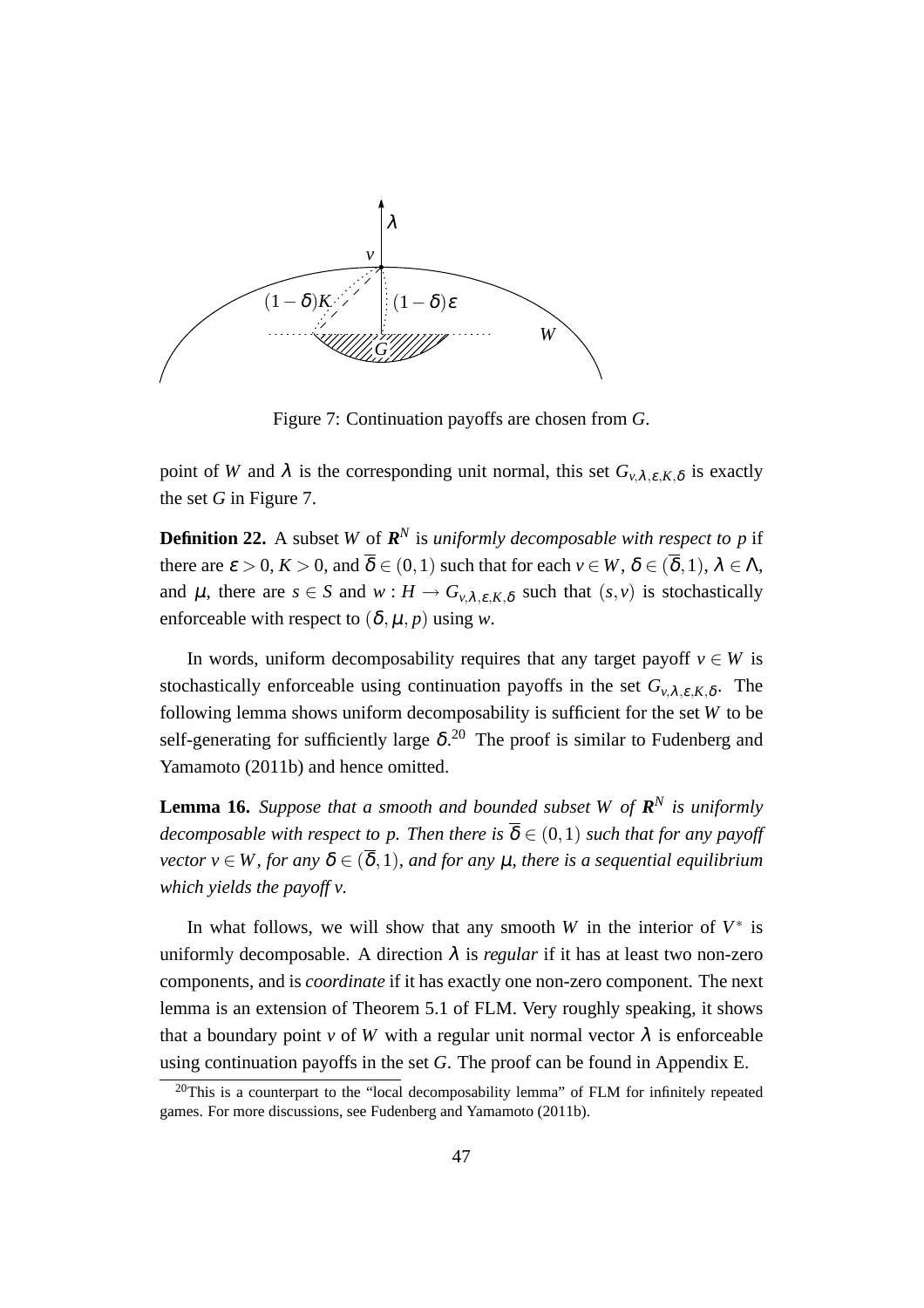**Lemma 17.** *For each regular direction*  $\lambda$  *and for each*  $p \in (0,1)$ *, there is*  $K > 0$ *such that for each*  $\mu$ *, for each*  $s \in S^*$ *, for each*  $\delta \in (0,1)$ *, and for each*  $v \in V$ *, there is w such that*

- *(i)*  $(s, v)$  *is stochastically enforceable with respect to*  $(\delta, \mu, p)$  *by w,*
- *(ii)*  $\lambda \cdot w(h^t) = \lambda \cdot v \frac{1-\delta}{(1-n)}$ (1*−p*)δ (λ *· v* µ (*p*δ*,s*)*−*<sup>λ</sup> *· v*) *for all t and h<sup>t</sup> , and*

$$
(iii) \ \left| v - w(h^t) \right| < \frac{1 - \delta}{(1 - p)\delta} K \text{ for all } t \text{ and } h^t.
$$

This lemma applies to all target payoffs  $v \in V$ , but for the sake of the exposition, let *v* be a boundary point of *W* with a regular unit normal  $\lambda$ . Assume also that *p* and  $\delta$  are close to one. Let *s* be a strategy profile approximating the boundary of *V* toward direction  $\lambda$  when the discount factor is  $p\delta$ . Since *v* is in the interior of  $V^*$ , we have  $\lambda \cdot v^{\mu}(p\delta, s) - \lambda \cdot v = l > 0$ . Clause (i) says that such a pair  $(s, v)$  is enforceable using some continuation payoffs *w*. Also, clauses (ii) and (iii) ensure that these continuation payoffs are in the set *G* in Figure 7, by letting  $\varepsilon = l$ . Indeed, clause (ii) reduces to  $\lambda \cdot w(h^t) = \lambda \cdot v - \frac{1-\delta}{(1-n)}$ (1*−p*)δ *l*, and thus all the continuation payoffs must be in the shaded area in Figure 8. (In particular, clause (ii) says that continuation payoffs can be chosen from a hyperplane orthogonal to  $\lambda$ . This is reminiscent of the idea of "utility transfers across players" of FLM.)



Figure 8: Continuation Payoffs for Regular Direction  $\lambda$ 

Note that in the above lemma, the rate of convergence (the constant *K* in the lemma) depends on direction  $\lambda$ ; indeed this constant *K* can become arbitrarily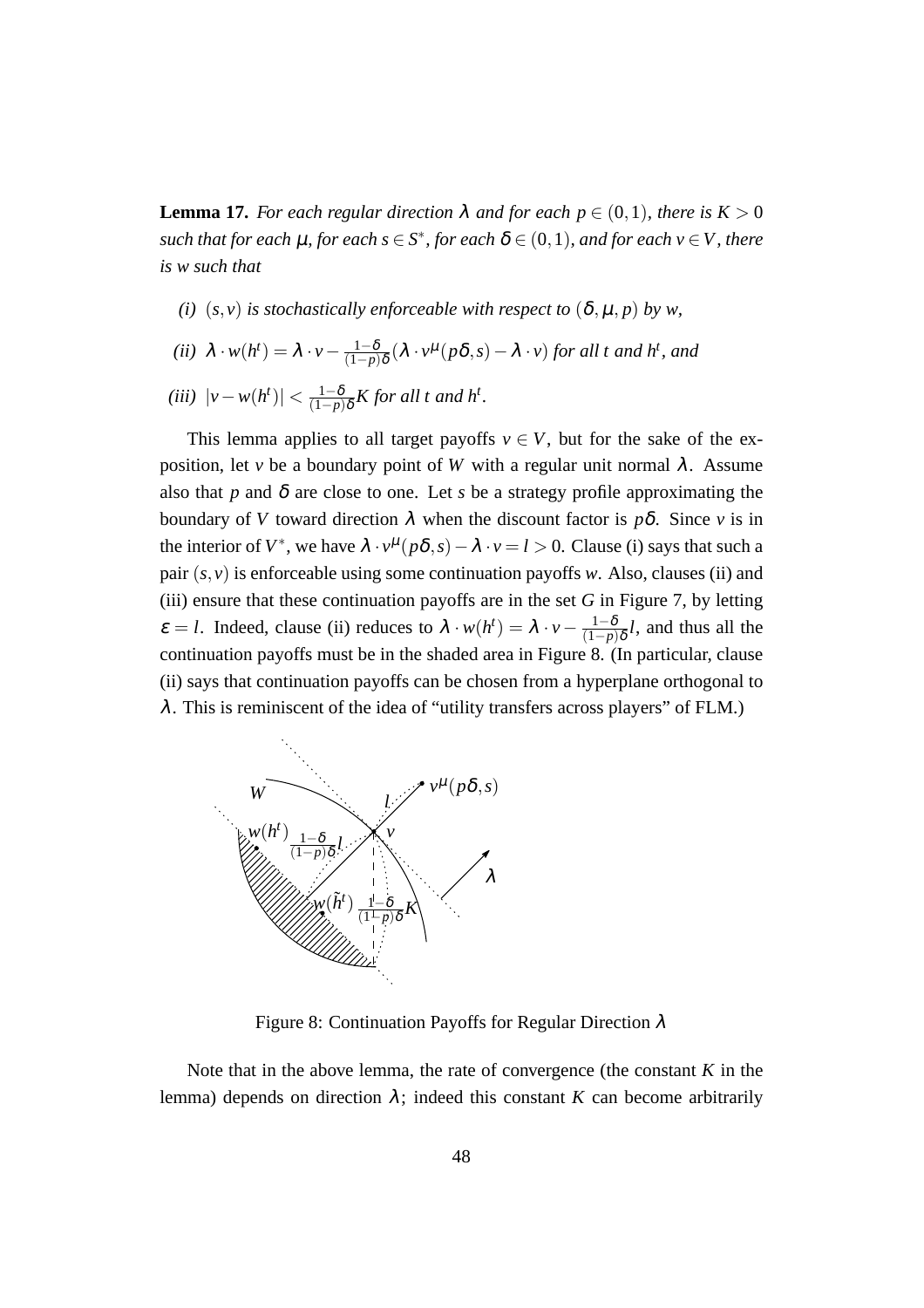large as  $\lambda$  approaches a coordinate vector. However, in Lemma 20 we will extract a finite set of direction vectors so the dependence of the constant on  $\lambda$  will not cause problems.

The next lemma extends Lemma 5.2 of FLM, which considers enforceability for coordinate directions. The proof can be found in Appendix E.

**Lemma 18.** *For each*  $p \in (0,1)$ *, there is*  $K > 0$  *such that for each*  $\mu$ *,*  $s_{-i} \in S^*_{-i}$ *i*  $v \in V$ ,  $\delta$ , and  $s_i \in \argmax_{\tilde{s}_i \in S_i^*} v_i^{\mu}(p\delta, \tilde{s}_i, s_{-i})$ , there is w such that

*(i)*  $(s, v)$  *is stochastically enforceable with respect to*  $(\delta, \mu, p)$  *by w,* 

(*ii*) 
$$
w_i(h^t) = v_i - \frac{1-\delta}{(1-p)\delta}(v_i^{\mu}(p\delta, s) - v_i)
$$
 for all t and h<sup>t</sup>, and

$$
(iii) \ \left| \nu - w(h^t) \right| < \frac{1-\delta}{(1-p)\delta} K \text{ for all } t \text{ and } h^t.
$$

To see the implication of the above lemma, let *v* be a boundary point of *W* such that the corresponding unit normal is a coordinate vector with  $\lambda_i = 1$ . That is, let *v* be a payoff vector which gives the best possible payoff to player *i* within the set *W*. Let *s* be a strategy profile which approximates the best payoff for player *i* within the feasible payoff set *V*, so that  $v_i^{\mu}(p\delta, s) - v_i = l > 0$ . Clause (i) says that such a pair  $(s, v)$  is enforceable using some continuation payoffs *w*. Clauses (ii) and (iii) ensure that continuation payoffs are in the shaded area in Figure 9.



Figure 9: Continuation Payoffs for  $\lambda$  with  $\lambda_i = 1$ 

Likewise, let  $\nu$  be a boundary point of  $W$  such that the corresponding unit normal is a coordinate vector with  $\lambda_i = -1$ . Consider *s* which approximates the limit minimax payoff to player *i* so that  $v_i - v_i^{\mu} (p \delta, s) = l > 0$ . Then clauses (ii) and (iii) ensure that the continuation payoffs are in the shaded area in Figure 10.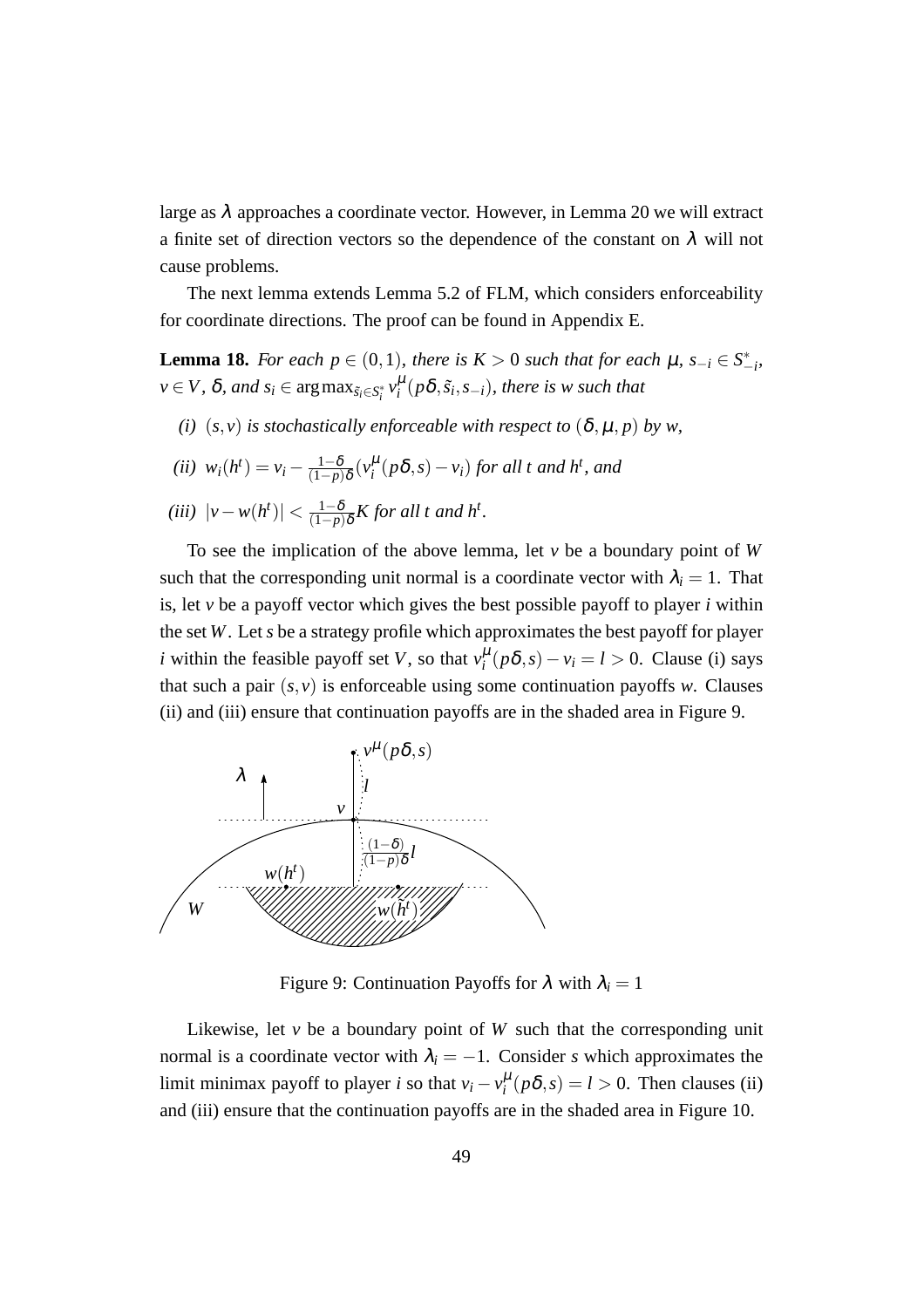

Figure 10: Continuation Payoffs for  $\lambda$  with  $\lambda_i = -1$ 

To prove the above lemma, it is important that  $s_i$  is a best reply to  $s_{-i}$  given  $\mu$ and  $p\delta$ ; this property ensures that player *i*'s incentive constraints are satisfied by a constant continuation function  $w_i$ , so that clause (ii) is satisfied.

The next lemma guarantees that for  $p$  close to one, there are strategy profiles which approximate the boundary of  $V^*$  in the stochastic game with the discount factor *p*. Intuitively, these strategies are the ones we have considered in Figures 8 through 10. The proof is found in Appendix E.

**Lemma 19.** *Suppose that the game is connected. Then for any smooth subset W* of the interior of  $V^*$ , there are  $\varepsilon > 0$  and  $p \in (0,1)$  such that the following *properties hold:*

*(i)* For every regular  $\lambda$  and  $\mu$ , there is a strategy profile  $s \in S^*$  such that

$$
\lambda \cdot v^{\mu}(p,s) > \max_{v \in W} \lambda \cdot v + \varepsilon.
$$

*(ii) For each i and for each* <sup>µ</sup>*, there is a strategy s−<sup>i</sup> ∈ S ∗ −i such that*

$$
\max_{s_i \in S_i} v_i^{\mu}(p,s) > \max_{v \in W} v_i + \varepsilon.
$$

 $(iii)$  *For each i and for each*  $\mu$ *, there is a strategy*  $s_{-i}$  ∈  $S^*_{-i}$  *such that* 

$$
\max_{s_i \in S_i} v_i^{\mu}(p,s) < \min_{v \in W} v_i - \varepsilon.
$$

Now we are in a position to prove uniform decomposability of a smooth subset *W* of the interior of  $V^*$ . The proof can be found in Appendix E.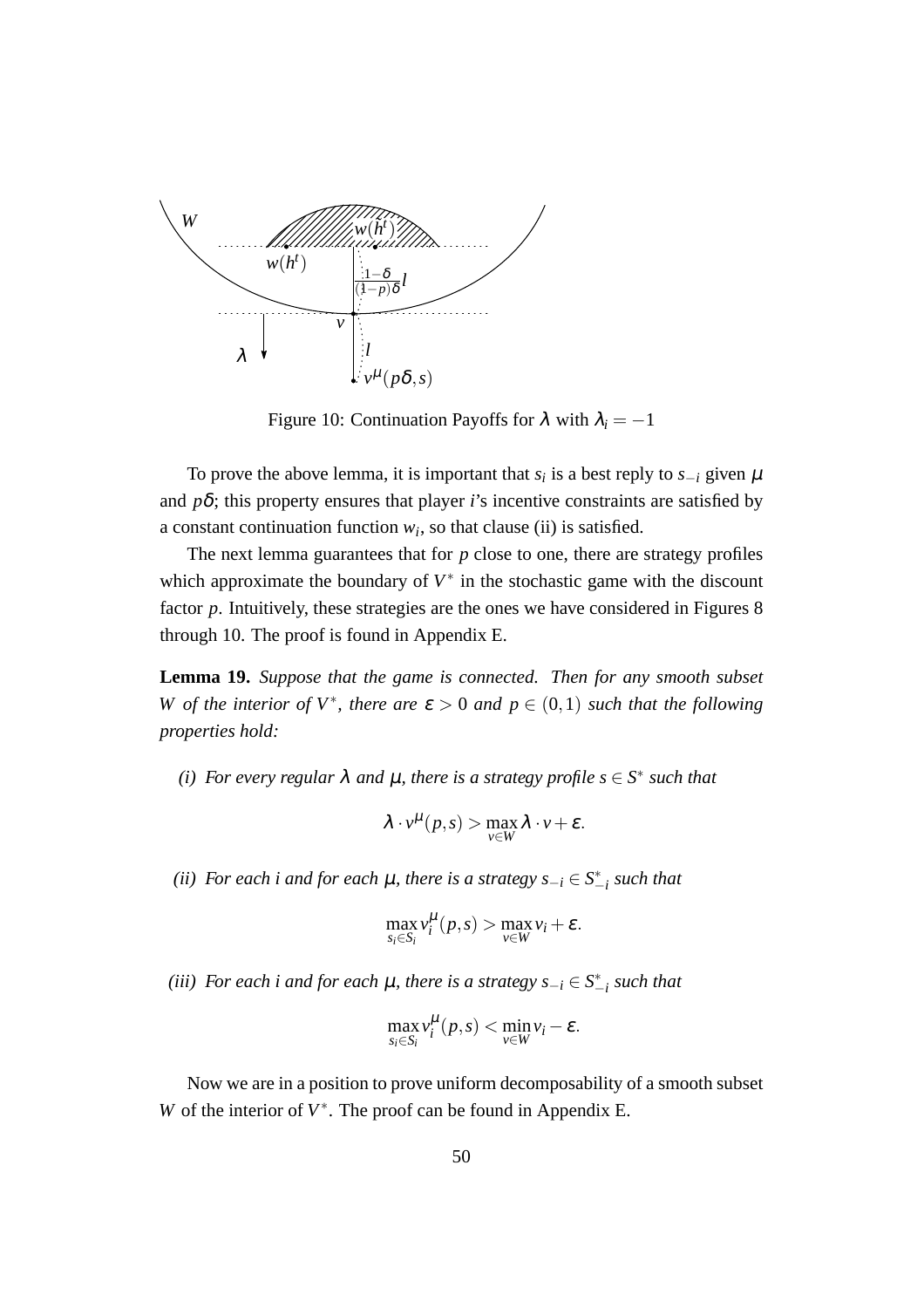**Lemma 20.** For any smooth subset W of the interior of  $V^*$ , there is  $p \in (0,1)$  such *that W is uniformly decomposable with respect to p.*

This lemma, together with Lemma 16, establishes Proposition 2.

**Remark 3.** When the game is not (asymptotically) connected, the limit feasible payoff set  $V^{\mu}$  may depend on  $\mu$ . However, even in this case, the following result holds. Let  $y_i^{\mu}$  be the limit superior of player *i*'s minimax payoff with the initial prior  $\mu$ , as  $\delta \to 1$ . Let  $V^{*\mu}$  be the set of  $v \in V^{\mu}$  such that  $v_i \geq v_i^{\mu}$  for all *i*, and let  $V^*$  be the intersection of  $V^{*\mu}$  over all  $\mu$ . Then for any interior point *v* of  $V^*$ and any initial prior  $\mu$ , there is a sequential equilibrium with the payoff  $\nu$  when  $\delta$ is large enough. That is, if a payoff vector *v* is feasible and individually rational regardless of the initial prior  $\mu$ , then it is achieved by some equilibrium.

# **Appendix E: Proofs of Lemmas**

## **E.1 Proof of Lemma 3**

It is obvious that if  $\omega$  is transient, then  $\{\omega\}$  is transient. Fix an arbitrary  $\{\omega\}$  such that  $\omega$  is globally accessible yet  $\{\omega\}$  is not globally accessible. It is sufficient to show that  $\{\omega\}$  is transient. To do so, fix arbitrary  $a^*$  and  $y^*$  such that  $\pi_Y^{\omega}(y^*|a^*)$  > 0, and let  $\Omega^*$  be the set of all  $\tilde{\omega}$  such that  $\pi^{\omega}(y^*, \tilde{\omega}|a^*) > 0$ . It is sufficient to show that  $\Omega^*$  is globally accessible, as it implies that  $\{\omega\}$  is transient.

Fix an arbitrary initial prior  $\mu$ , and take an arbitrary  $\omega^*$  such that  $\mu(\omega^*) \geq \frac{1}{10}$ *|*Ω*|* . Since the state evolution is irreducible, there is an action sequence  $(a^1, \dots, a^T)$ with  $T \leq |\Omega|$  such that the probability of the state in period  $T + 1$  being  $\omega$  is positive conditional on the initial state  $\omega^*$  and the action sequence  $(a^1, \dots, a^T)$ . Suppose that, given the initial prior  $\mu$ , players play this action sequence until period *T* and then  $a^*$  in period  $T + 1$ . Then in period  $T + 1$ , the true state can be <sup>ω</sup>, so that with positive probability, the signal *y ∗* realizes. Then the support of the posterior belief is  $\Omega^*$ , since the signal *y* reveals that the current state is  $\omega$ . Note that the probability of this event is at least

$$
\mu(\boldsymbol{\omega}^*)\Pr(\boldsymbol{\omega}^{T+1}=\boldsymbol{\omega}|\boldsymbol{\omega}^*,a^1,\cdots,a^T)\pi^{\boldsymbol{\omega}}_Y(\mathrm{y}^*|a^*)\geq \frac{\overline{\pi}^{T+1}}{|\Omega|}.
$$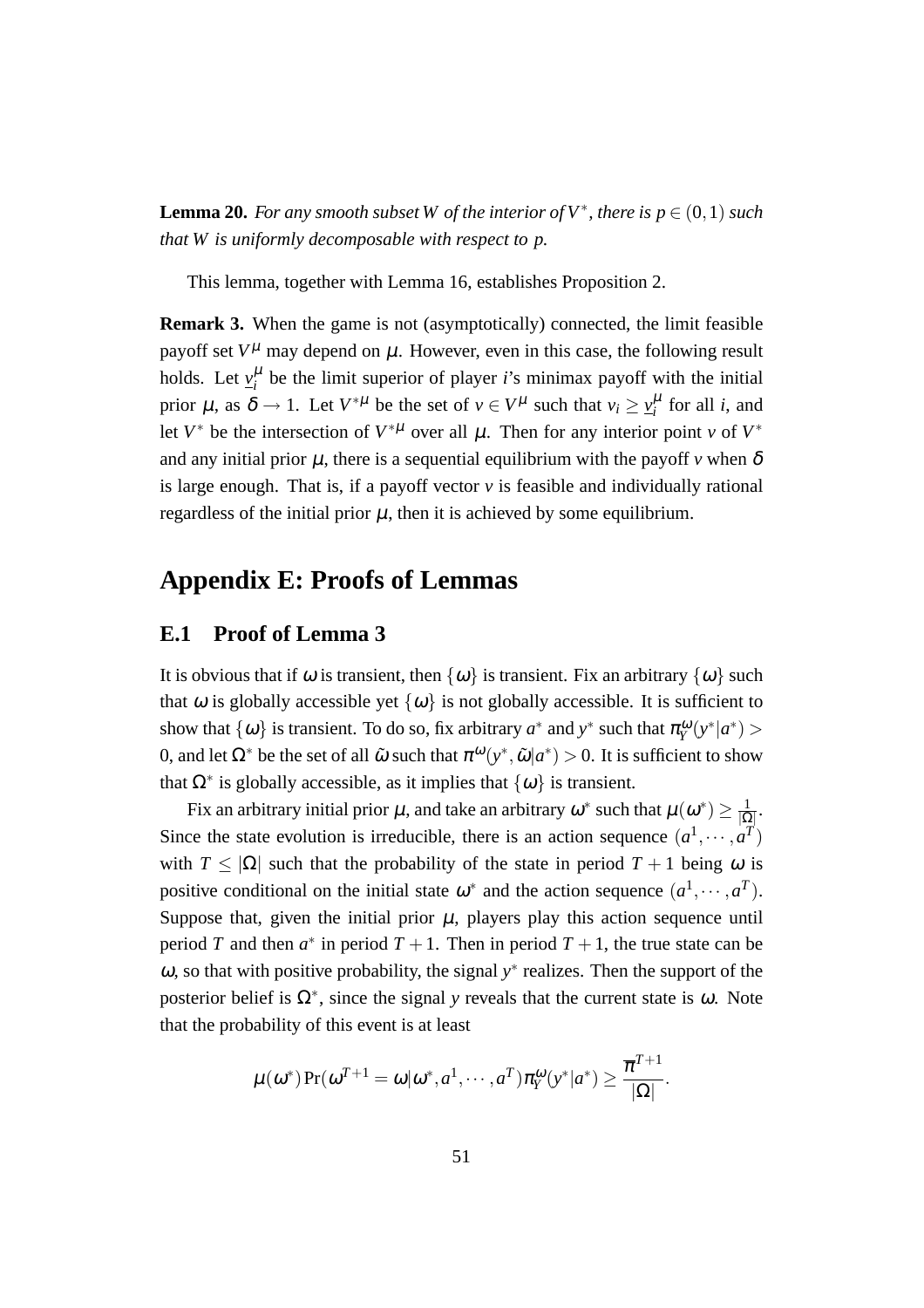Since the lower bound  $\frac{\overline{\pi}^{T+1}}{|\Omega|} > 0$  is the same across all initial priors, the set  $\Omega$  is globally accessible.

# **E.2 Proof of Lemma 5**

Fix  $\delta$  and  $\lambda$ . For each  $\mu$ , let  $s^{\mu}$  be a pure-strategy profile which solves  $\max_{s\in S}\lambda$  *·*  $\nu(\delta, s)$ . Without loss of generality we assume  $s^{\mu} \in S^*$ .

Note that given each initial prior  $\mu$ , the score is equal to  $\lambda \cdot v^{\mu}(\delta, s^{\mu})$ . The following lemma shows that the score is convex with respect to  $\mu$ .

**Lemma 21.**  $\lambda \cdot v^{\mu}(\delta, s^{\mu})$  *is convex with respect to*  $\mu$ *.* 

*Proof.* Take  $\mu$  and  $\tilde{\mu}$ , and take an arbitrary  $\kappa \in (0,1)$ . Let  $\hat{\mu} = \kappa \mu + (1 - \kappa) \tilde{\mu}$ . Then we have

$$
\lambda \cdot v^{\hat{\mu}}(\delta, s^{\hat{\mu}}) = \kappa \lambda \cdot v^{\mu}(\delta, s^{\hat{\mu}}) + (1 - \kappa) \lambda \cdot v^{\tilde{\mu}}(\delta, s^{\hat{\mu}})
$$
  

$$
\leq \kappa \lambda \cdot v^{\mu}(\delta, s^{\mu}) + (1 - \kappa) \lambda \cdot v^{\tilde{\mu}}(\delta, s^{\tilde{\mu}}),
$$

which implies the convexity.  $Q.E.D.$ 

Since  $\lambda \cdot v^{\mu}(\delta, s^{\mu})$  is convex, there is  $\omega$  such that

$$
\lambda \cdot v^{\omega}(\delta, s^{\omega}) \ge \lambda \cdot v^{\mu}(\delta, s^{\mu}) \tag{9}
$$

for all  $\mu$ . (Here the superscript  $\omega$  refers to the initial prior  $\mu$  which assigns probability one to the state  $\omega$ .) Pick such a  $\omega$ .

For each *T* and signal sequence  $(y^1, \dots, y^T)$ , let  $\pi(y^1, \dots, y^T)$  denote the probability that the sequence  $(y^1, \dots, y^T)$  appears when the initial state is  $\omega$  and players play  $s^{\omega}$ . Since  $s^{\omega}$  is pure and the initial belief puts probability one on  $\omega$ , we have  $\pi(y^1, \dots, y^T) \ge \overline{\pi}^T$  for all  $(y^1, \dots, y^T)$  with  $\pi(y^1, \dots, y^T) > 0$ . For each such  $(y<sup>1</sup>, \dots, y<sup>T</sup>)$ , let  $\mu(y<sup>1</sup>, \dots, y<sup>T</sup>)$  be the posterior belief  $\mu<sup>T+1</sup>$  given the initial state ω, the strategy profile  $s^ω$ , and the signal sequence  $(y^1, \dots, y^T)$ . The following lemma bounds the difference between the maximal score  $\lambda \cdot v^{\omega}(\delta, s^{\omega})$  and the score when the initial prior is  $\mu = \mu(y^1, \dots, y^T)$ . Let  $C(T) = \frac{2\overline{g}}{\overline{\pi}^T}$ 

**Lemma 22.** *For each T and*  $(y^1, \dots, y^T)$  *with*  $\pi(y^1, \dots, y^T) > 0$ ,

$$
\left|\lambda\cdot v^{\omega}(\delta,s^{\omega})-\lambda\cdot v^{\mu(y^1,\cdots,y^T)}(\delta,s^{\mu(y^1,\cdots,y^T)})\right|\leq \frac{1-\delta^T}{\delta^T}C(T).
$$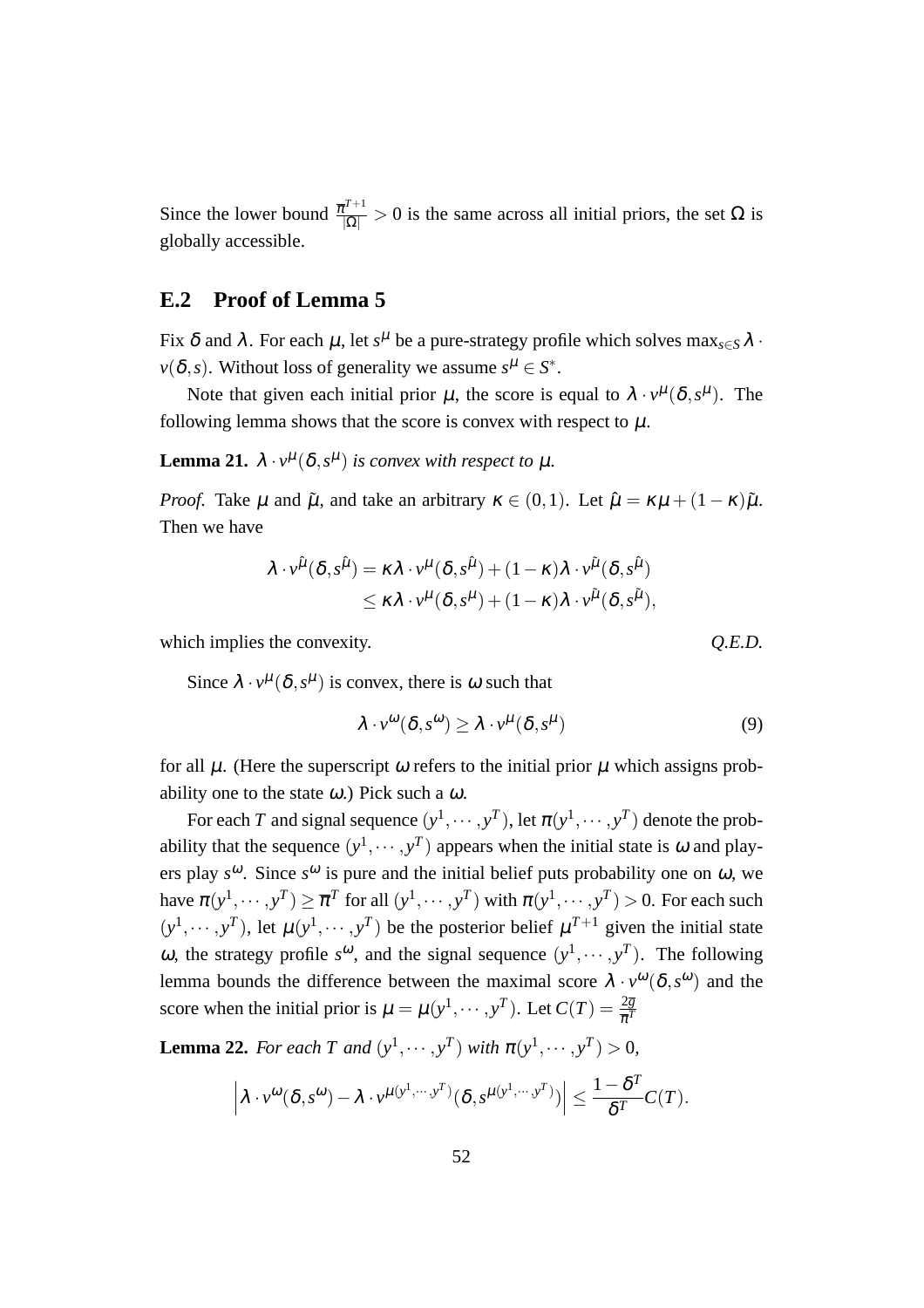*Proof.* From the principle of optimality, we have

$$
\lambda \cdot v^{\omega}(\delta, s^{\omega}) = (1 - \delta) \sum_{t=1}^{T} \delta^{t-1} E[\lambda \cdot g^{\omega^{t}}(a^{t}) | \omega^{1} = \omega, s^{\omega}] + \delta^{T} \sum_{(y^{1}, \dots, y^{T}) \in Y^{T}} \pi(y^{1}, \dots, y^{T}) \lambda \cdot v^{\mu(y^{1}, \dots, y^{T})}(\delta, s^{\mu(y^{1}, \dots, y^{T})}).
$$

Since  $(1 - \delta) \sum_{t=1}^{T} \delta^{t-1} E[\lambda \cdot g^{\omega^t}(a^t) | \omega^1 = \omega, s^{\omega}] \le (1 - \delta^T) \overline{g}$ , we have

$$
\lambda \cdot v^{\omega}(\delta, s^{\omega}) \leq (1 - \delta^T)\overline{g} + \delta^T \sum_{(y^1, \dots, y^T) \in Y^T} \pi(y^1, \dots, y^T) \lambda \cdot v^{\mu(y^1, \dots, y^T)}(\delta, s^{\mu(y^1, \dots, y^T)}).
$$

This inequality, together with (9), implies that

$$
\lambda \cdot v^{\omega}(\delta, s^{\omega}) \leq (1 - \delta^T) \overline{g} + \delta^T \pi (y^1, \dots, y^T) \lambda \cdot v^{\mu (y^1, \dots, y^T)} (\delta, s^{\mu (y^1, \dots, y^T)}) + \delta^T (1 - \pi (y^1, \dots, y^T)) \lambda \cdot v^{\omega}(\delta, s^{\omega})
$$

for each  $(y^1, \dots, y^T)$ . Arranging, we have

$$
\lambda \cdot v^{\omega}(\delta, s^{\omega}) - \lambda \cdot v^{\mu(y^1, \cdots, y^T)}(\delta, s^{\mu(y^1, \cdots, y^T)}) \leq \frac{(1 - \delta^T)(\overline{g} - \lambda \cdot v^{\omega}(\delta, s^{\omega}))}{\delta^T \pi(y^1, \cdots, y^T)}.
$$

for each  $(y^1, \dots, y^T)$  such that  $\pi(y^1, \dots, y^T) > 0$ . Since  $\pi(y^1, \dots, y^T) \geq \overline{\pi}^T$ ,

$$
\lambda \cdot v^{\omega}(\delta, s^{\omega}) - \lambda \cdot v^{\mu(y^1, \cdots, y^T)}(\delta, s^{\mu(y^1, \cdots, y^T)}) \leq \frac{(1 - \delta^T)(\overline{g} - \lambda \cdot v^{\omega}(\delta, s^{\omega}))}{\delta^T \overline{\pi}^T}.
$$

Using (9) and  $\lambda \cdot v^{\omega}(\delta, s^{\omega}) \geq -\overline{g}$ , the result follows.  $Q.E.D.$ 

$$
Q.E.D.
$$

Since the game is connected,  $\{\omega\}$  is either globally accessible or transient. When it is transient, there is a natural number  $T \leq 2^{|\Omega|}$  and a signal sequence  $(y<sup>1</sup>, \dots, y<sup>T</sup>)$  such that if the initial state is  $\omega$  and players play  $s<sup>\omega</sup>$ , then the signal sequence  $(y^1, \dots, y^T)$  appears with positive probability and the support of the resulting posterior belief  $\mu(y^1, \dots, y^T)$  is a globally accessible set  $\Omega^* \in \mathcal{O}$ . Take such *T*,  $(y^1, \dots, y^T)$ , and  $\Omega^*$ . To simplify our notation, let  $\mu^* = \mu(y^1, \dots, y^T)$ . Since  $\mu^*$  is a belief induced by the initial state  $\omega$  in period  $T + 1$ , we have  $\mu^*(\tilde{\omega}) \geq \overline{\pi}^T$ for each  $\tilde{\omega} \in \Omega^*$ . Let  $C = \frac{C(T)}{\overline{\pi}^T}$  $\frac{1}{\overline{\pi}^T}$ .

When  $\{\omega\}$  is globally accessible, let  $\Omega^* = \{\omega\}$ ,  $T = 0$ ,  $\mu^* \in \Delta\Omega$  with  $\mu^*(\omega) =$ 1 and  $C = 2\overline{g}$ .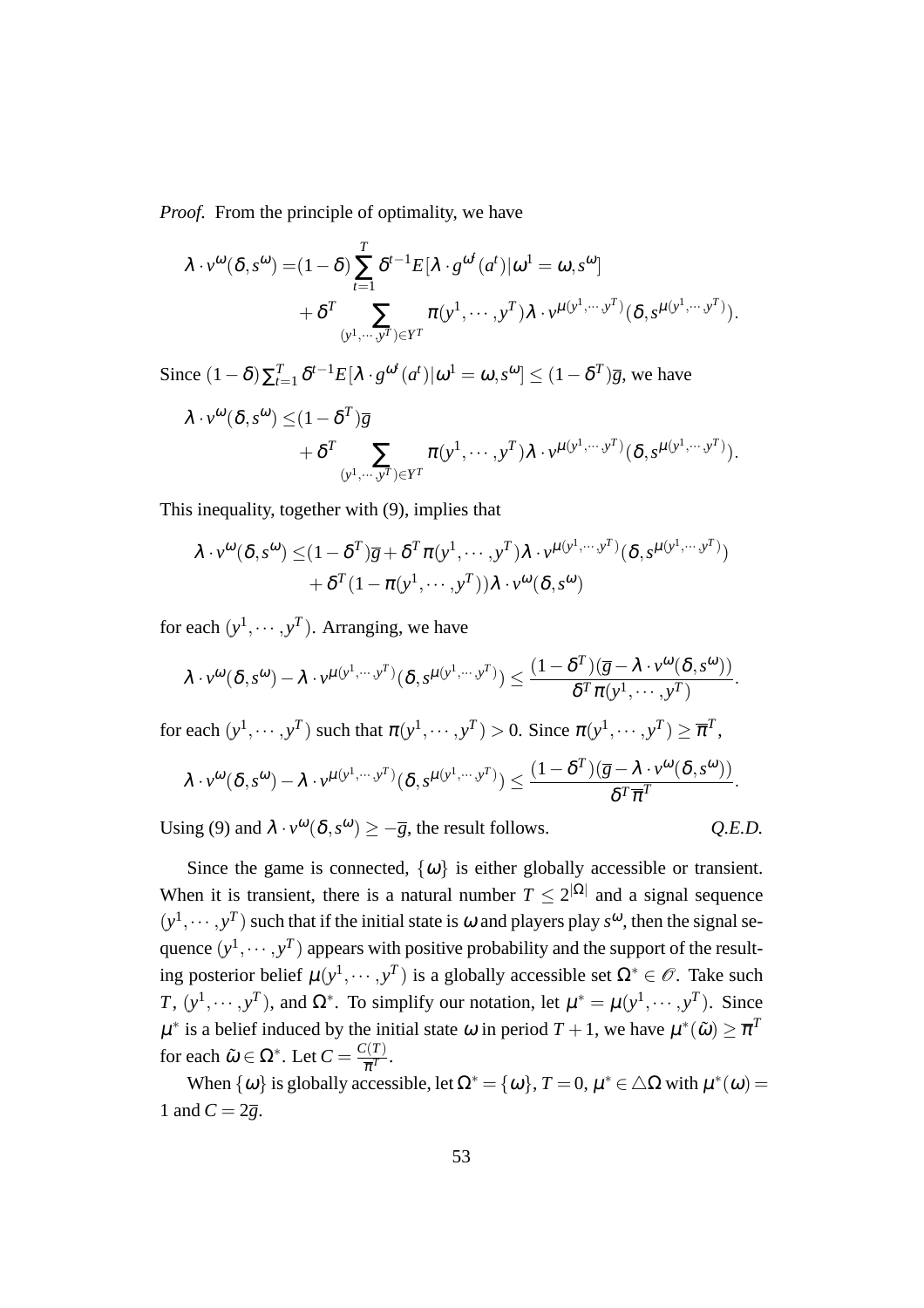Let  $s^* = s^{\mu^*}$ , that is,  $s^*$  is the strategy profile which achieves the score when the initial prior is  $\mu^*$ . Lemma 22 shows that this strategy  $s^*$  approximates the maximal score  $\lambda \cdot v^{\omega}(\delta, s^{\omega})$  when the initial prior is  $\mu^*$ . The following lemma shows that this strategy  $s^*$  can still approximate the maximal score even if the initial prior  $\mu^*$  is replaced with some state  $\tilde{\omega}$  in the set  $\Omega^*$ .

**Lemma 23.** *For each*  $\tilde{\omega} \in \Omega^*$ , *we have* 

$$
\left|\lambda\cdot v^{\omega}(\delta,s^{\omega})-\lambda\cdot v^{\tilde{\omega}}(\delta,s^*)\right|\leq \frac{1-\delta^T}{\delta^T}C.
$$

*Proof.* When  $\{\omega\}$  is globally accessible,  $\tilde{\omega} \in \Omega^*$  implies  $\tilde{\omega} = \omega$  so that the lemma obviously follows. Hence we focus on the case in which  $\{\omega\}$  is not globally accessible. Take  $\tilde{\omega} \in \Omega^*$  arbitrarily. Then we have

$$
\lambda \cdot v^{\mu^*}(\delta, s^*) = \sum_{\hat{\omega} \in \Omega^*} \mu^*[\hat{\omega}] \lambda \cdot v^{\hat{\omega}}(\delta, s^*)
$$
  
\$\leq \mu^\*[\tilde{\omega}] \lambda \cdot v^{\tilde{\omega}}(\delta, s^\*) + \sum\_{\hat{\omega} \neq \tilde{\omega}} \mu^\*[\hat{\omega}] \lambda \cdot v^{\hat{\omega}}(\delta, s^{\hat{\omega}})\$

Using (9),

$$
\lambda \cdot v^{\mu^*}(\delta, s^*) \leq \mu^*[\tilde{\omega}]\lambda \cdot v^{\tilde{\omega}}(\delta, s^*) + (1 - \mu^*[\tilde{\omega}])\lambda \cdot v^{\omega}(\delta, s^{\omega}).
$$

Arranging,

$$
\mu^*[\tilde{\omega}](\lambda \cdot v^{\omega}(\delta, s^{\omega}) - \lambda \cdot v^{\tilde{\omega}}(\delta, s^*)) \leq \lambda \cdot v^{\omega}(\delta, s^{\omega}) - \lambda \cdot v^{\mu^*}(\delta, s^*).
$$

Note that the term in the parenthesis in the left-hand side is non-negative. Similarly the right-hand side is non-negative. Hence

$$
\left|\lambda\cdot\nu^\omega(\delta,s^\omega)-\lambda\cdot\nu^{\tilde\omega}(\delta,s^*)\right|\leq \frac{|\lambda\cdot\nu^\omega(\delta,s^\omega)-\lambda\cdot\nu^{\mu^*}(\delta,s^*)|}{\mu^*[\tilde\omega]}.
$$

Since we have  $\mu^*[\tilde{\omega}] \geq \overline{\pi}^T$ ,

$$
\left|\lambda\cdot\nu^\omega(\delta,s^\omega)-\lambda\cdot\nu^{\tilde\omega}(\delta,s^*)\right|\leq \frac{|\lambda\cdot\nu^\omega(\delta,s^\omega)-\lambda\cdot\nu^{\mu^*}(\delta,s^*)|}{\overline\pi^T}.
$$

Using Lemma 22, the result follows.  $Q.E.D.$ 

The following lemma shows that the same result holds even if the initial state  $\tilde{\omega} \in \Omega^*$  is replaced with some prior  $\mu$  whose support is  $\Omega^*$ .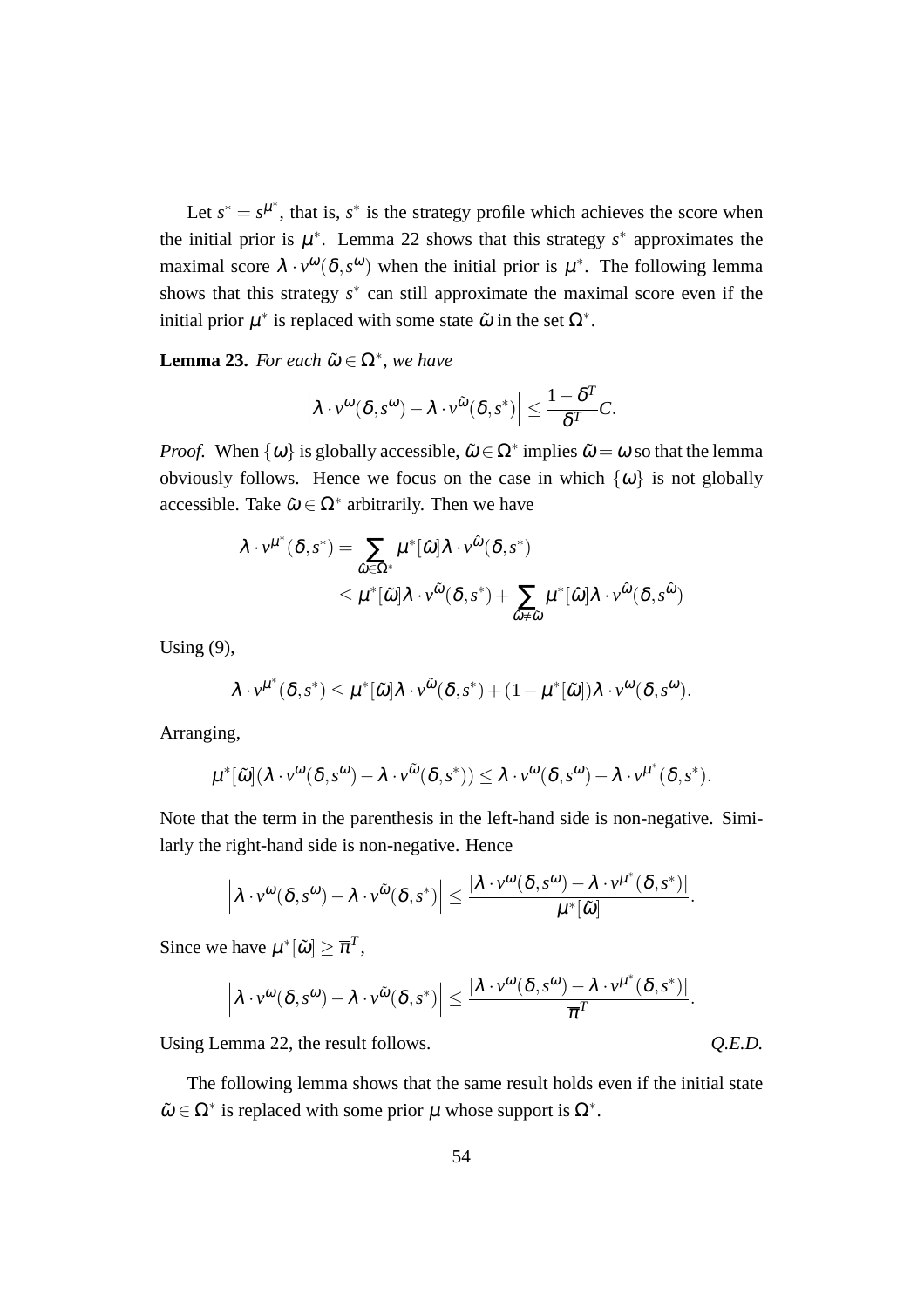**Lemma 24.** *For each*  $\mu$  *such that*  $\mu(\tilde{\omega}) = 0$  *for all*  $\tilde{\omega} \notin \Omega^*$ *, we have* 

$$
|\lambda \cdot v^{\omega}(\delta, s^{\omega}) - \lambda \cdot v^{\mu}(\delta, s^{*})| \leq \frac{1 - \delta^{T}}{\delta^{T}} C.
$$

*Proof.* We have

$$
\lambda \cdot \nu^{\tilde{\mu}}(\boldsymbol{\delta},s^*) = \sum_{\tilde{\omega} \in \Omega^*} \tilde{\mu}(\tilde{\omega}) \lambda \cdot \nu^{\tilde{\omega}}(\boldsymbol{\delta},s^*).
$$

Subtracting both sides from  $\lambda \cdot v^{\omega}(\delta, s^{\omega}),$ 

$$
\lambda \cdot v^{\omega}(\delta, s^{\omega}) - \lambda \cdot v^{\tilde{\mu}}(\delta, s^*) = \sum_{\tilde{\omega} \in \Omega^*} \tilde{\mu}(\tilde{\omega}) (\lambda \cdot v^{\omega}(\delta, s^{\omega}) - \lambda \cdot v^{\tilde{\omega}}(\delta, s^*)).
$$

Then from Lemma 23, the result follows.  $Q.E.D.$ 

Take  $\pi^* > 0$  such that for each globally accessible set,  $\pi^*$  satisfies the condition stated in Definition 3. (Such  $\pi^*$  exists, since there are only finitely many subsets of  $\Omega$ .) Since  $\Omega^*$  is globally accessible, given any initial prior  $\mu$ , there is a natural number  $T(\mu) \leq 4^{|\Omega|}$  and an action sequence  $a(\mu) = (a^1(\mu), \dots, a^{T(\mu)}(\mu))$ such that the support of the posterior belief at the beginning of period  $T(\mu) + 1$  is a subset of  $\Omega^*$  with probability at least  $\pi^*$ .

Now let  $\mu^{**}$  be such that  $\mu^{**}(\omega) = \frac{1}{|\Omega|}$  for each  $\omega$ . Given the initial prior  $\mu^{**}$ , consider the following strategy profile *s ∗∗*:

- Let  $\mu^{(1)} = \mu^{**}$ .
- Players play the action sequence  $a(\mu^{(1)})$  for the first  $T(\mu^{(1)})$  periods. Let  $\mu^{(2)}$  be the posterior belief in period  $T(\mu^{(1)})+1$ .
- If the support of the posterior belief  $\mu^{(2)}$  is a subset of  $\Omega^*$ , then players play *s ∗* in the rest of the game.
- If not, then players play  $a(\mu^{(2)})$  for the next  $T(\mu^{(2)})$  periods. Let  $\mu^{(3)}$  be the posterior belief after that.
- If the support of the posterior belief  $\mu^{(3)}$  is a subset of  $\Omega^*$ , then players play *s ∗* in the continuation game.
- *•* And so on.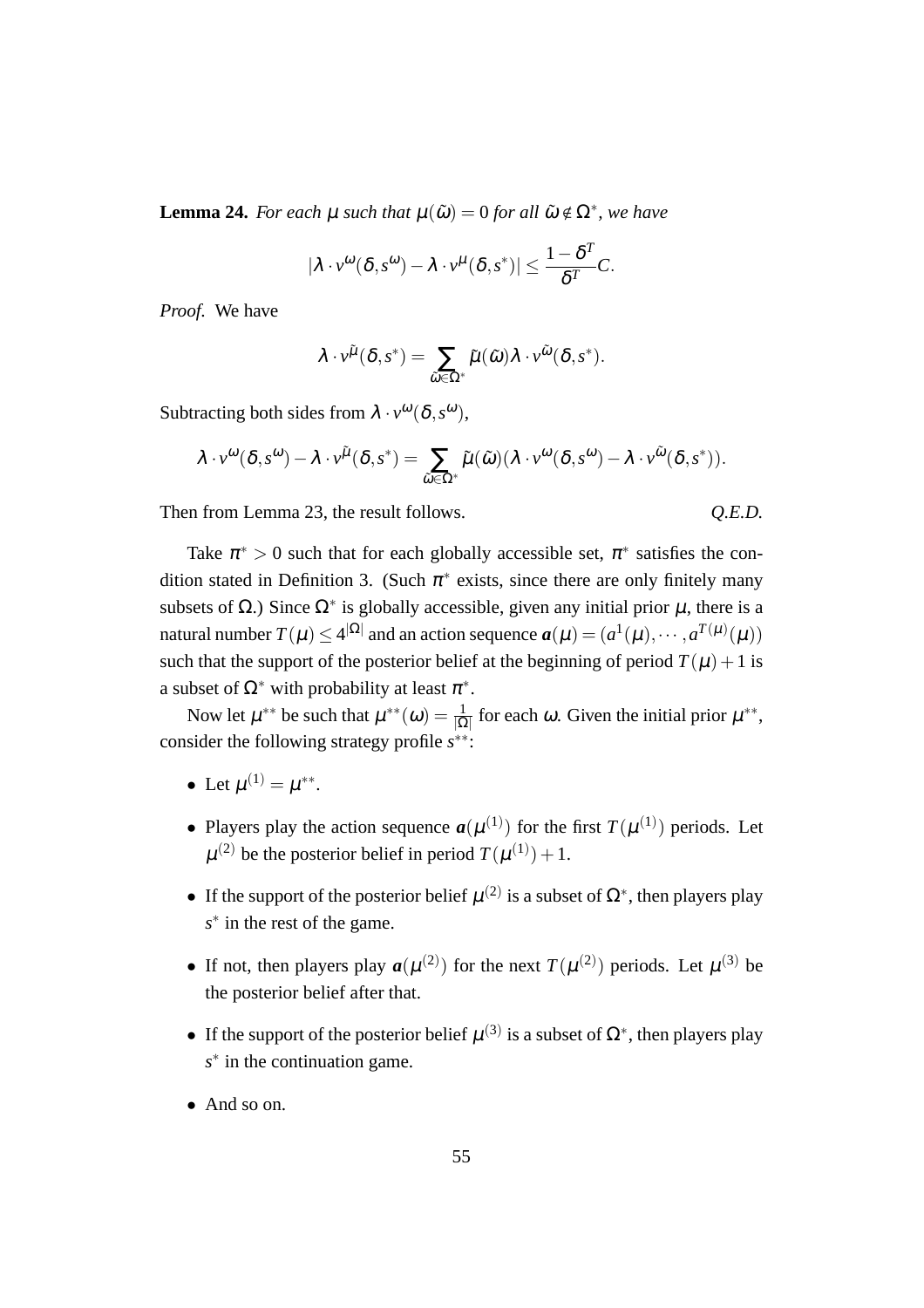Intuitively, for the first  $T(\mu^{(1)})$  periods, players play an action sequence which can potentially induce a posterior belief whose support is a subset of  $\Omega^*$ . Let  $\mu^{(2)}$ be the posterior belief, and if its support is indeed a subset of  $\Omega^*$ , they play the strategy profile *s ∗* in the continuation game. Lemma 24 guarantees that the score in the continuation payoff after the switch to *s*<sup>∗</sup> approximates the maximal score  $\lambda \cdot v^{\omega}(\delta, s^{\omega})$ . If the support of  $\mu^{(2)}$  is not a subset of  $\Omega^*$ , once again players play an action sequence which can potentially induce a posterior belief whose support is a subset of  $\Omega^*$ . And they do the same thing over and over.

The following lemma shows that the score given the initial prior  $\mu^{**}$  and the strategy profile  $s^{**}$  approximates the maximal score  $\lambda \cdot v^{\omega}(\delta, s^{\omega})$  when  $\delta$  is close to one. Let  $\tilde{C} = \frac{4\overline{g}}{\pi^*}$ .

#### **Lemma 25.** *We have*

$$
\left|\lambda\cdot v^{\omega}(\delta,s^{\omega})-\lambda\cdot v^{\mu^{**}}(\delta,s^{**})\right|\leq \frac{1-\delta^T}{\delta^T}C+(1-\delta^{4^{|\Omega|}})\tilde{C}.
$$

*Proof.* If  $\frac{1-\delta^T}{\delta T}$  $\frac{-\delta^2}{\delta^T}C \geq \overline{g}$ , then the result is obvious because we have  $\left|\lambda \cdot v^{\omega}(\delta, s^{\omega}) - v\right|$  $\lambda \cdot v^{\mu^{**}}(\delta, s^{**}) \leq \overline{g}$ . So in what follows, we assume that  $\frac{1-\delta^T}{\delta T}$  $\frac{-\mathfrak{d}^{\ast}}{\delta^{T}}C<\overline{g},$ 

Suppose that the initial prior is  $\mu^{**}$  and players play the strategy profile  $s^{**}$ . By the definition of  $s^{**}$ , once the support of the posterior belief  $\mu^{(k)}$  reaches a subset of  $\Omega^*$  for some *k*, players switch their continuation play to  $s^*$ , and Lemma 24 ensures that the score in the continuation game is at least  $\lambda \cdot v^{\omega}(\delta, s^{\omega}) - \frac{1 - \delta^T}{\delta T}$  $\frac{-\boldsymbol{\mathrm{o}}\cdot}{\boldsymbol{\delta}^T}C.$ This implies that after the switch to  $s^*$ , the "per-period score" in the continuation game is at least  $\lambda \cdot v^{\omega}(\delta, s^{\omega}) - \frac{1 - \delta^T}{\delta T}$  $\frac{-\delta^T}{\delta^T}C$ . To simplify the notation, let *v*<sup>\*</sup> denote this payoff lower bound, that is,  $v^* = \lambda \cdot v^{\omega}(\delta, s^{\omega}) - \frac{1 - \delta^T}{\delta T}$  $\frac{a-b^2}{\delta^T}C$ . On the other hand, the per-period score before the switch to *s*<sup>\*</sup> is at least  $-2\overline{g}$ , since  $\lambda \cdot g^{0}(a) \le -2\overline{g}$  for all  $\omega$  and  $\alpha$ . For each  $t$ , let  $\rho^t$  denote the probability that the switch to  $s^*$  does not happen until the end of period *t*. Let  $\rho^0 = 1$ . Then from the above argument, we have

$$
\lambda \cdot v^{\mu^{**}}(\delta, s^{**}) \ge (1-\delta) \sum_{t=1}^{\infty} \delta^{t-1} \left\{ \rho^{t-1}(-2\overline{g}) + (1-\rho^{t-1})v^* \right\}.
$$
 (10)

Recall that the length of the action sequence  $a(\mu)$  is at most  $4^{|\Omega|}$  for each  $\mu$ . Recall also that the probability that the action sequence  $a(\mu)$  does not induce the switch to  $s^*$  is at most  $1 - \pi^*$  for each  $\mu$ . Hence we have

$$
\rho^{n4^{|\Omega|}+k} \le (1-\pi^*)^n
$$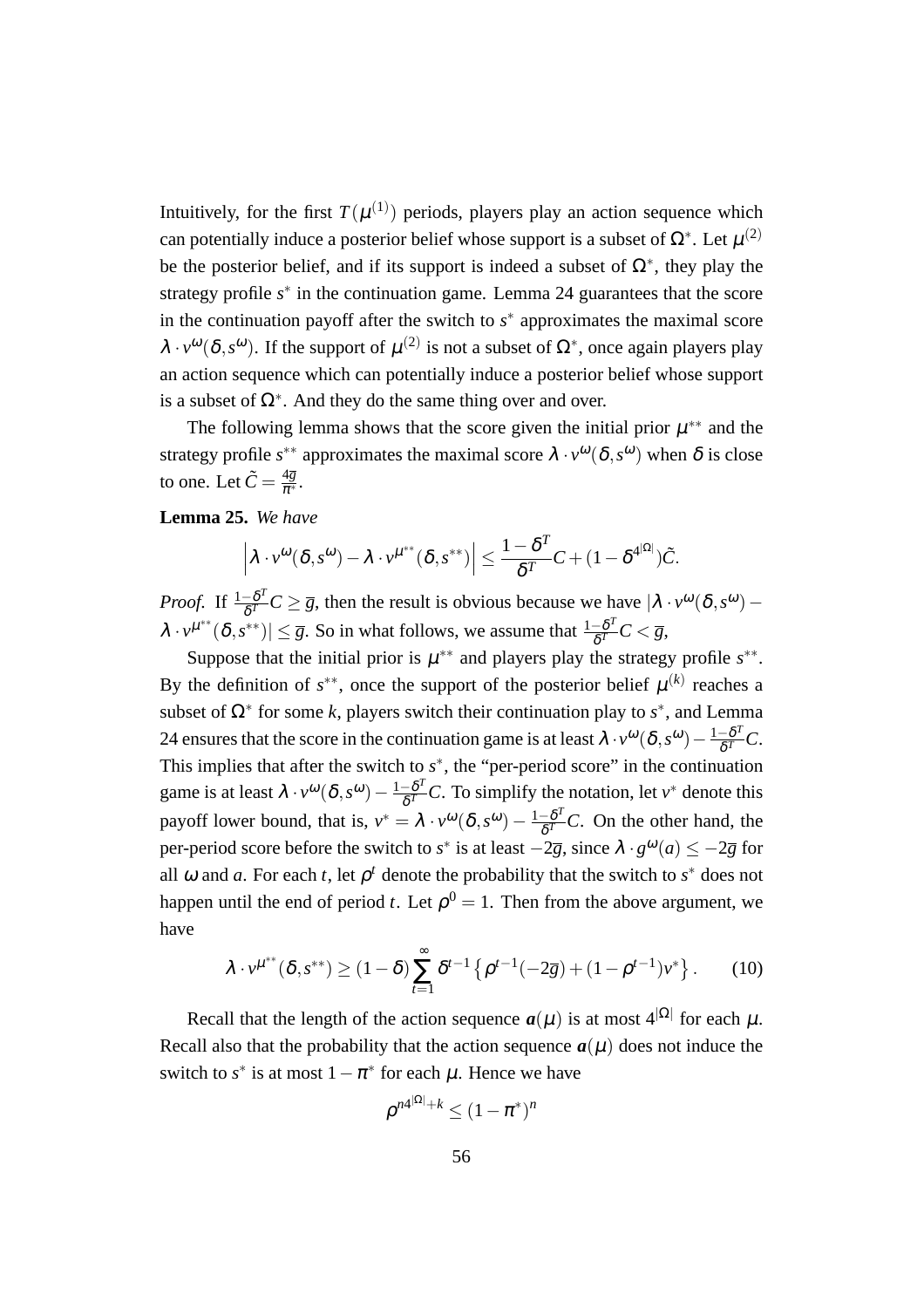for each  $n = 0, 1, \cdots$  and  $k \in \{0, \cdots, 4|\Omega| - 1\}$ . This inequality, together with  $-2\overline{g} \le v^*$ , implies that

$$
\rho^{n4^{|\Omega|}+k}(-2\overline{g})+(1-\rho^{n4^{|\Omega|}+k})v^* \geq (1-\pi^*)^n(-2\overline{g})+\{1-(1-\pi^*)^n\}v^*
$$

for each  $n = 0, 1, \dots$  and  $k \in \{0, \dots, 4^{|\Omega|} - 1\}$ . Plugging this inequality into (10), we obtain

*.*

$$
\lambda \cdot v^{\mu^{**}}(\delta, s^{**}) \ge (1 - \delta) \sum_{n=1}^{\infty} \sum_{k=1}^{4|\Omega|} \delta^{(n-1)4|\Omega|} + k - 1 \left[ \frac{-(1 - \pi^*)^{n-1} 2\overline{g}}{+(1 - (1 - \pi^*)^{n-1})^2} y^* \right]
$$
  
Since  $\sum_{k=1}^{4|\Omega|} \delta^{(n-1)4|\Omega|} + k - 1 = \frac{\delta^{(n-1)4|\Omega|} (1 - \delta^{4|\Omega|})}{1 - \delta},$   

$$
\lambda \cdot v^{\mu^{**}}(\delta, s^{**}) \ge (1 - \delta^{4|\Omega|}) \sum_{n=1}^{\infty} \delta^{(n-1)4|\Omega|} \left[ \frac{-(1 - \pi^*)^{n-1} 2\overline{g}}{+(1 - (1 - \pi^*)^{n-1})^2} y^* \right]
$$

$$
= -(1 - \delta^{4|\Omega|}) \sum_{n=1}^{\infty} \{ (1 - \pi^*) \delta^{4|\Omega|} \}^{n-1} 2\overline{g}
$$

$$
+ (1 - \delta^{4|\Omega|}) \sum_{n=1}^{\infty} [ (\delta^{4|\Omega|})^{n-1} - \{ (1 - \pi^*) \delta^{4|\Omega|} \}^{n-1} ] v^*.
$$

Since  $\sum_{n=1}^{\infty} \{ (1 - \pi^*) \delta^{4^{|\Omega|}} \}^{n-1} = \frac{1}{1 - (1 - \pi^*)}$  $\frac{1}{1-(1-\pi^*)\delta^{4|\Omega|}}$  and  $\sum_{n=1}^{\infty}(\delta^{4^{|\Omega|}})^{n-1}=\frac{1}{1-\delta^2}$  $\frac{1}{1-\delta^{4|\Omega|}}$  $\lambda \cdot v^{\mu^{**}}(\delta, s^{**}) \geq -\frac{(1-\delta^{4^{|\Omega|}})^2\overline{g}}{1-(1-\delta)^{2^{|\Omega|}}}\,.$  $\frac{(1-\delta^{4^{|\Omega|}})2\overline{g}}{1-(1-\pi^*)\delta^{4^{|\Omega|}}}+\frac{\delta^{4^{|\Omega|}}\pi^*}{1-(1-\pi^*)}$  $\frac{6}{1-(1-\pi^*)\delta^{4|\Omega|}}v^*.$ 

Subtracting both sides from  $\lambda \cdot v^{\omega}(\delta, s^{\omega})$ , we have

$$
\begin{aligned} &\lambda \cdot \nu^\omega(\delta,s^\omega) - \lambda \cdot \nu^{\mu^{**}}(\delta,s^{**}) \\&\leq \frac{(1-\delta^{4^{|\Omega|}})2\overline{g}}{1-(1-\pi^*)\delta^{4^{|\Omega|}}} + \frac{\delta^{4^{|\Omega|}} \pi^*(1-\delta^T)C}{\{1-(1-\pi^*)\delta^{4^{|\Omega|}}\}\delta^T} - \frac{(1-\delta^{4^{|\Omega|}})\lambda \cdot \nu^\omega(\delta,s^\omega)}{1-(1-\pi^*)\delta^{4^{|\Omega|}}} \end{aligned}
$$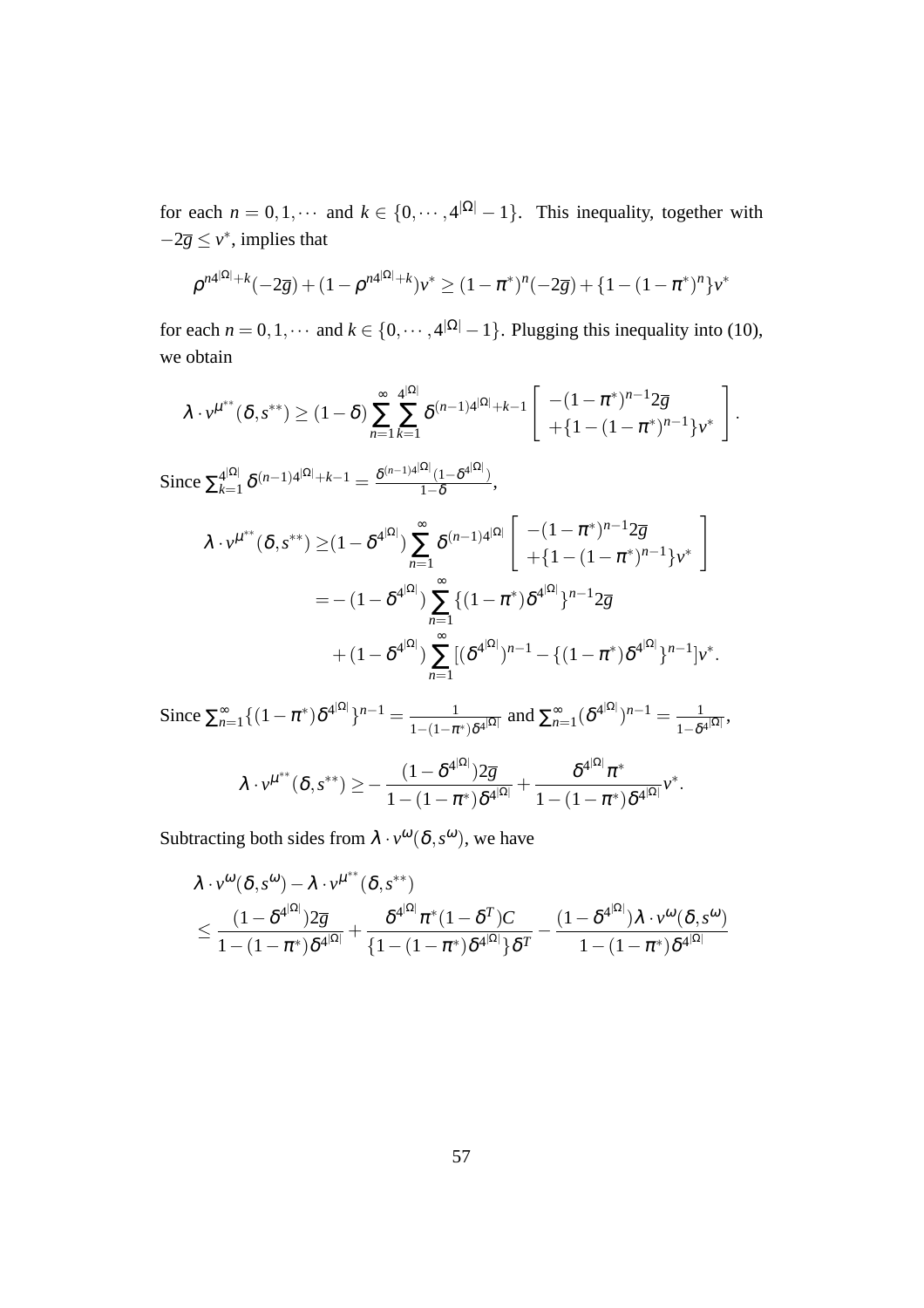Since  $\lambda \cdot v^{\omega}(\delta, s^{\omega}) \ge -2\overline{g}$ ,

$$
\lambda \cdot v^{\omega}(\delta, s^{\omega}) - \lambda \cdot v^{\mu^{**}}(\delta, s^{**})
$$
\n
$$
\leq \frac{(1 - \delta^{4^{|\Omega|}})2\overline{g}}{1 - (1 - \pi^*)\delta^{4^{|\Omega|}}} + \frac{\delta^{4^{|\Omega|}} \pi^*(1 - \delta^T)C}{\{1 - (1 - \pi^*)\delta^{4^{|\Omega|}}\}\delta^T} + \frac{(1 - \delta^{4^{|\Omega|}})2\overline{g}}{1 - (1 - \pi^*)} \\
\leq \frac{(1 - \delta^{4^{|\Omega|}})4\overline{g}}{1 - (1 - \pi^*)} + \frac{\pi^*(1 - \delta^T)C}{\{1 - (1 - \pi^*)\}\delta^T} \\
= \frac{(1 - \delta^{4^{|\Omega|}})4\overline{g}}{\pi^*} + \frac{(1 - \delta^T)C}{\delta^T} \\
= \frac{1 - \delta^T}{\delta^T}C + (1 - \delta^{4^{|\Omega|}})\tilde{C}
$$

Hence the result follows.  $Q.E.D.$ 

The next lemma asserts that the strategy profile *s ∗∗* can approximate the maximal score regardless of the initial state  $\tilde{\omega}$ .

**Lemma 26.** *For each*  $\tilde{\omega} \in \Omega$ *, we have* 

$$
\left|\lambda\cdot v^{\omega}(\delta,s^{\omega})-\lambda\cdot v^{\tilde{\omega}}(\delta,s^{**})\right|\leq\frac{1-\delta^{T}}{\delta^{T}}C|\Omega|+(1-\delta^{4^{|\Omega|}})\tilde{C}|\Omega|.
$$

*Proof.* The proof is very similar to that of Lemma 23. Replace  $\Omega^*, \mu^*, s^*$ , and  $\overline{\pi}^T$ in the proof of Lemma 23 with  $\Omega$ ,  $\mu^{**}$ ,  $s^{**}$ , and  $\frac{1}{|\Omega|}$ , respectively. Then we have

$$
\left|\lambda\cdot\nu^\omega(\delta,s^\omega)-\lambda\cdot\nu^{\tilde\omega}(\delta,s^{**})\right|\leq |\Omega|\cdot|\lambda\cdot\nu^\omega(\delta,s^\omega)-\lambda\cdot\nu^{\mu^{**}}(\delta,s^{**})|
$$

for each  $\delta$  and  $\tilde{\omega} \in \Omega$ . Then from Lemma 25, the result follows.  $Q.E.D.$ 

The next lemma implies that the strategy profile *s ∗∗* can approximate the maximal score regardless of the initial prior  $\mu$ .

**Lemma 27.** *For all*  $\mu \in \Delta\Omega$ *,* 

$$
|\lambda \cdot v^{\omega}(\delta, s^{\omega}) - \lambda \cdot v^{\mu}(\delta, s^{**})| \leq \frac{1 - \delta^{T}}{\delta^{T}} C |\Omega| + (1 - \delta^{4^{|\Omega|}}) \tilde{C} |\Omega|.
$$

*Proof.* The proof is very similar to that of Lemma 24. Replace  $\Omega^*$  and  $s^*$  in the proof of Lemma 24 with Ω and *s ∗∗*, respectively. In the last step of the proof, use Lemma 26 instead of Lemma 23. *Q.E.D.*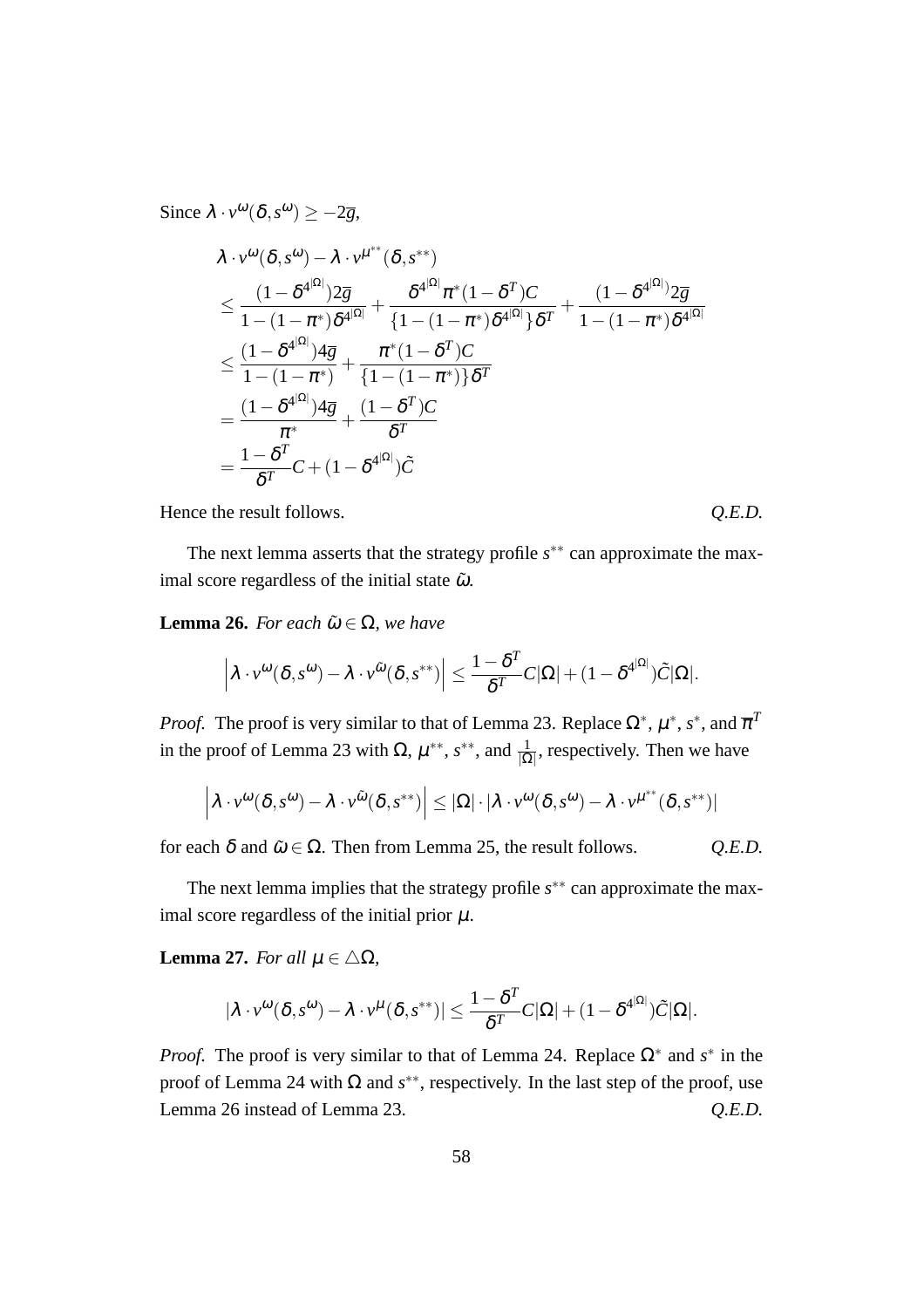From Lemma 27 and

$$
\lambda \cdot v^{\omega}(\delta, s^{\omega}) \ge \lambda \cdot v^{\mu}(\delta, s^{\mu}) \ge \lambda \cdot v^{\mu}(\delta, s^{**}), \qquad (11)
$$

we have

$$
|\lambda \cdot v^{\omega}(\delta, s^{\omega}) - \lambda \cdot v^{\mu}(\delta, s^{\mu})| \leq \frac{1 - \delta^{T}}{\delta^{T}} C |\Omega| + (1 - \delta^{4^{|\Omega|}}) \tilde{C} |\Omega|.
$$

This implies the lemma, since  $T \leq 2^{|\Omega|}$ ,  $C = \frac{2\overline{g}}{\overline{\pi}T + 1}$  $\frac{2\overline{g}}{\overline{\pi}^{T+1}}$  and  $\tilde{C} = \frac{4\overline{g}}{\pi^*}$  for any  $\delta$  and  $\lambda$  .

# **E.3 Proof of Lemma 6**

We first show that global accessibility in Definition 9 implies the one in Definition 3. Take a set  $\Omega^*$  which is globally accessible in the sense of Definition 9, and fix an arbitrarily initial prior  $\mu$ . Note that there is at least one  $\omega$  such that  $\mu(\omega) \geq \frac{1}{10}$ *|*Ω*|* , so pick such  $\omega$ , and then pick  $(a^1, \dots, a^T)$  and  $(y^1, \dots, y^T)$  as stated in Definition 9. Suppose that the initial prior is  $\mu$  and players play  $(a^1, \dots, a^T)$ . Then clause (i) of Definition 9 guarantees that the signal sequence  $(y^1, \dots, y^T)$  appears with positive probability. Also, clause (ii) ensures that the support of the posterior belief  $\mu^{T+1}$ after observing this signal sequence is a subset of  $\Omega^*$ , i.e.,  $\mu^{T+1}(\tilde{\omega}) = 0$  for all  $\tilde{\omega} \notin \Omega^*$ <sup>21</sup>. Note that the probability of this signal sequence  $(y^1, \dots, y^T)$  is at least

$$
\mu(\omega) \Pr(y^1, \cdots, y^T | \omega, a^1, \cdots, a^T) \ge \frac{1}{|\Omega|} \overline{\pi}^T \ge \frac{1}{|\Omega|} \overline{\pi}^{4^{|\Omega|}} > 0,
$$

where  $Pr(y^1, \dots, y^T | \omega, a^1, \dots, a^T)$  denotes the probability of the signal sequence  $(y<sup>1</sup>, \dots, y<sup>T</sup>)$  given the initial state  $\omega$  and the action sequence  $(a<sup>1</sup>, \dots, a<sup>T</sup>)$ . This implies that global accessibility in Definition 9 implies the one in Definition 3, by letting  $\pi^* \in (0, \frac{1}{10})$  $\frac{1}{|\Omega|} \overline{\pi}^{4^{|\Omega|}}).$ 

Next, we show that the converse is true. Let  $\Omega^*$  be a globally accessible set in the sense of Definition 3. Pick  $\pi^* > 0$  as stated in Definition 3, and pick  $\omega$ arbitrarily. Let  $\mu$  be such that  $\mu(\omega) = 1 - \frac{\pi^*}{2}$  $\frac{\tau^*}{2}$  and  $\mu(\tilde{\omega}) = \frac{\pi^*}{2(|\Omega|^2)}$  $\frac{\pi^*}{2(|\Omega|-1)}$  for each  $\tilde{\omega} \neq \omega$ . Since  $\Omega^*$  is globally accessible, we can choose an action sequence  $(a^1, \dots, a^T)$ and a belief  $\tilde{\mu}$  whose support is included in  $\Omega^*$  such that

$$
\Pr(\mu^{T+1} = \tilde{\mu} | \mu, a^1, \cdots, a^T) \ge \pi^*.
$$
 (12)

<sup>&</sup>lt;sup>21</sup>The reason is as follows. From Bayes' rule,  $\mu^{T+1}(\tilde{\omega}) > 0$  only if  $Pr(y^1, \dots, y^T, \omega^{T+1} =$  $\tilde{\omega}|\hat{\omega}, a^1, \dots, a^T$  > 0 for some  $\hat{\omega}$  with  $\mu(\hat{\omega})$  > 0. But clause (ii) asserts that the inequality does not hold for all  $\hat{\omega} \in \Omega$  and  $\tilde{\omega} \notin \Omega^*$ .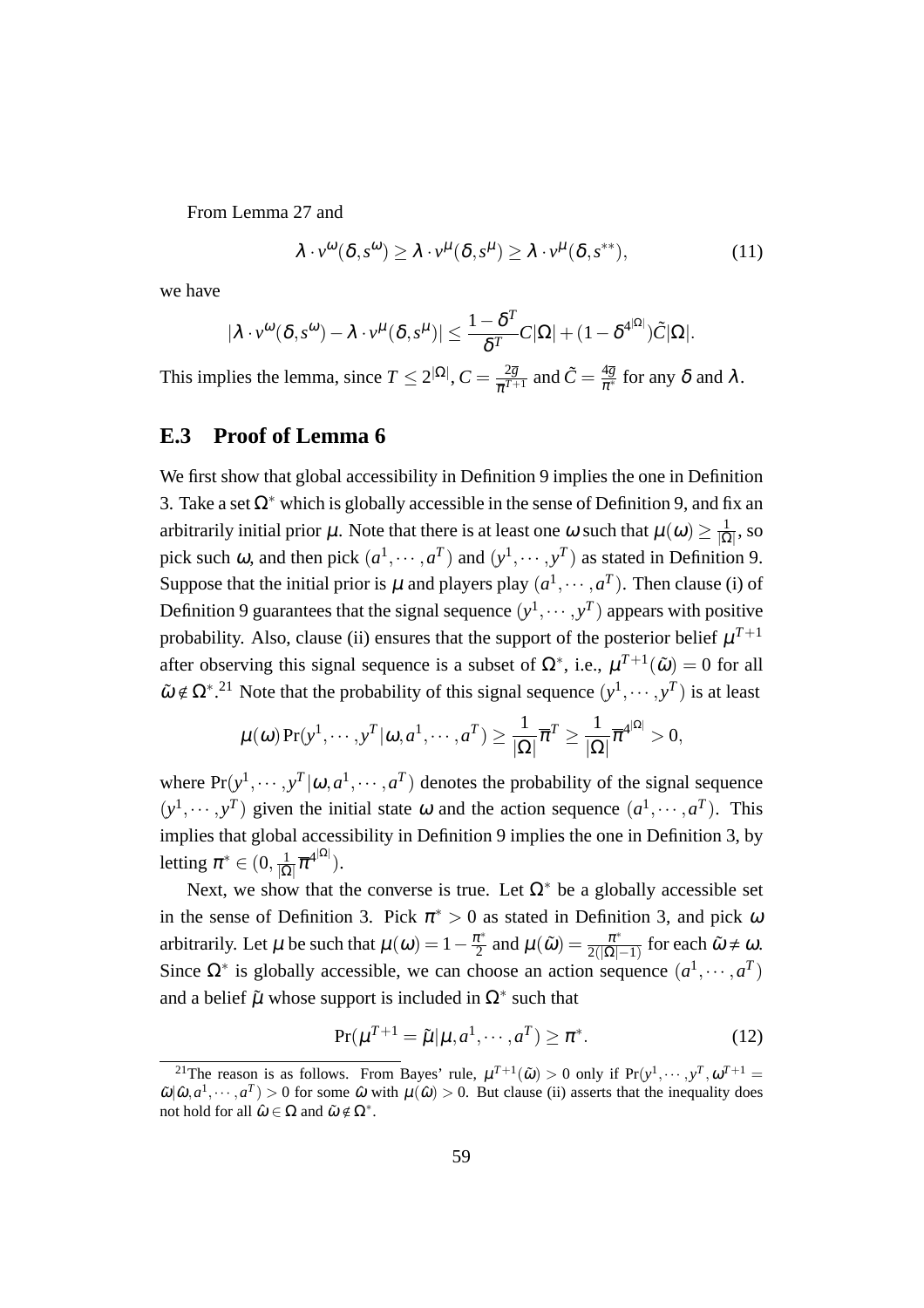Let  $(y^1, \dots, y^T)$  be the signal sequence which induces the posterior belief  $\tilde{\mu}$ given the initial prior  $\mu$  and the action sequence  $(a^1, \dots, a^T)$ . Such a signal sequence may not be unique, so let  $\hat{Y}^t$  be the set of these signal sequences. Then (12) implies that

$$
\sum_{(y^1,\dots,y^T)\in \hat{Y}^T} \Pr(y^1,\dots,y^T | \mu, a^1,\dots,a^T) \ge \pi^*.
$$

Arranging,

$$
\sum_{(y^1,\cdots,y^T)\in \hat{Y}^T}\sum_{\tilde{\omega}\in \Omega}\mu(\tilde{\omega})\Pr(y^1,\cdots,y^T|\tilde{\omega},a^1,\cdots,a^T)\geq \pi^*.
$$

Plugging  $\mu(\tilde{\omega}) = \frac{\pi^*}{2(|\tilde{\omega}|)}$  $\frac{\pi^*}{2(|\Omega|-1)}$  and  $\sum_{(y^1,\cdots,y^T)\in \hat{Y}^T}\Pr(y^1,\cdots,y^T|\tilde{\omega},a^1,\cdots,a^T)\leq 1$  into this inequality,

$$
\sum_{(y^1,\dots,y^T)\in \hat{Y}^T}\mu(\omega)\Pr(y^1,\dots,y^T|\omega,a^1,\dots,a^T)+\frac{\pi^*}{2}\geq \pi^*
$$

so that

$$
\sum_{(y^1,\dots,y^T)\in \hat{Y}^T}\mu(\omega)\Pr(y^1,\dots,y^T|\omega,a^1,\dots,a^T)\geq \frac{\pi^*}{2}.
$$

Hence there is some  $(y^1, \dots, y^T) \in \hat{Y}^T$  which can happen with positive probability given the initial state  $\omega$  and the action sequence  $(a^1, \dots, a^T)$ . Obviously this sequence  $(y^1, \dots, y^T)$  satisfies clause (i) in Definition 9. Also it satisfies clause (ii) in Definition 9, since  $(y^1, \dots, y^T)$  induces the posterior belief  $\tilde{\mu}$  whose support is  $Ω<sup>*</sup>$ , given the initial prior  $μ$  whose support is the whole space  $Ω$ . Since  $ω$  can be arbitrarily chosen, the proof is completed.

## **E.4 Proof of Lemma 7**

By the definition of global accessibility, if  $\{\omega\}$  is globally accessible, any superset  $\Omega^*$   $\supset$   $\{\omega\}$  is globally accessible. So it is sufficient to show that if  $\{\omega\}$  is transient, then any superset  $\Omega^* \supset \{ \omega \}$  is globally accessible or transient.

To prove this, take a transient set  $\{\omega\}$  and a superset  $\Omega^{**} \supset \{\omega\}$ . Suppose that Ω*∗∗* is not globally accessible. In what follows, we will show that it is transient. Take a strategy  $s \in S^*$  arbitrarily. Take  $\Omega^* \in \mathcal{O}$ , *T*, and  $(y^1, \dots, y^T)$ , as stated in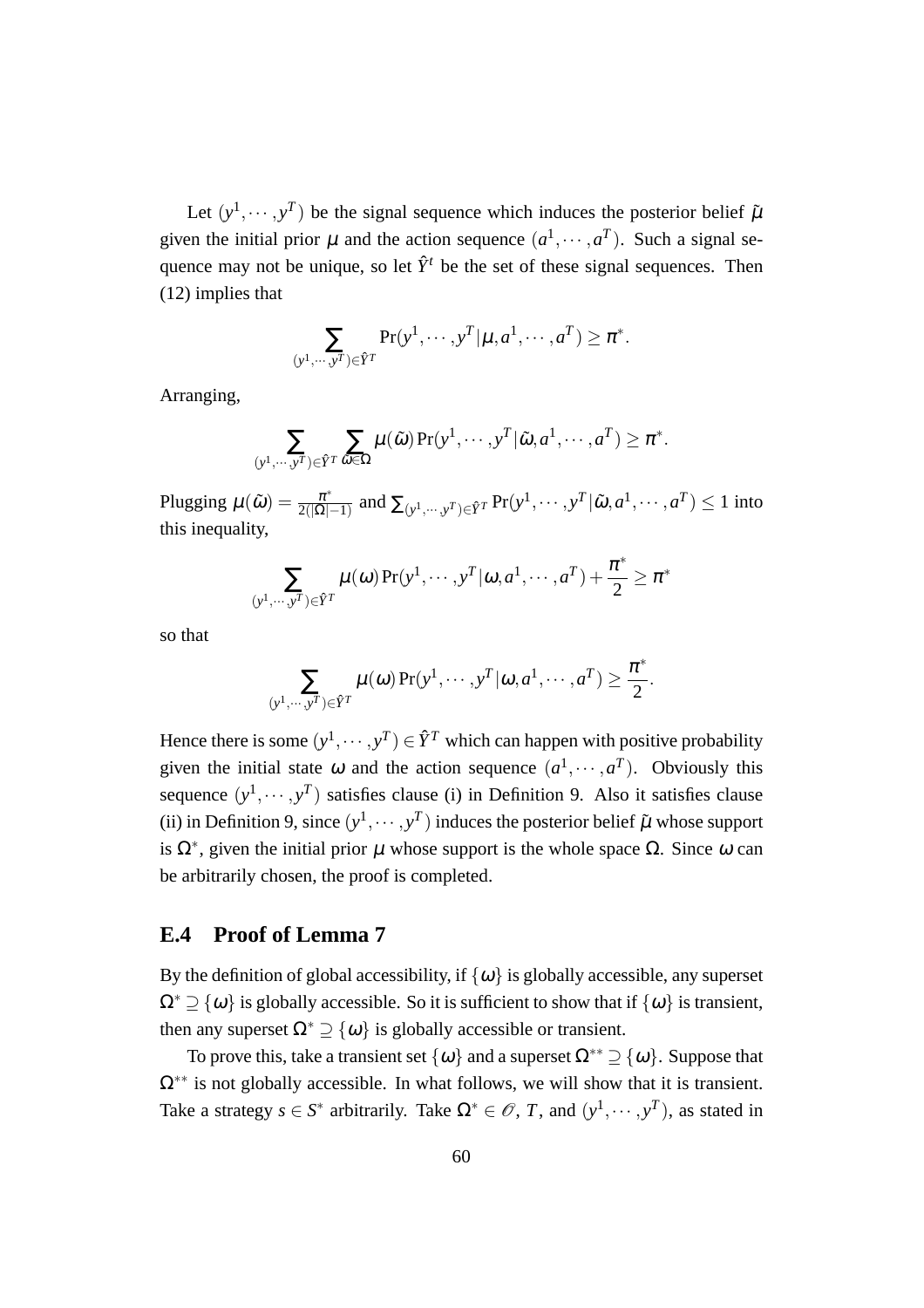Definition 10. Suppose that the initial belief is  $\mu$  with the support  $\Omega^{**}$ , and that players play *s*. Then, since  $\mu$  puts a positive probability on  $\omega$ , the signal sequence  $(y<sup>1</sup>, \dots, y<sup>T</sup>)$  realizes with positive probability and the support of the posterior belief µ *<sup>T</sup>*+<sup>1</sup> must be a superset Ω*∗∗∗* of Ω*<sup>∗</sup>* . Since Ω*<sup>∗</sup>* is globally accessible, so is the superset  $\Omega^{***}$ . This shows that  $\Omega^{**}$  is transient, as *s* can be arbitrary.

# **E.5 Proof of Lemma 8**

Set  $s = s^{**}$  as in the proof of Lemma 5. Then from Lemma 27 and (11), we obtain

$$
|\lambda\cdot v^{\mu}(\delta,s^{**})-\lambda\cdot v^{\mu}(\delta,s^{\mu})|\leq \frac{1-\delta^T}{\delta^T}C|\Omega|+(1-\delta^{4^{|\Omega|}})\tilde{C}|\Omega|.
$$

Hence the result holds.

# **E.6 Proof of Lemma 9**

Take  $\lambda$ ,  $\mu$ , and  $\varepsilon > 0$  arbitrarily. Let  $\overline{\delta} \in (0,1)$  be such that

$$
\left|\max_{\nu \in V^{\mu}(\overline{\delta})} \lambda \cdot \nu - \limsup_{\delta \to 1} \max_{\nu \in V^{\mu}(\delta)} \lambda \cdot \nu \right| < \frac{\varepsilon}{2},\tag{13}
$$

and such that there is *s <sup>∗</sup>* with

$$
\left| \max_{v \in V^{\mu}(\overline{\delta})} \lambda \cdot v - \lambda \cdot v^{\tilde{\mu}}(\overline{\delta}, s^*) \right| < \frac{\varepsilon}{2} \tag{14}
$$

for all  $\tilde{\mu}$ . (The existence of such  $\overline{\delta}$  is guaranteed by Lemma 8.) It suffices to show that

$$
\limsup_{\delta \to 1} \max_{\nu \in V^{\mu}(\delta)} \lambda \cdot \nu - \max_{\nu \in V^{\mu}(\delta)} \lambda \cdot \nu < \varepsilon \tag{15}
$$

for all  $\delta \in (\overline{\delta}, 1)$ .

Take  $\delta \in (\overline{\delta}, 1)$  arbitrarily, and let  $p = \frac{\delta}{\delta}$  $\frac{\delta}{\delta}$ . Consider the following strategy profile  $s^{**}$ : Play  $s^*$  until the "random termination period" *t* such that  $z^t > p$  and  $z^{\tau} \leq p$  for all  $\tau < t$ . After the random termination period *t*, play *s*<sup>\*</sup> once again from period  $t + 1$ , until the next random termination period, and so on. Intuitively, players revise their play with probability 1*− p* in each period.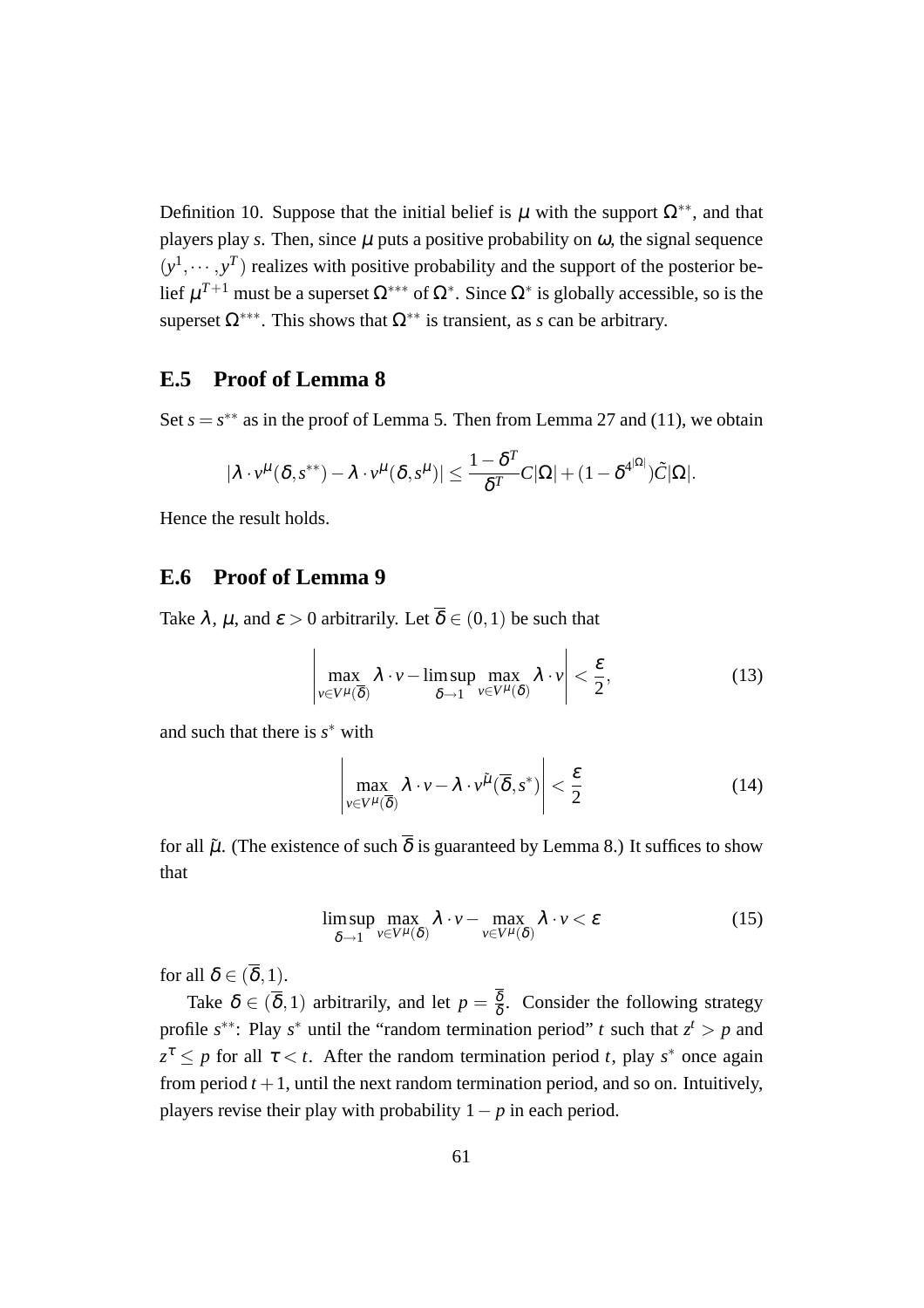Let  $\mu^* \in \arg\min_{\tilde{\mu}} \lambda \cdot v^{\tilde{\mu}}(\delta, s^{**})$ . Suppose that  $s^{**}$  is played in the stochastic game with initial prior  $\mu^*$  and discount factor  $\delta$ . Then the corresponding score is

$$
\lambda \cdot v^{\mu^*}(\delta, s^{**}) = (1 - \delta)E\left[\sum_{t=1}^{\infty} (p\delta)^{t-1} \lambda \cdot g^{\omega^t}(a^t) \middle| \mu^*, s^*\right] + (1 - p) \sum_{t=1}^{\infty} p^{t-1} \delta^t E^t[\lambda \cdot v^{\mu(h^t)}(\delta, s^{**}) | \mu^*, s^*]
$$

where  $\mu(h^t)$  denotes the posterior belief at the beginning of period  $t + 1$  given the initial prior  $\mu^*$  and the past history  $h^t$ . Note that

$$
E\left[\sum_{t=1}^{\infty} (p\delta)^{t-1} \lambda \cdot g^{\omega^t}(a^t) \middle| \mu^*, s^* \right] = \frac{\lambda \cdot v^{\mu^*}(\overline{\delta}, s^*)}{1 - p\delta}.
$$

Hence we have

$$
\lambda \cdot v^{\mu^*}(\delta, s^{**}) = \frac{(1-\delta)}{1-p\delta} \lambda \cdot v^{\mu^*}(\overline{\delta}, s^*)
$$
  
+ 
$$
(1-p) \sum_{t=1}^{\infty} p^{t-1} \delta^t E^t[\lambda \cdot v^{\mu(h^t)}(\delta, s^{**}) | \mu^*, s^*].
$$

Since  $\mu^*$  minimizes  $\lambda \cdot v^{\tilde{\mu}}(\delta, s^{**})$ , we obtain

$$
\lambda \cdot v^{\mu^*}(\delta, s^{**}) \geq \frac{(1-\delta)}{1-p\delta} \lambda \cdot v^{\mu^*}(\overline{\delta}, s^*) + (1-p) \sum_{t=1}^{\infty} p^{t-1} \delta^t \lambda \cdot v^{\mu^*}(\delta, s^{**})
$$
  
= 
$$
\frac{(1-\delta)}{1-p\delta} \lambda \cdot v^{\mu^*}(\overline{\delta}, s^*) + \frac{(1-p)\delta}{1-p\delta} \lambda \cdot v^{\mu^*}(\delta, s^{**}).
$$

Arranging,

$$
\lambda\cdot \nu^{\mu^*}(\delta,s^{**})\geq \lambda\cdot \nu^{\mu^*}(\overline{\delta},s^*).
$$

Then from (13) and (14), we have

$$
\lambda \cdot \nu^{\mu^*}(\delta, s^{**}) > \limsup_{\delta \to 1} \max_{\nu \in V^{\omega}(\delta)} \lambda \cdot \nu - \varepsilon.
$$

This implies (15), since we have

$$
\max_{v \in V^{\mu}(\delta)} \lambda \cdot v \geq \lambda \cdot v^{\mu}(\delta, s^{**}) \geq \lambda \cdot v^{\mu^*}(\delta, s^{**}).
$$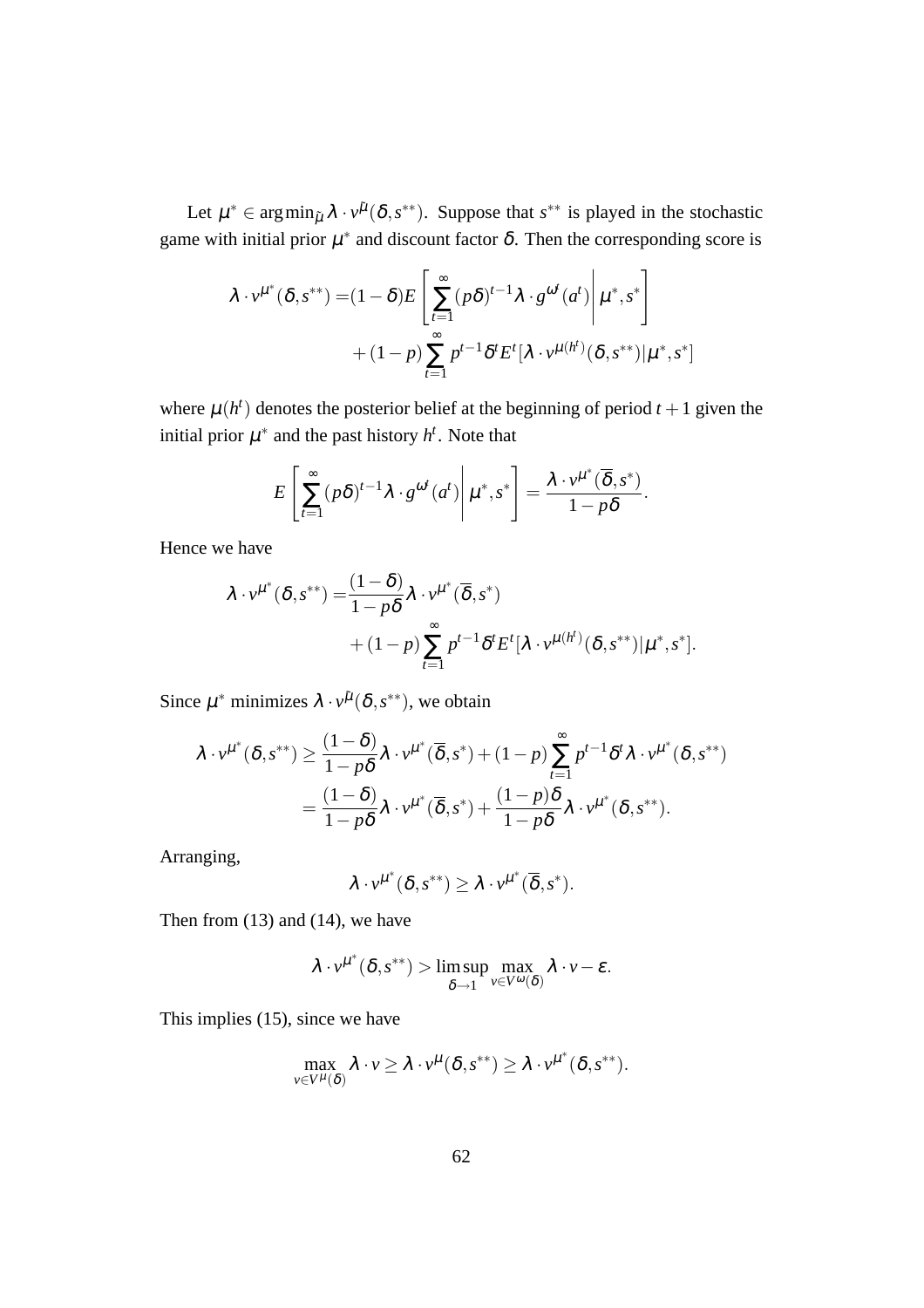### **E.7 Proof of Lemma 10**

Note that  $\lim_{\delta \to 1} \max_{v \in V^{\mu}(\delta)} \lambda \cdot v$  is continuous with respect to  $\lambda$ . Note also that  $\{\max_{v \in V^\mu(\delta)} \lambda \cdot v\}_{(\delta,\mu)}$  is equi-Lipschitz continuous with respect to  $\lambda$ , since *V*<sup> $\mu$ </sup>( $\delta$ ) is included in the bounded set  $\times_{i \in I} [-\overline{g}_i, \overline{g}_i]$  for all  $\delta$  and  $\mu$ . Hence, for each  $\lambda$ , there is an open set  $U_{\lambda} \subset \Lambda$  containing  $\lambda$  such that

$$
\left| \lim_{\delta \to 1} \max_{\nu \in V^{\mu}(\delta)} \tilde{\lambda} \cdot \nu - \lim_{\delta \to 1} \max_{\nu \in V^{\mu}(\delta)} \lambda \cdot \nu \right| < \frac{\varepsilon}{3} \tag{16}
$$

for all  $\tilde{\lambda} \in U_{\lambda}$  and  $\mu$ , and such that

$$
\left|\max_{v \in V^{\mu}(\delta)} \tilde{\lambda} \cdot v - \max_{v \in V^{\mu}(\delta)} \lambda \cdot v\right| < \frac{\varepsilon}{3} \tag{17}
$$

for all  $\tilde{\lambda} \in U_{\lambda}$ ,  $\delta \in (0,1)$ , and  $\mu$ . The family of open sets  $\{U_{\lambda}\}_{\lambda \in \Lambda}$  covers the compact set  $\Lambda$ , so there is a finite subcover  $\{U_{\lambda}\}_{\lambda \in \Lambda^*}$ . Since the set  $\Lambda^* \subset \Lambda$  is a finite set of directions  $\lambda$ , there is  $\overline{\delta} \in (0,1)$  such that

$$
\left|\lim_{\delta \to 1} \max_{\nu \in V^\mu(\delta)} \lambda \cdot \nu - \max_{\nu \in V^\mu(\delta)} \lambda \cdot \nu \right| < \frac{\varepsilon}{3}
$$

for all  $\lambda \in \Lambda^*$ ,  $\delta \in (\overline{\delta}, 1)$ , and  $\mu$ . Plugging (16) and (17) into this, we obtain

$$
\left|\lim_{\delta \to 1} \max_{\nu \in V^{\mu}(\delta)} \lambda \cdot \nu - \max_{\nu \in V^{\mu}(\delta)} \lambda \cdot \nu \right| < \varepsilon.
$$

for all  $\lambda \in \Lambda$ ,  $\delta \in (\overline{\delta}, 1)$ , and  $\mu$ , as desired.

## **E.8 Proof of Lemma 11**

Pick a transient set  $\Omega^*$  arbitrarily. To prove the lemma, suppose not so that there is a pure strategy profile  $s \in S^*$  and a belief  $\mu$  whose support is  $\Omega^*$  such that

$$
Pr(X(\Omega^*|\mu, s) < \infty) = 1. \tag{18}
$$

Pick such  $s \in S^*$  and  $\mu$ .

Suppose that the initial prior is  $\mu$  and players play *s*. Since  $\Omega^*$  is transient, there is a natural number *T* and a signal sequence  $(y^1, \dots, y^T)$  with the following properties: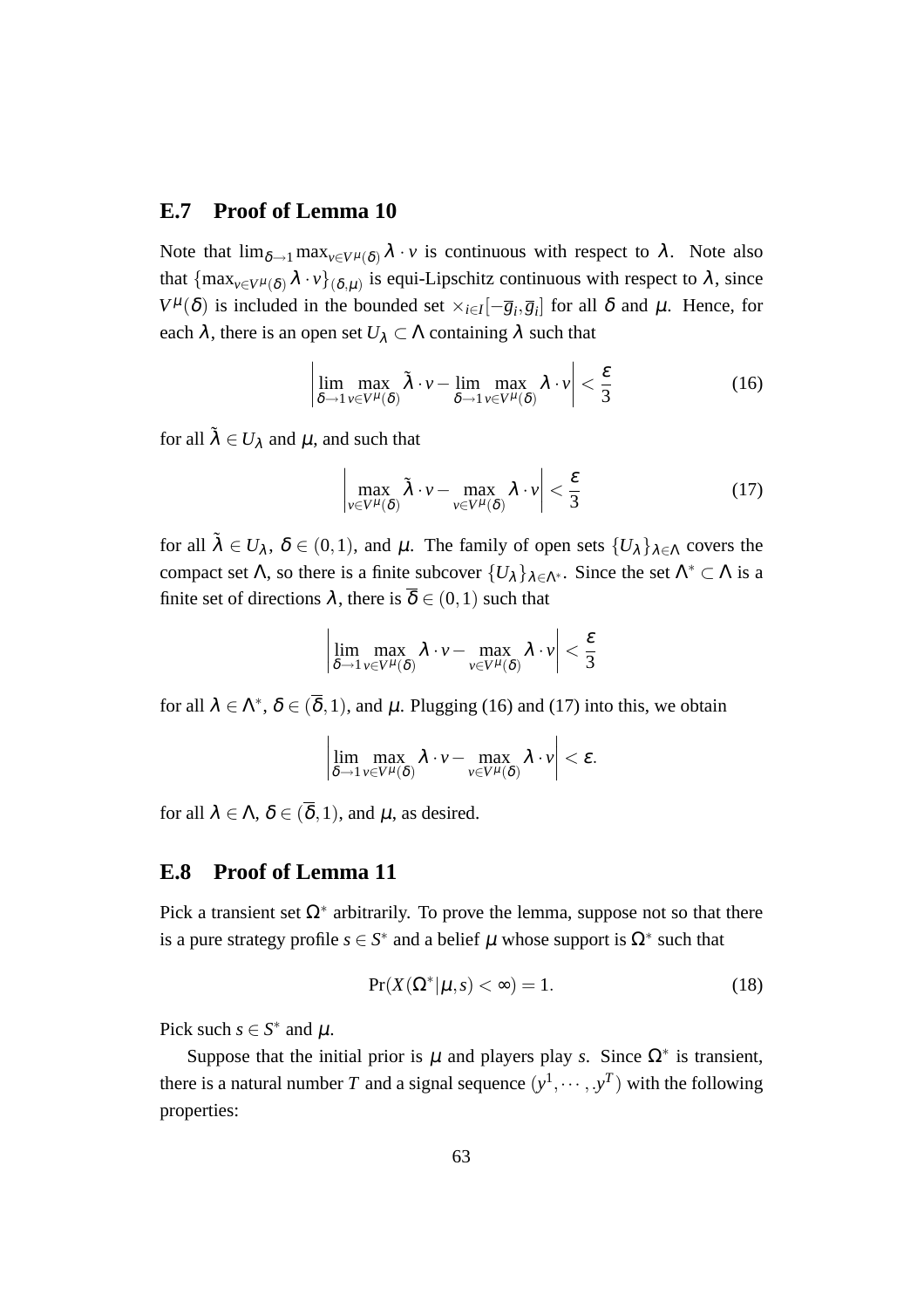- (i) The probability of the signal sequence  $(y^1, \dots, y^T)$  given  $\mu$  and *s* is positive.
- (ii) The support of the posterior belief has not yet returned to  $\Omega^*$ ; that is, for each  $t \leq T$ , the support of the posterior belief  $\tilde{\mu}$  given the initial prior  $\mu$ , the strategy profile *s*, and the signal realization  $(y^1, \dots, y^t)$  is not  $\Omega^*$ .
- (iii) The support of the posterior belief given  $\mu$ , *s*, and  $(y^1, \dots, y^T)$  is globally accessible.

The existence of a signal sequence which satisfies (i) and (iii) is obvious, since Ω*<sup>∗</sup>* is transient. To see that there is a signal sequence which satisfies all three properties simultaneously, suppose not so that all signal sequences with (i) and (iii) do not satisfy (ii). That is, given that the strategy profile *s* is played, the support of the posterior belief must return to  $\Omega^*$  before it reaches a globally accessible set. Assume that the initial prior is  $\mu$ , and consider the following strategy profile  $\tilde{s}$ .

- *•* Play the strategy profile *s*, until the support of the posterior belief returns to Ω*∗* .
- *•* Once the support returns to Ω*<sup>∗</sup>* , then play the profile *s* again, until the support of the posterior belief returns to  $\Omega^*$  next time.
- *•* And so on.

By the construction, if the initial prior is  $\mu$  and players play  $\tilde{s}$ , the support of the posterior belief cannot reach a globally accessible set. This contradicts the fact that the set  $\Omega^*$  is transient. Hence there must be a signal sequence which satisfies (i), (ii), and (iii) simultaneously. Take such a signal sequence  $(y^1, \dots, y^T)$ , and let  $\Omega^{**}$  be the support of the posterior belief after this signal sequence. Let  $s|_{(y^1, \dots, y^T)}$ be the continuation strategy profile after  $(y^1, \dots, y^T)$  induced by *s*. Note that this is well-defined, since *s* is a pure strategy profile. Since the sequence  $(y^1, \dots, y^T)$ satisfies (ii) and since (18) holds, if the support of the current belief is  $\Omega^{**}$  and players play  $s|_{(y^1, \dots, y^T)}$  in the continuation game, then the support will reach  $\Omega^*$ with probability one. That is, for all  $\hat{\mu}$  whose support is  $\Omega^{**}$ , we have

$$
\Pr(X(\Omega^*|\hat{\mu},s|_{(y^1,\cdots,y^T)})<\infty)=1.
$$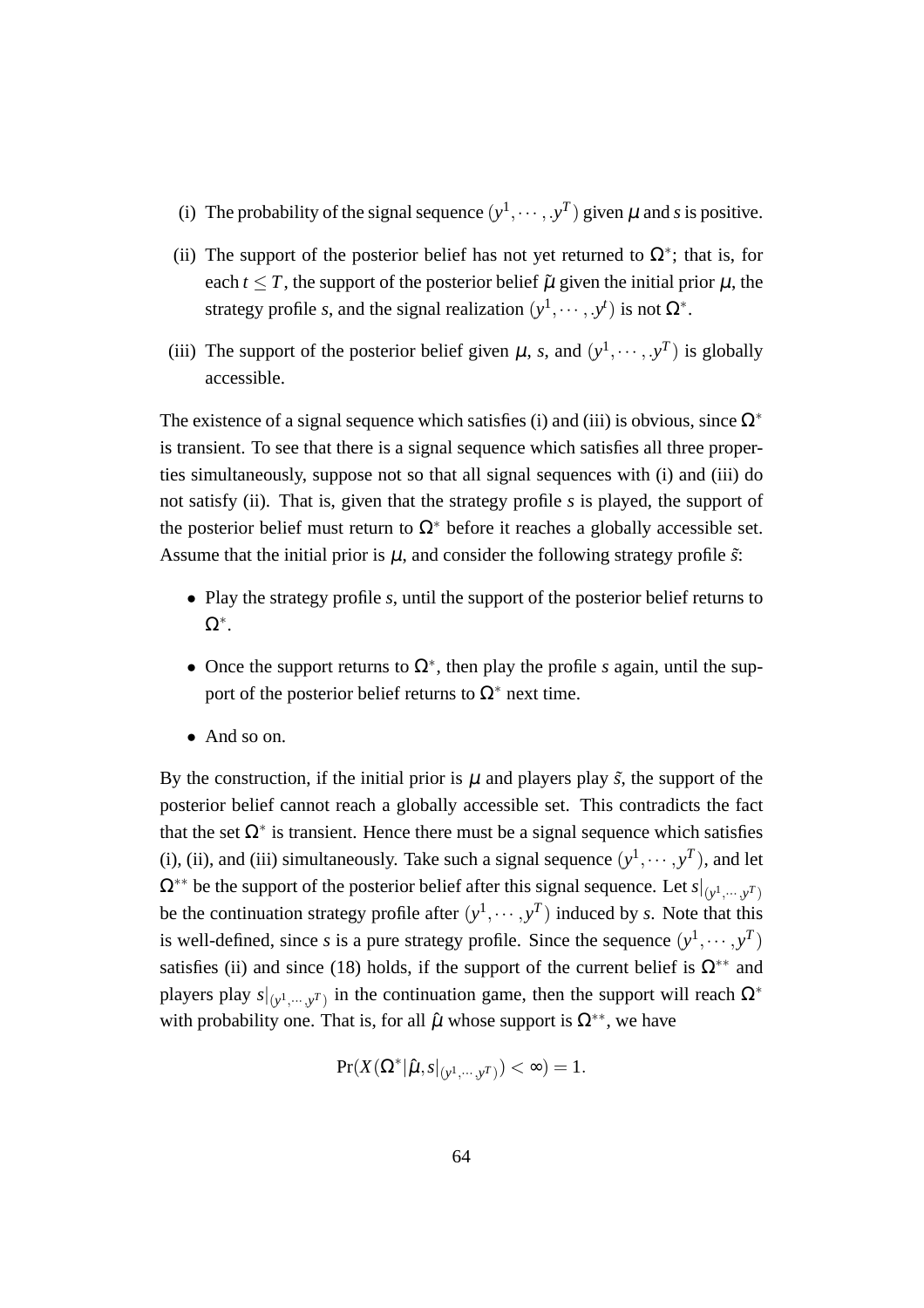This in turn implies that for each  $\hat{\omega} \in \Omega^{**}$ , there is a natural number  $\hat{T}$ , an action sequence  $(\hat{a}^1, \dots, \hat{a}^{\hat{T}})$ , and a signal sequence  $(\hat{y}^1, \dots, \hat{y}^{\hat{T}})$  such that

$$
\Pr(\hat{\mathbf{y}}^1, \cdots, \hat{\mathbf{y}}^{\hat{T}} | \hat{\omega}, \hat{a}^1, \cdots, \hat{a}^{\hat{T}}) > 0
$$
\n(19)

and such that

$$
\Pr(\hat{\mathbf{y}}^1, \cdots, \hat{\mathbf{y}}^T, \omega^{\hat{T}+1} | \omega^1, \hat{a}^1, \cdots, \hat{a}^{\hat{T}}) = 0 \tag{20}
$$

for all  $\omega^1 \in \Omega^{**}$  and  $\omega^{\hat{T}+1} \notin \Omega^*$ .

Pick  $\omega$  arbitrarily. From (iii), the set  $\Omega^{**}$  is globally accessible, and hence we can choose a natural number  $\tilde{T} \leq 4^{|\Omega|}$ , an action sequence  $(\tilde{a}^1, \dots, \tilde{a}^{\tilde{T}})$ , a signal sequence  $(\tilde{y}^1, \cdots, \tilde{y}^{\tilde{T}})$ , and a state  $\hat{\omega}$  such that

$$
\Pr(\tilde{y}^1, \cdots, \tilde{y}^{\tilde{T}}, \omega^{\tilde{T}+1} = \hat{\omega} | \omega, \tilde{a}^1, \cdots, \tilde{a}^{\tilde{T}}) > 0
$$
\n(21)

and such that

$$
\Pr(\tilde{y}^1, \cdots, \tilde{y}^{\tilde{T}}, \omega^{\tilde{T}+1} | \omega^1, \tilde{a}^1, \cdots, \tilde{a}^{\tilde{T}}) = 0
$$
\n(22)

for all  $\omega^1 \in \Omega$  and  $\omega^{T+1} \notin \Omega^{**}$ . Given this  $\hat{\omega}$ , choose  $\hat{T}$ ,  $(\hat{a}^1, \dots, \hat{a}^T)$ , and  $(\hat{y}^1, \dots, \hat{y}^T)$  so that (19) and (20) hold. Now, consider the action sequence

$$
\mathbf{a} = (\tilde{a}^1, \cdots, \tilde{a}^T, \hat{a}^1, \cdots, \hat{a}^T)
$$

and the signal sequence

$$
\mathbf{y} = (\tilde{y}^1, \cdots, \tilde{y}^{\tilde{T}}, \hat{y}^1, \cdots, \hat{y}^{\tilde{T}}).
$$

Then from (19) and (21), we have

$$
Pr(y|\omega, a) > 0.
$$

Also, from  $(20)$  and  $(22)$ , we have

$$
Pr(\mathbf{y}, \omega^{\tilde{T}+\hat{T}+1}|\omega^1, \mathbf{a}) = 0
$$

for all  $\omega^1 \in \Omega$  and  $\omega^{T+\hat{T}+1} \notin \Omega^*$ . This shows that the sequences *a* and *y* satisfy (i) and (ii) in Definition 9 for  $\omega$ . Since such *a* and *y* exist for each  $\omega \in \Omega$ , the set Ω*<sup>∗</sup>* is globally accessible. (The length of the action sequence *a* above may be greater than 4*|*Ω*<sup>|</sup>* , but as discussed in footnote 13, we can always find a sequence with length  $T \leq 4^{|\Omega|}$ .) However this is a contradiction, as the set  $\Omega^*$  is transient.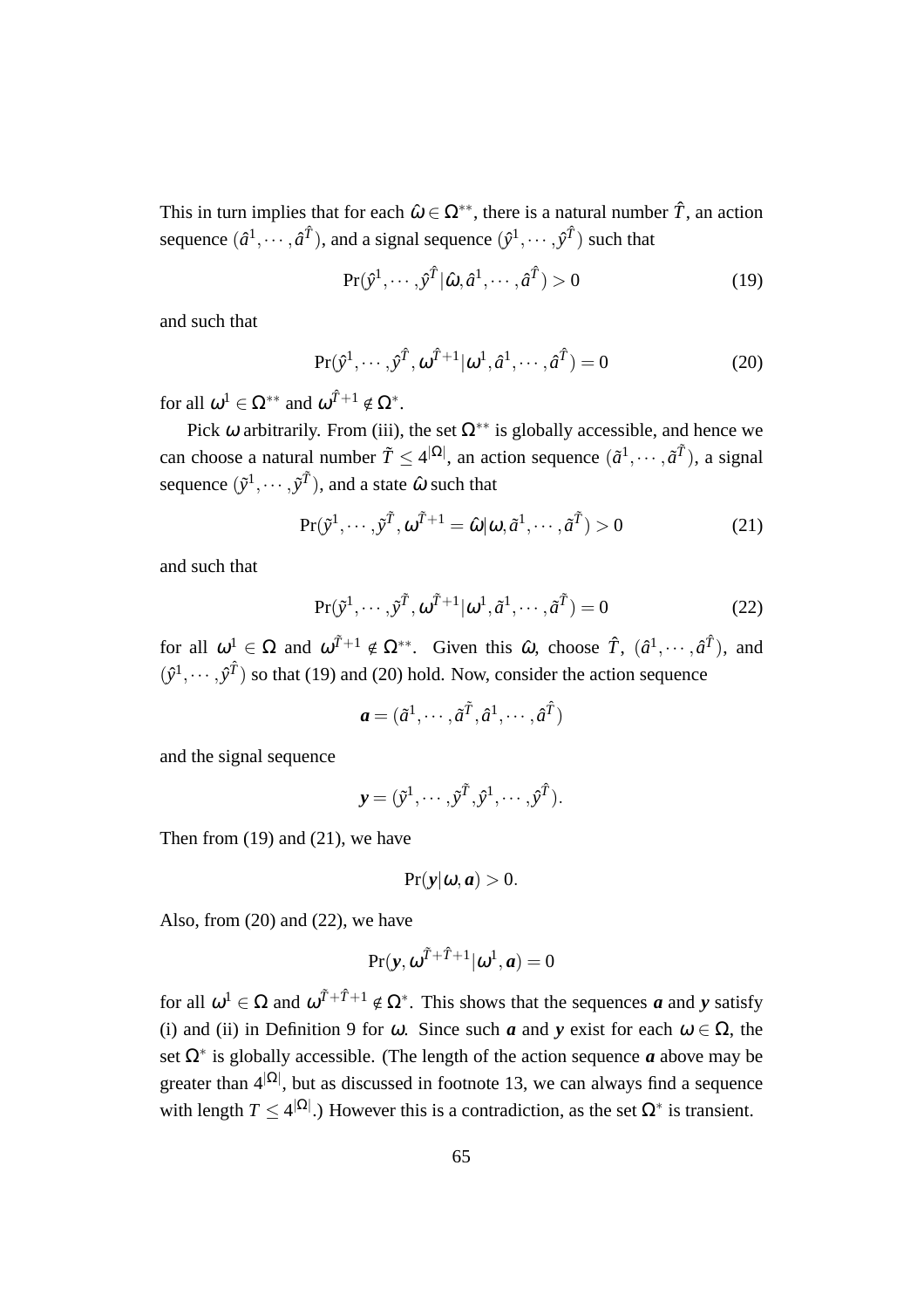## **E.9 Proof of Lemma 12**

Fix  $\delta$ . For a given strategy  $s_{-i}$  and a prior  $\mu$ , let  $v_i^{\mu}(s_{-i})$  denote player *i*'s best possible payoff; that is, let  $v_i^{\mu}(s_{-i}) = \max_{s_i \in S_i} v_i^{\mu}(\delta, s_i, s_{-i})$ . As the following lemma shows, this payoff function  $v_i^{\mu}(s_{-i})$  is convex with respect to  $\mu$ . The proof is very similar to Lemma 21 and hence omitted.

**Lemma 28.** *For each*  $s_{-i}$ ,  $v_i^{\mu}(s_{-i})$  *is convex with respect to*  $\mu$ *.* 

Let  $s^{\mu}$  denote the minimax strategy profile given the initial prior  $\mu$ . For each  $\mu$ , let  $\bar{v}_i(s_{-i}^{\mu}) = \max_{\tilde{\mu} \in \Delta \Omega} v_i^{\tilde{\mu}}$  $\int_{i}^{\mu}$  ( $s^{\mu}_{-i}$ ) be the maximal value of the convex function  $v_i^{\tilde{\mu}}$  $\overline{\mu}$ <sup>*i*</sup>(*s*<sup> $\mu$ </sup><sub>*i*</sub>). Let  $\mu^* \in \arg \max_{\mu \in \triangle \Omega} \overline{v}_i(s_{-i}^{\mu})$ . That is,  $\overline{v}_i(s_{-i}^{\mu^*})$  $\binom{\mu}{i}$  is the maximal value when we consider a series of the convex functions  $\{v_i^{\mu}$  $\left\{ \tilde{\mu}(s_{-i}^{\mu})\right\} \mu \in \triangle \Omega$ . Since  $v_i^{\mu}(s_{-i}^{\mu*})$ *−i* ) is convex, it is maximized when  $\mu$  is an extreme point. Let  $\omega$  denote this extreme point that is,  $v_i^{\omega} (s_{-i}^{\mu^*})$  $\binom{\mu^*}{-i} \geq v_i^{\mu} (s_{-i}^{\mu^*})$  $\begin{bmatrix} \mu \\ -i \end{bmatrix}$  for all  $\mu$ . (This  $\omega$  denotes the prior in which players believe that the initial state is  $\omega$  for sure.)

Take a small  $\eta > 0$ , and let  $\mu_{\eta}^*$  be the perturbation of the prior  $\mu^*$  such that  $\mu^*_\eta = (1-\eta)\mu^* + \eta \, (\frac{1}{|\Omega|})$  $\frac{1}{|\Omega|}, \cdots, \frac{1}{|\Omega|}$  $\frac{1}{|\Omega|}$ ). Note that  $\mu^*_{\eta}$  assigns at least probability  $\eta$  on each state.

Let  $Z^{\mu}$  be the set of all (possibly mixed) action profiles which is chosen in period one by some minimax strategies associated with the initial prior  $\mu$ . ( $Z^{\mu}$  is a set because there can be multiple minimax strategy associated with  $\mu$ .) Then a standard argument shows that  $Z^{\mu}$  is upper hemi-continuous. This, together with the fact that  $s_{-i}^{\mu}$  is Markov, implies that without loss of generality we can assume that  $s^{\mu^*}_{-i}$  $\n\mu^*$ <sub>−*i*</sub> and *s*<sup> $\mu^*$ <sub>7</sub><sup>*i*</sup></sup> are "close" when η is small. (This is a loose statement because we do not explain how to measure the distance between two strategies.) Accordingly we have the following lemma; the proof is standard and hence omitted.

**Lemma 29.** *For any*  $\delta \in (0,1)$  *and*  $\varepsilon > 0$ *, there is*  $\overline{\eta} > 0$  *such that for any*  $\eta \in$  $(0,\overline{\eta})$ ,

$$
\left|\overline{v}_i(s_{-i}^{\mu^*})-v_i^{\omega}(s_{-i}^{\mu^*_{\eta}})\right|<\varepsilon.
$$

*By letting*  $\varepsilon = 1 - \delta$ *, this implies that for any*  $\delta \in (0,1)$ *, there is*  $\overline{\eta} > 0$  *such that for any*  $\eta \in (0, \overline{\eta})$ ,

$$
\left|\overline{\nu}_i(s_{-i}^{\mu^*}) - \nu_i^{\omega}(s_{-i}^{\mu^*_{\eta}})\right| < 1 - \delta. \tag{23}
$$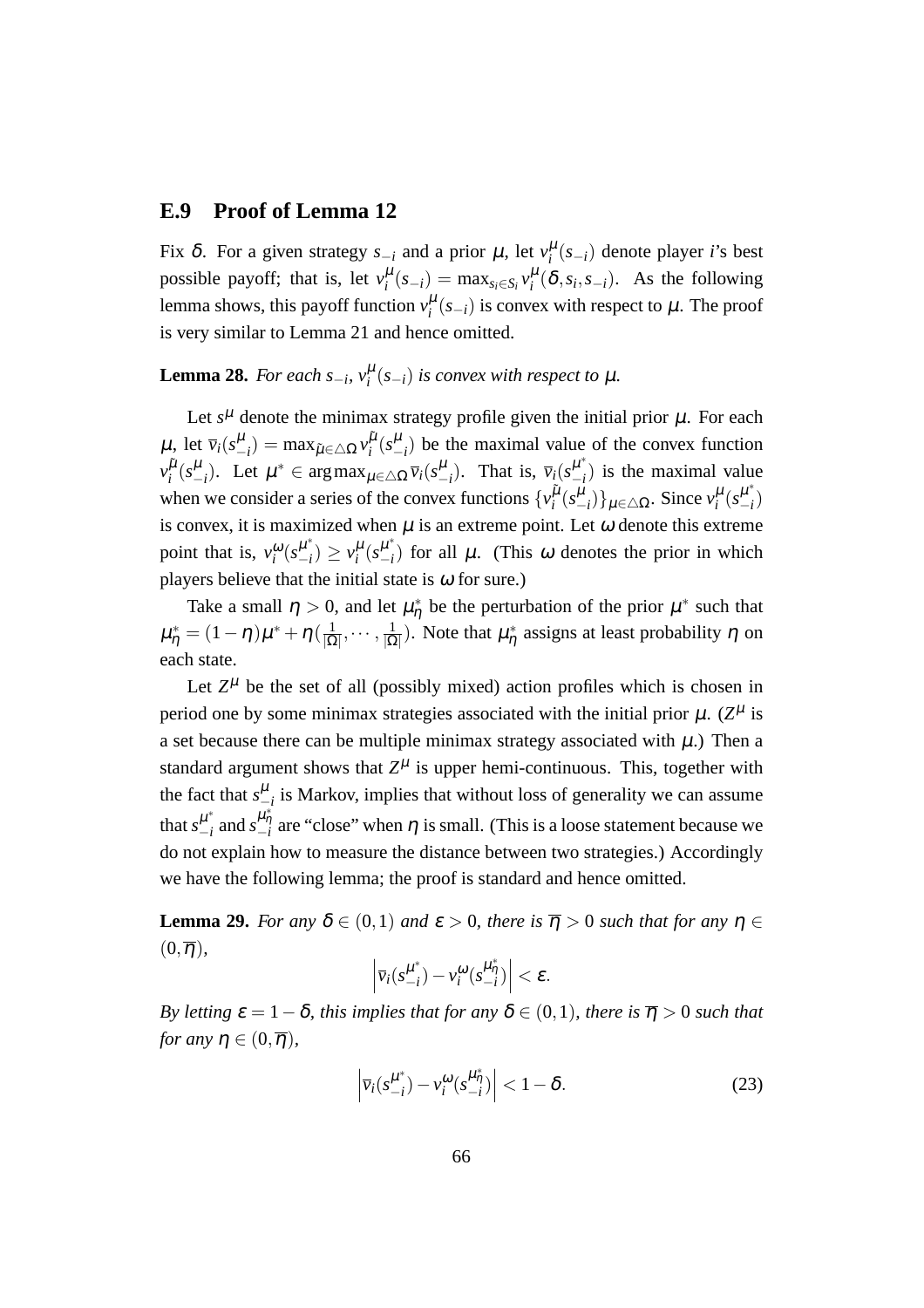In what follows, we fix  $\eta$  so that (23) holds. Let  $s_i^*$  be player *i*'s best reply against  $s_{-i}^{\mu_{\eta}^*}$  given the initial prior  $\omega$ . Since the game is strongly connected, there is a natural number *T* and a history  $h^T$  such that

- The history  $h^T$  happens with probability at least  $(\frac{\overline{\pi}}{|A|})^T$ , given the initial state ω and the profile  $(s_i^*, s_{-i}^{\mu_{\eta_i}^*})$ , and
- *•* The support of the posterior induced by the initial state <sup>ω</sup> and the history  $h^T$  is identical with that induced by the initial prior  $\mu^*_{\eta}$  and the history  $h^T$ .

Pick such *T* and  $h^T$ . (Here, the minimum probability  $(\frac{\overline{\pi}}{|A|})^T$  comes from the fact that clause (ii) in the definition of strong connectedness considers "all" strategy profiles *s*.) Then let  $\mu(h^T|\mu^*_{\eta})$  be the posterior in period  $T+1$  given that the initial prior is  $\mu^*$  and the history is  $h^T$ . Similarly, let  $\mu(h^T|\omega)$  be the posterior given the initial prior  $\omega$ . By the definition of  $h^T$ , the supports of these two beliefs are the same; let  $\Omega^*$  denote this support. Let  $C = 2\overline{g}(\frac{|A|}{\overline{T}})$  $\frac{A|}{\overline{\pi}}$ )<sup>*T*</sup> and let  $\tilde{C} = (\frac{|A|}{\overline{\pi}})^T$ . The following lemma shows that player *i*'s continuation payoff induced by the initial state  $\omega$ , the profile  $(s_i^*, s_{-i}^{\mu^*})$  $\binom{\mu^*}{-i}$  and the history *h*<sup>T</sup> is close to the value  $v_i^{\omega}(s_{-i}^{\mu^*})$ *−i* ).

**Lemma 30.** *For any* δ*,*

$$
\left|v_i^{\omega}(s_{-i}^{\mu^*})-v_i^{\mu(h^T|\omega)}(s_{-i}^{\mu^*_{\eta}}|_{h^T})\right| \leq \frac{1-\delta^T}{\delta^T}C+(1-\delta)\tilde{C}.
$$

1*−*δ *T*

 $\frac{-b}{\delta^T}C + (1-\delta)\tilde{C}$ .

*Since*  $s_{-i}^{\mu_{\eta}^{*}}|_{h} = s_{-i}^{\mu(h^{T}|\mu_{\eta}^{*})}$  $\frac{\mu}{i}$ <sup> $\frac{\mu}{i}$ </sup>, this implies  $\begin{array}{|c|c|} \hline \multicolumn{1}{|c|}{3} & \multicolumn{1}{|c|}{4} \multicolumn{1}{|c|}{5} \multicolumn{1}{|c|}{6} \multicolumn{1}{|c|}{6} \multicolumn{1}{|c|}{5} \multicolumn{1}{|c|}{6} \multicolumn{1}{|c|}{6} \multicolumn{1}{|c|}{6} \multicolumn{1}{|c|}{6} \multicolumn{1}{|c|}{6} \multicolumn{1}{|c|}{6} \multicolumn{1}{|c|}{6} \multicolumn{1}{|c|}{6} \multicolumn{1}{|c|}{6} \multicolumn{1}{|c|$  $v_i^{\omega}$ ( $s_{-i}^{\mu^*}$  $\left(\frac{\mu^*}{-i}\right) - \nu_i^{\mu(h^T|\omega)}$  $\mu(h^T|\omega)\binom{\mu(h^T|\mu^*_{\eta})}{h}$  $\begin{pmatrix} \mu(\mu & |\mu\eta) \\ -i \end{pmatrix}$  $\begin{array}{|c|c|} \hline \multicolumn{1}{|c|}{3} & \multicolumn{1}{|c|}{4} \multicolumn{1}{|c|}{5} \multicolumn{1}{|c|}{6} \multicolumn{1}{|c|}{5} \multicolumn{1}{|c|}{6} \multicolumn{1}{|c|}{6} \multicolumn{1}{|c|}{6} \multicolumn{1}{|c|}{6} \multicolumn{1}{|c|}{6} \multicolumn{1}{|c|}{6} \multicolumn{1}{|c|}{6} \multicolumn{1}{|c|}{6} \multicolumn{1}{|c|}{6} \multicolumn{1}{|c|}{6} \multicolumn{1}{|c|$ *≤*

*Proof.* Note that

$$
v_i^{\omega}(s_{-i}^{\mu_{\eta}^*}) = (1 - \delta) \sum_{t=1}^T \delta^{t-1} E[g_i^{\omega^t}(a^t) | \omega, s_i^*, s_{-i}^{\mu_{\eta}^*}] + \delta^T \sum_{\tilde{h}^T \in H^T} \Pr(\tilde{h}^T | \omega, s_i^*, s_{-i}^{\mu_{\eta}^*}) v_i^{\mu(\tilde{h}^T | \omega)}(s_{-i}^{\mu_{\eta}^*} |_{\tilde{h}^T}).
$$

Since  $(1 - \delta) \sum_{t=1}^{T} \delta^{t-1} E[g_i^{\omega^t}]$  $\int_a^{\omega^t} (a^t) | \omega, s | \le (1 - \delta^T) \overline{g},$  $v_i^{\omega}(s_{-i}^{\mu_{\eta}^*}) \le (1 - \delta^T) \overline{g} + \delta^T \sum$  $\tilde{h}^1$  $\Pr(\tilde{h}^T | \omega, s_i^*, s_{-i}^{\mu^*_{\tilde{\eta}}}) v_i^{\mu(\tilde{h}^T | \omega)}$  $\frac{\mu(\tilde{h}^T|\omega)}{i} (s_{-i}^{\mu_{\eta}^*}|_{\tilde{h}^T}).$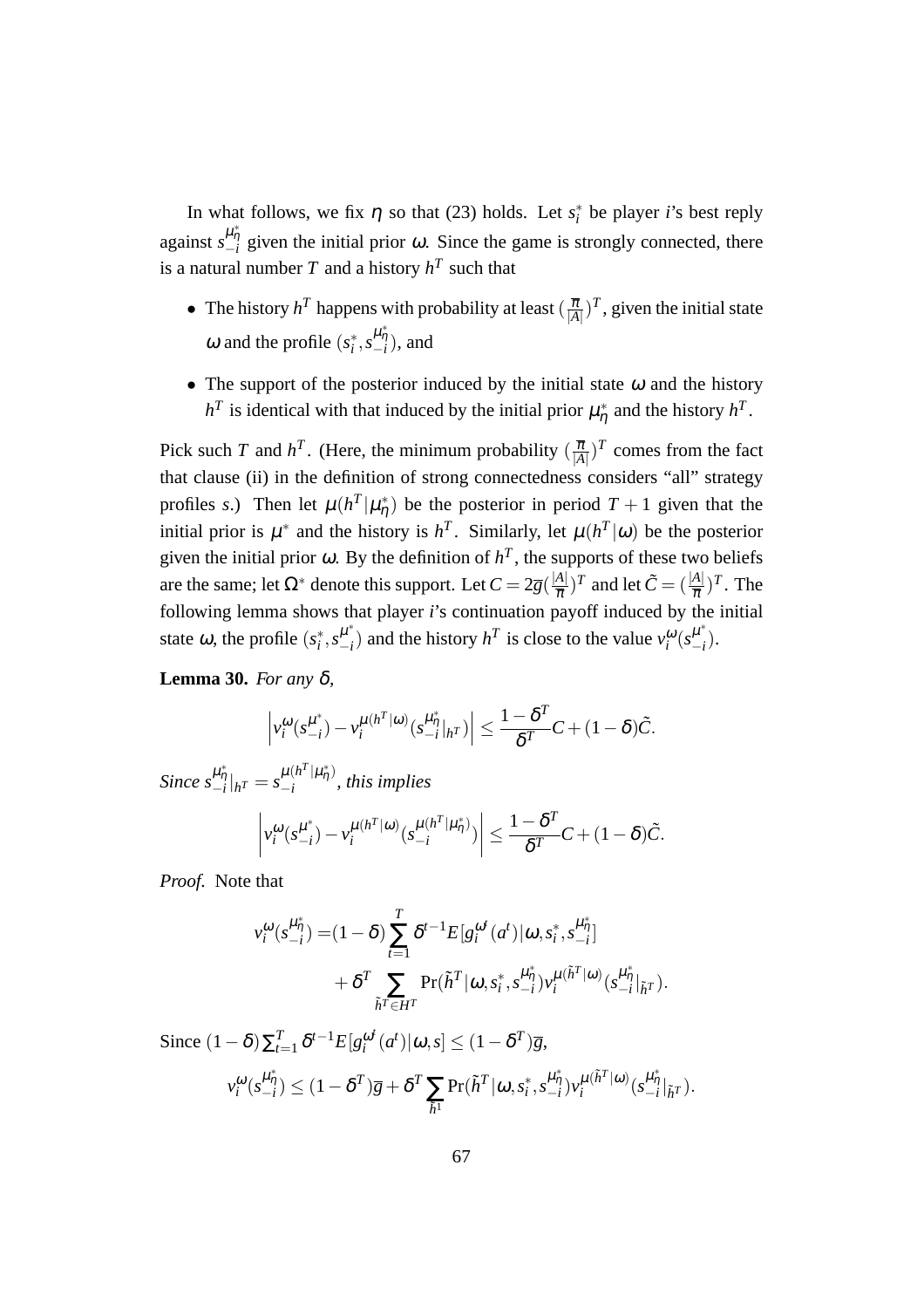From (23) and  $\bar{v}_i(s_{-i}^{\mu^*})$  $\nu_{-i}^*$ )  $\geq \nu_i^{\mu(\tilde{h}^T|\omega)}$  $\mu^{(\tilde{h}^T|\omega)}(s^{\mu}_{-i}|\tilde{h}^T)$ , we know that

$$
v_i^{\mu(\tilde{h}^T|\omega)}(\delta, s_{-i}^{\mu_{\tilde{\eta}}^*}|_{\tilde{h}^T}) \le v_i^{\omega}(s_{-i}^{\mu_{\tilde{\eta}}^*}) + (1 - \delta)
$$
 (24)

for all  $\tilde{h}^T \in H^T$ . Plugging this into the above inequality,

$$
v_i^{\omega}(s_{-i}^{\mu_{\eta}^*}) \leq (1 - \delta^T)\overline{g} + \delta^T \Pr(h^T|\omega, s_i^*, s_{-i}^{\mu_{\eta}^*}) v_i^{\mu(h^T|\omega)}(s_{-i}^{\mu_{\eta}^*}|_{h^T}) + \delta^T (1 - \Pr(h^T|\omega, s_i^*, s_{-i}^{\mu_{\eta}^*})) \left\{ v_i^{\omega}(s_{-i}^{\mu_{\eta}^*}) + (1 - \delta) \right\}.
$$

Since (24) holds and  $Pr(h^T|\omega, s_i^*, s_{-i}^{\mu^*_{\eta}}) \geq (\frac{\overline{\pi}}{|A|})^T$ ,

$$
v_i^{\omega}(s_{-i}^{\mu_{\eta}^*}) \leq (1 - \delta^T)\overline{g} + \delta^T \left(\frac{\overline{\pi}}{|A|}\right)^T v_i^{\mu(h^T|\omega)}(s_{-i}^{\mu_{\eta}^*}|_{h^T})
$$

$$
+ \delta^T \left\{1 - \left(\frac{\overline{\pi}}{|A|}\right)^T\right\} \left\{v_i^{\omega}(s_{-i}^{\mu_{\eta}^*}) + (1 - \delta)\right\}.
$$

Subtracting  $\{1-\delta^T(\frac{\overline{\pi}}{|A|})^T\}v_i^{\omega}(s_{-i}^{\mu_{\eta}^*})-\delta^T(\frac{\overline{\pi}}{|A|})^T(1-\delta)-\delta^T(\frac{\overline{\pi}}{|A|})^T v_i^{\mu(h^T|\omega)}$  $\frac{\mu(h^T|\omega)}{i}$   $(s_{-i}^{\mu^*_{\eta}}|_{h^T})$ from both sides,

$$
\delta^T \left( \frac{\overline{\pi}}{|A|} \right)^T \left\{ v_i^{\omega} (s_{-i}^{\mu_{\eta}^*}) + (1 - \delta) - v_i^{\mu(h^T|\omega)} (s_{-i}^{\mu_{\eta}^*}|_{h^T}) \right\}
$$
  

$$
\leq (1 - \delta^T) (\overline{g} - v_i^{\omega} (s_{-i}^{\mu_{\eta}^*})) + \delta^T (1 - \delta).
$$

Dividing both sides by  $\delta^T(\frac{\overline{\pi}}{|A|})^T$ ,

$$
\nu_i^{\omega}(s_{-i}^{\mu_{\eta}^*}) + (1 - \delta) - \nu_i^{\mu(h^T|\omega)}(s_{-i}^{\mu_{\eta}^*}|_{h^T})
$$
  

$$
\leq \frac{|A|^T (1 - \delta^T)(\overline{g} - \nu_i^{\omega}(s_{-i}^{\mu_{\eta}^*}))}{\delta^T \overline{\pi}^T} + (1 - \delta) \left(\frac{|A|}{\overline{\pi}}\right)^T.
$$

From (23), we know that  $v_i^{\omega}(s_{-i}^{\mu_{\eta}^*}) + 1 - \delta \ge v_i^{\omega}(s_{-i}^{\mu^*})$  $\binom{\mu}{i}$ , and thus

$$
v_i^{\omega}(s_{-i}^{\mu^*})-v_i^{\mu(h^T|\omega)}(s_{-i}^{\mu^*_{\eta}}|_{h^T})\leq \frac{|A|^T(1-\delta^T)(\overline{g}-v_i^{\omega}(s_{-i}^{\mu^*_{\eta}}))}{\delta^T\overline{\pi}^T}+(1-\delta)\left(\frac{|A|}{\overline{\pi}}\right)^T.
$$

By the definition of  $\mu^*$ , the left-hand side is positive. Note also that  $v_i^{\omega}(s_{-i}^{\mu^*_{\eta}}) \ge -\overline{g}$ . Hence the result follows.  $Q.E.D.$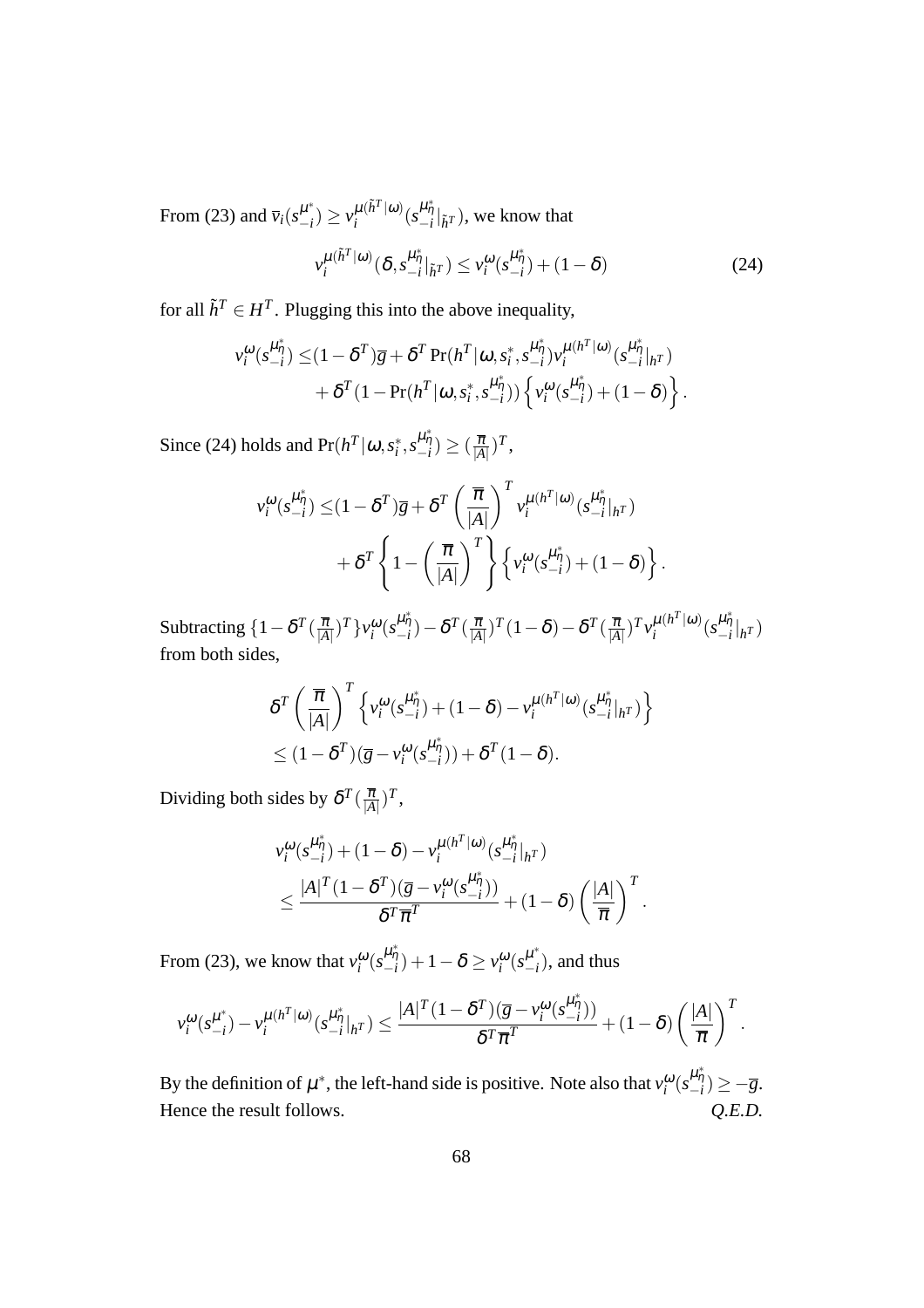The second statement in the above lemma ensures that player *i*'s maximal payoff given the initial prior  $\mu(h^T|\omega)$  and the opponents' strategy  $s_{-i}^{\mu(h^T|\mu^*_{n})}$  $\frac{\mu(n+|\mu_{\eta})}{-i}$  is close to the value  $\overline{v}_i(s^{\mu^*}_{-i})$  $\begin{bmatrix} \mu \\ -i \end{bmatrix}$ . The next lemma shows that the same is true even if the initial prior  $\mu(h^T|\omega)$  is replaced with  $\tilde{\omega} \in \Omega^*$ . Let  $C' = \frac{C}{\pi R}$  $\frac{C}{\overline{\pi}^T}$  and  $\tilde{C}' = \frac{\tilde{C}}{\overline{\pi}^T}$  $\frac{C}{\overline{\pi}^T}.$ 

**Lemma 31.** *For each*  $\tilde{\omega} \in \Omega^*$ ,

$$
\left|\overline{v}_i(s_{-i}^{\mu^*}) - v_i^{\tilde{\omega}}(s_{-i}^{\mu(h^T|\mu^*_{\eta})})\right| \le \frac{1-\delta^T}{\delta^T}C' + (1-\delta)\tilde{C}'
$$

*Proof.* Pick an arbitrary  $\tilde{\omega} \in \Omega^*$ . Then we have

$$
\nu_i^{\mu(h^T|\omega)}(s_{-i}^{\mu(h^T|\mu^*_{\eta})})
$$
\n
$$
= \sum_{\hat{\omega}\in\Omega} \mu(h^T|\omega)[\hat{\omega}] \nu_i^{\hat{\omega}}(\delta, s_i^*|_{h^T}, s_{-i}^{\mu(h^T|\mu^*_{\eta})})
$$
\n
$$
\leq \mu(h^T|\omega)[\tilde{\omega}] \nu_i^{\tilde{\omega}}(\delta, s_i^*|_{h^T}, s_{-i}^{\mu(h^T|\mu^*_{\eta})}) + (1 - \mu(h^T|\omega)[\tilde{\omega}]) \overline{\nu}_i(s_{-i}^{\mu^*}).
$$

Here the equality follows from  $v_i^{\mu(h^T|\omega)}$  $\mu(h^T|\omega)\left(S_{-i}^{\mu(h^T|\mu^*_{\eta})}\right)$  $\frac{\mu(h^T|\mu^*_{\eta})}{-i}) = v_i^{\mu(h^T|\omega)}$  $\frac{\mu(h^T|\omega)}{i}(\delta, s_i^*|_{h^T}, s_{-i}^{\mu(h^T|\mu^*_\eta)})$  $\frac{\mu(n-\mu\eta)}{-i}$ ), and the inequality from  $v_i^{\hat{\omega}}$  $\frac{\hat{\omega}}{i}(\delta,s_i^*|_{h^T},s_{-i}^{\mu(h^T|\mu_{\eta}^*)})$  $\frac{\mu(h^T|\mu^*_\eta)}{-i}) \leq \overline{v}_i(s_{-i}^{\mu^*})$  $\binom{\mu}{-i}$ . Arranging,

$$
\mu(h^T|\omega)[\tilde{\omega}]\left(\bar{\nu}_i(s_{-i}^{\mu^*}) - \nu_i^{\tilde{\omega}}(\delta, s_i^*|_{h^T}, s_{-i}^{\mu(h^T|\mu^*_{\eta})})\right) \leq \bar{\nu}_i(s_{-i}^{\mu^*}) - \nu_i^{\mu(h^T|\omega)}(s_{-i}^{\mu(h^T|\mu^*_{\eta})}).
$$

The term in the parenthesis in the left-hand side is non-negative. Similarly, the right-hand side is non-negative. Hence

$$
\left|\overline{v}_i(s_{-i}^{\mu^*}) - v_i^{\tilde{\omega}}(\delta, s_i^*|_{h^T}, s_{-i}^{\mu(h^T|\mu^*_{\eta})})\right| \leq \frac{\left|\overline{v}_i(s_{-i}^{\mu^*}) - v_i^{\mu(h^T|\omega)}(s_{-i}^{\mu(h^T|\mu^*_{\eta})})\right|}{\mu(h^T|\omega)[\tilde{\omega}]}.
$$

Using  $\mu(h^T|\omega)[\tilde{\omega}] \geq \overline{\pi}^T$  and Lemma 30,

$$
\left|\overline{v}_i(s_{-i}^{\mu^*}) - v_i^{\tilde{\omega}}(\delta, s_i^*|_{h^T}, s_{-i}^{\mu(h^T|\mu^*_{\eta})})\right| \le \frac{1 - \delta^T}{\delta^T} C' + (1 - \delta)\tilde{C}'.\tag{25}
$$

Since  $v_i^{\tilde{\omega}}$  $\tilde{\omega}$ <sub>( $s_{-i}^{\mu (h^T|\mu^*_{\eta})}$ </sub>  $\frac{\mu(n^2 | \mu_{\eta})}{i}$  is at least *v*<sub>*i*</sub><sup>∞</sup>  $\frac{\tilde{\omega}}{i}(\boldsymbol{\delta}, {s_i^*}|_{h^T}, {s_{-i}^{\mu(h^T|{\mu^*_\eta})}})$  $\frac{\mu(h^T|\mu^*_{\eta})}{-i}$ ) but at most  $\overline{v}_i(s^{\mu^*}_{-i})$  $\binom{\mu}{i}$ , the result follows.  $Q.E.D.$ 

The next lemma shows that the same result holds for all initial prior  $\mu$  whose support is  $\Omega^*$ . The proof is identical with that of Lemma 24 and hence omitted.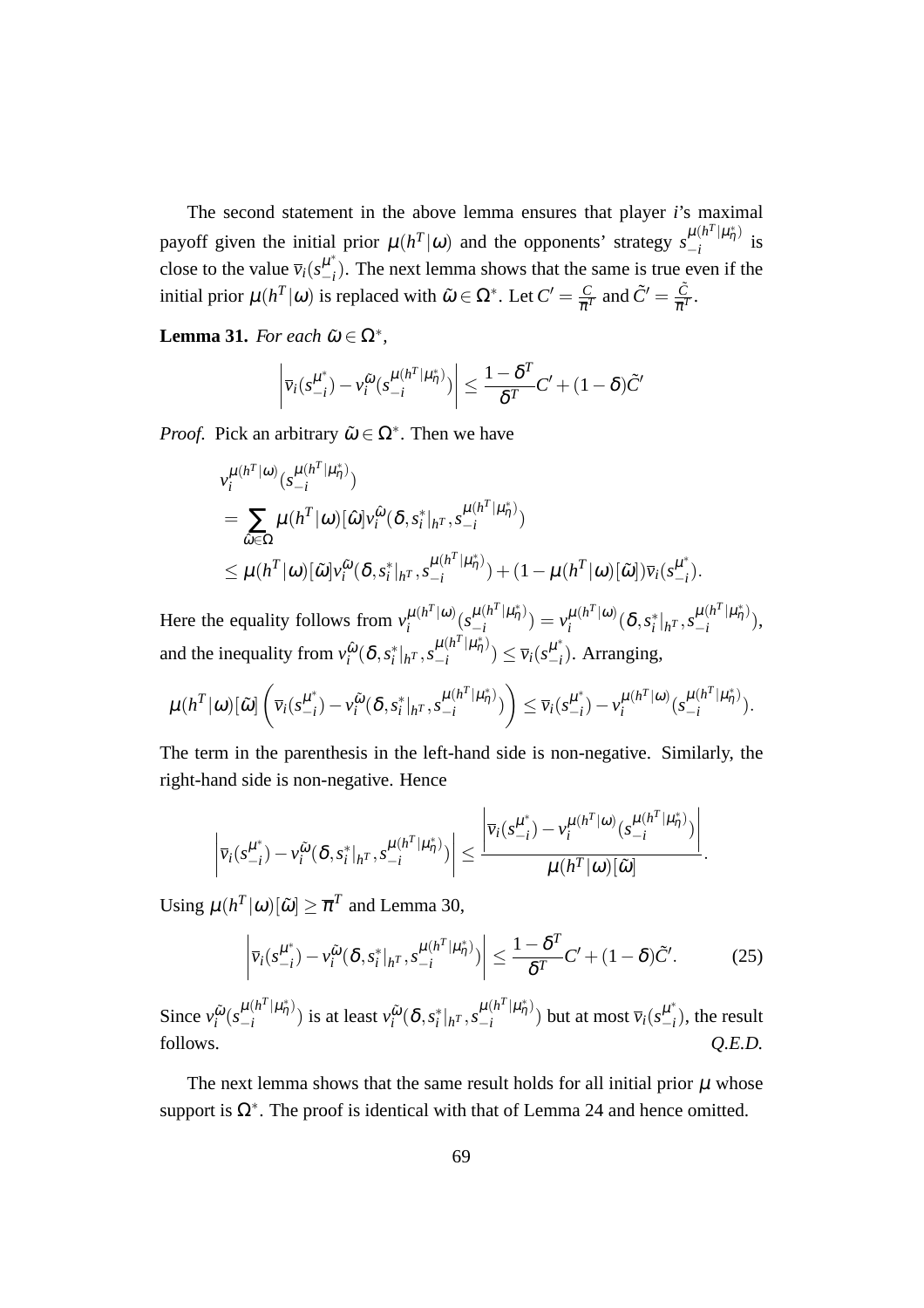**Lemma 32.** *For each*  $\mu$  *such that*  $\mu(\tilde{\omega}) = 0$  *for all*  $\tilde{\omega} \notin \Omega^*$ *,* 

$$
\left|\overline{v}_i(s_{-i}^{\mu^*}) - v_i^{\mu}(s_{-i}^{\mu(h^T|\mu^*_{\eta})})\right| \leq \frac{1-\delta^T}{\delta^T}C' + (1-\delta)\tilde{C}'.
$$

Letting  $\mu = \mu(h^T|\mu_{\eta}^*)$ , the above lemma implies that the minimax payoff given the initial prior  $\mu(h^T|\mu^*_{\eta})$  is close to the value  $\bar{v}_i(s^{\mu^*}_{-i})$  $\binom{\mu}{-i}$ ; that is,

$$
\left|\overline{v}_i(s_{-i}^{\mu^*}) - v_i^{\mu(h^T|\mu^*_{\eta})}(s_{-i}^{\mu(h^T|\mu^*_{\eta})})\right| \leq \frac{1-\delta^T}{\delta^T}C' + (1-\delta)\tilde{C}'.
$$

Now let  $\overline{\mu}$  be the prior which maximizes the minimax payoff. Note that such a maximizer exists, because player *i*'s payoff  $v_i^{\mu}(\delta, s)$  is continuous with respect to  $\mu$  and so is the minimax payoff  $v_i^{\mu}(\delta)$ . By the definition of  $\overline{\mu}$ , the minimax payoff given  $\overline{\mu}$  is at least the minimax payoff given the prior  $\mu(h^T|\mu^*_{\eta})$  and at most the value  $\bar{v}_i(s^{\mu^*}_{-i})$  $\binom{\mu}{i}$ . Then from the above inequality, we obtain the following lemma, which says that the minimax payoff given  $\overline{\mu}$  is also close to the value  $\overline{v}_i(s^{\mu^*}_{-i})$ *−i* ):

**Lemma 33.** *We have*

$$
\left|\overline{v}_i(s_{-i}^{\mu^*}) - v_i^{\overline{\mu}}(s_{-i}^{\overline{\mu}})\right| \leq \frac{1 - \delta^T}{\delta^T}C' + (1 - \delta)\tilde{C}'.
$$

Pick  $\pi^* > 0$  such that for each robustly globally accessible set,  $\pi^*$  satisfies the condition stated in the definition of robust global accessibility, and such that for each strongly transient set,  $\pi^*$  satisfies the condition stated in the definition of strong transience.

Let  $\mu$  be the prior which minimizes the minimax payoff, and let  $\Omega$  be the support of  $\mu$ . The set  $\Omega$  is either robustly globally accessible or strongly transient. If  $\Omega$  is strongly transient, then there is a robustly globally accessible set  $\Omega^{**}$ , a natural number  $\tilde{T}$ , and a history  $h^{\tilde{T}}$  such that the history  $h^{\tilde{T}}$  happens with probability at least  $\pi^*$  given the initial prior  $\mu$  and the profile  $s^{\underline{\mu}}$ , and such that the support of the posterior in period  $\tilde{T} + 1$  induced by the initial prior  $\mu$  and the history  $h^{\tilde{T}}$  is  $\Omega^{**}$ . Pick such  $\Omega^{**}$ ,  $\tilde{T}$ , and *h*<sup> $\tilde{T}$ </sup>, and let  $\mu^{**}$  be the posterior induced by  $\mu$  and  $h^{\tilde{T}}$ .

If <u> $\Omega$ </u> is robustly globally accessible, then set  $\Omega^{**} = \Omega$ ,  $\tilde{T} = 0$ , and  $\mu^{**} = \mu$ .

The following lemma shows that the minimax payoffs for  $\mu$  and  $\mu^{**}$  are close. Let  $C'' = \frac{2\overline{g}}{\pi^*}$ .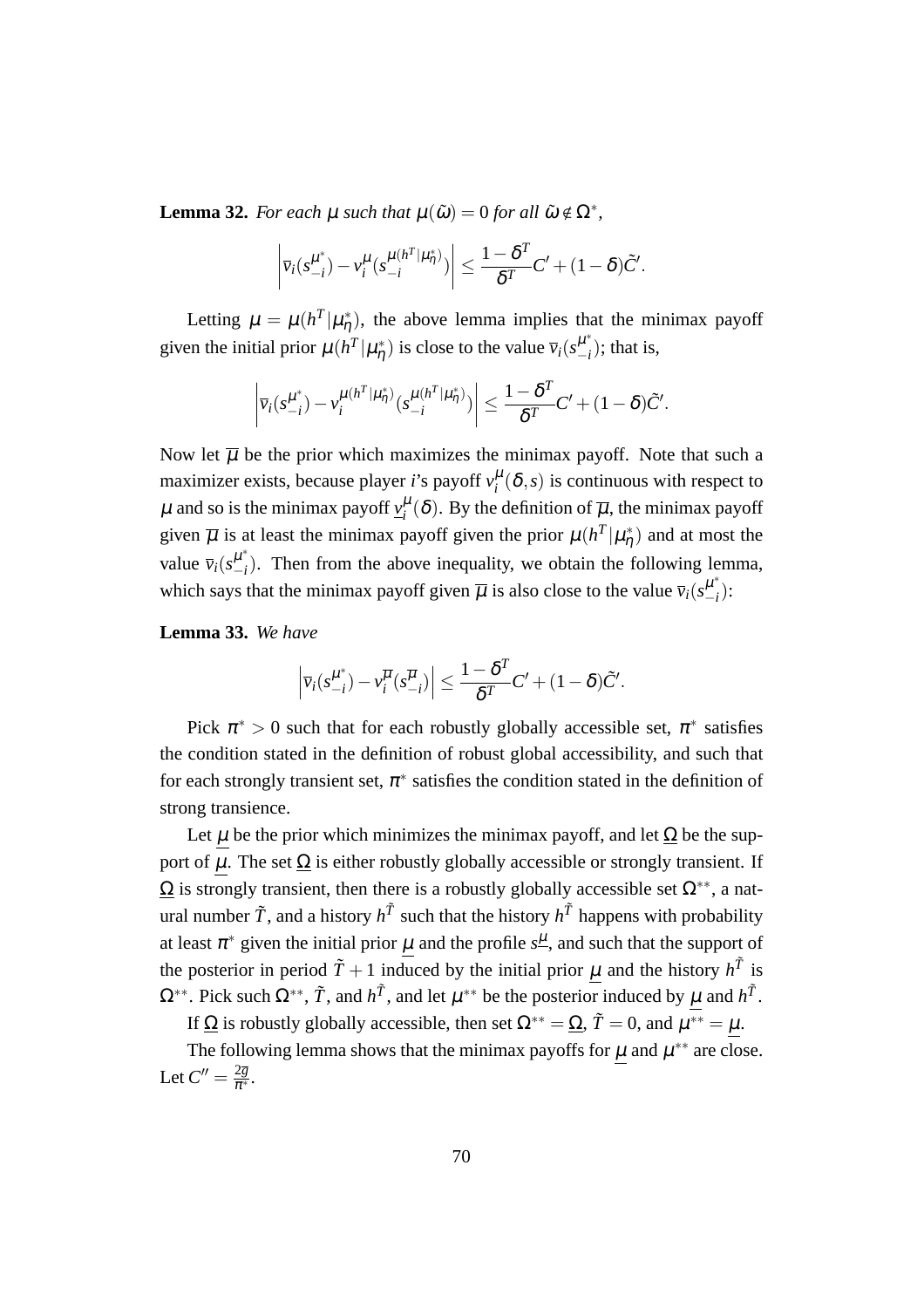**Lemma 34.** *We have*

$$
\left|\nu_i^{\mu^{**}}(s_{-i}^{\mu^{**}})-\nu_i^{\mu}(s_{-i}^{\mu})\right|\leq \frac{1-\delta^{\tilde{T}}}{\delta^{\tilde{T}}}C''.
$$

*Proof.* When the set  $\Omega$  is robustly globally accessible, the proof is obvious. When  $\Omega$  is strongly transient, the proof is identical with that of Lemma 22. Replace  $\lambda \cdot v^{\omega}(\delta, s^{\omega})$  in Lemma 22 with  $v_i^{\mu}$  $\frac{\mu}{i}$ ( $s^{\frac{\mu}{n}}$  $\frac{\mu}{\mu}(x)$ ,  $\lambda \cdot v^{\mu(y^1, \cdots, y^T)} (\delta, s^{\mu(y^1, \cdots, y^T)})$  with  $\lambda \cdot$  $v^{\omega}(\delta, s^{\omega})$ , and  $(y^1, \dots, y^T)$  with  $h^{\tilde{T}}$ , respectively.  $Q.E.D.$ 

Since  $\Omega^{**}$  is robustly globally accessible, for any initial prior  $\mu$ , there is an action sequence  $a_{-i}(\mu) = (a_{-i}^1(\mu), \cdots, a_{-i}^{4|\Omega|})$ *−i* (µ)) such that for any player *i*'s strategy *s*<sub>*i*</sub>, there is a natural number  $T \leq 4^{|\Omega|}$  such that after *T* periods, the support of the posterior is equal to  $\Omega^{**}$  with probability at least  $\pi^*$ . Note also that this posterior belief puts at least  $\hat{\pi}^*$  on each state  $\omega \in \Omega^{**}$ , as the following lemma shows.

**Lemma 35.** *If a subset*  $\Omega^{**}$  *is robustly globally accessible, then there is*  $\pi^*$  > 0 *such that for any initial prior* µ *and for any i, there is an action sequence*  $(a_{-i}^1, \cdots, a_{-i}^{4|\Omega|})$ *−i* ) *such that for any player i's strategy s<sup>i</sup> , there is a natural number*  $T \leq 4^{|{\Omega}|}$  *and a belief*  $\tilde{\mu}$  *such that* 

$$
\Pr(\mu^{T+1} = \tilde{\mu} | \mu, a^1, \cdots, a^T) \geq \pi^*
$$

*and such that*  $\tilde{\mu}(\omega) \geq \frac{1}{\log n}$  $\frac{1}{|\Omega|} \pi^{4^{|\Omega|}}$  *for all*  $\omega \in \Omega^{**}$  *and*  $\tilde{\mu}(\omega) = 0$  *for other*  $\omega$ *.* 

*Proof.* Like global accessibility, there is an alternative definition of robust global accessibility; a set  $\Omega^{**}$  is robustly globally accessible if for each state  $\omega \in \Omega$ , there is an action sequence  $(a_{-i}^1, \dots, a_{-i}^{4|\Omega|})$  $\begin{bmatrix} \mathbf{f}^{|\mathbf{r}|} \\ -i \end{bmatrix}$  such that for any *s<sub>i</sub>*, there is a natural number  $T \leq 4^{|\Omega|}$  and a signal sequence  $(y^1, \dots, y^T)$  such that the following properties are satisfied:

- (i) If the initial state is  $\omega$ , player *i* plays  $s_i$ , and the opponents play  $(a_{-i}^1, \dots, a_{-i}^T)$ , then the sequence  $(y^1, \dots, y^T)$  realizes with positive probability.
- (ii) If player *i* plays  $s_i$ , the opponents play  $(a_{-i}^1, \dots, a_{-i}^T)$ , and the signal sequence  $(y^1, \dots, y^T)$  realizes, then the state in period  $T + 1$  must be in the set  $\Omega^{**}$ , regardless of the initial state  $\hat{\omega}$  (possibly  $\hat{\omega} \neq \omega$ ).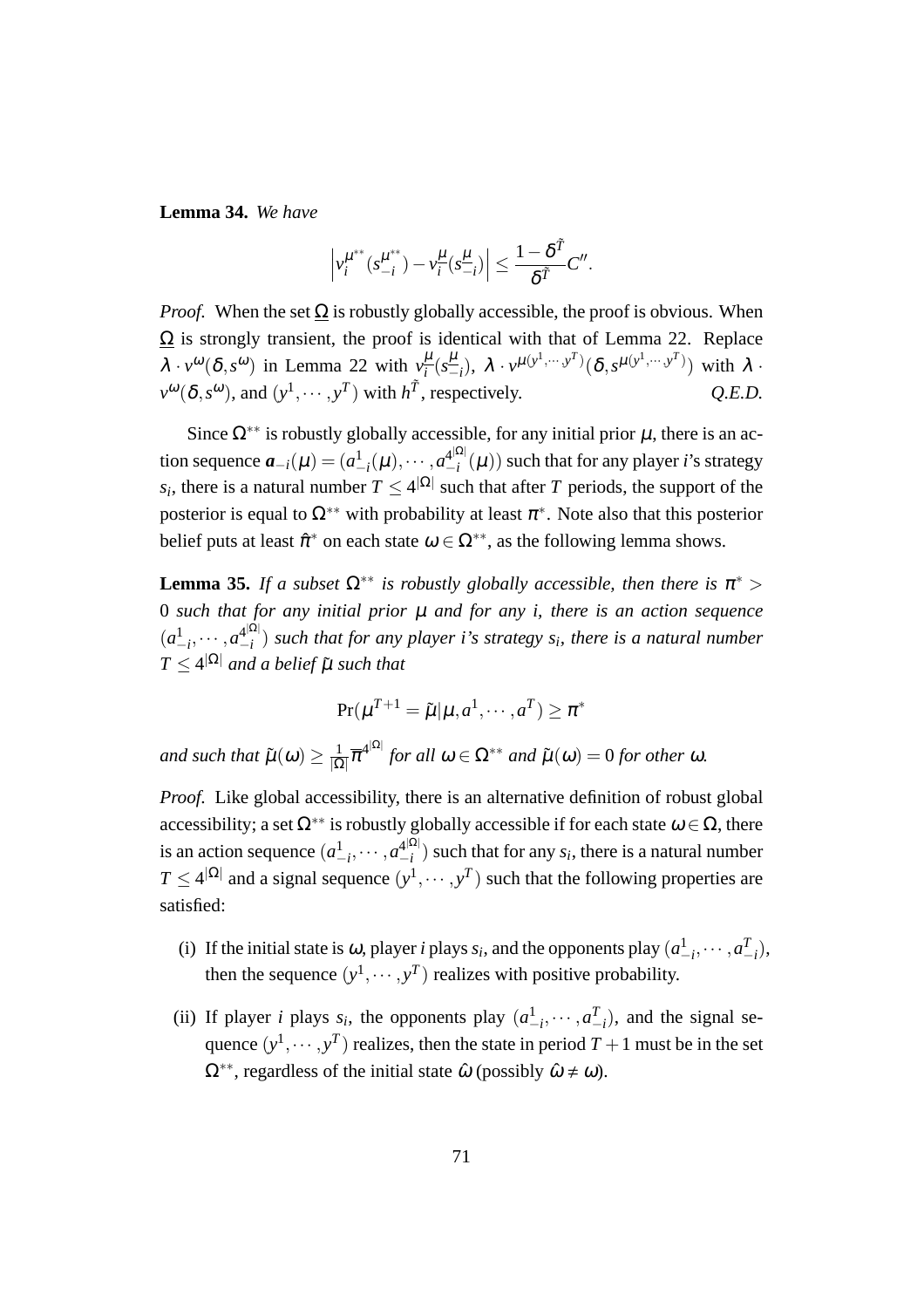(iii) If the initial state is  $\omega$ , player *i* plays  $s_i$ , the opponents play  $(a_{-i}^1, \dots, a_{-i}^T)$ , and the signal sequence  $(y^1, \dots, y^T)$  realizes, then the support of the belief in period  $T + 1$  is the set  $\Omega^*$ .

To prove the lemma, fix an arbitrary prior  $\mu$ . Pick  $\omega$  such that  $\mu(\omega) \geq \frac{1}{10}$  $\frac{1}{|\Omega|}$ , and then choose  $(a_{-i}^1, \dots, a_{-i}^{4|\Omega|})$  $\begin{bmatrix} -i \\ -i \end{bmatrix}$  as in the above definition. Then for each *s<sub>i</sub>*, choose *T* and  $(y^1, \dots, y^T)$  as in the above definition. Let  $\tilde{\mu}$  be the posterior belief in period  $T + 1$  given the initial prior  $\mu$ , player *i*'s strategy  $s_i$ , the opponents' play  $(a_{-i}^1, \dots, a_{-i}^T)$ , and the signal sequence  $(y^1, \dots, y^T)$ . From (ii),  $\tilde{\mu}(\omega) = 0$  for other  $ω$ . Also from (iii),  $\tilde{\mu}(\omega) \geq \frac{1}{10}$  $\frac{1}{|\Omega|}\overline{\pi}^{4^{|\Omega|}}$  for all  $\omega \in \Omega^{**}$ . *Q.E.D.*

Now assume that the initial prior is  $\overline{\mu}$  and players  $-i$  play the following strategy  $s_{-i}^{**}$ : Let  $\Delta^{**}$  denote the set of beliefs  $\mu$  such that  $\mu(\omega) \geq \frac{1}{|\Omega|}$  $\frac{1}{|\Omega|} \overline{\pi}^{4^{|\Omega|}}$  for all  $\omega \in \Omega^{**}$  and  $\mu(\omega) = 0$  for other  $\omega$ .

- Let  $\mu^{(1)} = \overline{\mu}$ .
- *•* Play the action sequence  $a_{-i}(\mu^{(1)})$  for the first 4<sup>|Ω|</sup> periods, unless the posterior belief reaches the set ∆ *∗∗* .
- If the posterior belief satisfies  $\mu^t \in \Delta^{**}$  in some period  $t \leq 4^{|\Omega|} + 1$ , then stop playing  $a_{-i}(\mu^{(1)})$  and switch the play immediately to  $s_{-i}^{\mu^{**}}$  $\frac{\mu}{-i}$  in the rest of the game.
- If not, play the action sequence  $a_{-i}(\mu^{(2)})$  for the next 4<sup>|Ω</sup>*|* periods. where  $\mu^{(2)}$  is the posterior belief in period  $4^{|\Omega|}+1$ .
- If the posterior belief satisfies  $\mu^t \in \Delta^{**}$  in some period  $t \leq 2 \cdot 4^{|\Omega|} + 1$ , then switch the play immediately to  $s_{-i}^{\mu^{**}}$  $\frac{\mu}{\mu}$  in the rest of the game.
- *•* And so on.

Let  $v_i^{\mu}(s_{-i}^{**})$  be player *i*'s payoff when the initial prior is  $\overline{\mu}$ , the opponents play  $s_{-i}^*$ , and player *i* plays a best reply. Note that after the switch to  $s_{-i}^{\mu^{**}}$ *−i* , player *i*'s continuation payoff is equal to  $v_i^{\mu}$  ( $s_{-i}^{\mu,*}$  $\frac{\mu}{\mu}$ ) where  $\mu$  is the posterior belief when the switch happens. Since this switch eventually happens with probability one, the overall payoff  $v_i^{\mu}(s_{-i}^{**})$  cannot be significantly greater than the value  $v_i^{**}$  = max<sub>µ∈∆\*\*</sub>  $v_i^{\mu}$  ( $s_{-i}^{\mu^{**}}$ *−i* ). Formally, we have the following lemma.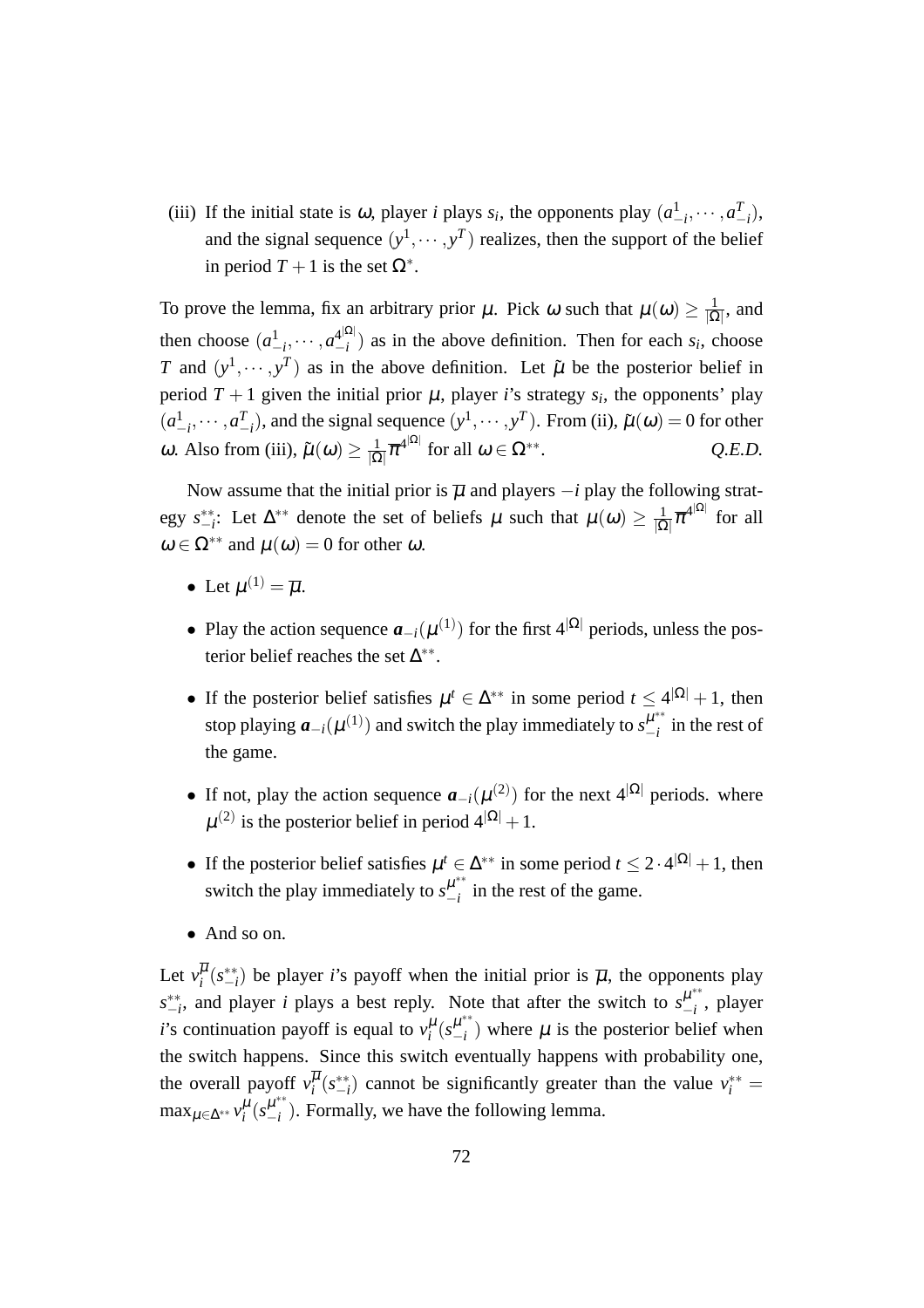**Lemma 36.**  $v_i^{\overline{\mu}}(s_{-i}^{**}) \leq v_i^{**} + (1 - \delta^{4^{|\Omega|}})2\overline{g}.$ 

*Proof.* The proof is very similar to that of Lemma 25. Let  $\rho^t$  denote the probability that the switch to  $s_{-i}^{\mu^{**}}$  $\mu^{**}$  does not happen until the end of period *t*. Let  $\rho^0 = 1$ . Then we have

$$
v_i^{\overline{\mu}}(s_{-i}^{**}) \leq \sum_{t=1}^{\infty} \delta^{t-1} \left\{ \rho^{t-1} \overline{g} + (1 - \rho^{t-1}) v_i^{**} \right\}.
$$

Recall that the length of the action sequence  $a_{-i}(\mu)$  is at most 4<sup>|Ω|</sup> for each  $\mu$ , and that the probability that the action sequence  $a_{-i}(\mu)$  does not induce the switch to  $s^*$  is at most  $1 - \pi^*$ . Hence we have

$$
\rho^{n4^{|\Omega|}+k} \le (1-\pi^*)^n
$$

for each  $n = 0, 1, \cdots$  and  $k \in \{0, \cdots, 4|\Omega| - 1\}$ . This inequality, together with  $\overline{g} \ge v_i^{**}$ , implies that

$$
\rho^{n4^{|\Omega|}+k}\overline{g}+(1-\rho^{n4^{|\Omega|}+k})v_i^{**}\leq (1-\pi^*)^n\overline{g}+\{1-(1-\pi^*)^n\}v_i^{**}
$$

for each  $n = 0, 1, \cdots$  and  $k \in \{0, \cdots, 4^{|\Omega|} - 1\}$ . Plugging this inequality into the first one, we obtain

$$
v_i^{\overline{\mu}}(s_{-i}^{**}) \le (1-\delta) \sum_{n=1}^{\infty} \sum_{k=1}^{4^{|\Omega|}} \delta^{(n-1)4^{|\Omega|}+k-1} \left[ \begin{array}{c} (1-\pi^*)^{n-1}\overline{g} \\ +\{1-(1-\pi^*)^{n-1}\}v_i^{**} \end{array} \right].
$$

Then as in the proof of Lemma 25, the standard algebra shows

$$
v_i^{\overline{\mu}}(s_{-i}^{**}) \leq \frac{(1-\delta^{4^{|\Omega|}})\overline{g}}{1-(1-\pi^*)\delta^{4^{|\Omega|}}} + \frac{\delta^{4^{|\Omega|}}\pi^*}{1-(1-\pi^*)\delta^{4^{|\Omega|}}}v_i^{**}.
$$

 $Since \frac{\delta^{4|\Omega|}\pi^*}{\sqrt{2|\Omega|}}$  $\frac{\delta^{4^{|\Omega|}}\pi^*}{1-(1-\pi^*)\delta^{4^{|\Omega|}}} = 1 - \frac{1-\delta^{4^{|\Omega|}}}{1-(1-\pi^*)\delta}$  $\frac{1-\delta^{+}}{1-(1-\pi^*)\delta^{4|\Omega|}}$ , we have

$$
v_i^{\overline{\mu}}(s_{-i}^{**}) \le v_i^{**} + \frac{1 - \delta^{4^{|\Omega|}}}{1 - (1 - \pi^*)\delta^{4^{|\Omega|}}} (\overline{g} - v_i^{**}).
$$

Since  $1 - (1 - \pi^*)\delta^{4^{|\Omega|}} > 1 - (1 - \pi^*) = \pi^*$  and  $v_i^{**} \geq -\overline{g}$ , the result follows. *Q.E.D.*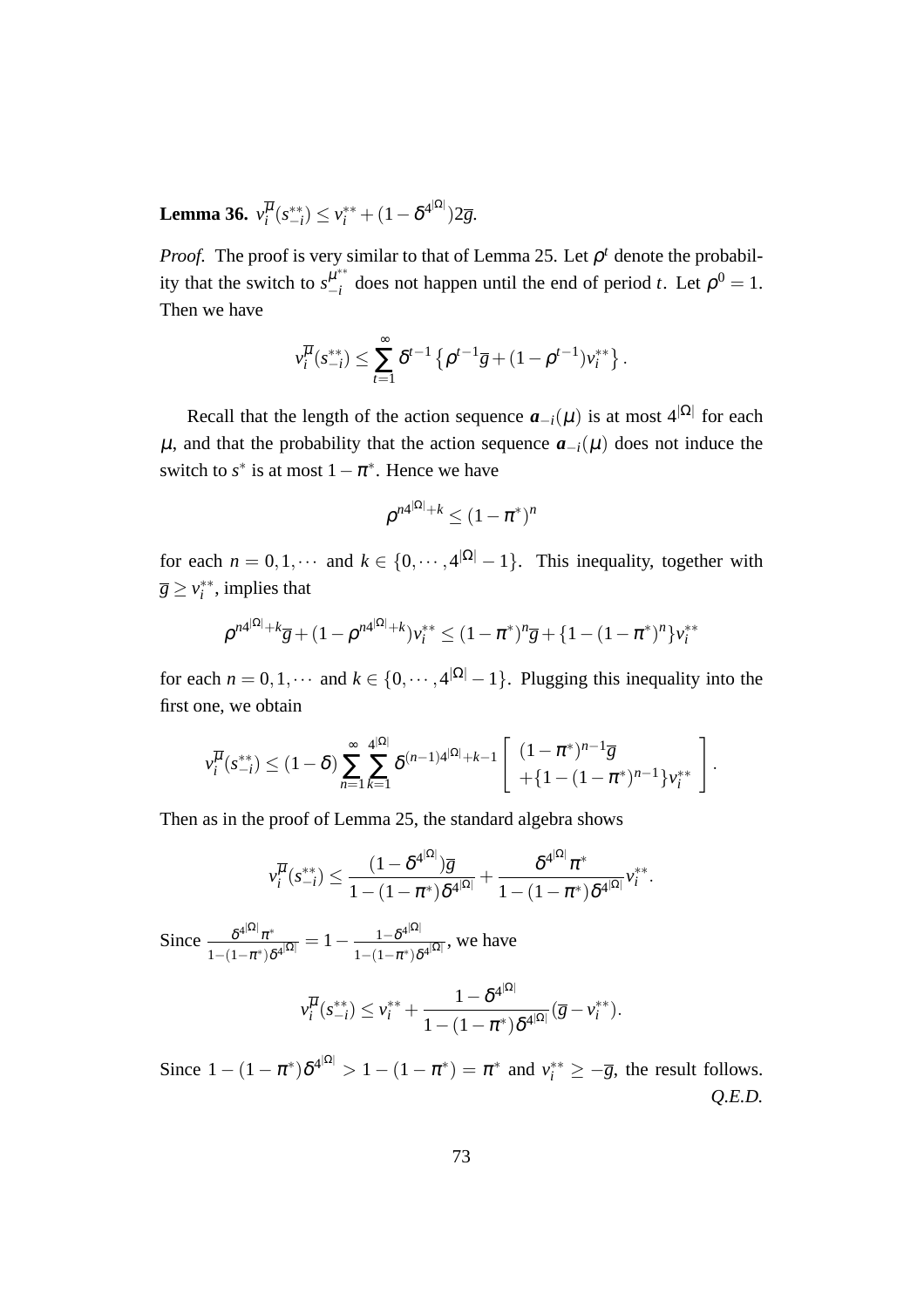From Lemma 36 and the fact that  $v_i^{\mu}(s_{-i}^{**})$  is at least the minimax payoff  $v_i^{\mu}(s_{-i}^{\mu}),$  we have

$$
v_i^{\overline{\mu}}(s_{-i}^{\overline{\mu}}) \le v_i^{**} + (1 - \delta^{4^{|\Omega|}}) 2\overline{g}.
$$

This, together with Lemma 33, implies that

$$
\overline{\nu}_i(s_{-i}^{\mu^*}) \leq \nu_i^{**} + (1 - \delta^{4|\Omega|})2\overline{g} + \frac{1 - \delta^T}{\delta^T}C' + (1 - \delta)\tilde{C}'.
$$

On the other hand, by the definition, we know that  $v_i^{**} \le \bar{v}_i(s_{-i}^{\mu^*})$  $\mu$ <sup> $\mu$ </sup><sub>−*i*</sub></sub>). Hence

$$
\left|\overline{v}_i(s_{-i}^{\mu^*}) - v_i^{**}\right| \leq \frac{1-\delta^T}{\delta^T}C' + (1-\delta)\tilde{C}' + (1-\delta^{4^{|\Omega|}})2\overline{g}.
$$

Let  $\hat{\mu}$  be a solution to  $\max_{\mu \in \Delta^{**}} v_i^{\mu} (s_{-i}^{\mu^{**}})$ *−i* ). The inequality here says that player *i*'s best possible payoff given the initial prior  $\hat{\mu}$  and the opponents' strategy  $s_{-i}^{\mu^{**}}$  $\frac{\mu}{-i}$  is close to the value  $\overline{v}_i(s^{\mu^*}_{-i})$  $\binom{\mu}{-i}$ . That is,

$$
\left|\overline{v}_i(s_{-i}^{\mu^*}) - v_i^{\hat{\mu}}(s_{-i}^{\mu^{**}})\right| \leq \frac{1-\delta^T}{\delta^T}C' + (1-\delta)\tilde{C}' + (1-\delta^{4^{|\Omega|}})2\overline{g}.
$$

The following lemma shows that the same result holds even if we replace the initial prior  $\hat{\mu}$  with  $\tilde{\omega} \in \Omega^{**}$ . Let  $C''' = \frac{C'|\Omega|}{d\Omega}$  $\frac{C'|\Omega|}{\overline{\pi}^{4^{|\Omega|}}}, \tilde{C}''' = \frac{\tilde{C}'|\Omega|}{\overline{\pi}^{4^{|\Omega|}}}$  $\frac{\tilde{C}'|\Omega|}{\pi^{4^{|\Omega|}}},$  and  $\hat{C}=\frac{2\overline{g}|\Omega|}{\overline{\pi}^{4^{|\Omega|}}}$  $\overline{\pi}^{4^{|\Omega|}}$ 

**Lemma 37.** *For any*  $\tilde{\omega} \in \Omega^{**}$ ,

$$
\left|\overline{v}_i(s_{-i}^{\mu^*}) - v_i^{\tilde{\omega}}(s_{-i}^{\mu^{**}})\right| \leq \frac{1-\delta^T}{\delta^T}C''' + (1-\delta)\tilde{C}''' + (1-\delta^{4^{|\Omega|}})\hat{C}.
$$

*Proof.* The proof is very similar to that of Lemma 31. Replace  $v_i^{\tilde{\omega}}$  $\tilde{\omega}$ <sub>( $s$ </sub><sup> $\mu$ </sup>( $h^T|\mu^*_{\eta}$ )  $\binom{\mu(\mu + \mu \eta)}{-i}$  in Lemma 31 with  $v_i^{\tilde{\omega}}$  $\tilde{\omega}$ <sub>(*s*<sup> $\mu$ \*\*</sup>)</sub>  $(\mu^{**})$ ,  $v_i^{\mu(h^T|\omega)}$  $\mu(h^T|\omega)\binom{\mu(h^T|\mu^*_{\eta})}{h}$  $\frac{\mu(h^1|\mu^*_{\eta})}{-i}$  with  $v_i^{\hat{\mu}}$  $\hat{\mu}$ <sub>*i*</sub> $(s_{-i}^{\mu^{**}})$ *−i* ). *Q.E.D.*

The next lemma shows that the same result holds for all initial prior  $\mu$  whose support is  $\Omega^{**}$ . The proof is identical with that of Lemma 24 and hence omitted.

**Lemma 38.** *For any*  $\mu$  *with*  $\mu(\tilde{\omega}) = 0$  *with*  $\tilde{\omega} \notin \Omega^{**}$ ,

$$
\left|\overline{v}_i(s_{-i}^{\mu^*}) - v_i^{\mu}(s_{-i}^{\mu^{**}})\right| \leq \frac{1 - \delta^T}{\delta^T} C''' + (1 - \delta)\tilde{C}''' + (1 - \delta^{4^{|\Omega|}})\hat{C}.
$$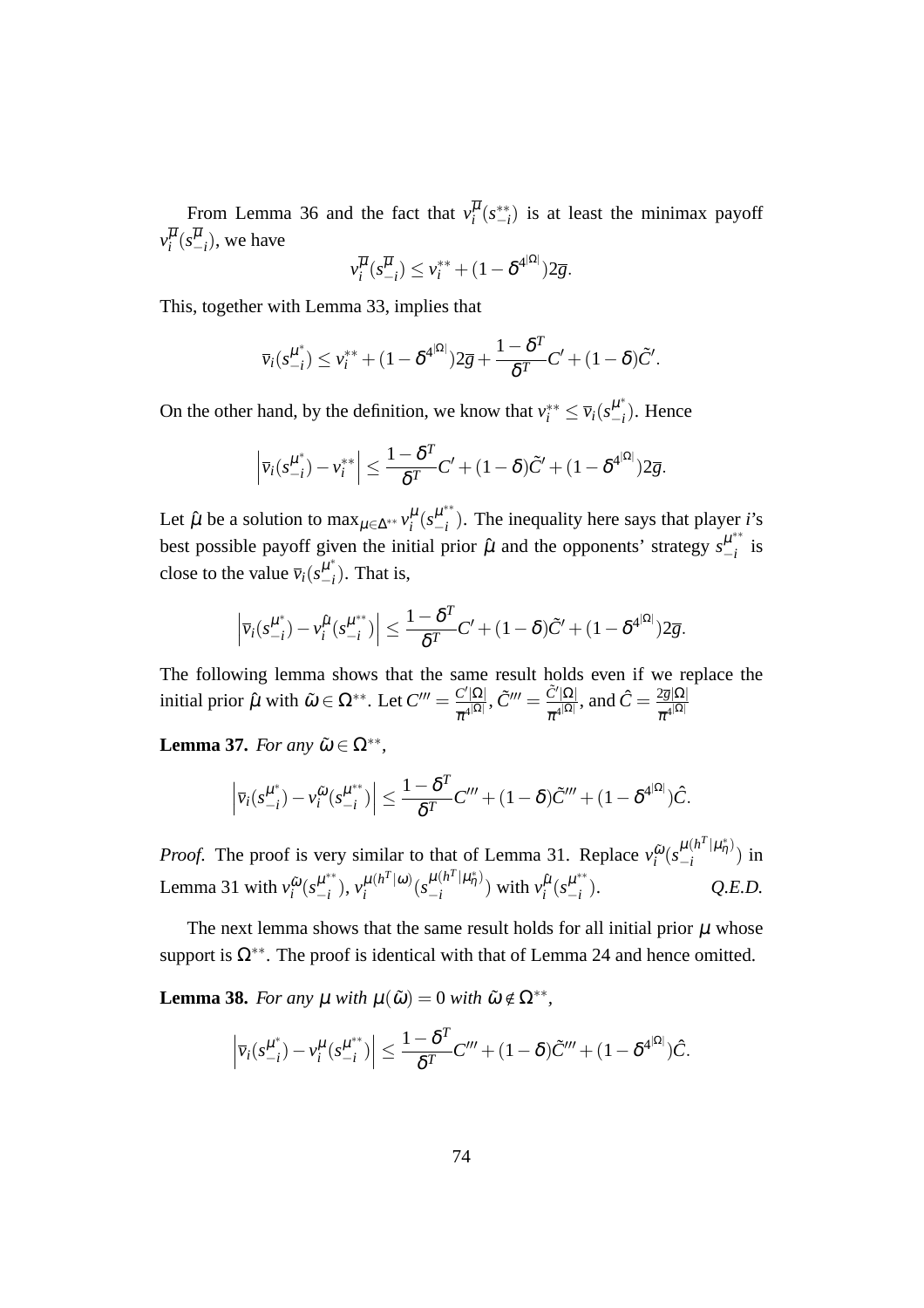Letting  $\mu = \mu^{**}$ , the above lemma implies that the minimax payoff given the initial prior  $\mu^{**}$  is close to  $\overline{v}_i(s_{-i}^{\mu^*})$ *−i* ). (More precisely, the difference between the two values is of order 1*−*δ.) Then from Lemma 34, we can conclude that the minimal minimax payoff  $v_i^{\mu}$  $\frac{\mu}{i}$ ( $s^{\frac{\mu}{n}}$  $\frac{\mu}{\mu - i}$ ) is also close to  $\overline{v}_i(s^{\mu^*}_{-i})$  $\binom{\mu}{i}$ . This, together with Lemma 33, implies clause (i).

To prove clause (ii), let  $\mu^{***} = (\frac{1}{|\Omega|}, \cdots, \frac{1}{|\Omega|})$  $\frac{1}{|\Omega|}$ ). The discussion above shows that the difference between  $\bar{v}_i(s^{\mu^*}_{-i})$  $\mu^*_{-i}$ ) and the minimax payoff  $v_i^{\mu^{***}}$  $\mu^{***}$   $(s_{-i}^{\mu^{***}})$  $\binom{\mu}{-i}$  is of order  $1 - \delta$ . Then as in the proof of Lemma 37, we can show that the difference between  $\bar{v}_i(s^{\mu^*}_{-i})$  $\binom{\mu^*}{-i}$  and the payoff  $v_i^{\omega}$  ( $s_{-i}^{\mu^{***}}$ *−i* ) is of order 1*−*δ for all <sup>ω</sup>, and that the difference between  $\overline{v}_i(s_{-i}^{\mu^*})$  $\n\begin{bmatrix} \mu^* \\ -i \end{bmatrix}$  and the payoff  $v_i^{\omega}(s^{\mu^{***}})$  is of order 1 − δ for all ω. (The derivation of the latter result is identical with the one for the derivation of (25).) Then as in Lemma 38, we can prove that both  $v_i^{\mu}$  ( $s_{-i}^{\mu^{***}}$  $\mu^{***}_{-i}$ ) and  $v_i^{\mu}(s^{\mu^{***}})$  are close to  $\bar{v}_i(s^{\mu^*}_{-i})$  $\mu^*$  for each  $\mu$ . Since the minimax payoff  $v_i^{\mu}(s_{-i}^{\mu})$  is close to  $\bar{v}_i(s_{-i}^{\mu^*})$ *−i* ) for each  $\mu$ , clause (ii) holds by setting  $s = s^{\mu^{***}}$ .

### **E.10 Proof of Lemma 13**

Very similar to that of Lemma 9. Here we use Lemma 12 instead of Lemma 8.

### **E.11 Proof of Lemma 14**

Take an arbitrary singleton set  $\{\omega\}$  which is not asymptotically accessible. It is sufficient to show that this set  $\{\omega\}$  is asymptotically transient.

Take an arbitrary pure strategy  $s \in S^*$ . Suppose that the initial prior assigns probability one on  $\omega$  and that the strategy *s* is played. Take an arbitrary history  $h^{2|\Omega|+1}$  with length  $2|\Omega|+1$  which can happen with positive probability. Given this history  $h^{2^{|\Omega|+1}}$  and the initial state  $\omega$ , we can compute the posterior belief  $\mu^t$  for each period  $t \in \{1, \dots, 2|\Omega|+1+1\}$ . Let  $\Omega^t$  be the support of the belief  $\mu^t$  in period *t*. Since  $\Omega$  is finite, there must be *t* and  $\tilde{t} \neq t$  such that  $\Omega^t = \Omega^{\tilde{t}}$ . Pick such *t* and  $\tilde{t}$ , and without loss of generality, assume that  $t \leq 2^{|\Omega|}$  and  $\tilde{t} \leq 2^{|\Omega|+1}$ . Let  $(\hat{a}^1, \dots, \hat{a}^{\tilde{t}-t})$  be the action sequence chosen from period *t* to period  $\tilde{t}-1$ , according to the history  $h^{2|\Omega|+1}$ . Also, let  $\Omega^* = \Omega^t = \Omega^{\tilde{t}}$ . Since signals do not reveal the state, if the support of the initial prior is  $\Omega^*$  and players play the sequence  $(\hat{a}^1, \dots, \hat{a}^{\tilde{t}-t})$  repeatedly, then the support of the posterior belief after pe-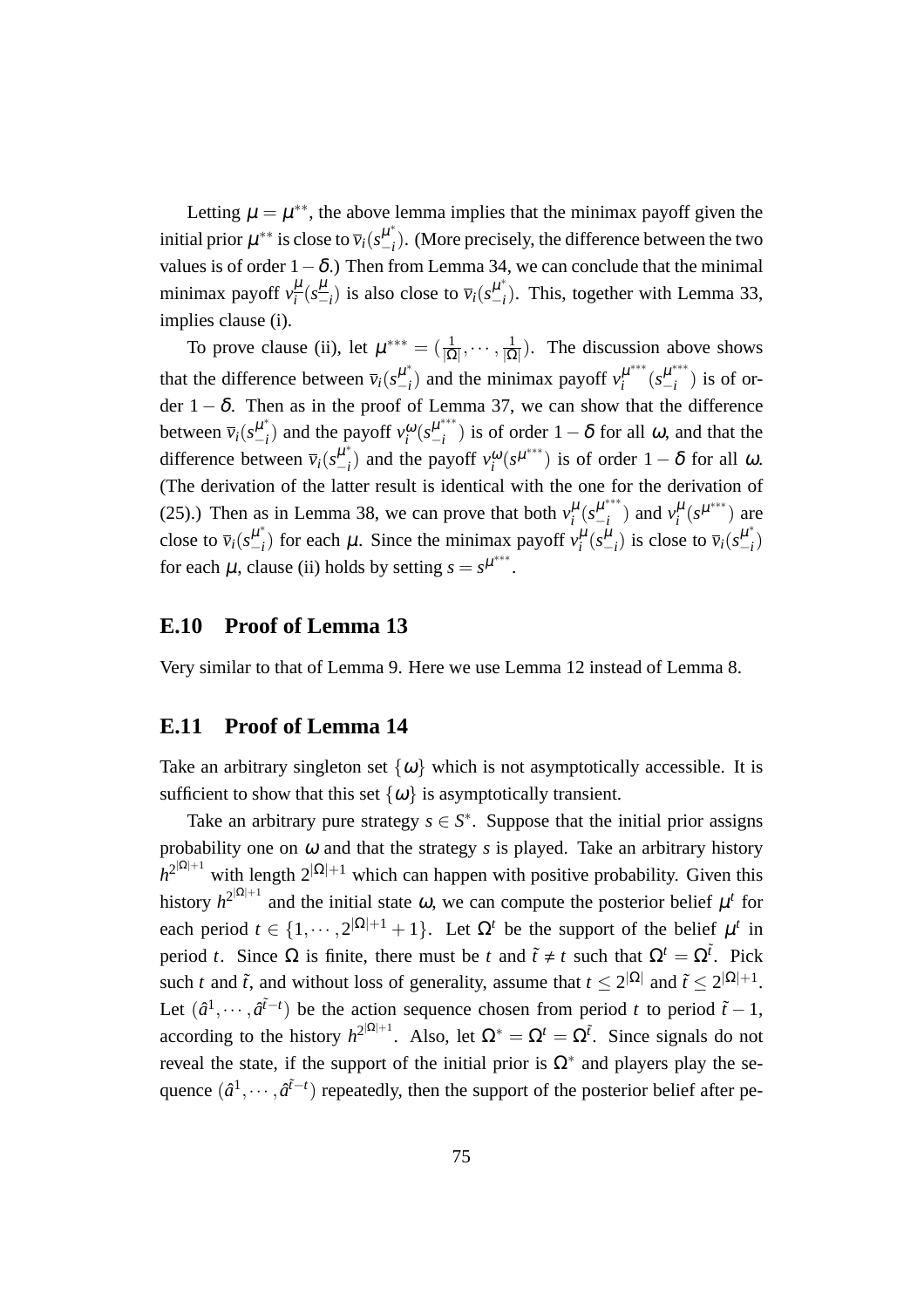riod  $n(\tilde{t} - t)$  is also in the set  $\Omega^*$  for each natural number *n*, regardless of the realized signal sequence.

Recall that our goal is to prove asymptotic transience of  $\{\omega\}$ . For this, it is sufficient to show that the set  $\Omega^*$  is asymptotically accessible; that is, given any initial prior  $\mu$ , there is an action sequence and a signal sequence so that the posterior belief puts probability at least  $1 - \varepsilon$  on  $\Omega^*$ . To prove this, the following two lemmas are useful. The first lemma shows that there is  $q > 0$  such that given any initial prior  $\mu$ , there is an action sequence and a signal sequence so that the posterior belief puts probability at least  $q$  on  $\Omega^*$ . Then the second lemma shows that from such a belief (i.e., a belief which puts probability at least *q* on  $\Omega^*$ ), we can reach some posterior belief which puts probability at least  $1 - \varepsilon$  on  $\Omega^*$ , by letting players play  $(\hat{a}^1, \dots, \hat{a}^{\tilde{t}-t})$  repeatedly.

**Lemma 39.** *There is*  $q > 0$  *such that for each initial prior*  $\mu$ *, there is a natural number*  $T \leq |\Omega|$  *and an action sequence*  $(\tilde{a}^1, \cdots, \tilde{a}^T)$ *,* 

$$
\Pr(\mu^{T+1} = \tilde{\mu} | \mu, \tilde{a}^1, \cdots, \tilde{a}^T) \ge \frac{\overline{\pi}^{|\Omega|}}{|\Omega|}
$$

*for some*  $\tilde{\mu}$  *with*  $\sum_{\tilde{\omega} \in \Omega^*} \tilde{\mu}(\tilde{\omega}) \geq q$ .

*Proof.* Since the state evolution is irreducible, for each initial state  $\hat{\omega} \in \Omega$ , there is a natural number  $T \leq |\Omega|$ , an action sequence  $(\tilde{a}^1, \dots, \tilde{a}^T)$ , and a signal sequence  $(y^1, \dots, y^T)$  such that

$$
\sum_{\omega^{T+1}\in\Omega^*} \Pr(y^1,\cdots,y^T,\omega^{T+1}|\hat{\omega},\tilde{a}^1,\cdots,\tilde{a}^T) \geq \overline{\pi}^T.
$$

That is, if the initial state is  $\hat{\omega}$  and players play  $(\tilde{a}^1, \dots, \tilde{a}^T)$ , then the state in period  $T + 1$  can be in the set  $\Omega^*$  with positive probability. Let

$$
q(\hat{\omega}) = \frac{\sum_{\omega^{T+1} \in \Omega^*} \Pr(y^1, \cdots, y^T, \omega^{T+1} | \hat{\omega}, \tilde{a}^1, \cdots, \tilde{a}^T)}{|\Omega| \max_{\tilde{\omega} \in \Omega} \Pr(y^1, \cdots, y^T | \tilde{\omega}, \tilde{a}^1, \cdots, \tilde{a}^T)}.
$$

Here we write  $q(\hat{\omega})$ , because the right-hand side depends on the choice of  $(\tilde{a}^1, \dots, \tilde{a}^T)$ and  $(y^1, \dots, y^T)$ , which in turn depends on the choice of  $\hat{\omega}$ . By the definition,  $q(\hat{\omega}) > 0$  for each  $\hat{\omega}$ . Let  $q = \min_{\hat{\omega} \in \Omega} q(\hat{\omega}) > 0$ .

In what follows, we will show that this *q* satisfies the property stated in the lemma. Pick  $\mu$  arbitrarily, and then pick  $\hat{\omega}$  with  $\mu(\hat{\omega}) \geq \frac{1}{10}$ *|*Ω*|* arbitrarily. Choose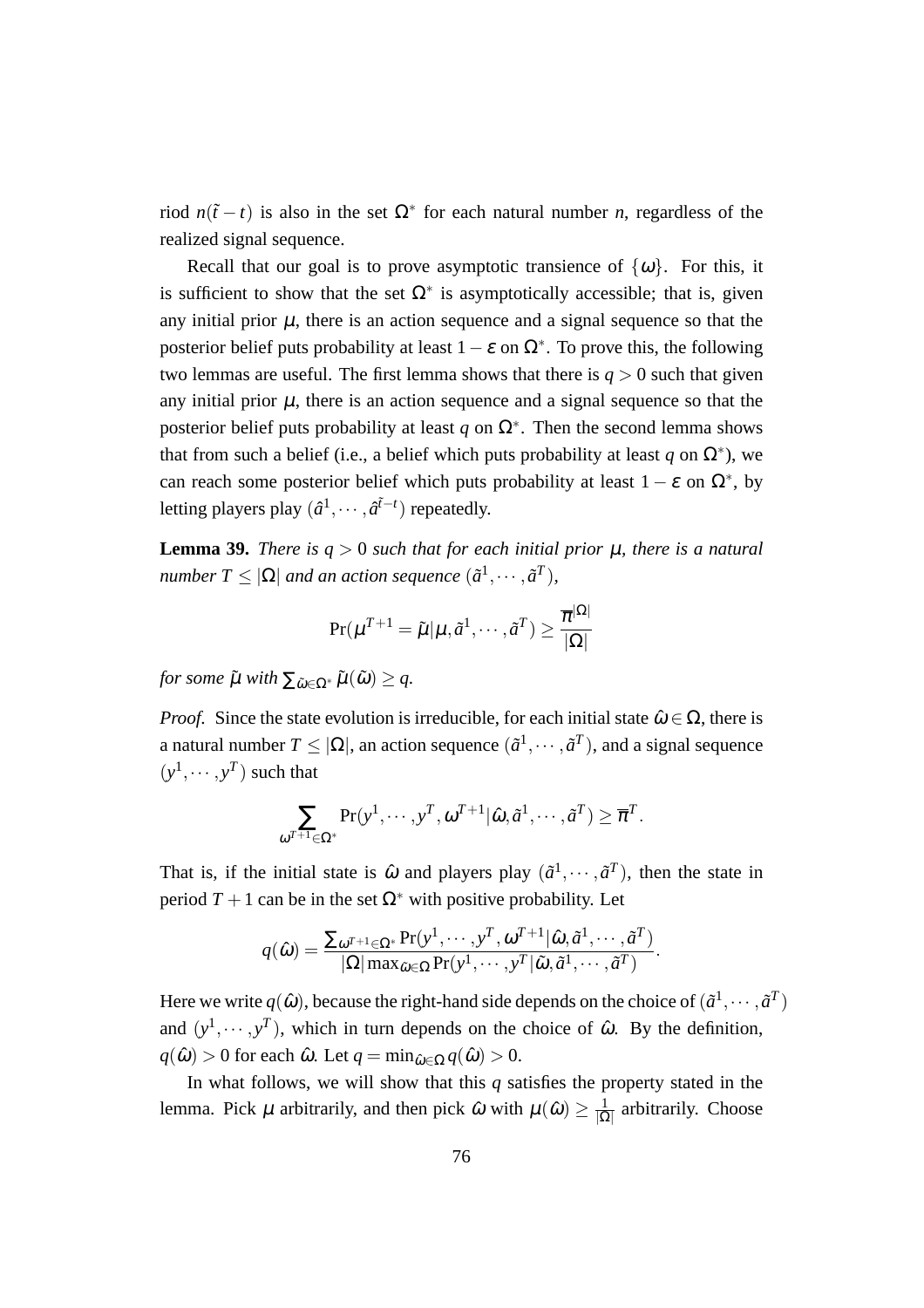*T*,  $(\tilde{a}^1, \dots, \tilde{a}^T)$ , and  $(y^1, \dots, y^T)$  as stated above. Let  $\tilde{\mu}$  be the posterior belief after  $(\tilde{a}^1, \dots, \tilde{a}^T)$  and  $(y^1, \dots, y^T)$  given the initial prior  $\mu$ . Then

$$
\sum_{\tilde{\omega}\in\Omega^*}\tilde{\mu}(\tilde{\omega}) = \frac{\sum_{\omega^1\in\Omega}\sum_{\omega^{T+1}\in\Omega^*}\mu(\omega^1)\Pr(y^1,\cdots,y^T,\omega^{T+1}|\omega^1,\tilde{a}^1,\cdots,\tilde{a}^T)}{\sum_{\omega^1\in\Omega}\mu(\omega^1)\Pr(y^1,\cdots,y^T|\omega^1,\tilde{a}^1,\cdots,\tilde{a}^T)}
$$
\n
$$
\geq \frac{\sum_{\omega^{T+1}\in\Omega^*}\mu(\hat{\omega})\Pr(y^1,\cdots,y^T,\omega^{T+1}|\hat{\omega},\tilde{a}^1,\cdots,\tilde{a}^T)}{\sum_{\omega^1\in\Omega}\mu(\omega^1)\Pr(y^1,\cdots,y^T|\omega^1,\tilde{a}^1,\cdots,\tilde{a}^T)}
$$
\n
$$
\geq q(\hat{\omega}) \geq q.
$$

Also, the above belief  $\tilde{\mu}$  realizes with probability

$$
\Pr(y^1, \dots, y^T | \mu, \tilde{a}^1, \dots, \tilde{a}^T) \ge \mu(\hat{\omega}) \Pr(y^1, \dots, y^T | \hat{\omega}, \tilde{a}^1, \dots, \tilde{a}^T) \ge \frac{\overline{\pi}^T}{|\Omega|} \ge \frac{\overline{\pi}^{|\Omega|}}{|\Omega|},
$$
as desired. *Q.E.D.*

To simplify the notation, let  $\hat{a}(n)$  be the action sequence which consists of *n* cycles of  $(\hat{a}^1, \dots, \hat{a}^{\tilde{t}-t})$ , that is,

$$
\hat{\boldsymbol{a}}(n)=(\hat{a}^1,\cdots,\hat{a}^{\tilde{t}-t},\hat{a}^1,\cdots,\hat{a}^{\tilde{t}-t},\cdots,\hat{a}^1,\cdots,\hat{a}^{\tilde{t}-t}).
$$

**Lemma 40.** *For each*  $\varepsilon > 0$  *and*  $q > 0$ *, there is a natural number n and*  $\pi^{**} > 0$ *such that for each initial prior*  $\mu$  *with*  $\sum_{\tilde{\omega} \in \Omega^*} \mu(\tilde{\omega}) \geq q$ , there is some belief  $\tilde{\mu}$  $with \sum_{\tilde{\omega} \in \Omega^*} \tilde{\mu}(\tilde{\omega}) \geq 1 - \varepsilon$  *such that* 

$$
\Pr(\mu^{n(\tilde{t}-t)+1}=\tilde{\mu}|\mu,\hat{a}(n))>\pi^{**}.
$$

*Proof.* If  $\Omega^*$  is the whole state space, the result holds obviously. So we assume that  $\Omega^*$  is a proper subset of  $\Omega$ . With an abuse of notation, let  $\Delta \Omega^*$  be the set of all priors  $\mu \in \Delta\Omega$  which puts probability one on  $\Omega^*$ ; i.e.,  $\Delta\Omega^*$  is the set of all  $\mu$  such that  $\sum_{\tilde{\omega}\in\Omega^*}\mu(\tilde{\omega})=1$ . Likewise, let  $\triangle(\Omega\setminus\Omega^*)$  be the set of all priors <sup>µ</sup> *∈ △*Ω which puts probability zero on Ω*<sup>∗</sup>* .

Let Pr( $\cdot | \omega, \hat{a}^1, \dots, \hat{a}^{\tilde{t}-t}$ ) be the probability distribution of  $(y^1, \dots, y^{\tilde{t}-t})$  induced by the initial state  $\omega$  and the action sequence  $(\hat{a}^1, \dots, \hat{a}^{\tilde{t}-t})$ . Similarly, let  $Pr(\cdot | \mu, \hat{a}^1, \dots, \hat{a}^{\tilde{t}-t})$  be the distribution when the initial prior is  $\mu$ . Since the signal distributions  $\{\pi_Y^{\omega}(a) | \omega \in \Omega\}$  are linearly independent for  $a = \hat{a}^1$ , the distributions  $\{Pr(\cdot|\omega, \hat{a}^1, \dots, \hat{a}^{\tilde{t}-t}) | \omega \in \Omega \}$  are also linearly independent. Hence the convex hull of  $\{Pr(\cdot|\omega,\hat{a}^1,\dots,\hat{a}^{\tilde{t}-t})|\omega \in \Omega^*\}$  and that of  $\{Pr(\cdot|\omega,\hat{a}^1,\dots,\hat{a}^{\tilde{t}-t}|\omega \notin \Omega^*\}$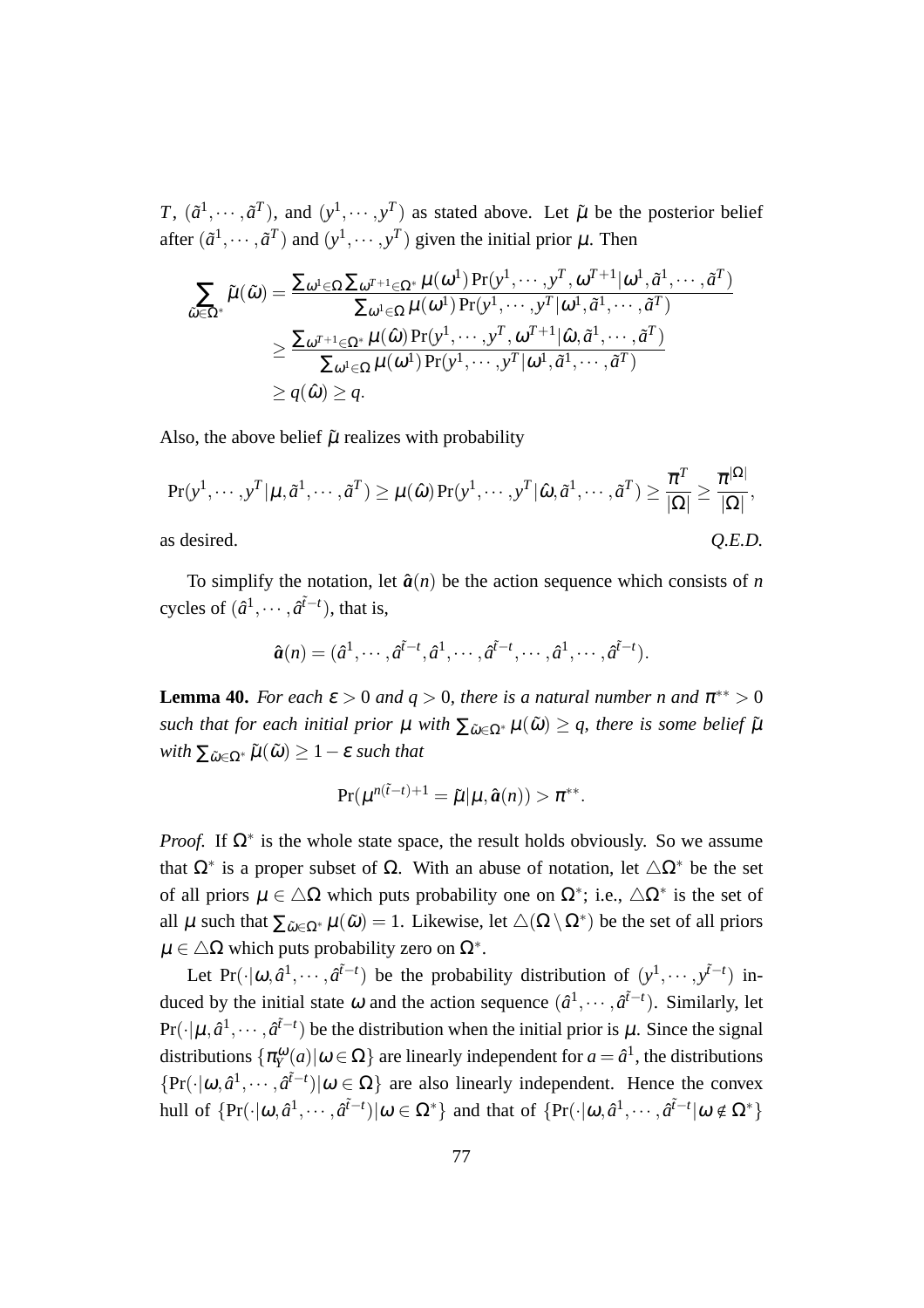do not intersect. Let  $\kappa > 0$  be the distance between these convex hulls. Then for each  $\overline{\mu} \in \triangle \Omega^*$  and  $\mu \in \triangle(\Omega \setminus \Omega^*),$ 

$$
\left|\Pr(\cdot|\overline{\mu},\hat{a}^1,\cdots,\hat{a}^{\tilde{t}-t}) - \Pr(\cdot|\underline{\mu},\hat{a}^1,\cdots,\hat{a}^{\tilde{t}-t})\right| \geq \kappa.
$$

This implies that there is  $\tilde{\pi} \in (0,1)$  such that for each  $\overline{\mu} \in \Delta \Omega^*$  and  $\mu \in \Delta(\Omega \setminus \Omega)$  $(\Omega^*)$ , there is a signal sequence  $(y^1, \dots, y^{\tilde{t}-t})$  such that

$$
\Pr(y^1, \cdots, y^{\tilde{t}-t} | \overline{\mu}, \hat{a}^1, \cdots, \hat{a}^{\tilde{t}-t}) \ge \Pr(y^1, \cdots, y^{\tilde{t}-t} | \underline{\mu}, \hat{a}^1, \cdots, \hat{a}^{\tilde{t}-t}) + \tilde{\pi}.
$$
 (26)

Pick such a number  $\tilde{\pi} \in (0,1)$ .

Choose  $\varepsilon > 0$  and  $q > 0$  arbitrarily, and let *n* be a natural number such that

$$
\left(\frac{1}{1-\tilde{\pi}}\right)^n \frac{q}{1-q} \ge \frac{1-\varepsilon}{\varepsilon}.\tag{27}
$$

Since  $\tilde{\pi} \in (0,1)$ , the existence of *n* is guaranteed. In what follows, we will show that this *n* and  $\pi^{**} = (q\tilde{\pi})^n$  satisfy the condition stated in the lemma.

Pick  $\mu$  such that  $\sum_{\tilde{\omega} \in \Omega^*} \mu(\tilde{\omega}) \geq q$ , and let  $\overline{\mu} \in \Delta \Omega^*$  be such that  $\overline{\mu}(\omega) =$  $\mu(\omega)$  $\frac{\mu(\omega)}{\sum_{\tilde{\omega}\in\Omega^*}\mu(\tilde{\omega})}$  for each  $\omega\in\Omega^*$  and  $\overline{\mu}(\omega)=0$  for  $\omega\notin\Omega^*$ . Likewise, let  $\underline{\mu}\in\triangle(\Omega\setminus\Omega^*)$ be such that  $\underline{\mu}(\omega) = \frac{\mu(\omega)}{\sum_{\tilde{\omega}\notin\Omega^*}\mu(\tilde{\omega})}$  for each  $\omega \notin \Omega^*$  and  $\underline{\mu}(\omega) = 0$  for  $\omega \in \Omega^*$ . Choose  $(y<sup>1</sup>, ···, y<sup>\tilde{t}-t</sup>)$  so that (26) holds for this  $\overline{\mu}$  and  $\mu$ . Let  $\hat{\mu}$  be the posterior belief in period  $\tilde{t}$  − *t* + 1 when the initial prior is  $\mu$ , players play  $(\hat{a}^1, \dots, \hat{a}^{\tilde{t}-t})$  and observe  $(y^1, \cdots, y^{\tilde{t}-t}).$ 

By the definition of  $\Omega^*$ , if the initial state is in the set  $\Omega^*$  and players play  $(\hat{a}^1, \dots, \hat{a}^{\tilde{t}-t})$ , then the state in period  $\tilde{t} - t + 1$  must be in the set  $\Omega^*$ . (To see this, suppose not and the state in period  $\tilde{t}$  − *t* + 1 can be  $\tilde{\omega} \notin \Omega^*$  with positive probability. Then, since signals do not reveal the current or next state, the set  $\Omega^{\tilde{t}}$ must contain  $\tilde{\omega}$ , implying that  $\Omega^{\tilde{t}} \neq \Omega^*$ . This is a contradiction.) That is, we must have

$$
Pr(y^1, \cdots, y^{\tilde{t}-t}, \omega^{\tilde{t}-t+1} | \omega^1, \hat{a}^1, \cdots, \hat{a}^{\tilde{t}-t}) = 0
$$
 (28)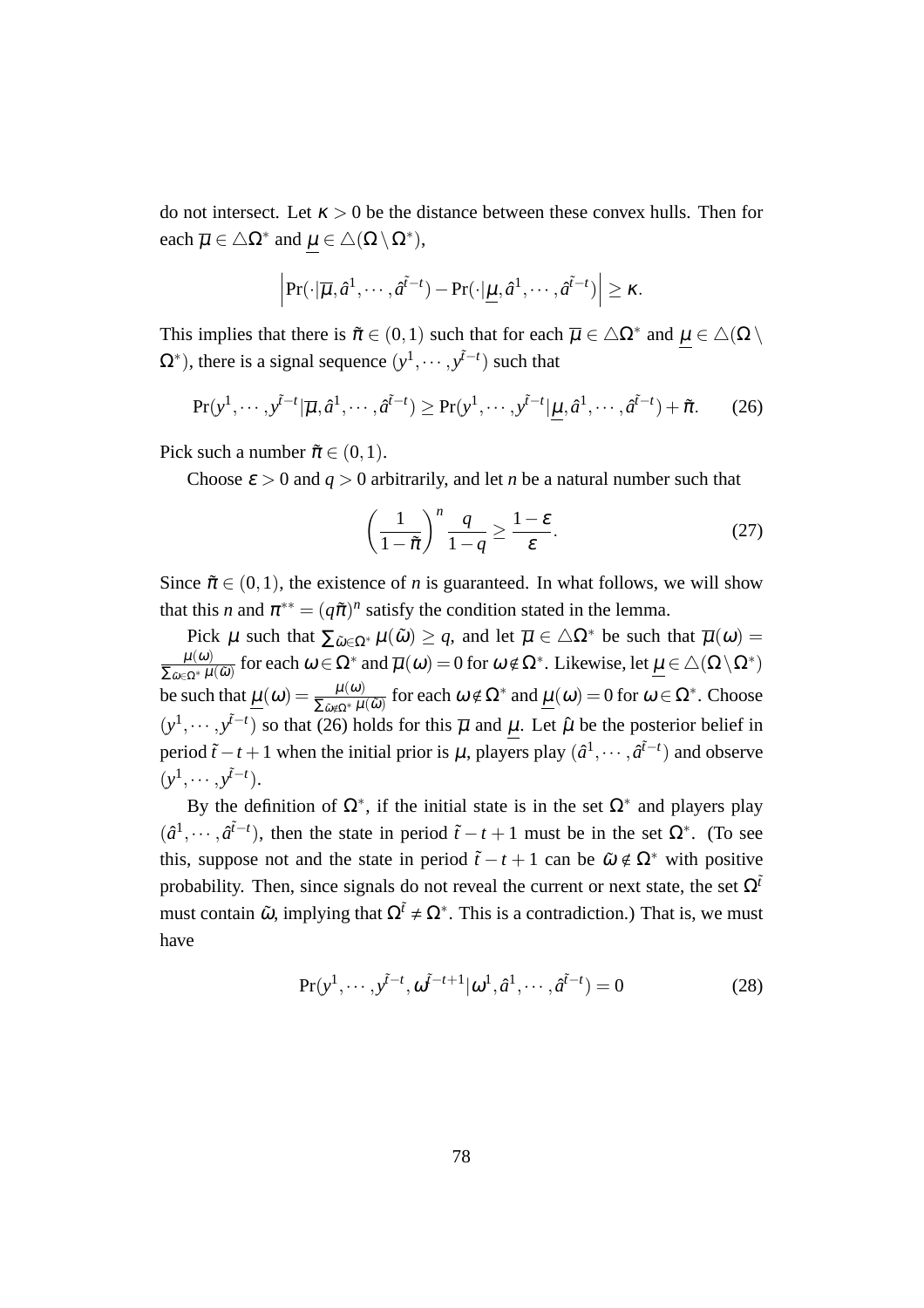for all  $\omega^1 \in \Omega^*$  and  $\omega^{\tilde{t}-t+1} \notin \Omega^*$ . Then we have

$$
\frac{\sum_{\tilde{\omega}\in\Omega^{*}}\hat{\mu}(\tilde{\omega})}{\sum_{\tilde{\omega}\notin\Omega^{*}}\hat{\mu}(\tilde{\omega})} \\
= \frac{\sum_{\omega^{1}\in\Omega}\sum_{\omega^{i-t+1}\in\Omega^{*}}\mu(\omega^{1})\Pr(\mathbf{y}^{1},\dots,\mathbf{y}^{i-t},\omega^{\tilde{i}-t+1}|\omega^{1},\hat{a}^{1},\dots,\hat{a}^{i-t})}{\sum_{\omega^{1}\in\Omega}\sum_{\omega^{i-t+1}\in\Omega^{*}}\mu(\omega^{1})\Pr(\mathbf{y}^{1},\dots,\mathbf{y}^{i-t},\omega^{\tilde{i}-t+1}|\omega^{1},\hat{a}^{1},\dots,\hat{a}^{i-t})} \\
\geq \frac{\sum_{\omega^{1}\in\Omega}\sum_{\omega^{i-t+1}\in\Omega^{*}}\mu(\omega^{1})\Pr(\mathbf{y}^{1},\dots,\mathbf{y}^{i-t},\omega^{\tilde{i}-t+1}|\omega^{1},\hat{a}^{1},\dots,\hat{a}^{i-t})}{\sum_{\omega^{1}\in\Omega}\sum_{\omega^{i-t+1}\in\Omega}\mu(\omega^{1})\Pr(\mathbf{y}^{1},\dots,\mathbf{y}^{i-t},\omega^{\tilde{i}-t+1}|\omega^{1},\hat{a}^{1},\dots,\hat{a}^{i-t})} \\
= \frac{\sum_{\omega^{1}\in\Omega^{*}}\sum_{\omega^{i-t+1}\in\Omega}\mu(\omega^{1})\Pr(\mathbf{y}^{1},\dots,\mathbf{y}^{i-t},\omega^{\tilde{i}-t+1}|\omega^{1},\hat{a}^{1},\dots,\hat{a}^{i-t})}{\sum_{\omega^{1}\notin\Omega^{*}}\sum_{\omega^{i-t+1}\in\Omega}\mu(\omega^{1})\Pr(\mathbf{y}^{1},\dots,\mathbf{y}^{i-t},\omega^{\tilde{i}-t+1}|\omega^{1},\hat{a}^{1},\dots,\hat{a}^{i-t})} \\
\geq \frac{\sum_{\omega^{1}\in\Omega^{*}}\sum_{\omega^{i-t+1}\in\Omega}\mu(\omega^{1})\Pr(\mathbf{y}^{1},\dots,\mathbf{y}^{i-t},\omega^{\tilde{i}-t+1}|\omega^{1},\hat{a}^{1},\dots,\hat{a}^{i-t})}{\sum_{\omega^{1}\notin\Omega^{*}}\sum_{\omega^{i-t
$$

Here, the second equality comes from (28). Since  $(y^1, \dots, y^{\tilde{t}-t})$  satisfies (26), we have

$$
\frac{\Pr(y^1,\cdots,y^{\tilde{t}-t}|\overline{\mu},\hat{a}^1,\cdots,\hat{a}^{\tilde{t}-t})}{\Pr(y^1,\cdots,y^{\tilde{t}-t}|\underline{\mu},\hat{a}^1,\cdots,\hat{a}^{\tilde{t}-t})} \ge \frac{1}{1-\tilde{\pi}}.
$$

Applying this inequality to the previous one, we obtain

$$
\frac{\Sigma_{\tilde{\omega}\in \Omega^*}\hat{\mu}(\tilde{\omega})}{\Sigma_{\tilde{\omega}\notin \Omega^*}\hat{\mu}(\tilde{\omega})}\geq \frac{1}{1-\tilde{\pi}}\cdot \frac{\Sigma_{\tilde{\omega}\in \Omega^*}\mu(\tilde{\omega})}{\Sigma_{\tilde{\omega}\notin \Omega^*}\mu(\tilde{\omega})}.
$$

Since  $\frac{1}{1-\tilde{\pi}} > 1$ , this inequality implies that the likelihood of  $\Omega^*$  induced by the posterior belief  $\hat{\mu}$  is greater than the likelihood of  $\Omega^*$  induced by the initial prior  $\mu$ . Note also that such a posterior belief  $\hat{\mu}$  realizes with probability at least  $q\tilde{\pi}$ , since (26) implies

$$
\Pr(y^1,\cdots,y^{\tilde{t}-t}|\mu,\hat{a}^1,\cdots,\hat{a}^{\tilde{t}-t})\geq q\Pr(y^1,\cdots,y^{\tilde{t}-t}|\overline{\mu},\hat{a}^1,\cdots,\hat{a}^{\tilde{t}-t})\geq q\tilde{\pi}.
$$

In sum, we have shown that given any initial prior  $\mu$  with  $\sum_{\tilde{\omega} \in \Omega^*} \mu(\tilde{\omega}) \geq q$ , if players play the action sequence  $(\hat{a}^1, \dots, \hat{a}^{\tilde{t}-t})$ , then with probability at least  $q\tilde{\pi}$ , the posterior belief  $\mu^{t-1}$  satisfies

$$
\frac{\sum_{\tilde{\omega}\in\Omega^*}\mu^{\tilde{t}-t+1}(\tilde{\omega})}{\sum_{\tilde{\omega}\notin\Omega^*}\mu^{\tilde{t}-t+1}(\tilde{\omega})} \ge \frac{1}{1-\tilde{\pi}} \cdot \frac{\sum_{\tilde{\omega}\in\Omega^*}\mu(\tilde{\omega})}{\sum_{\tilde{\omega}\notin\Omega^*}\mu(\tilde{\omega})}.
$$
\n(29)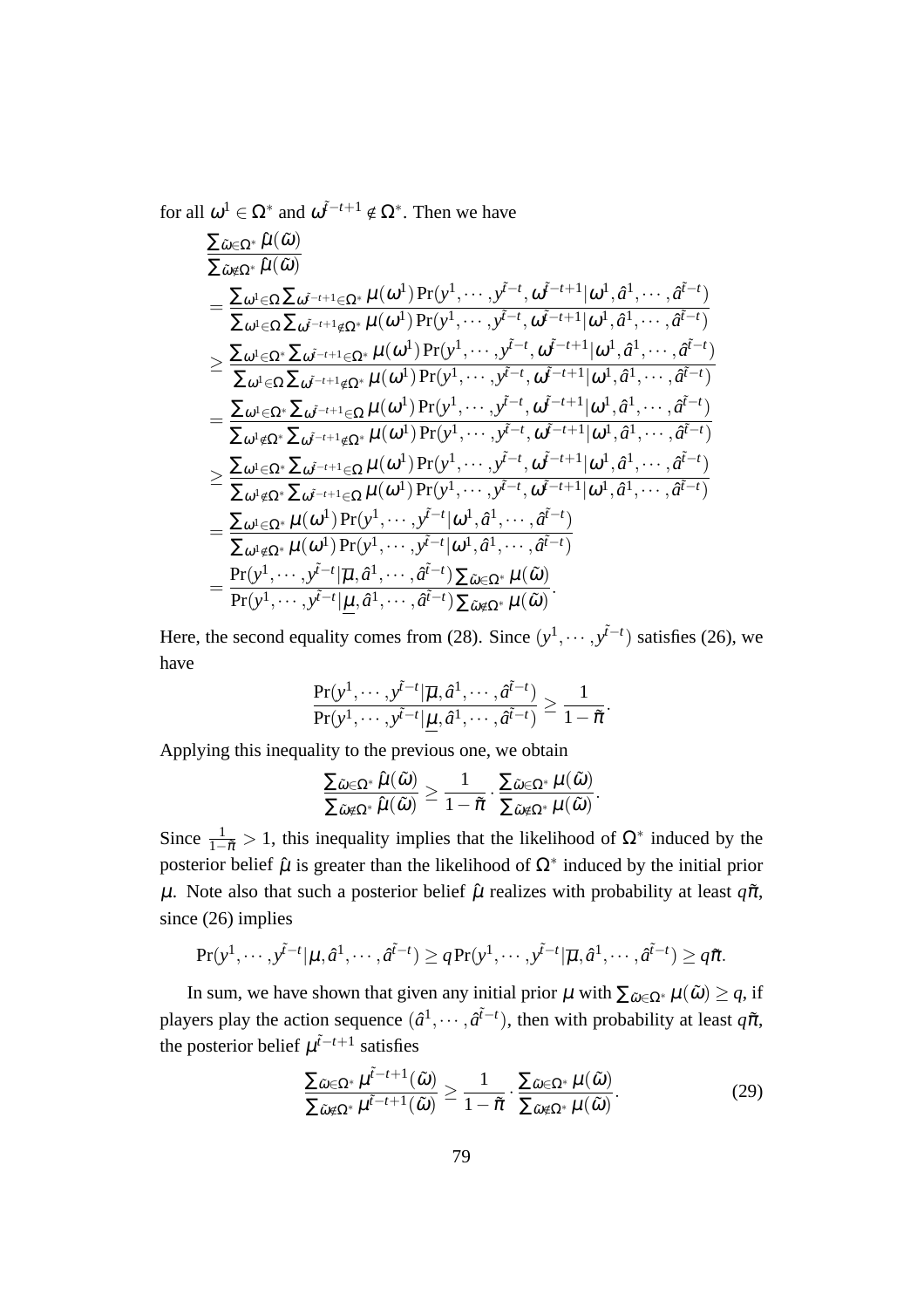Now suppose that we are in period  $\tilde{t}$  − *t* + 1 and the posterior belief  $\mu^{\tilde{t}-t+1}$ satisfies (29). Note that (29) implies  $\sum_{\omega \in \Omega^*} \mu^{i-t+1}(\omega) \geq q$ , and hence we can apply the above argument once again; that is, we can show that if players play the action sequence  $(\hat{a}^1, \dots, \hat{a}^{\tilde{t}-t})$  again for the next  $\tilde{t}-t$  periods, then with probability at least  $q\tilde{\pi}$ , the posterior belief  $\mu^{2(\tilde{t}-t)+1}$  satisfies

$$
\frac{\sum_{\widetilde{\omega} \in \Omega^*} \mu^{2(\widetilde{t}-t)+1}(\widetilde{\omega})}{\sum_{\widetilde{\omega} \notin \Omega^*} \mu^{2(\widetilde{t}-t)+1}(\widetilde{\omega})} \geq \frac{1}{1-\tilde{\pi}} \cdot \frac{\sum_{\widetilde{\omega} \in \Omega^*} \hat{\mu}(\widetilde{\omega})}{\sum_{\widetilde{\omega} \notin \Omega^*} \hat{\mu}(\widetilde{\omega})} \geq \left(\frac{1}{1-\tilde{\pi}}\right)^2 \cdot \frac{\sum_{\widetilde{\omega} \in \Omega^*} \mu(\widetilde{\omega})}{\sum_{\widetilde{\omega} \notin \Omega^*} \mu(\widetilde{\omega})}.
$$

Iterating this argument, we can prove the following statement: Given that the initial prior is  $\mu$ , if players play the action sequence  $\hat{a}(n)$ , then with probability at least  $\pi^{**} = (q\tilde{\pi})^n$ , the posterior belief  $\mu^{n(\tilde{t}-t)+1}$  satisfies

$$
\frac{\sum_{\tilde{\omega}\in\Omega^*}\mu^{n(\tilde{t}-t)+1}(\tilde{\omega})}{\sum_{\tilde{\omega}\notin\Omega^*}\mu^{n(\tilde{t}-t)+1}(\tilde{\omega})}\geq\left(\frac{1}{1-\tilde{\pi}}\right)^n\cdot\frac{\sum_{\tilde{\omega}\in\Omega^*}\mu(\tilde{\omega})}{\sum_{\tilde{\omega}\notin\Omega^*}\mu(\tilde{\omega})}.
$$

Plugging (27) and  $\frac{\sum_{\tilde{\omega}\in\Omega^*}\mu(\tilde{\omega})}{\sum_{\tilde{\omega}\notin\Omega^*}\mu(\tilde{\omega})} \ge \frac{q}{1-q}$ 1*−q* into this,

$$
\frac{\sum_{\tilde{\omega}\in \Omega^*}\mu^{n(\tilde{t}-t)+1}(\tilde{\omega})}{\sum_{\tilde{\omega}\notin \Omega^*}\mu^{n(\tilde{t}-t)+1}(\tilde{\omega})}\geq \frac{1-\varepsilon}{\varepsilon}.
$$

This implies that the posterior belief puts probability at least  $1 - \varepsilon$  on  $\Omega^*$ , as desired.  $Q.E.D.$ 

Fix <sup>ε</sup> *>* 0 arbitrarily. Choose *q* as stated in Lemma 39, and then choose *n* and  $\pi^{**}$  as stated in Lemma 40. Then the above two lemmas ensure that given any initial prior  $\mu$ , there is an action sequence with length  $T^* \leq |\Omega| + n(\tilde{t} - t)$  such that with probability at least  $\pi^* = \frac{\overline{\pi}^{|\Omega|} \pi^{**}}{|O|}$  $\frac{|\mathcal{D}|}{|\Omega|}$ , the posterior belief puts probability at least  $1 - \varepsilon$  on  $\Omega^*$ . Since the bounds  $|\Omega| + n(\tilde{t} - t)$  and  $\pi^{**}$  do not depend on the initial prior  $\mu$ , this shows that  $\Omega^*$  is asymptotically accessible, and hence  $\{\omega\}$  is asymptotically transient.

### **E.12 Proof of Lemma 15**

Fix  $\delta$  and  $\lambda$ . Let  $s^{\mu}$  and  $\omega$  be as in the proof of Lemma 5. We first prove the following lemma, which says that if two initial priors  $\mu$  and  $\tilde{\mu}$  are close, then the corresponding scores are also close.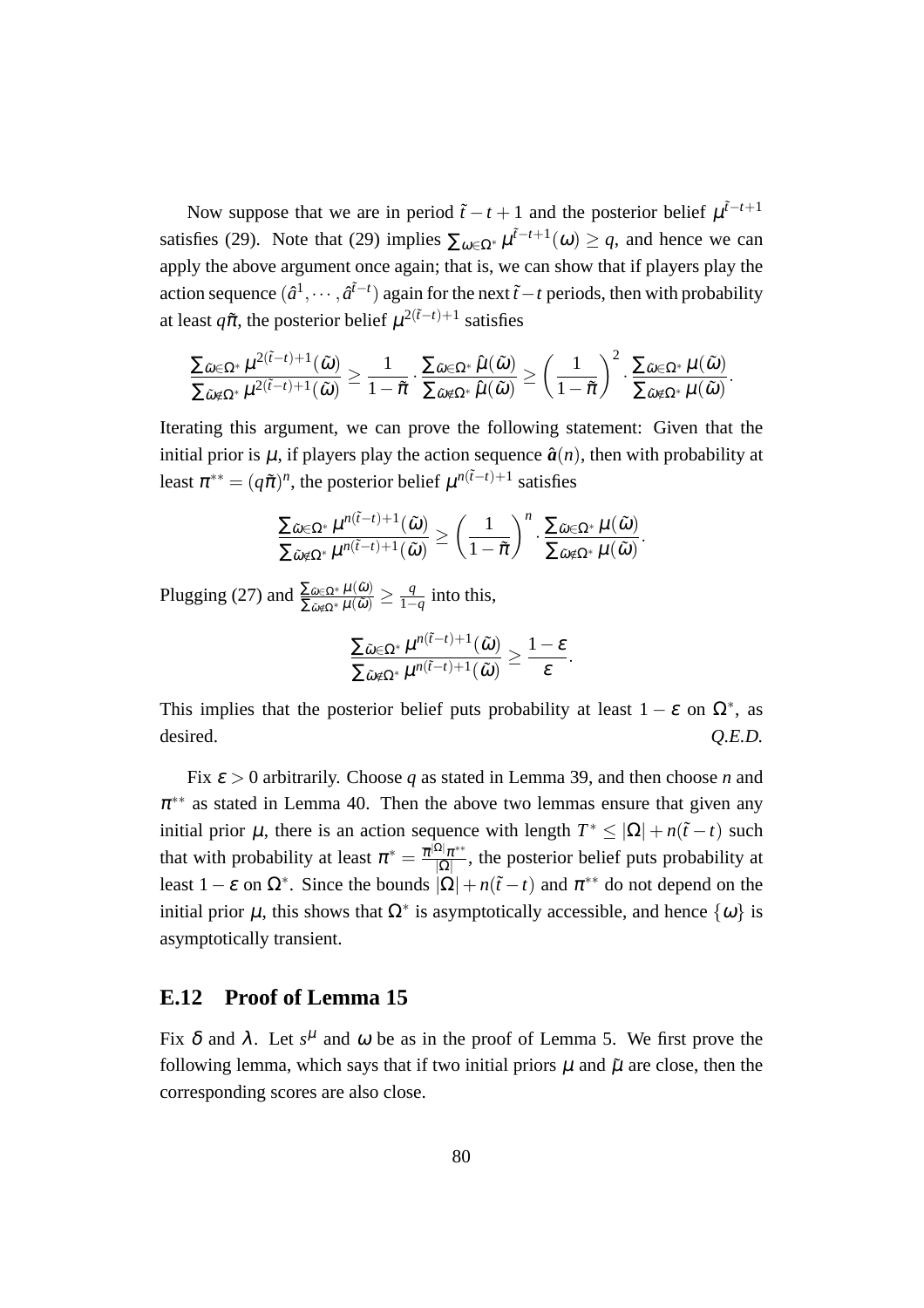**Lemma 41.** *For any*  $\varepsilon \in (0, \frac{1}{10})$  $\frac{1}{|\Omega|}$ ),  $\mu$ *, and*  $\tilde{\mu}$  *with*  $\max_{\tilde{\omega}\in\Omega}|\mu(\tilde{\omega})-\tilde{\mu}(\tilde{\omega})|\leq \varepsilon$ *,* 

$$
\left|\lambda\cdot v^\mu(\delta,s^\mu)-\lambda\cdot v^{\tilde\mu}(\delta,s^{\tilde\mu})\right|\leq \varepsilon \overline g |\Omega|.
$$

*Proof.* Without loss of generality, assume that  $\lambda \cdot v^{\mu}(\delta, s^{\mu}) \ge \lambda \cdot v^{\tilde{\mu}}(\delta, s^{\tilde{\mu}})$ . Then

$$
\left| \lambda \cdot v^{\mu}(\delta, s^{\mu}) - \lambda \cdot v^{\tilde{\mu}}(\delta, s^{\tilde{\mu}}) \right| \leq \left| \lambda \cdot v^{\mu}(\delta, s^{\mu}) - \lambda \cdot v^{\tilde{\mu}}(\delta, s^{\mu}) \right|
$$
  
= 
$$
\left| \sum_{\tilde{\omega} \in \Omega} \mu(\tilde{\omega}) \lambda \cdot v^{\tilde{\omega}}(\delta, s^{\mu}) - \sum_{\tilde{\omega} \in \Omega} \tilde{\mu}(\tilde{\omega}) \lambda \cdot v^{\tilde{\omega}}(\delta, s^{\mu}) \right|
$$
  

$$
\leq \sum_{\tilde{\omega} \in \Omega} \lambda \cdot v^{\tilde{\omega}}(\delta, s^{\tilde{\omega}}) |\mu(\tilde{\omega}) - \tilde{\mu}(\tilde{\omega})|.
$$

Since  $\lambda \cdot v^{\tilde{\omega}}(\delta, s^{\tilde{\omega}}) \leq \bar{g}$  and  $|\mu(\tilde{\omega}) - \tilde{\mu}(\tilde{\omega})| \leq \varepsilon$ , the result follows. *Q.E.D.* 

Since there are only finitely many subsets  $\Omega^* \subset \Omega$ , there is  $\tilde{\pi}^* > 0$  such that for each asymptotically transient  $\Omega^*$ ,  $\tilde{\pi}^*$  satisfies the condition stated in the definition of asymptotic transience. Pick such  $\tilde{\pi}^* > 0$ .

Pick  $\varepsilon \in (0, \frac{1}{10})$  $\frac{1}{|\Omega|}$ ) arbitrarily. Then there is a natural number *T* and  $\pi^* > 0$  such that for each asymptotically accessible  $\Omega^*$ , *T* and  $\pi^*$  satisfy the condition stated in the definition of asymptotically accessibility, and such that for each asymptotically transient  $\Omega^*$ , *T* satisfies the condition stated in the definition of asymptotic transience. Pick such *T* and  $\pi^* > 0$ .

Since the game is asymptotically connected,  $\{\omega\}$  is either asymptotically accessible or asymptotically transient. When it is asymptotically transient, there is an asymptotically accessible set  $\Omega^*$ , a natural number  $T^* \leq T$ , and a signal sequence  $(y^1, \dots, y^{T^*})$  such that if the initial state is  $\omega$  and players play  $s^{\omega}$ , then the signal sequence  $(y^1, \dots, y^{T^*})$  appears with positive probability and the result- $\lim_{\delta \to 0} \frac{\partial^{\delta} f}{\partial \delta}$  posterior belief  $\mu(y^1, \dots, y^{T^*})$  satisfies  $\sum_{\tilde{\omega} \in \Omega^*} \mu(y^1, \dots, y^{T^*})[\tilde{\omega}] \ge 1 - \varepsilon$  and  $\mu(y^1,\dots,y^{T^*})[\tilde{\omega}]\geq \tilde{\pi}^*$  for all  $\tilde{\omega}\in\Omega^*$ . Take such  $\Omega^*, T^*,$  and  $(y^1,\dots,y^{T^*})$ . Let  $\pi(y^1, \dots, y^{T^*})$  be the probability that the signal sequence  $(y^1, \dots, y^{T^*})$  happens given the initial state  $\omega$  and the strategy profile  $s^{\omega}$ , and let  $\mu^* = \mu(y^1, \dots, y^{T^*})$  be the resulting posterior belief. Since  $(y^1, \dots, y^{T^*})$  is induced by the initial state  $\omega$ and the pure strategy  $s^{\omega}$ , we have  $\pi(y^1, \dots, y^{T^*}) \geq \overline{\pi}^{T^*}$ .

When  $\{\omega\}$  is asymptotically accessible, let  $\Omega^* = \{\omega\}$ ,  $T^* = 0$ , and  $\mu^* \in \Delta\Omega$ with  $\mu^*(\omega) = 1$ .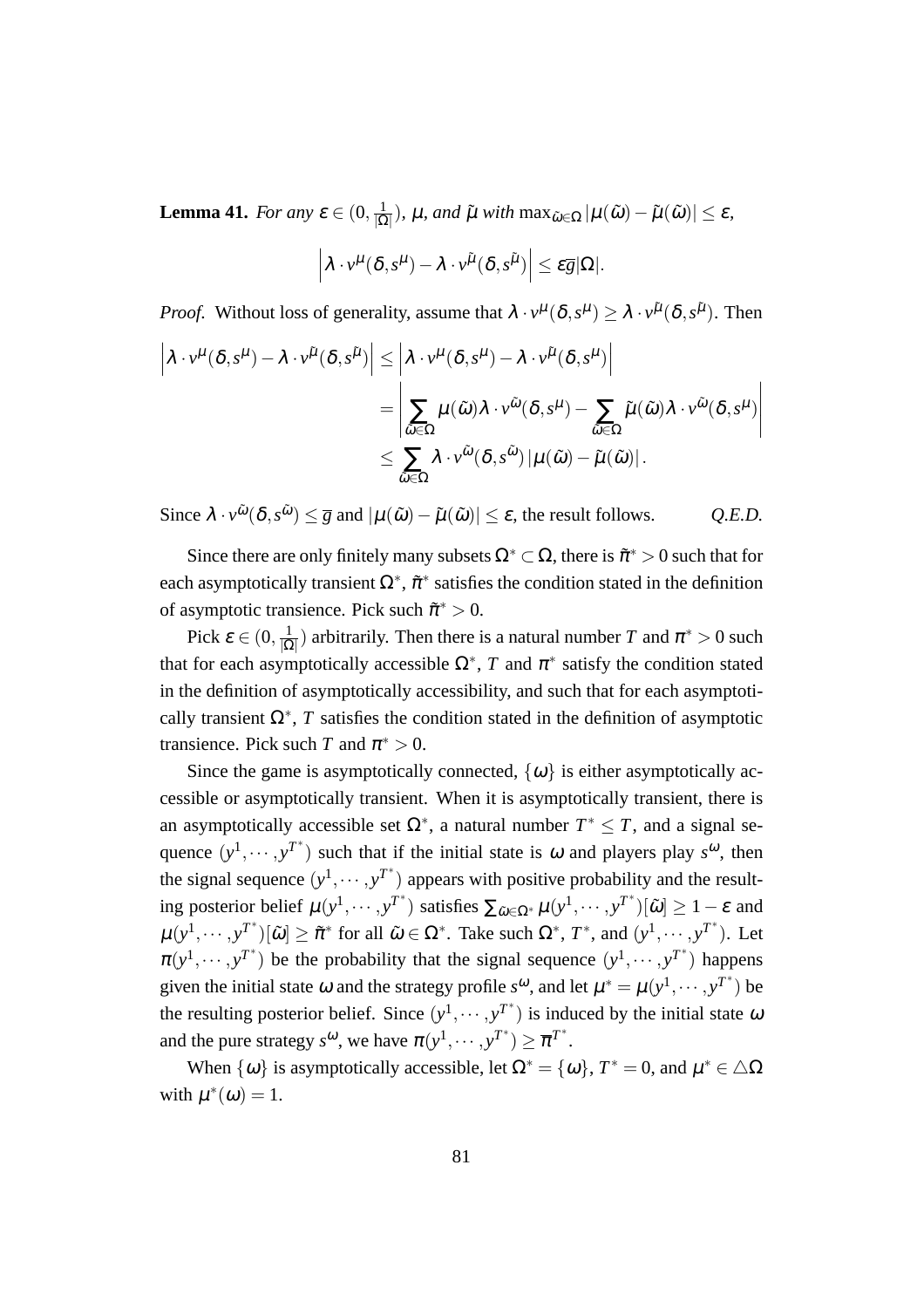Let  $C(T) = \frac{2\overline{g}}{\overline{\pi}^{T^*}}$  and  $C(T) = \frac{2\overline{g}}{\overline{\pi}^T}$ . Since Lemma 22 holds, we have

$$
\left|\lambda \cdot v^{\omega}(\delta, s^{\omega}) - \lambda \cdot v^{\mu^*}(\delta, s^{\mu^*})\right| \le \frac{1 - \delta^{T^*}}{\delta^{T^*}} C(T^*) \le \frac{1 - \delta^{T}}{\delta^{T}} C(T). \tag{30}
$$

That is, the score with the initial prior  $\mu^*$  is close to the maximal score, when  $\delta$  is close to one. (Recall that *T* and  $C(T)$  depends on  $\varepsilon$  but not on  $\delta$ .)

Note that the belief  $\mu^*$  approximates some belief whose support is  $\Omega^*$ , that is,  $\sum_{\tilde{\omega}\in\Omega^*}\mu^*[\tilde{\omega}]\geq 1-\varepsilon$ . Note also that  $\mu^*[\tilde{\omega}]\geq \tilde{\pi}^*$  for all  $\tilde{\omega}\in\Omega^*$ . Hence there is a *b*elief  $\tilde{\mu}^*$  whose support is  $\Omega^*$  such that  $\tilde{\mu}^*[\tilde{\omega}] \geq \tilde{\pi}^*$  for all  $\tilde{\omega} \in \Omega^*$ , and such that  $\tilde{\mu}^*$  is  $\varepsilon$ -close to  $\mu^*$  in that max $_{\tilde{\omega}\in\Omega}|\mu^*(\tilde{\omega})-\tilde{\mu}^*(\tilde{\omega})|\leq \varepsilon$ . Lemma 41 implies that these two beliefs  $\mu^*$  and  $\tilde{\mu}^*$  induce similar scores, that is,

$$
\left|\lambda\cdot\nu^{\mu^*}(\delta,s^{\mu^*})-\lambda\cdot\nu^{\tilde{\mu}^*}(\delta,s^{\tilde{\mu}^*})\right|\leq \varepsilon\overline{g}|\Omega|.
$$

Plugging this into (30), we obtain the following lemma, which says that the score with the initial prior  $\tilde{\mu}^*$  is close to the maximal score. Let  $s^* = s^{\tilde{\mu}^*}$ .

**Lemma 42.** *We have*

$$
\left|\lambda\cdot v^{\omega}(\delta,s^{\omega})-\lambda\cdot v^{\tilde{\mu}^*}(\delta,s^*)\right|\leq \frac{1-\delta^T}{\delta^T}C(T)+\varepsilon\overline{g}|\Omega|.
$$

Recall that the support of  $\tilde{\mu}^*$  is  $\Omega^*$ . The next lemma shows that the strategy profile  $s^*$  approximates the maximal score even if the initial state is  $\tilde{\omega} \in \Omega^*$ . Let  $C = \frac{C(T)}{\tilde{\pi}^*}$  $\frac{(I)}{\tilde{\pi}^*}$ .

**Lemma 43.** *For each*  $\tilde{\omega} \in \Omega^*$ ,

$$
\left|\lambda\cdot v^{\omega}(\delta,s^{\omega})-\lambda\cdot v^{\tilde{\omega}}(\delta,s^*)\right|\leq \frac{1-\delta^T}{\delta^T}C+\frac{\epsilon\overline{g}|\Omega|}{\tilde{\pi}^*}.
$$

*Proof.* Very similar to that of Lemma 23. Specifically, replace  $\lambda \cdot v^{\mu^*}(\delta, s^*)$  in the proof of Lemma 23 with  $\lambda \cdot v^{\tilde{\mu}^*}(\delta, s^*)$ . Use Lemma 42 instead of Lemma 22. *Q.E.D.*

The next lemma also shows that the strategy profile  $s^*$  approximates the maximal score for any initial state is  $\mu$  whose support is  $\Omega^*$ . The proof is very similar to that of Lemma 24 and hence omitted.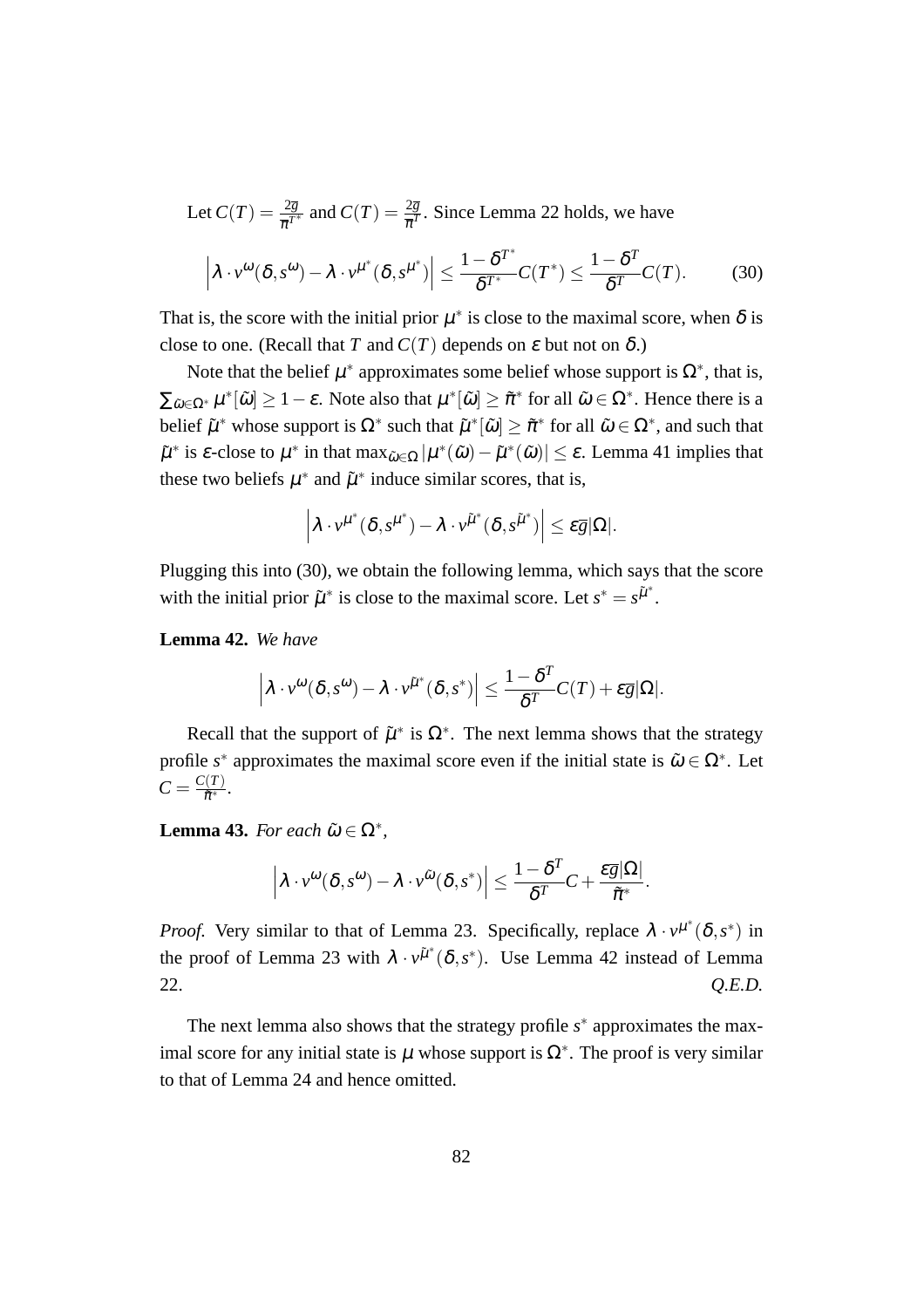**Lemma 44.** *For each*  $\mu$  *such that*  $\mu(\tilde{\omega}) = 0$  *for all*  $\tilde{\omega} \notin \Omega^*$ *,* 

$$
|\lambda \cdot v^{\omega}(\delta, s^{\omega}) - \lambda \cdot v^{\mu}(\delta, s^*)| \leq \frac{1 - \delta^T}{\delta^T} C + \frac{\varepsilon \overline{g}|\Omega|}{\tilde{\pi}^*}.
$$

The above lemma, together with Lemma 41, implies the following lemma: It says that the strategy profile  $s^*$  approximates the maximal score for any initial prior  $\mu$  which approximates some belief whose support is  $\Omega^*$ .

**Lemma 45.** *For each*  $\mu$  *such that*  $\sum_{\tilde{\omega} \in \Omega^*} \mu(\tilde{\omega}) \geq 1 - \varepsilon$ ,

$$
|\lambda \cdot v^{\omega}(\delta, s^{\omega}) - \lambda \cdot v^{\mu}(\delta, s^*)| \leq \frac{1 - \delta^T}{\delta^T} C + \frac{2 \varepsilon \overline{g} |\Omega|}{\tilde{\pi}^*}.
$$

Let  $\mu^{**}$  be such that  $\mu^{**}(\omega) = \frac{1}{|\Omega|}$  for each  $\omega$ . Since  $\Omega^*$  is asymptotically accessible, for any initial prior  $\mu$ , there is a natural number  $T(\mu) \leq T$  and an action sequence  $a(\mu) = (a^1(\mu), \dots, a^{T(\mu)}(\mu))$  such that the probability that the  $\text{posterior belief } \mu^{T(\mu)+1} \text{ satisfies } \sum_{\tilde{\omega} \in \Omega^*} \mu^{T(\mu)+1}(\tilde{\omega}) \geq 1 - \varepsilon \text{ is at least } \pi^*.$  Let  $s^{**}$ be the following strategy profile:

- Let  $\mu^{(1)} = \mu^{**}$ .
- Players play the action sequence  $a(\mu^{(1)})$  for the first  $T(\mu^{(1)})$  periods.
- If the posterior belief  $\mu^{(2)}$  satisfies  $\sum_{\tilde{\omega} \in \Omega^*} \mu^{(2)}(\tilde{\omega}) \geq 1 \varepsilon$ , then players play *s ∗* in the continuation game.
- If not, players play  $a(\mu^{(2)})$  for the next  $T(\mu^{(2)})$  periods.
- If the posterior belief  $\mu^{(3)}$  satisfies  $\sum_{\tilde{\omega} \in \Omega^*} \mu^{(3)}(\tilde{\omega}) \geq 1 \varepsilon$ , then players play *s ∗* in the continuation game.
- *•* And so on.

Let  $\tilde{C} = \frac{4\overline{g}}{\pi^*}$ . The following lemma is a counterpart to Lemma 25, which shows that the strategy *s ∗∗* can approximate the maximal score when the initial prior is µ *∗∗* .

**Lemma 46.** *We have*

$$
\left|\lambda\cdot v^{\omega}(\delta,s^{\omega})-\lambda\cdot v^{\mu^{**}}(\delta,s^{**})\right|\leq \frac{1-\delta^T}{\delta^T}C+(1-\delta^T)\tilde{C}+\frac{2\epsilon\overline{g}|\Omega|}{\tilde{\pi}^*}.
$$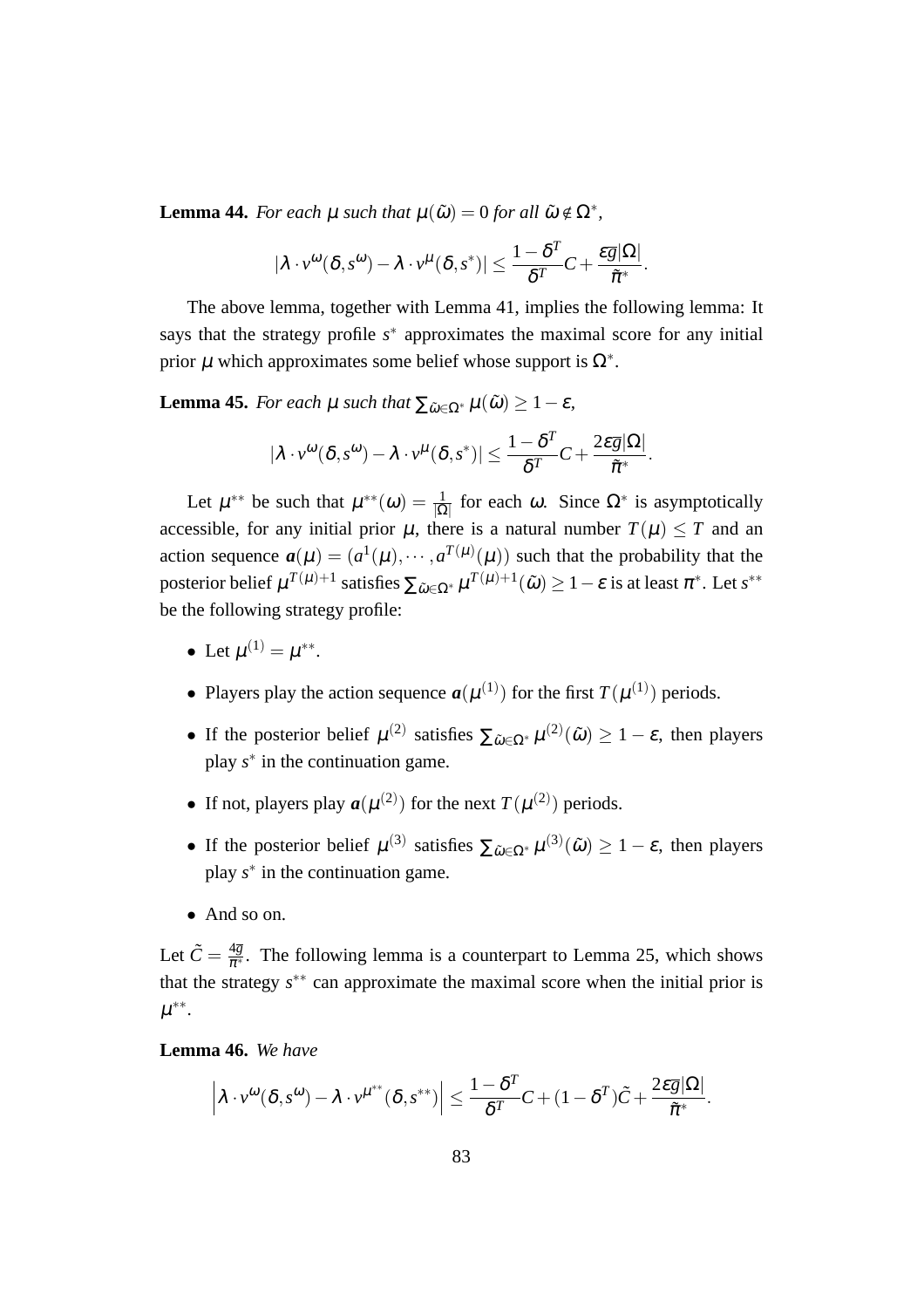*Proof.* The proof is essentially the same as that of Lemma 25; we simply replace  $4^{|\Omega|}$  in the proof of Lemma 25 with *T*, and use Lemma 45 instead of Lemma 24. *Q.E.D.*

The next lemma extends the above one; it shows that the same result holds regardless of the initial prior  $\mu$ .

#### **Lemma 47.** *For all*  $\mu \in \Delta\Omega$ *,*

$$
|\lambda \cdot v^{\omega}(\delta, s^{\omega}) - \lambda \cdot v^{\mu}(\delta, s^{**})| \leq \frac{1 - \delta^T}{\delta^T} C|\Omega| + (1 - \delta^T)\tilde{C}|\Omega| + \frac{2\epsilon \overline{g}|\Omega|^2}{\tilde{\pi}^*}.
$$

*Proof.* The proof is simply a combination of those of Lemmas 26 and 27. The only difference is to use Lemma 46 instead of Lemma 25. *Q.E.D.*

From Lemma 47 and (11), we have

$$
|\lambda \cdot v^{\omega}(\delta, s^{\omega}) - \lambda \cdot v^{\mu}(\delta, s^{\mu})| \leq \frac{1 - \delta^{T}}{\delta^{T}} C |\Omega| + (1 - \delta^{T}) \tilde{C} |\Omega| + \frac{2 \varepsilon \overline{g} |\Omega|^2}{\tilde{\pi}^{*}}
$$

*.*

Note that *T* and  $\pi^*$  depend on  $\varepsilon$  but not on  $\delta$  and  $\lambda$ . This in turn implies *C* and  $\tilde{C}$  depend on  $\varepsilon$  but not on  $\delta$  and  $\lambda$ . Note also that  $\tilde{\pi}^*$  does not depend on  $\varepsilon$ ,  $\delta$ , or  $\lambda$ . Hence the above inequality implies that the left-hand side can be arbitrarily small for all  $\lambda$ , if we take  $\varepsilon$  close to zero and then take  $\delta$  close to one. This proves clause (i).

The proof of clause (ii) is similar to that of Lemma 5.

### **E.13 Proof of Lemma 17**

Fix  $\mu$ , *s*,  $\lambda$ , *p*,  $\delta$ , and *v* as stated. Consider the game Γ( $\mu$ ,  $\delta$ , *p*,  $\tilde{w}$ ) with a function  $\tilde{w}$  such that  $\tilde{w}_i(h^t) = \tilde{v}_i$  for all *i* and  $h^t$ ; i.e., we consider the case in which players' payoffs when the game terminates are constant. Let

$$
\tilde{v}_i = \frac{v_i - (1 - \delta)E\left[\sum_{t=1}^{\infty} (\delta p)^{t-1} g_i^{\omega^t}(a^t) \middle| \mu, s\right]}{(1 - p) \sum_{t=1}^{\infty} p^{t-1} \delta^t}.
$$

Intuitively, we choose  $\tilde{v}_i$  in such a way that player *i*'s expected payoff in the game  $\Gamma(\mu,\delta,p,\tilde{w})$  given the strategy profile *s* is equal to  $v_i$ ; indeed, we have

$$
(1-\delta)E\left[\sum_{t=1}^{\infty} (p\delta)^{t-1} g_i^{\omega^t} (a^t) \middle| \mu, s\right] + (1-p)\sum_{t=1}^{\infty} p^{t-1} \delta^t \tilde{v}_i = v_i.
$$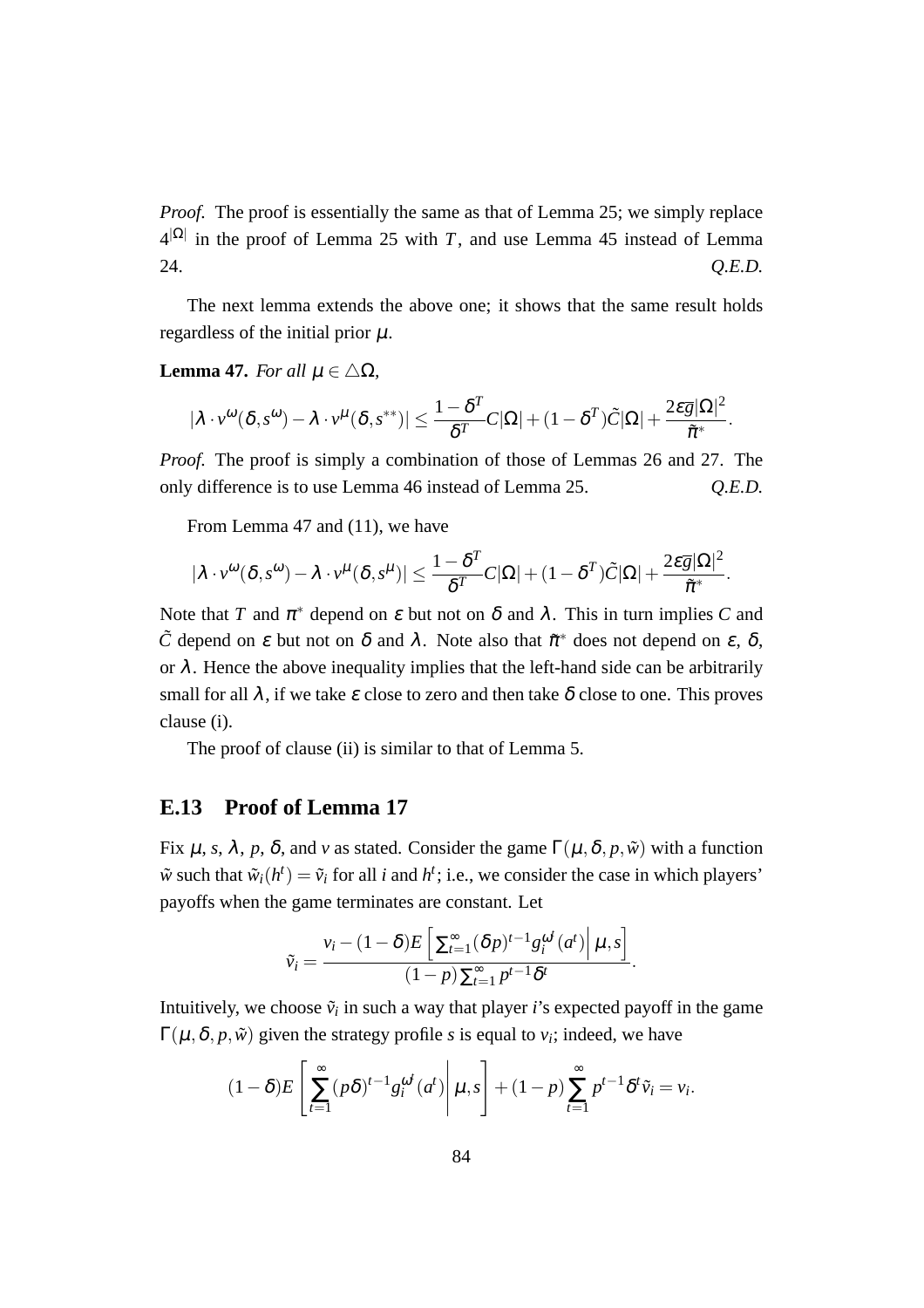Also, let  $v_i(a_i)$  denote player *i*'s payoff when she makes a one-shot deviation to  $a_i$ in period one.

Now let  $z^1: H^1 \to \mathbf{R}^N$  be such that

$$
v_i = v_i(a_i) + (1-p)\delta \sum_{y \in Y} \pi^{\mu}(y|a_i, s_{-i}(h^0))z_i^1(a_i, s_{-i}(h^0), y)
$$

for all  $a_i \in A_i$ , and

$$
\lambda \cdot z^1(a, y) = 0
$$

for all  $a \in A$  and  $y \in Y$ . The first equation implies that player *i* is indifferent over all actions  $a_i$  in the first period of the game  $\Gamma(\mu, \delta, p, \tilde{w})$ , if she can obtain an additional "bonus payment"  $z_i^1(a, y)$  when the game terminates at the end of period one. The second equation implies that the bonus payment vector  $z^1(a, y)$ is on the linear hyperplane tangential to  $\lambda$ . The existence of such  $z^1$  comes from the fact that actions are perfectly observable. The proof is very similar to that of Lemmas 5.3 and 5.4 of FLM and hence omitted. Note also that for each  $\lambda$ , we can take  $\tilde{K} > 0$  such that  $|z^1(a,y)| < \frac{1-\delta}{(1-n\delta)(1-\delta)}$  $\frac{1-\delta}{(1-p\delta)(1-p)\delta}\tilde{K}$  for all  $\mu$ ,  $\delta$ , and  $p$ ; this is because  $|v_i - v_i(a_i)|$  is at most  $\frac{1-\delta}{1-p\delta}\overline{g}$ . (Note that the term  $(1-p)\sum_{t=1}^{\infty} p^{t-1}\delta^t\tilde{v}_i$ appears both in  $v_i$  and  $v_i(a_i)$ , so that it cancels out when we compute the difference  $v_i - v_i(a_i)$ .)

Similarly, for each  $h^t$ , we will specify a function  $z^{t+1}$  to provide appropriate incentives in period  $t + 1$  of the game  $\Gamma(\mu, \delta, p, \tilde{\nu})$ . For each history  $h^t$ , let  $v_i(h^t)$ denote player *i*'s continuation payoff after *h<sup>t</sup>* in the game  $\Gamma(\mu, \delta, p, \tilde{w})$  when players play  $s|_{h^t}$ . Also let  $v_i(h^t, a_i)$  denote her continuation payoff when she makes a one-shot deviation to  $a_i$  in the next period. Let  $\mu(h^t)$  represent the posterior belief after  $h^t$ . Let  $z^{t+1}: H^{t+1} \to \mathbb{R}^N$  be such that

$$
v_i(h^t) = v_i(h^t, a_i) + (1 - p)\delta \sum_{y \in Y} \pi^{\mu(h^t)}(y|a_i, s_{-i}(h^t))z_i^{t+1}(h^t, (a_i, s_{-i}(h^t), y))
$$
\n(31)

for all  $h^t$  and  $a_i \in A_i$ , and

$$
\lambda \cdot z^{t+1}(h^t,(a,y)) = 0 \tag{32}
$$

for all  $a \in A$  and  $y \in Y$ . To see the meaning of (31), suppose that now we are in period  $t + 1$  of the game  $\Gamma(\mu, \delta, p, \tilde{\nu})$  and that the past history was  $h^t$ . (31) implies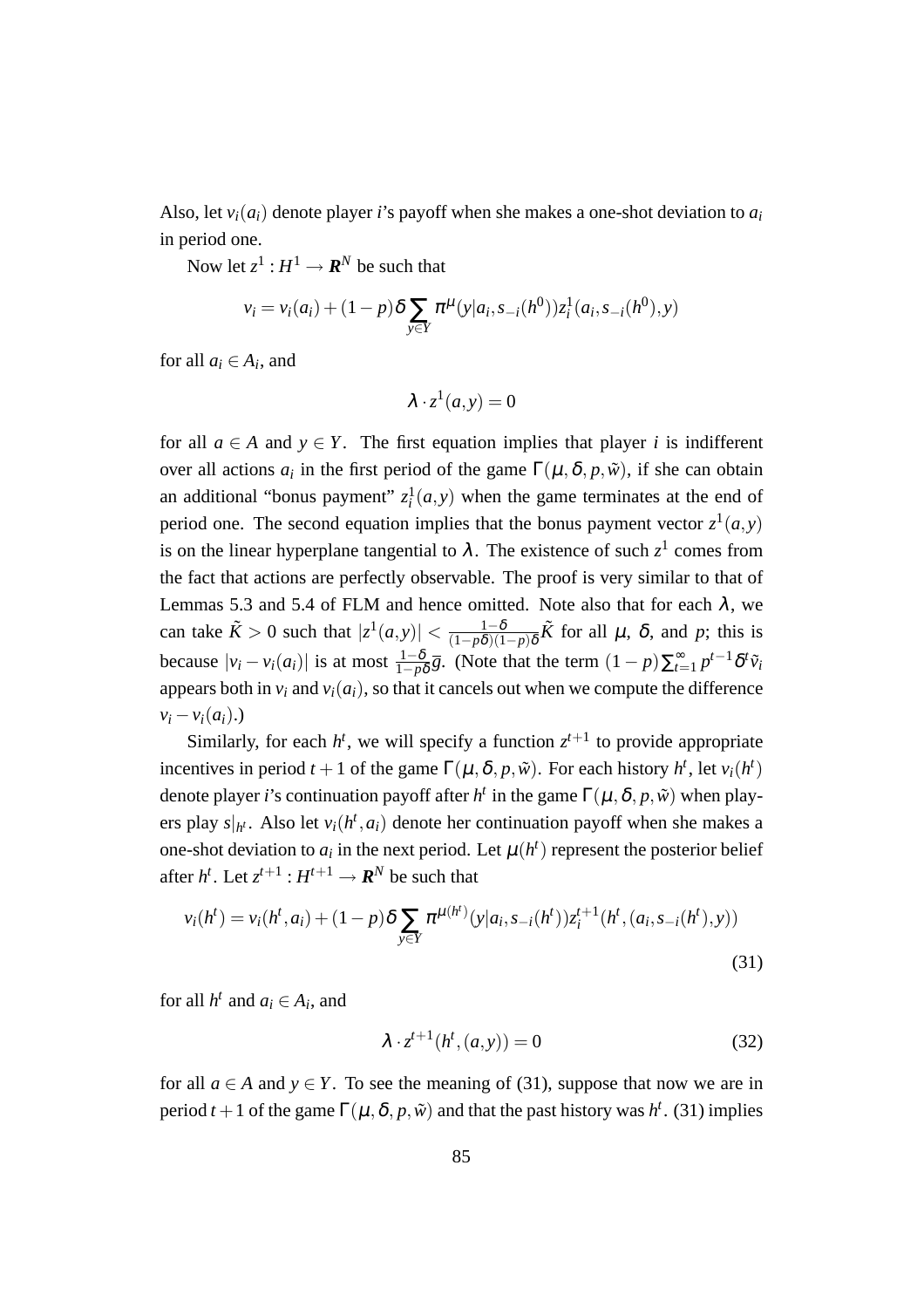that player  $i$  is indifferent over all actions in the current period if she can obtain a bonus payment  $z_i^{t+1}$  $i_t^{t+1}(h^{t+1})$  when the game terminates at the end of period  $t+1$ . Also, (32) asserts that the bonus payment  $z^{t+1}(h^{t+1})$  is on the linear hyperplane tangential to  $\lambda$ . Note that for each  $\lambda$ , we can take  $\tilde{K} > 0$  such that

$$
|z^{t+1}(h^t)| < \frac{1-\delta}{(1-p\delta)(1-p)\delta}\tilde{K} \tag{33}
$$

for all  $h^t$ ,  $\delta$ , and  $p$ . Here we can choose  $\tilde{K}$  uniformly in  $h^t$ , since actions are observable and there are only finitely many pure action profiles.

Now we construct the continuation payoff function *w*. Let  $w : H \to \mathbf{R}$  be such that

$$
w_i(h^t) = \tilde{v}_i + z_i^t(h^t)
$$
\n(34)

for each *i*,  $t \geq 1$ , and  $h^t$ . That is, we consider the continuation payoff function *w* which gives the constant value  $\tilde{v}_i$  and the bonus payment  $z_i^t(h^t)$  to player *i* when the game terminates at the end of period *t*. This continuation payoff function makes player *i* indifferent over all actions in each period *t*, regardless of the past history. (Note that  $z_i^t(h^t)$  does not influence player *i*'s incentive in earlier periods  $\tilde{t}$  < *t*, since (31) implies that the expected value of  $z_i^t(h^t)$  conditional on  $h^{t-1}$  is equal to zero for all *h t−*1 as long as player *i* does not deviate in period *t*.) Also, the resulting payoff vector is *v*. Therefore clause (i) follows.

By the definition of  $\tilde{v}_i$ , we have

$$
\tilde{v}_i = v_i - \frac{1 - \delta}{(1 - p)\delta} (v_i^{\mu} (p\delta, s) - v_i).
$$
\n(35)

This, together with (32) and (34), proves clause (ii). Also, from (34) and (35), we have

$$
|v - w(h^t)| \le \frac{1 - \delta}{(1 - p)\delta} |v^{\mu}(p\delta, s) - v| + |z^t(h^t)|.
$$

Then from (33),

$$
|v - w(h^t)| \le \frac{1-\delta}{(1-p)\delta} \left( |v^{\omega}(p\delta, s) - v| + \frac{\tilde{K}}{1-p\delta} \right).
$$

Since  $v \in V$ , we have  $|v^{(\omega)}(p\delta, s) - v| \leq \overline{g}$ . Hence, by letting  $K > \frac{\tilde{K}}{1-p} + \overline{g}$ , we have clause (iii).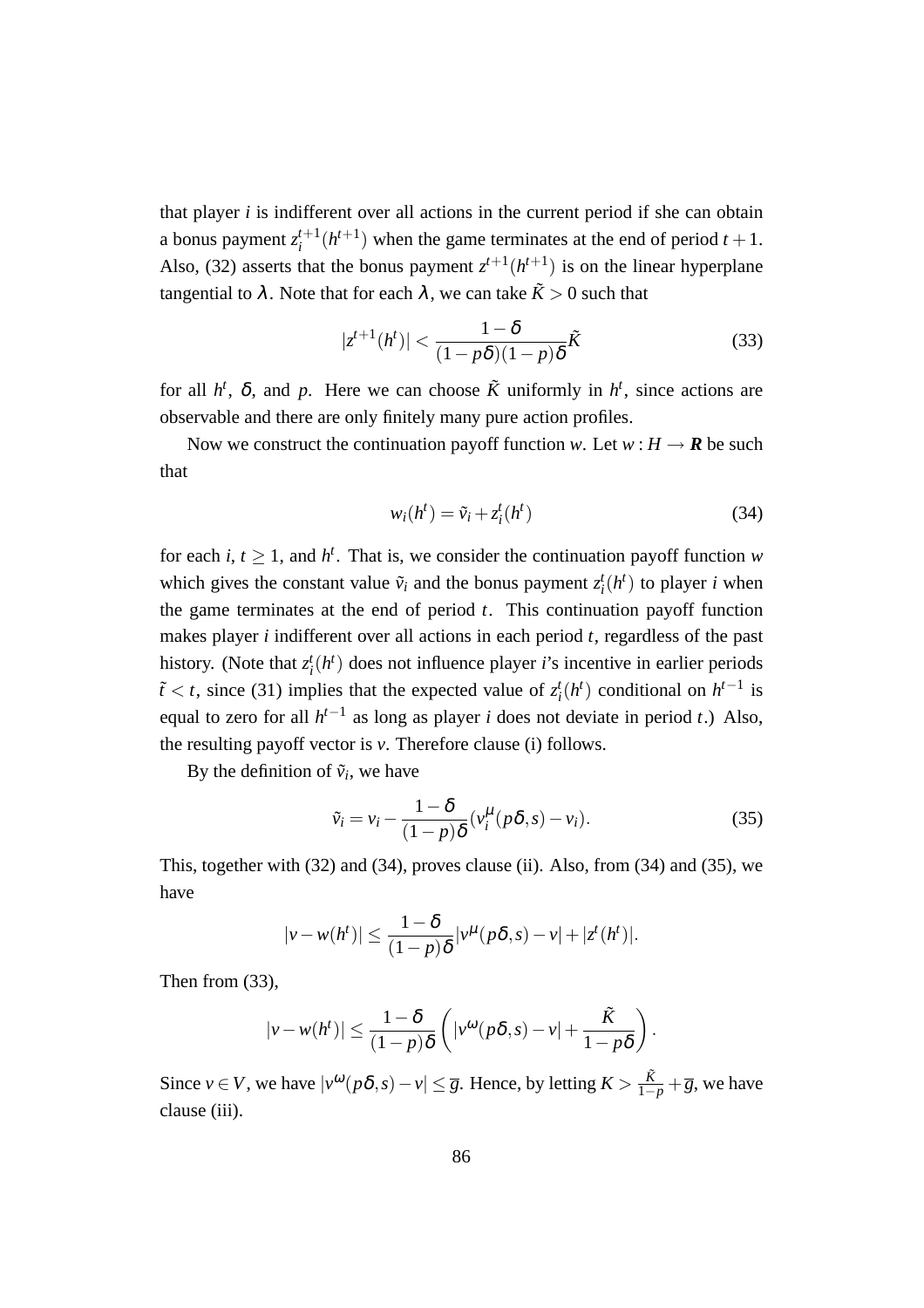#### **E.14 Proof of Lemma 18**

Fix p, s<sub>-i</sub>,  $\mu$ ,  $\delta$ , v, and s<sub>i</sub> as stated. For each  $j \neq i$ , let  $\tilde{v}_j$ ,  $v_j(h^t)$ , and  $v_j(h^t, a_j)$  be as in the proof of Lemma 17. Then for each  $h^t$ , let  $z_i^{t+1}$  $j^{t+1}$  :  $H^{t+1} \rightarrow \mathbf{R}$  be such that

$$
v_j(h^t) = v_j(h^t, a_j) + (1 - p)\delta \sum_{y \in Y} \pi^{\mu}(y|a_j, s_{-j}(h^t)) z_j^{t+1}(h^t, (a_j, s_{-j}(h^t)), y))
$$

for all  $h^t$  and  $a_j \in A_j$ , and let

$$
w_j(h^t) = \tilde{v}_j + z_j^t(h^t).
$$

Then player *j*'s incentive constraints are satisfied.

Now, consider player *i*'s continuation payoff  $w_i$ . Let  $\tilde{v}_i$  be as in the proof of Lemma 17, and let

$$
w_i(h^t) = \tilde{v}_i
$$

for all *h t* . With this constant continuation payoff, player *i*'s incentive constraints are satisfied because  $s_i$  is a best reply to  $s_{-i}$  given initial prior  $\mu$  and discount factor  $p\delta$ . Hence clause (i) follows. From (35), we have

$$
w_i(h^t) = v_i - \frac{1-\delta}{(1-p)\delta}(v_i^{\mu}(p\delta, s) - v_i),
$$

which proves clause (ii) follows. Also, letting  $K > \overline{g}_i$ , we have  $K > |v_i^{\mu}(p\delta, s) - v_i|$ so that clause (iii) follows.

## **E.15 Proof of Lemma 19**

Fix *W* as stated, and take  $\varepsilon$  so that the  $\varepsilon$ -neighborhood of *W* is in the interior of  $V^*$ . Then from Lemma 10, there is  $p$  such that the  $\varepsilon$ -neighborhood of *W* is included in the feasible payoff set  $V^{\mu}(p)$  and such that  $v_i - \varepsilon > v_i(p)$  for all *i* and  $v \in W$ . Then clauses (i) through (iii) hold.

#### **E.16 Proof of Lemma 20**

Fix *W*. Fix  $p \in (0,1)$  and  $\tilde{\varepsilon} > 0$ , as stated in Lemma 19. (Here,  $\tilde{\varepsilon}$  represents  $\varepsilon$ in Lemma 19.) Applying Lemmas 17 and 18 to the strategy profiles specified in Lemma 19, it follows that there is  $\overline{\delta} \in (0,1)$  such that for each  $\lambda$ , there is  $\tilde{K}_{\lambda} > 0$ such that for each  $\delta \in (\overline{\delta}, 1)$ ,  $\mu$ , and  $\nu \in W$ , there is a strategy profile  $s_{\nu, \lambda, \delta, \mu}$  and a function  $w_{v,\lambda,\delta,\mu}$  such that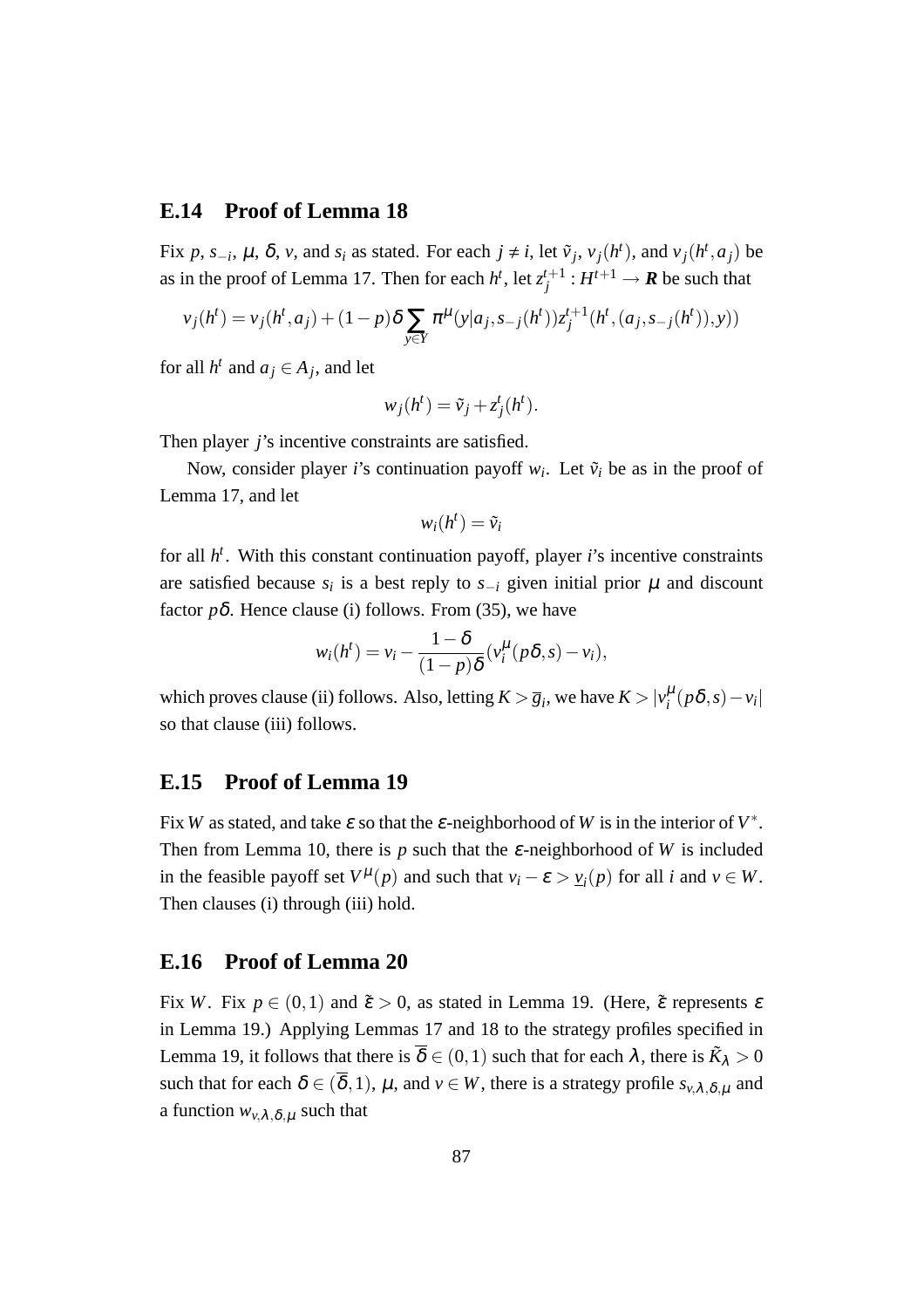- (i)  $(s_{\nu,\lambda,\delta,\mu}, v)$  is enforced by  $w_{\nu,\lambda,\delta,\mu}$  for  $(\delta,\mu,p)$ ,
- $\lambda \cdot w_{\nu,\lambda,\delta,\mu}(h^t) \leq \lambda \cdot \nu \frac{(1-\delta)\tilde{\varepsilon}}{(1-\rho)\delta}$  $\frac{(1-\delta)\tilde{\varepsilon}}{(1-p)\delta}$  for each *t* and *h<sup>t</sup>*, and
- $(|iii)$   $|v w_{\nu,\lambda,\delta,\mu}(h^t)| < \frac{(1-\delta)}{(1-p)\delta}$  $\frac{(1-\delta)}{(1-p)\delta}\tilde{K}_{\lambda}$  for each *t* and *h<sup>t</sup>*.

Set  $\varepsilon = \frac{\tilde{\varepsilon}}{2(1 - \varepsilon)}$  $\frac{\tilde{\epsilon}}{2(1-p)}$ , and for each  $\lambda$ , let  $K_{\lambda} = \frac{\tilde{K}_{\lambda}}{(1-p)}$  $\frac{\kappa_{\lambda}}{(1-p)\overline{\delta}}$ . Then it follows from (ii) and (iii) that  $w_{v,\lambda,\delta,\mu}(h^t) \in G_{v,\lambda,2\varepsilon,K_\lambda,\delta}$  for all *t* and  $h^t$ . The rest of the proof is the same as that of Lemma 8 of Fudenberg and Yamamoto (2011b).

# **Appendix F: Existence of Maximizers**

**Lemma 48.** *For each initial prior*  $\mu$ *, discount factor* δ*, and*  $s_{-i}$  ∈  $S^*_{-i}$ *, player i's best reply*  $s_i \in S_i^*$  *exists.* 

*Proof.* The formal proof is as follows. Pick  $\mu$ ,  $\delta$ , and  $s_{-i} \in S^*_{-i}$ . With an abuse of notation, let  $h^t = (a^{\tau}, y^{\tau})^t_{\tau=1}$  denote a history with length *t* without information about public randomization, and let *l* <sup>∞</sup> be the set of all functions (bounded sequences)  $f : H \to \mathbb{R}$ . For each function  $f \in l^{\infty}$ , let  $Tf$  be a function such that

$$
(Tf)(h^{t}) = \max_{a_{i} \in A_{i}} \left[ (1 - \delta) g_{i}^{\tilde{\mu}(h^{t})}(a_{i}, s_{-i}(h^{t})) + \delta \sum_{a_{-i} \in A_{-i}} \sum_{y \in Y} s_{-i}(h^{t}) [a_{-i}] \pi_{Y}^{\tilde{\mu}(h^{t})}(y|a) f(h^{t}, a, y) \right]
$$

where  $\tilde{\mu}(h^t)$  is the posterior belief of  $\omega^{t+1}$  given the initial prior  $\mu$  and the history  $h$ <sup>t</sup>. Note that *T* is a mapping from  $l^{\infty}$  to itself, and that  $l^{\infty}$  with the sup norm is a complete metric space. Also *T* is monotonic, since  $(T f)(\mu) < (T \tilde{f})(\mu)$  for all  $\mu$ if  $f(\mu) \le \tilde{f}(\mu)$  for all  $\mu$ . Moreover *T* is discounting, because letting  $(f+c)(\mu)$  = *f*( $\mu$ ) + *c*, the standard argument shows that  $T(f+c)(\mu) < (Tf)(\mu) + \delta c$  for all  $\mu$ . Then from Blackwell's theorem, the operator T is a contraction mapping and thus has a unique fixed point  $f^*$ . The corresponding action sequence is a best reply to *s−<sup>i</sup>* . *Q.E.D.*

**Lemma 49.** max $_{v \in V^{\mu}(\delta)} \lambda \cdot v$  has a solution.

*Proof.* Identical with that of the previous lemma. *Q.E.D.*

**Lemma 50.** There is  $s_{-i}$  which solves  $\min_{s_{-i} \in S_{-i}^*} \max_{s_i \in S_i^*} v_i^{\mu}(\delta, s)$ .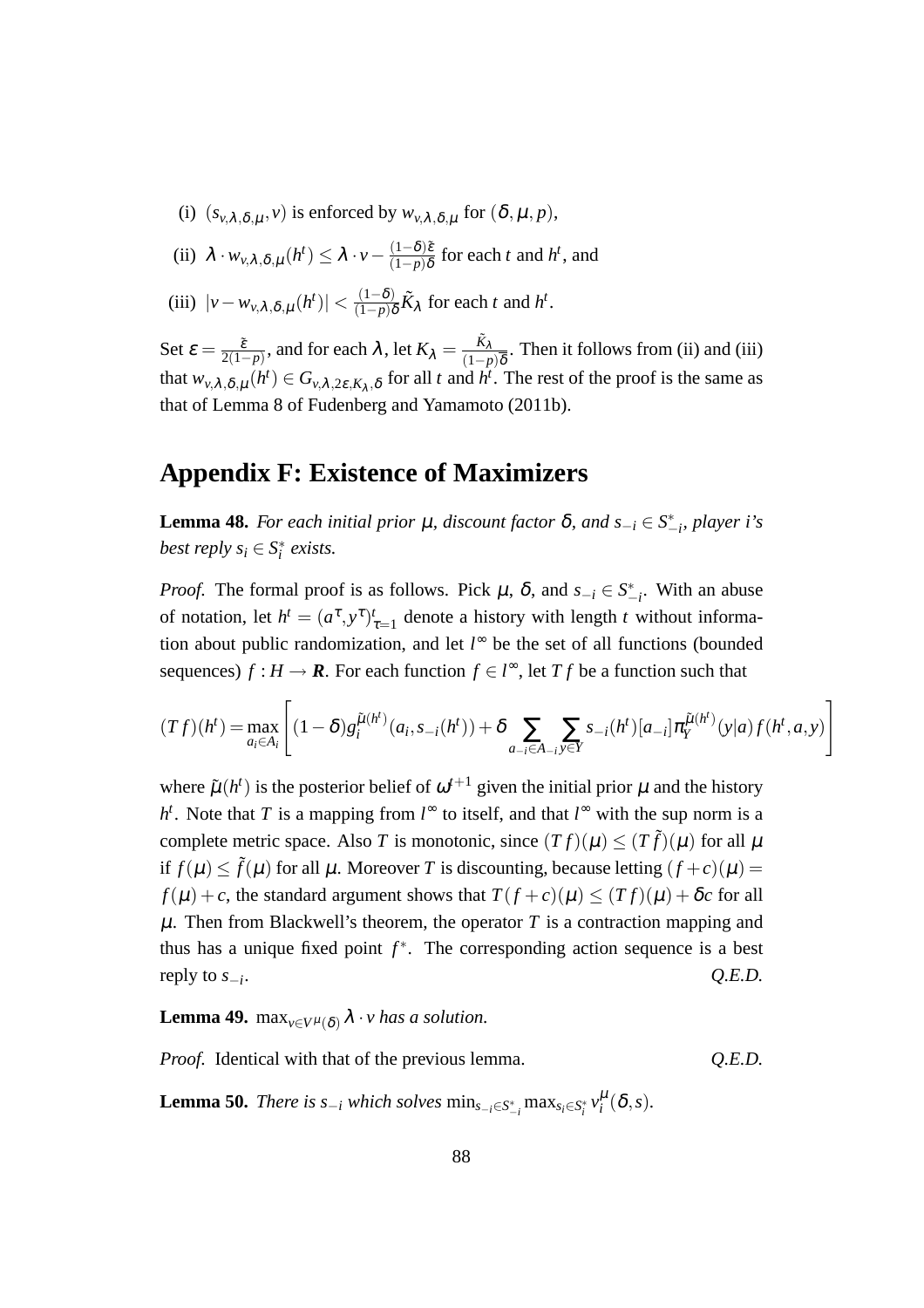*Proof.* The formal proof is as follows. Pick  $\mu$  and  $\delta$ , and let  $h^t$  and  $l^{\infty}$  be as in the proof of Lemma 48. For each function  $f \in l^{\infty}$ , let *T f* be a function such that

$$
(Tf)(h^t) = \min_{\alpha_{-i} \in \times_{j \neq i} \triangle A_j} \max_{a_i \in A_i} \left[ (1-\delta) g_i^{\tilde{\mu}(h^t)}(a_i, \alpha_{-i}) + \delta \sum_{a_{-i} \in A_{-i}} \sum_{y \in Y} \alpha_{-i}(a_{-i}) \pi_Y^{\tilde{\mu}(h^t)}(y|a) f(h^t, a, y) \right]
$$

where  $\tilde{\mu}(h^t)$  is the posterior belief of  $\omega^{t+1}$  given the initial prior  $\mu$  and the history  $h^t$ . Note that *T* is a mapping from  $l^{\infty}$  to itself, and that  $l^{\infty}$  with the sup norm is a complete metric space. Also *T* is monotonic, because if  $f(h^t) \le \tilde{f}(h^t)$  for all  $h^t$ , then we have

$$
(Tf)(h^{t}) \leq \max_{a_{i} \in A_{i}} \left[ (1-\delta)g_{i}^{\tilde{\mu}(h^{t})}(a_{i}, \alpha_{-i}) + \delta \sum_{a_{-i} \in A_{-i}} \sum_{y \in Y} \alpha_{-i}(a_{-i})\pi_{Y}^{\tilde{\mu}(h^{t})}(y|a) f(h^{t}, a, y) \right]
$$
  

$$
\leq \max_{a_{i} \in A_{i}} \left[ (1-\delta)g_{i}^{\tilde{\mu}(h^{t})}(a_{i}, \alpha_{-i}) + \delta \sum_{a_{-i} \in A_{-i}} \sum_{y \in Y} \alpha_{-i}(a_{-i})\pi_{Y}^{\tilde{\mu}(h^{t})}(y|a) \tilde{f}(h^{t}, a, y) \right]
$$

for all  $\alpha_{-i}$  and  $h^t$ , which implies  $(Tf)(h^t) \le (T\tilde{f})(h^t)$  for all  $h^t$ . Moreover, *T* is discounting as in the proof of Lemma 48. Then from Blackwell's theorem, the operator *T* is a contraction mapping and thus has a unique fixed point *f ∗* . The corresponding action sequence is the minimizer *s−<sup>i</sup>* . *Q.E.D.*

# **Appendix G: Comparison with Dutta (1995)**

Dutta (1995) considers irreducible stochastic games and shows that the limit feasible payoff set is invariant to the initial state  $\omega$ . Clause (i) of Lemma 5 extends his result to stochastic games with hidden states. As argued in the introduction, our proof technique is substantially different from that of Dutta (1995), since we need to deal with technical complications arising from infinitely many states  $\mu$ .

To highlight the difference, it may be helpful to explain the idea of Dutta (1995). Assume that  $\omega$  is observable, and fix  $\lambda$  arbitrarily. From the principle of optimality, the score must be attained by a Markov strategy  $a^* : \Omega \to A$ , where  $a^*(\omega)$  denotes the action profile when the current state is  $\omega$ . When players play this Markov strategy, the evolution of the state  $\omega^t$  is described by a Markov chain. For simplicity, assume that the state transition function has a full support.<sup>22</sup> Then

 $^{22}$ As Dutta (1995) shows, the full support assumption here can be replaced with irreducibility.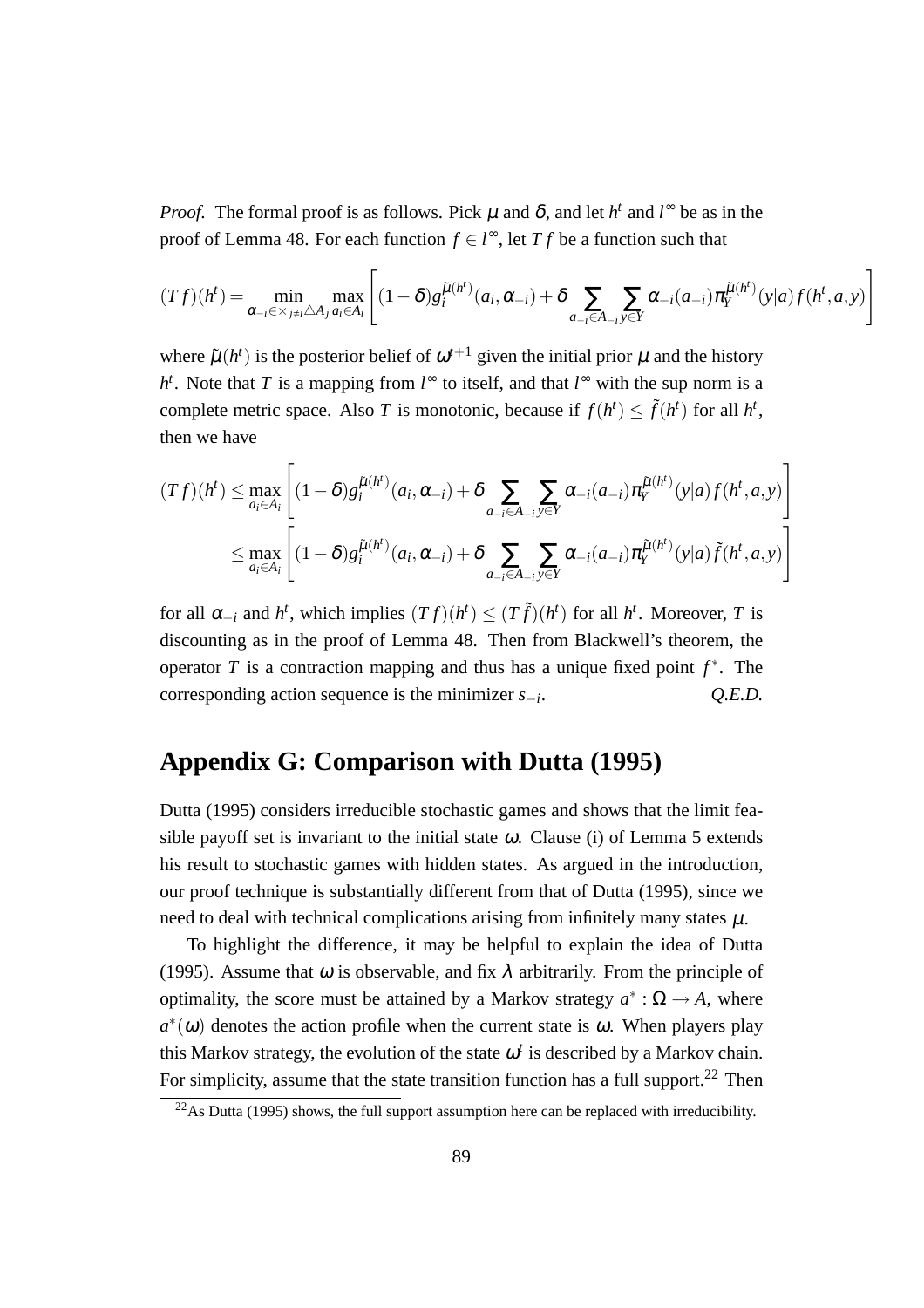it is immediate that the Markov chain is ergodic, i.e., the time-average of the state converges to the unique invariant measure regardless of the initial state. Ergodicity guarantees that the initial state does not influence players' time-average payoffs, which approximate their discounted payoffs for  $\delta$  close to one.<sup>23</sup> Hence the scores are independent of the initial state  $\omega$  for  $\delta$  close to one.

In our model, the score is achieved by a Markov strategy  $a^*$  :  $\triangle \Omega \rightarrow A$ , where the state space is  $\Delta\Omega$  rather than  $\Omega$ . Such a Markov strategy induces a Markov chain which governs the evolution of the belief  $\mu^t$ , so let  $P(\cdot|\mu) \in \Delta(\Delta\Omega)$  be the distribution of the posterior belief  $\tilde{\mu}$  in the next period given the current belief  $\mu$ . Suppose that the Markov strategy  $a^*$  is not constant, that is,  $a^*$  induce different action profiles for some different beliefs  $\mu$  and  $\hat{\mu}$ . Then the distribution  $P(\cdot|\mu)$  of the belief tomorrow is not continuous with respect to the current belief  $\mu$ , at the point in which the Markov strategy  $a^*$  switches the action profile. This implies that the Markov chain is not Feller,  $24$  and thus the standard probability theory does not tell us if there is an invariant measure.<sup>25</sup> Hence, *a priori* there is no reason to expect ergodicity, and thus the proof idea of Dutta (1995), which relies on ergodicity, is not applicable.

## **Appendix H: Assumption 4 of Hsu, Chuang, and Arapostathis (2006)**

Hsu, Chuang, and Arapostathis (2006) claims that their Assumption 4 implies their Assumption 2. However it is incorrect, as the following example shows.

Suppose that there is one player, two states  $(\omega_1$  and  $\omega_2)$ , two actions (*a* and  $\tilde{a}$ ), and three signals (*y*<sub>1</sub>, *y*<sub>2</sub>, and *y*<sub>3</sub>). If the current state is  $\omega_1$  and *a* is chosen,  $(y_1, \omega_1)$  and  $(y_2, \omega_2)$  occur with probability  $\frac{1}{2}$ - $\frac{1}{2}$  $\frac{1}{2}$ . The same thing happens if the

<sup>&</sup>lt;sup>23</sup>This result follows from Abel's theorem.

<sup>&</sup>lt;sup>24</sup>A Markov chain  $P = (P(\cdot|\mu))_{\mu \in \Delta\Omega}$  is *Feller* if  $P(\cdot|\mu)$  is continuous with respect to  $\mu$ . It is well-known that a Markov chain *P* has an invariant measure if it is Feller and the state space is compact (Theorem 3.1.1 of Da Prato and Zabczyk (1996)). On the other hand, if a Markov chain is not Feller (even if  $P(\cdot|\mu)$  is discontinuous only at finitely many  $\mu$ ), it may not have an invariant measure. For example, suppose that the state space is [0, 1],  $\mu^{t+1} = \frac{\mu^t}{2}$  $\frac{u^t}{2}$  if  $\mu^t \in (0, 1]$ , and  $\mu^{t+1} = 1$ if  $\mu^t = 0$ . We have discontinuity only at  $\mu = 0$ , but there is no invariant measure.

<sup>&</sup>lt;sup>25</sup>Even if the Markov chain has an invariant measure, there may be more than one invariant measures; indeed, the *Doeblin condition*, which is often assumed for the uniqueness of invariant measure, is not satisfied here. See Doob (1953) for more details. (The condition is stated as "Hypothesis D.")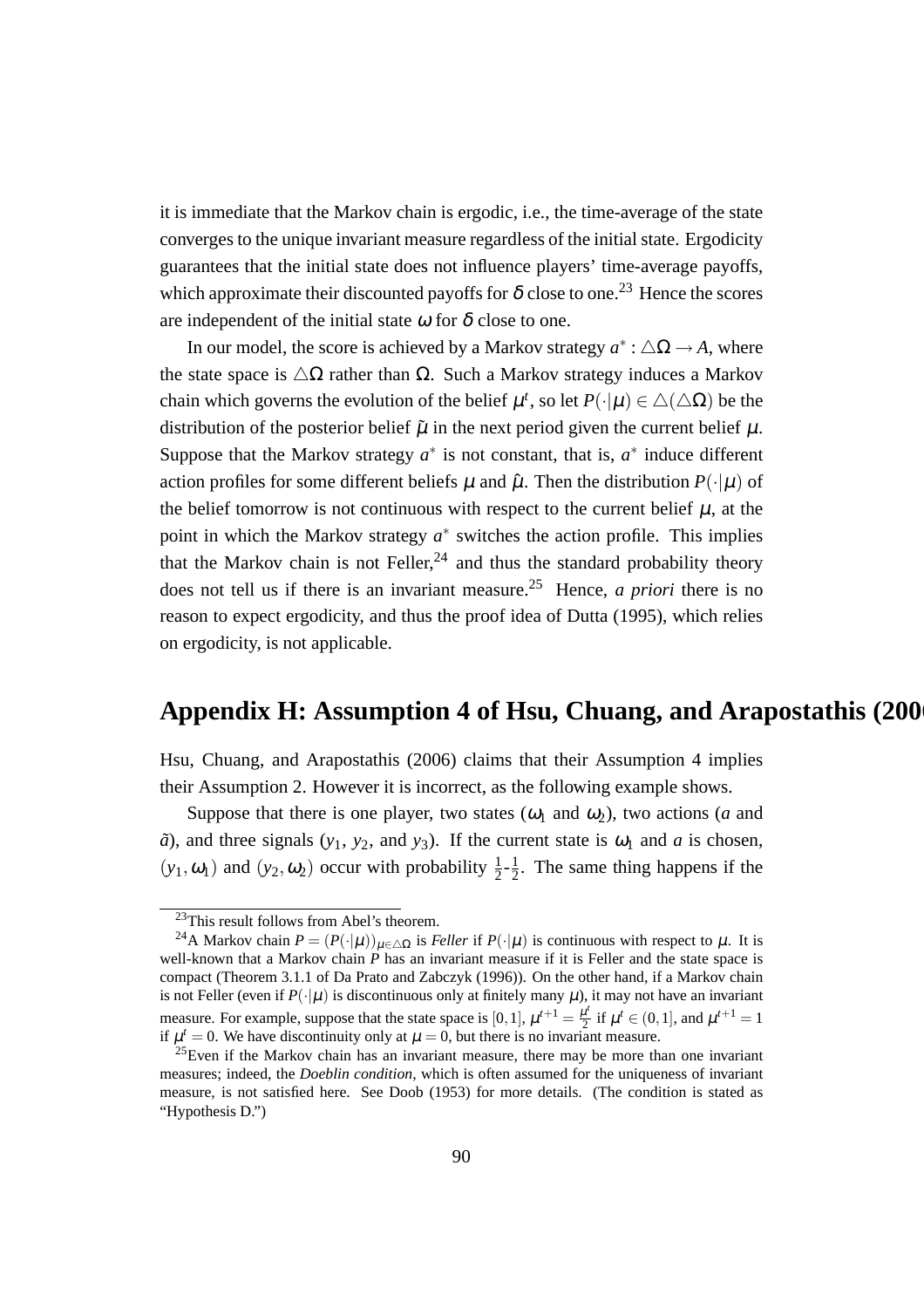current state is  $\omega_2$  and  $\tilde{a}$  is chosen. Otherwise,  $(y_3, \omega_1)$  and  $(y_3, \omega_2)$  occur with probability  $\frac{1}{2}$ - $\frac{1}{2}$  $\frac{1}{2}$ . Intuitively,  $y_1$  shows that the next state is  $\omega_1$  and  $y_2$  shows that the next state is  $\omega_2$ , while  $y_3$  is not informative about the next state. And as long as the action matches the current state (i.e., *a* for  $\omega_1$  and  $\tilde{a}$  for  $\omega_2$ ), the signal  $y_3$ never happens so that the state is revealed each period. A stage-game payoff is 0 if the current signal is  $y_1$  or  $y_2$ , and  $-1$  if  $y_3$ .

Suppose that the initial prior puts probability one on  $\omega_1$ . The optimal policy asks to choose *a* in period one and any period *t* with  $y^{t-1} = y_1$ , and asks to choose  $\tilde{a}$  in any period *t* with  $y^{t-1} = y_2$ . If this optimal policy is used, then it is easy to verify that the support of the posterior is always a singleton set and thus their Assumption 2 fails. On the other hand, their Assumption 4 holds by letting  $k_0 = 2$ . This shows that Assumption 4 does not imply Assumption 2.

To fix this problem, the minimum with respect to an action sequence in Assumption 4 should be replaced with the minimum with respect to a strategy. The modified version of Assumption 4 is more demanding than connectedness in this paper.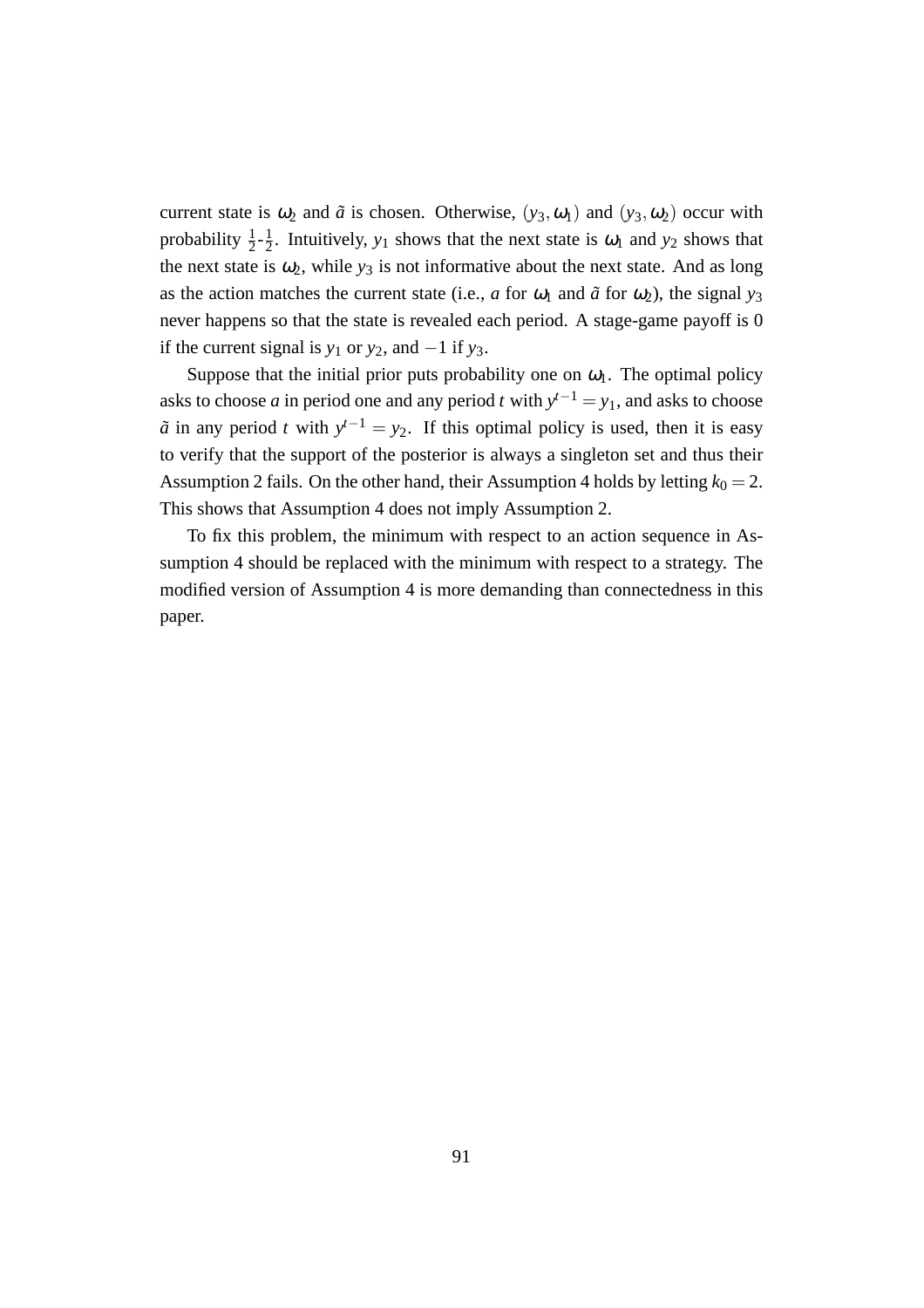# **References**

- Abreu, D., D. Pearce, and E. Stacchetti (1990): "Toward a Theory of Discounted Repeated Games with Imperfect Monitoring," *Econometrica* 58, 1041-1063.
- Athey, S., and K. Bagwell (2008): "Collusion with Persistent Cost Shocks," *Econometrica* 76, 493-540.
- Bagwell, K., and R.W. Staiger (1997): "Collusion over the Business Cycle," *RAND Journal of Economics* 28, 82-106.
- Besanko, D., U. Doraszelski, Y. Kryukov, and M. Satterthwaite (2010): "Learning by Doing, Organizational Forgetting, and Industry Dynamics," *Econometrica* 78, 453-508.
- Da Prato, G., and J. Zabczyk (1996): *Ergodicity for Infinite Dimensional Systems*, Cambridge University Press.
- Doob, J.L. (1953): *Stochastic Processes*, John Wiley & Sons, Inc.; Chapman & Hall, Limited.
- Duggan, J. (2012): "Noisy Stochastic Games," *Econometrica* 80, 2017-2045.
- Dutta, P. (1995): "A Folk Theorem for Stochastic Games," *Journal of Economic Theory* 66, 1-32.
- Dutta, P., and K. Sundaram (1998): "The Equilibrium Existence Problem in General Markovian Games," in M. Majumdar (ed), *Organizations with Incomplete Information*, Cambridge University Press.
- Escobar, J., and J. Toikka (2013) "Efficiency in Games with Markovian Private Information," *Econometrica* 81, 1887-1934.
- Fudenberg, D., and D.K. Levine (1994): "Efficiency and Observability in Games with Long-Run and Short-Run Players," *Journal of Economic Theory* 62, 103- 135.
- Fudenberg, D., D.K. Levine, and E. Maskin (1994): "The Folk Theorem with Imperfect Public Information," *Econometrica* 62, 997-1040.
- Fudenberg, D., and Y. Yamamoto (2010): "Repeated Games where the Payoffs and Monitoring Structure are Unknown," *Econometrica* 78, 1673-1710.
- Fudenberg, D., and Y. Yamamoto (2011a): "Learning from Private Information in Noisy Repeated Games," *Journal of Economic Theory* 146, 1733-1769.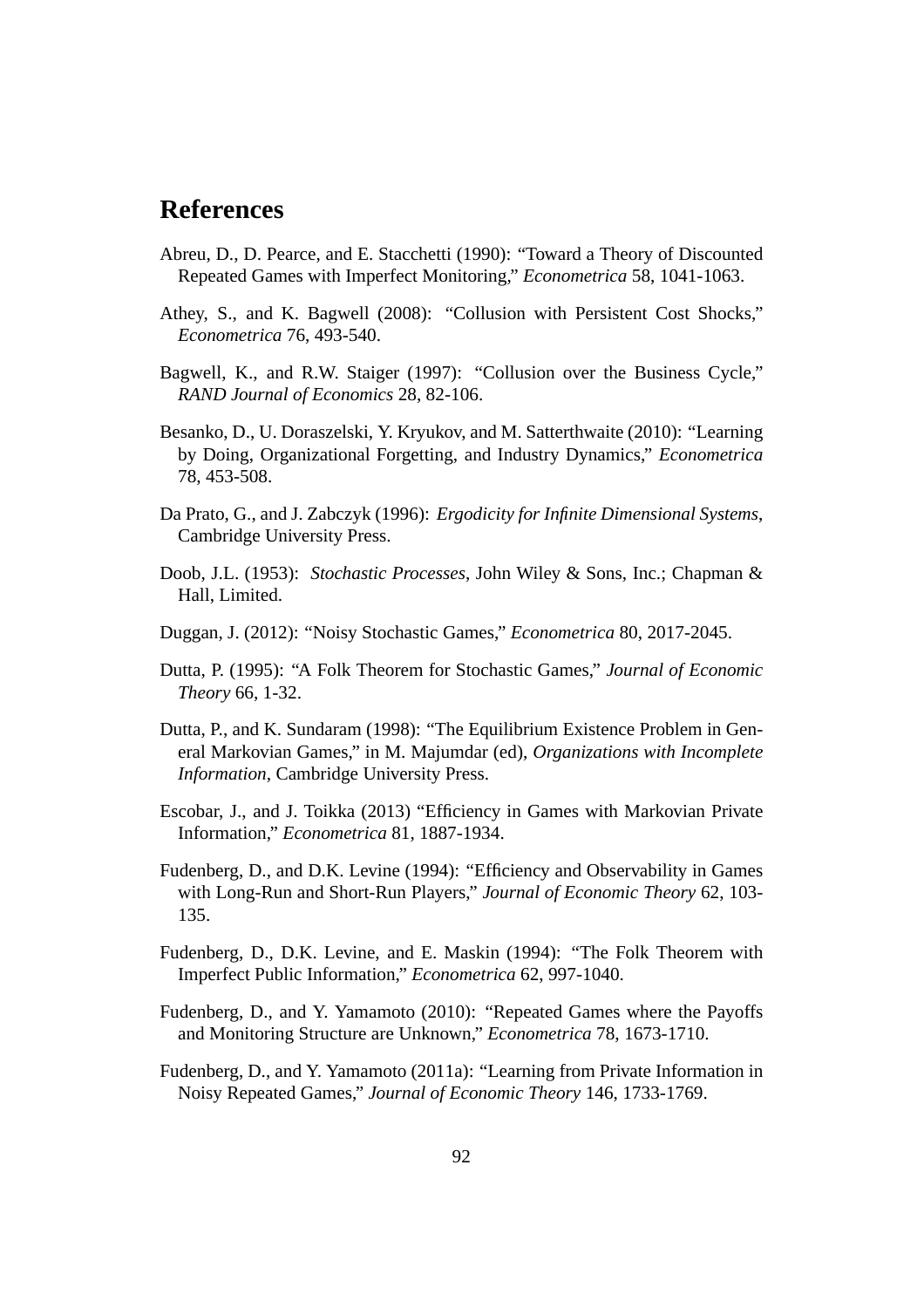- Fudenberg, D., and Y. Yamamoto (2011b): "The Folk Theorem for Irreducible Stochastic Games with Imperfect Public Monitoring," *Journal of Economic Theory* 146, 1664-1683.
- Haltiwanger, J., and J.E. Harrington Jr. (1991): "The Impact of Cyclical Demand Movements on Collusive Behavior," *RAND Journal of Economics* 22, 89-106.
- Hao, D., A. Iwasaki, M. Yokoo, Y.J. Joe, M. Kandori, and I. Obara (2012): "Single Agent Optimal Pricing under Market Uncertainty by Using POMDP," International Joint Agent Workshop and Symposium 2012.
- Hörner, J., T. Sugaya, S. Takahashi, and N. Vieille (2011): "Recursive Methods in Discounted Stochastic Games: an Algorithm for  $\delta \rightarrow 1$  and a Folk Theorem," *Econometrica* 79, 1277-1318.
- Hörner, J., S. Takahashi, and N. Vieille (2011): "Recursive Methods in Discounted Stochastic Games II: Infinite State Space," *mimeo*.
- Hörner, J., S. Takahashi, and N. Vieille (2015): "Truthful Equilibria in Dynamic Bayesian Games," forthcoming in *Econometrica*.
- Hsu, S.-P., D.-M. Chuang, and A. Arapostathis (2006): "On the Existence of Stationary Optimal Policies for Partially Observed MDPs under the Long-Run Average Cost Criterion," *Systems and Control Letters* 55, 165-173.
- Kandori, M. (1991): "Correlated Demand Shocks and Price Wars During Booms," *Review of Economic Studies* 58, 171-180.
- Kandori, M. (1992): "The Use of Information in Repeated Games with Imperfect Monitoring," *Review of Economic Studies* 59, 581-594.
- Levy, Y. (2013): "Discounted Stochastic Games with No Stationary Nash Equilibrium: Two Examples," *Econometrica* 81, 1973-2007.
- Platzman, L.K. (1980): "Optimal Infinite-Horizon Undiscounted Control of Finite Probabilistic Systems," *SIAM Journal on Control and Optimization* 18, 362- 380.
- Renault, J., and B. Ziliotto (2014): "Hidden Stochastic Games and Limit Equilibrium Payoffs," *mimeo*.
- Rosenberg, D., E. Solan, and N. Vieille (2002): "Blackwell Optimality in Markov Decision Processes with Partial Observation," *Annals of Statistics* 30, 1178- 1193.